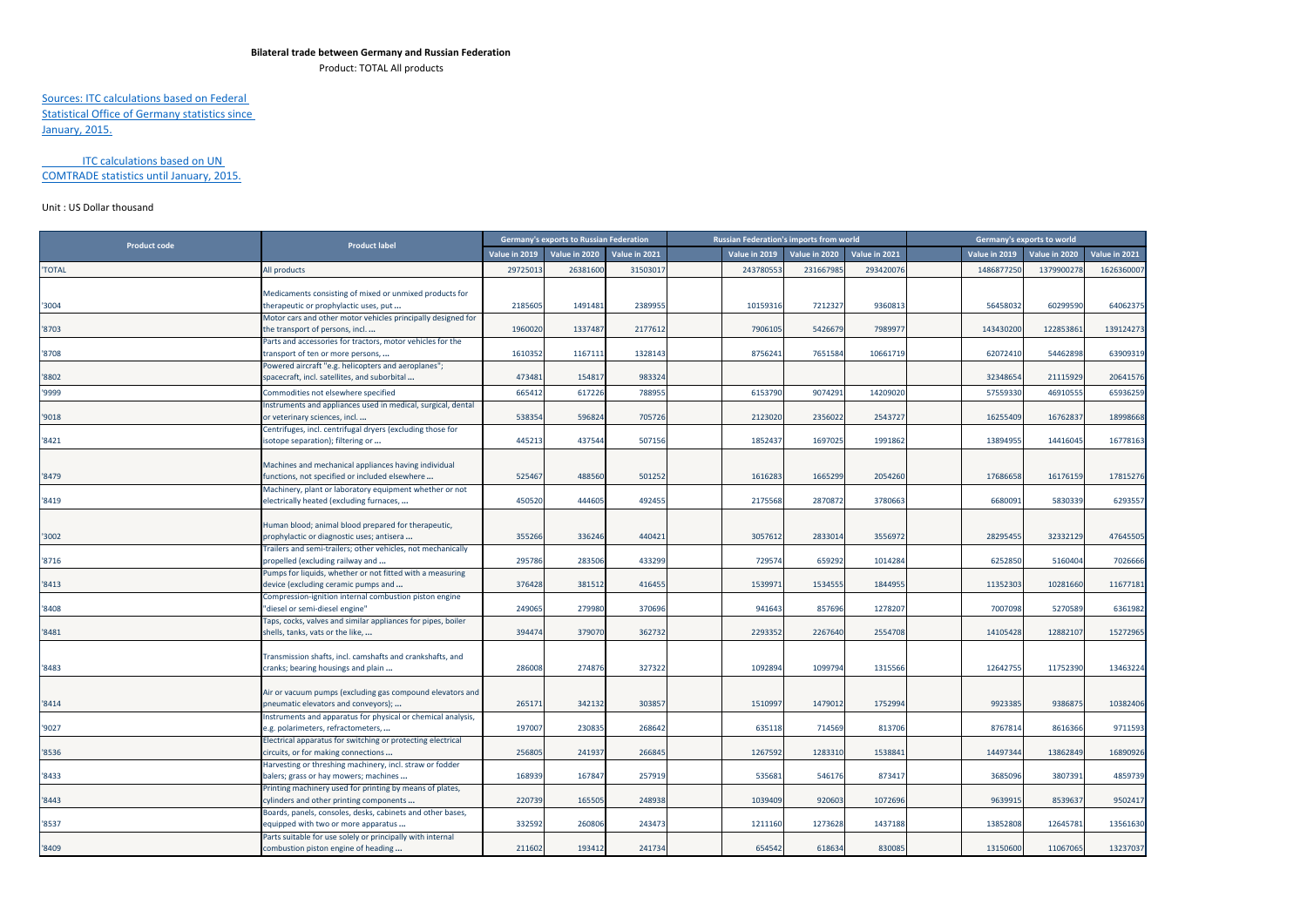| '8422 | Dishwashing machines; machinery for cleaning or drying<br>bottles or other containers; machinery              | 282667 | 202083 | 229907 | 961621  | 905033  | 976792  | 8165390  | 798528   | 8466297  |
|-------|---------------------------------------------------------------------------------------------------------------|--------|--------|--------|---------|---------|---------|----------|----------|----------|
|       | Lifting, handling, loading or unloading machinery, e.g. lifts,                                                |        |        |        |         |         |         |          |          |          |
| '8428 | escalators, conveyors, teleferics                                                                             | 20405  | 20681  | 22988  | 1119325 | 1140465 | 1151385 | 5408113  | 485116   | 5201216  |
|       | Agricultural, horticultural or forestry machinery for soil                                                    |        |        |        |         |         |         |          |          |          |
| '8432 | preparation or cultivation (excluding                                                                         | 114966 | 139700 | 219311 | 389914  | 437426  | 683064  | 1471245  | 151222   | 2003174  |
| '3302 | Mixtures of odoriferous substances and mixtures, incl.<br>alcoholic solutions, based on one or                | 155799 | 164988 | 188827 | 635250  | 685246  | 803329  | 222335   | 224445   | 2483198  |
| '1806 | Chocolate and other food preparations containing cocoa                                                        | 18087  | 17692  | 183521 | 585132  | 546350  | 643500  | 4955856  | 4903101  | 5362508  |
|       |                                                                                                               |        |        |        |         |         |         |          |          |          |
|       | Prepared binders for foundry moulds or cores; chemical                                                        | 168060 | 153609 | 174256 | 717755  | 691373  | 788592  | 5515338  | 5332008  |          |
| '3824 | products and preparations for the chemical<br>Articles of plastics and articles of other materials of heading |        |        |        |         |         |         |          |          | 6498450  |
| '3926 | 3901 to 3914, n.e.s.                                                                                          | 140391 | 142186 | 174010 | 1253698 | 1350465 | 1656028 | 9693665  | 9647540  | 11365011 |
|       | Automatic data-processing machines and units thereof;                                                         |        |        |        |         |         |         |          |          |          |
| '8471 | magnetic or optical readers, machines                                                                         | 144875 | 144425 | 173250 | 566579  | 6267144 | 780618  | 15022142 | 15744692 | 18291432 |
|       | Plates, sheets, film, foil and strip, of non-cellular plastics, not                                           |        |        |        |         |         |         |          |          |          |
| '3920 | reinforced, laminated,                                                                                        | 161229 | 157968 | 171906 | 1064207 | 1036357 | 1293222 | 6427309  | 6264876  | 7758803  |
| '8516 | Electric instantaneous or storage water heaters and<br>mmersion heaters; electric space-heating               | 147707 | 16916  | 164869 | 168099  | 1783340 | 2237240 | 4464578  | 4826726  | 5808859  |
|       |                                                                                                               | 151955 |        | 163186 | 670593  |         | 910807  |          | 413167   |          |
| '2106 | Food preparations, n.e.s.                                                                                     |        | 168722 |        |         | 711967  |         | 3785906  |          | 4667916  |
|       | Petroleum oils and oils obtained from bituminous minerals                                                     |        |        |        |         |         |         |          |          |          |
| '2710 | excluding crude); preparations containing                                                                     | 126474 | 127429 | 162662 | 884411  | 1036397 | 1340221 | 12628036 | 9541886  | 14970220 |
|       | Electrical transformers, static converters, e.g. rectifiers, and                                              |        |        |        |         |         |         |          |          |          |
| '8504 | nductors; parts thereof                                                                                       | 16853  | 17261  | 161756 | 1278020 | 1262079 | 1495466 | 9172966  | 1025099  | 11968022 |
|       | nsulated "incl. enamelled or anodised" wire, cable "incl.                                                     |        |        |        |         |         |         |          |          |          |
| '8544 | coaxial cable" and other insulated                                                                            | 132012 | 126449 | 161425 | 1104945 | 111983: | 1305772 | 8379703  | 7886558  | 9769252  |
| '4016 | Articles of vulcanised rubber (excluding hard rubber), n.e.s.                                                 | 118338 | 11223  | 159940 | 659422  | 630462  | 824326  | 4031559  | 388628   | 4525682  |
|       | Polymers of vinyl chloride or of other halogenated olefins, in                                                |        |        |        |         |         |         |          |          |          |
| '3904 | primary forms                                                                                                 | 11737  | 11722  | 159560 | 272724  | 251169  | 415980  | 1815762  | 170652   | 2559968  |
|       | Orthopaedic appliances, incl. crutches, surgical belts and                                                    |        |        |        |         |         |         |          |          |          |
| '9021 | trusses; splints and other fracture                                                                           | 14883  | 142057 | 156830 | 757896  | 659058  | 788041  | 5637481  | 4944360  | 5951809  |
| '8501 | Electric motors and generators (excluding generating sets)                                                    | 238548 | 18375  | 154449 | 860139  | 902181  | 1032124 | 8253303  | 750027   | 8486695  |
|       | Base metal mountings, fittings and similar articles suitable for                                              |        |        |        |         |         |         |          |          |          |
| '8302 | urniture, doors, staircases,                                                                                  | 15902  | 14865  | 153788 | 103950  | 1020410 | 1258565 | 501659   | 473821   | 5634321  |
|       | Mechanical appliances, whether or not hand-operated, for                                                      |        |        |        |         |         |         |          |          |          |
| '8424 | projecting, dispersing or spraying                                                                            | 134373 | 128948 | 151081 | 538908  | 589540  | 823547  | 3471702  | 3303500  | 3751083  |
|       |                                                                                                               |        |        |        |         |         |         |          |          |          |
| '8429 | Self-propelled bulldozers, angledozers, graders, levellers,<br>scrapers, mechanical shovels, excavators,      | 11813  | 8846   | 149245 | 1830240 | 1482259 | 2750305 | 3881789  | 3237904  | 4016420  |
| '8701 | Tractors (other than tractors of heading 8709)                                                                | 16728  | 12101  | 148594 | 1316629 | 1064843 | 1579106 | 8750728  | 774146   | 10035662 |
|       | Paper, paperboard, cellulose wadding and webs of cellulose                                                    |        |        |        |         |         |         |          |          |          |
| '4811 | fibres, coated, impregnated, covered,                                                                         | 146358 | 127855 | 147186 | 663461  | 651464  | 738913  | 3357164  | 310942   | 3650765  |
|       | Measuring or checking instruments, appliances and machines                                                    |        |        |        |         |         |         |          |          |          |
| '9031 | not elsewhere specified in chapter                                                                            | 174943 | 167675 | 146939 | 464850  | 435150  | 504151  | 9272007  | 8224801  | 9232661  |
|       | Fork-lift trucks; other works trucks fitted with lifting or                                                   |        |        |        |         |         |         |          |          |          |
| '8427 | handling equipment (excluding straddle                                                                        | 94268  | 10009  | 144606 | 498477  | 483508  | 704999  | 3793356  | 315537   | 3870716  |
|       | Organic surface-active agents (excluding soap); surface-active                                                |        |        |        |         |         |         |          |          |          |
| '3402 | preparations, washing preparations,                                                                           | 118848 | 12814  | 142965 | 708432  | 729163  | 819026  | 3886038  | 392805   | 4312864  |
| '2203 | Beer made from malt                                                                                           | 10304  | 11973: | 140886 | 32388   | 369283  | 415219  | 135088   | 128886   | 1391874  |
|       | Machinery, not specified or included elsewhere in this                                                        |        |        |        |         |         |         |          |          |          |
| '8438 | chapter, for the industrial preparation                                                                       | 139256 | 143338 | 139396 | 557294  | 660794  | 569623  | 2601840  | 2358694  | 2622827  |
|       | Polyacetals, other polyethers and epoxide resins, in primary                                                  |        |        |        |         |         |         |          |          |          |
| '3907 | forms; polycarbonates, alkyd resins,                                                                          | 103553 | 103762 | 138976 | 961543  | 884607  | 1408842 | 4763589  | 4380041  | 6148858  |
| '3901 | Polymers of ethylene, in primary forms                                                                        | 92861  | 95358  | 134753 | 1093865 | 793715  | 1153532 | 3358329  | 3147902  | 4488498  |
| '3919 | Self-adhesive plates, sheets, film, foil, tape, strip and other<br>flat shapes, of plastics, whether          | 109799 | 106038 | 128385 | 403374  | 419892  | 516786  | 2595018  | 2578928  | 3074606  |
|       | Apparatus based on the use of X-rays or of alpha, beta or                                                     |        |        |        |         |         |         |          |          |          |
| '9022 | gamma radiations, whether or not                                                                              | 119467 | 149421 | 126309 | 595400  | 843039  | 690135  | 5625048  | 5367271  | 5905849  |
|       | Machinery for working rubber or plastics or for the                                                           |        |        |        |         |         |         |          |          |          |
| '8477 | manufacture of products from these materials,                                                                 | 106558 | 13859  | 126000 | 570033  | 595271  | 748756  | 5790971  | 5461064  | 6078897  |
| '4011 | New pneumatic tyres, of rubber                                                                                | 118090 | 95528  | 124977 | 1969146 | 1642060 | 2120300 | 5667819  | 4940572  | 5674635  |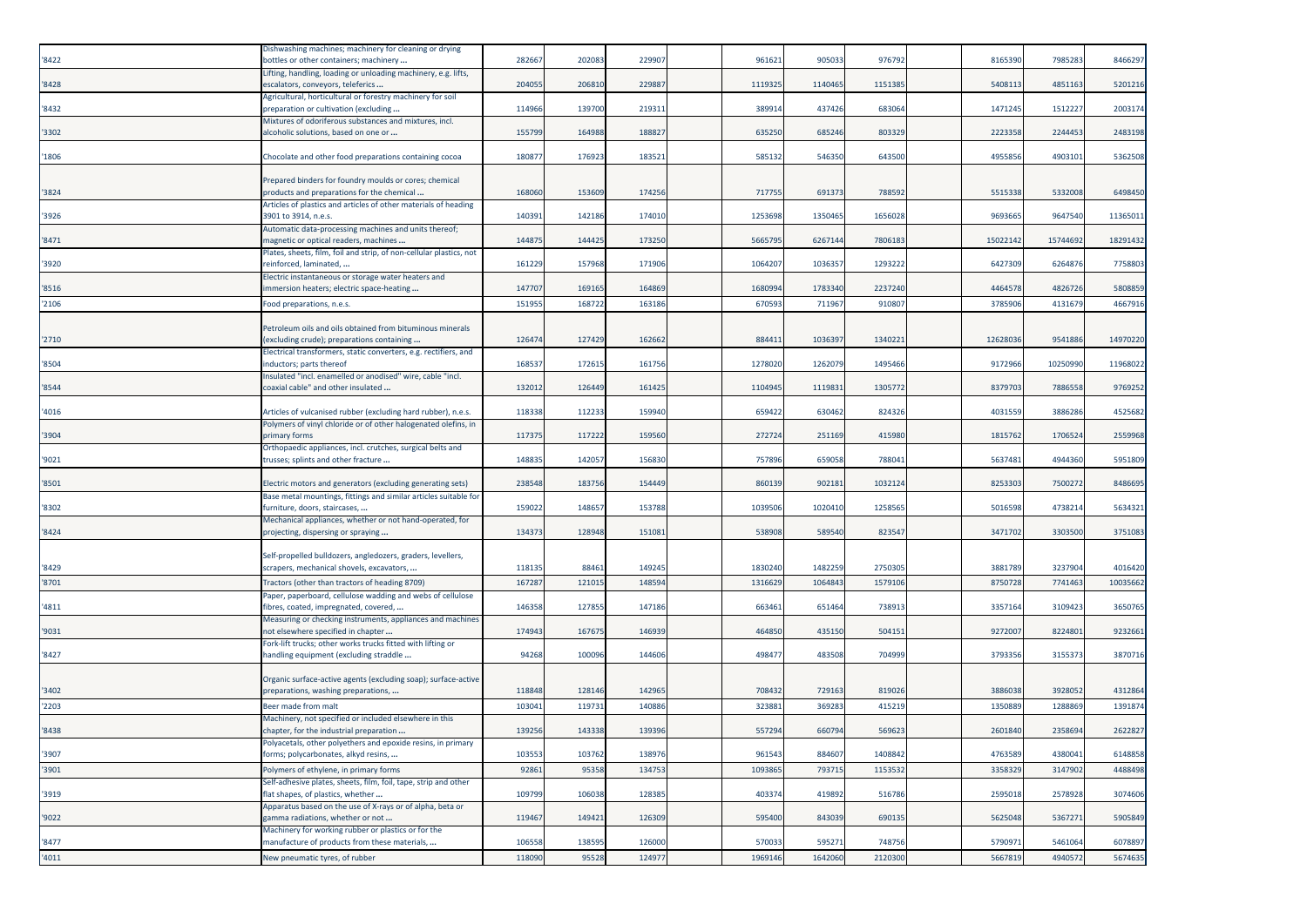| '8705 | Special purpose motor vehicles (other than those principally<br>designed for the transport of                               | 84750  | 12958  | 124721 | 192512  | 238812  | 290846   | 4120493  | 3394366  | 3912239  |
|-------|-----------------------------------------------------------------------------------------------------------------------------|--------|--------|--------|---------|---------|----------|----------|----------|----------|
| '3822 | Diagnostic or laboratory reagents on a backing, prepared<br>diagnostic or laboratory reagents                               | 95918  | 101465 | 124526 | 296326  | 349344  | 404803   | 4269939  | 5482884  | 6469115  |
| '7308 | Structures and parts of structures "e.g., bridges and bridge-<br>sections, lock-gates, towers,                              | 101918 | 126570 | 124166 | 814880  | 696088  | 799851   | 4667043  | 415957   | 5124235  |
| '8511 | Electrical ignition or starting equipment of a kind used for<br>spark-ignition or compression-ignition                      | 8258   | 7841   | 121393 | 396197  | 353069  | 50558    | 213511   | 199457   | 2346559  |
| '4810 | Paper and paperboard, coated on one or both sides with<br>aolin "China clay" or other inorganic                             | 10457  | 10042  | 121294 | 621642  | 601195  | 721343   | 3462179  | 3008426  | 3534447  |
|       | Parts suitable for use solely or principally with the machinery                                                             |        |        |        |         |         |          |          |          |          |
| '8431 | of heading 8425 to 8430, n.e.s.<br>Perfumes and toilet waters (excluding aftershave lotions,                                | 10792  | 120592 | 119873 | 877353  | 854501  | 966849   | 5018264  | 443404   | 5243374  |
| '3303 | personal deodorants and hair lotions)                                                                                       | 10170  | 61709  | 117680 | 563250  | 35097   | 548988   | 2261480  | 1422666  | 1852678  |
| '3506 | Prepared glues and other prepared adhesives, n.e.s.; products<br>suitable for use as glues or                               | 97857  | 100924 | 116273 | 248784  | 254288  | 303741   | 2111889  | 209784   | 2507752  |
| '3917 | Tubes, pipes and hoses, and fittings therefor, e.g. joints,<br>elbows, flanges, of plastics                                 | 9609   | 93408  | 114470 | 567357  | 579746  | 686206   | 4297770  | 4245366  | 4949341  |
| '7318 | Screws, bolts, nuts, coach screws, screw hooks, rivets, cotters,<br>cotter pins, washers, incl                              | 9639   | 9668   | 114300 | 896034  | 830214  | 1134531  | 6547183  | 6086944  | 7297399  |
|       | nsecticides, rodenticides, fungicides, herbicides, anti-                                                                    |        |        |        |         |         |          |          |          |          |
| '3808 | sprouting products and plant-growth<br>Telephone sets, incl. telephones for cellular networks or for                        | 17012  | 11136  | 113473 | 77032   | 839535  | 807824   | 4047210  | 3935246  | 3845754  |
| '8517 | other wireless networks; other<br>Paints and varnishes, incl. enamels and lacquers, based on                                | 171052 | 12758  | 113159 | 900782  | 9363347 | 11444367 | 13284982 | 13467506 | 13601911 |
| '3208 | wnthetic polymers or chemically                                                                                             | 10006  | 9322   | 111808 | 526998  | 492024  | 536618   | 2268088  | 221877   | 2617372  |
| '8467 | Tools for working in the hand, pneumatic, hydraulic or with<br>self-contained electric or non-electric                      | 103786 | 99943  | 108163 | 771747  | 830023  | 1106480  | 2968108  | 3096040  | 3800637  |
| '8439 | Machinery for making pulp of fibrous cellulosic material or for<br>making or finishing paper or                             | 45244  | 51324  | 107095 | 273481  | 161744  | 325031   | 958808   | 88628    | 974244   |
| '3304 | Beauty or make-up preparations and preparations for the<br>care of the skin, incl. sunscreen or                             | 138369 | 87139  | 106116 | 1249306 | 1015589 | 1290703  | 3818676  | 3423762  | 3945617  |
| '8542 | Electronic integrated circuits; parts thereof                                                                               | 123486 | 9785   | 10590  | 1165139 | 1254344 | 155503   | 1492305  | 1275616  | 15940466 |
| '8474 | Machinery for sorting, screening, separating, washing,<br>crushing, grinding, mixing or kneading                            | 112740 | 13850  | 104866 | 834287  | 68509   | 906444   | 2306105  | 200911   | 2132551  |
|       |                                                                                                                             |        |        |        |         |         |          |          |          |          |
| '9032 | Regulating or controlling instruments and apparatus<br>(excluding taps, cocks and valves of heading                         | 295766 | 184349 | 104672 | 311227  | 279500  | 371903   | 6704233  | 512149   | 4884708  |
|       | Instruments and apparatus for measuring or checking the                                                                     |        |        |        |         |         |          |          |          |          |
| '9026 | low, level, pressure or other variables                                                                                     | 121938 | 11288  | 103233 | 356782  | 375840  | 379104   | 5042096  | 4574045  | 5270974  |
| '8482 | Ball or roller bearings (excluding steel balls of heading 7326);<br>parts thereof                                           | 8087   | 82290  | 98298  | 570043  | 520579  | 611982   | 5106612  | 471342   | 5475397  |
| '3909 | Amino-resins, phenolic resins and polyurethanes, in primary<br>orms                                                         | 67234  | 6789   | 97568  | 456726  | 435496  | 745279   | 2744796  | 261404   | 3678787  |
| '9403 | Furniture and parts thereof, n.e.s. (excluding seats and<br>medical, surgical, dental or veterinary                         | 10619: | 90258  | 97559  | 904874  | 902711  | 1134909  | 7951498  | 7774990  | 9268478  |
| '8426 | Ships' derricks; cranes, incl. cable cranes (excluding wheel-<br>mounted cranes and vehicle cranes                          | 68709  | 10923  | 92818  | 452733  | 416386  | 512045   | 1727169  | 1643076  | 1881176  |
|       |                                                                                                                             |        |        |        |         |         |          |          |          |          |
| '7326 | Articles of iron or steel, n.e.s. (excluding cast articles)<br>Tools, interchangeable, for hand tools, whether or not power | 8896   | 8253   | 92413  | 127753  | 1229908 | 142167   | 516335   | 482508   | 5757663  |
| '8207 | operated, or for machine tools                                                                                              | 85669  | 83584  | 91254  | 607227  | 610233  | 690499   | 4158223  | 3671782  | 4300245  |
|       | Lubricant preparations, incl. cutting-oil preparations, bolt or                                                             |        |        |        |         |         |          |          |          |          |
| '3403 | nut release preparations, anti-rust<br>Printing ink, writing or drawing ink and other inks, whether or                      | 84229  | 81619  | 89635  | 432661  | 390386  | 463868   | 2124670  | 202201   | 2399089  |
| '3215 | not concentrated or solid                                                                                                   | 83660  | 73143  | 88616  | 292194  | 263138  | 283469   | 2731991  | 2501949  | 2685131  |
| '8407 | Spark-ignition reciprocating or rotary internal combustion<br>piston engine                                                 | 9027   | 9125   | 88418  | 142752  | 1253003 | 1495208  | 5532480  | 462676   | 5770215  |
| '3906 | Acrylic polymers, in primary forms                                                                                          | 7212   | 6773   | 8808   | 43793   | 39553   | 47740    | 205259   | 189195   | 2419627  |
| '8436 | Agricultural, horticultural, forestry, poultry-keeping or bee-<br>keeping machinery, incl. germination                      | 10086  | 114088 | 85711  | 596812  | 501083  | 512845   | 1014688  | 1035636  | 1145195  |
| '8466 | Parts and accessories suitable for use solely or principally with<br>the machine tools of heading                           | 8454   | 73848  | 84802  | 22931   | 201079  | 224904   | 3744480  | 3049958  | 3600580  |
| '8538 | Parts suitable for use solely or principally with the apparatus<br>of heading 8535, 8536 or 8537,                           | 71148  | 78239  | 83404  | 349765  | 338202  | 386334   | 5607270  | 5221968  | 6125284  |
|       |                                                                                                                             |        |        |        |         |         |          |          |          |          |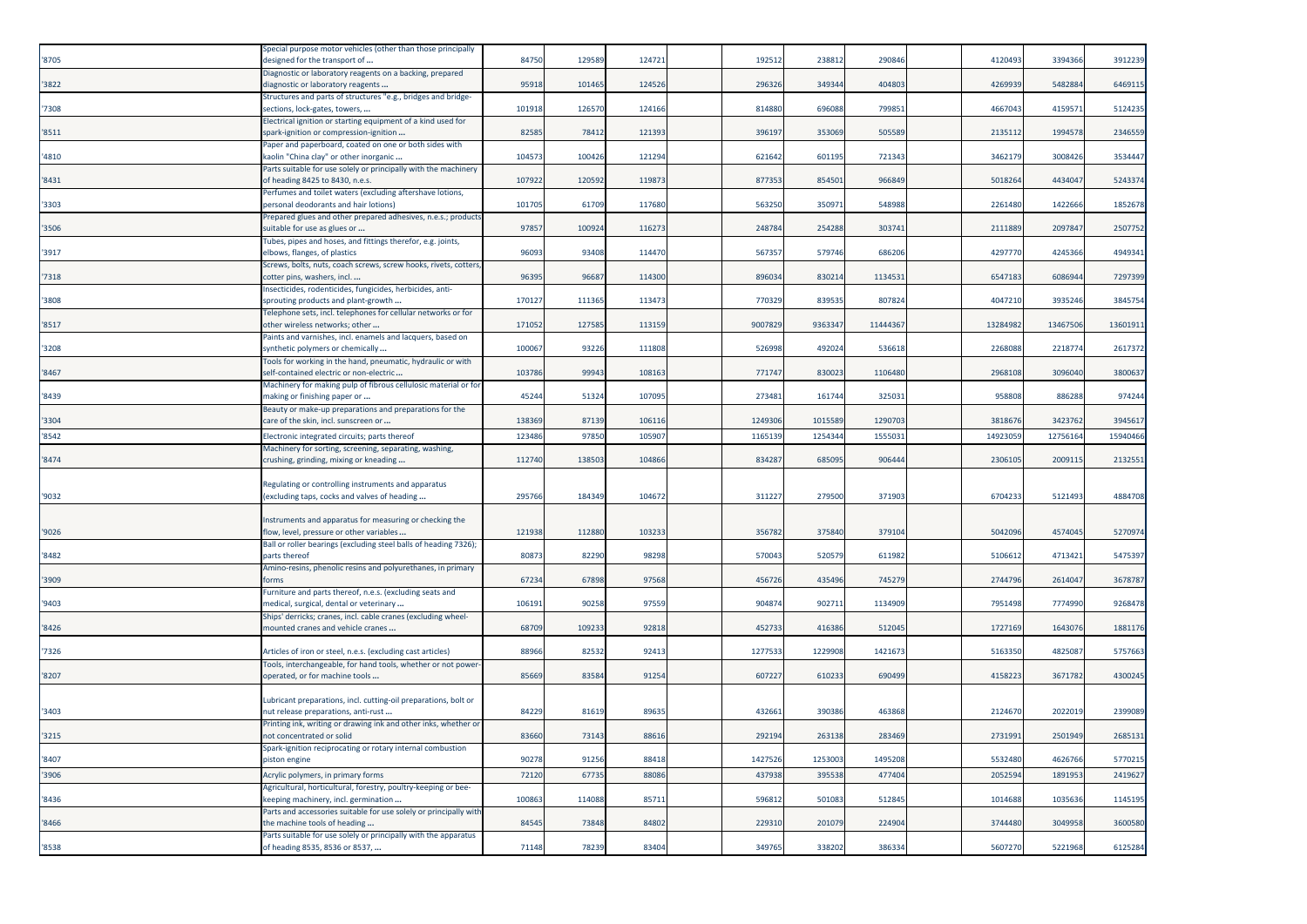|       | Electrical lighting or signalling equipment (excluding lamps of                                                             |        |        |       |         |         |         |          |         |          |
|-------|-----------------------------------------------------------------------------------------------------------------------------|--------|--------|-------|---------|---------|---------|----------|---------|----------|
| '8512 | heading 8539), windscreen wipers,                                                                                           | 107208 | 75278  | 8189  | 667594  | 579205  | 817750  | 4351747  | 409247  | 4711518  |
| '8502 | Electric generating sets and rotary converters                                                                              | 197278 | 16891  | 8020  | 869706  | 891376  | 81690   | 3537360  | 3642261 | 3645427  |
| '3305 | Preparations for use on the hair                                                                                            | 54445  | 5352   | 7998  | 470768  | 432349  | 523969  | 1434263  | 1370422 | 1619998  |
| '8412 | Engines and motors (excluding steam turbines, internal<br>combustion piston engine, hydraulic                               | 119635 | 96185  | 78912 | 638859  | 565689  | 777468  | 4058818  | 331570  | 328471   |
| '8605 | Railway or tramway passenger coaches, luggage vans, post<br>office coaches and other special purpose                        |        |        | 7803  | 4098    | 557     | 28144   | 186699   | 236461  | 272873   |
|       | Anti-knock preparations, oxidation inhibitors, gum inhibitors,                                                              |        |        |       |         |         |         |          |         |          |
| '3811 | viscosity improvers, anti-corrosive                                                                                         | 73958  | 6663   | 7783  | 354769  | 339724  | 377028  | 871442   | 79917   | 929880   |
| '8508 | Vacuum cleaners, incl. dry cleaners and wet vacuum cleaners<br>Refrigerators, freezers and other refrigerating or freezing  | 88612  | 81932  | 7774  | 453853  | 533223  | 756047  | 1626900  | 194168  | 2025090  |
| '8418 | equipment, electric or other; heat                                                                                          | 79228  | 89082  | 76741 | 852650  | 890019  | 1079569 | 2487530  | 252373  | 316302   |
| '8411 | Turbojets, turbopropellers and other gas turbines                                                                           | 118657 | 155184 | 74998 | 518610  | 56608   | 151241  | 12892065 | 9141785 | 633649   |
| '3006 | Pharmaceutical preparations and products of subheadings<br>3006.10.10 to 3006.60.90                                         | 81171  | 71075  | 7342  | 472800  | 381427  | 386506  | 3214797  | 2930430 | 3586149  |
| '8507 | Electric accumulators, incl. separators therefor, whether or<br>not square or rectangular; parts                            | 68935  | 64969  | 7223  | 681913  | 670622  | 870705  | 4216767  | 5635302 | 8320949  |
| '8803 | Parts of aircraft and spacecraft of heading 8801 or 8802,<br>n.e.s.                                                         | 168853 | 118870 | 7122  |         |         |         | 10789178 | 765276  | 6818328  |
| '3507 | Enzymes; prepared enzymes, n.e.s.                                                                                           | 1685   | 2287   | 7026  | 120589  | 12914   | 200713  | 485717   | 592489  | 752486   |
|       |                                                                                                                             |        |        |       |         |         |         |          |         |          |
| '8543 | Electrical machines and apparatus, having individual<br>unctions, n.e.s. in chapter 85 and parts                            | 64566  | 55503  | 6756  | 578209  | 571230  | 810979  | 3847618  | 3744993 | 439317   |
| '8607 | Parts of railway or tramway locomotives or rolling stock, n.e.s                                                             | 68214  | 7282   | 6692  | 61007   | 52044   | 376281  | 209881   | 2141068 | 213647   |
| '8704 | Motor vehicles for the transport of goods, incl. chassis with<br>engine and cab                                             | 89456  | 69806  | 66456 | 1936331 | 1198924 | 2271663 | 10983693 | 9638017 | 10274574 |
| '3921 | Plates, sheets, film, foil and strip, of plastics, reinforced,<br>laminated, supported or similarly                         | 64322  | 59685  | 66154 | 630228  | 582360  | 707000  | 3651583  | 3482873 | 4281567  |
|       | Bread, pastry, cakes, biscuits and other bakers' wares,                                                                     |        |        |       |         |         |         |          |         |          |
| '1905 | whether or not containing cocoa; communion                                                                                  | 54008  | 58569  | 6585  | 378838  | 370783  | 432127  | 4081728  | 431412  | 4593866  |
| '8541 | Diodes, transistors and similar semiconductor devices;<br>photosensitive semiconductor devices,                             | 64420  | 58883  | 6375  | 509907  | 439844  | 484577  | 6732523  | 6521650 | 8007954  |
| '2309 | Preparations of a kind used in animal feeding                                                                               | 55045  | 68458  | 63748 | 761392  | 84821   | 923820  | 3027060  | 359776  | 4243828  |
|       | Flat-rolled products of iron or non-alloy steel, of a width >=                                                              |        |        |       |         |         |         |          |         |          |
| '7210 | 600 mm, hot-rolled or cold-rolled                                                                                           | 61096  | 49129  | 6308  | 946795  | 76308   | 1215946 | 282907   | 255162  | 3549654  |
| '2933 | Heterocyclic compounds with nitrogen hetero-atom[s] only<br>Machine tools, incl. machines for nailing, stapling, glueing or | 46820  | 43763  | 6198  | 68052   | 854135  | 1035666 | 3756489  | 376219  | 427251   |
| '8465 | otherwise assembling, for working                                                                                           | 45380  | 49310  | 61218 | 298925  | 323000  | 455717  | 1997397  | 1802824 | 2038237  |
| '3912 | Cellulose and its chemical derivatives, n.e.s., in primary forms                                                            | 48149  | 52022  | 60176 | 199046  | 204020  | 239286  | 1036407  | 1045661 | 1206307  |
| '7404 | Waste and scrap, of copper (excluding ingots or other similar<br>unwrought shapes, of remelted                              | 89480  | 116170 | 5957  | 311113  | 499329  | 445891  | 1502108  | 1510280 | 2514004  |
| '9401 | Seats, whether or not convertible into beds, and parts<br>thereof, n.e.s. (excluding medical,                               | 83643  | 5057   | 5943  | 992402  | 897614  | 1233738 | 4542570  | 386957  | 4423982  |
| '3214 | Glaziers' putty, grafting putty, resin cements, caulking<br>compounds and other mastics; painters'                          | 51025  | 48028  | 5910  | 277574  | 257328  | 309636  | 1949988  | 1909029 | 2244404  |
| '6203 | Men's or boys' suits, ensembles, jackets, blazers, trousers, bib<br>and brace overalls, breeches                            | 69068  | 56798  | 58938 | 620310  | 52088   | 618403  | 3351062  | 292791  | 3111691  |
| '6110 | Jerseys, pullovers, cardigans, waistcoats and similar articles,<br>knitted or crocheted (excluding                          | 70862  | 58899  | 58375 | 883209  | 781927  | 1016527 | 2640057  | 2611718 | 3020816  |
|       | Extracts, essences and concentrates, of coffee, tea or maté                                                                 |        |        |       |         |         |         |          |         |          |
| '2101 | and preparations with a basis of                                                                                            | 69450  | 64467  | 5772  | 422623  | 410818  | 419366  | 911298   | 870832  | 884547   |
| '3206 | Inorganic or mineral colouring matter, n.e.s.; preparations<br>based on inorganic or mineral colouring                      | 49357  | 5057   | 57552 | 273542  | 271442  | 355402  | 1907343  | 1754783 | 2056704  |
|       | Footwear with outer soles of rubber, plastics, leather or                                                                   |        |        |       |         |         |         |          |         |          |
| '6403 | composition leather and uppers of                                                                                           | 58031  | 48116  | 57541 | 1642796 | 1306355 | 1566646 | 3772330  | 3439011 | 3655436  |
| '8525 | Transmission apparatus for radio-broadcasting or television,<br>whether or not incorporating reception                      | 48148  | 35986  | 5667  | 462214  | 468740  | 574405  | 2696253  | 2761142 | 3271017  |
|       |                                                                                                                             |        |        |       |         |         |         |          |         |          |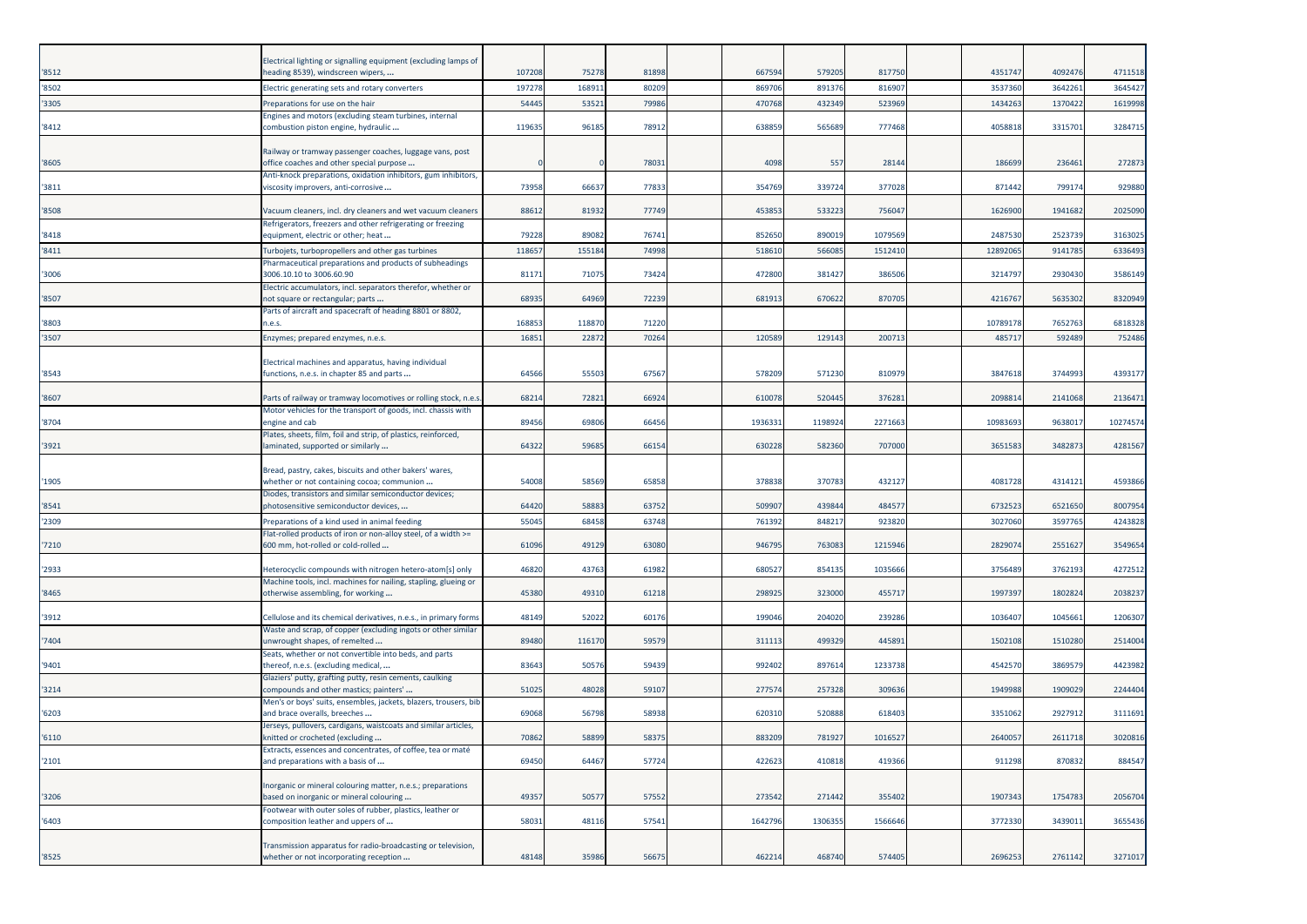| '6204 | Women's or girls' suits, ensembles, jackets, blazers, dresses,<br>skirts, divided skirts, trousers,      | 77420 | 64155 | 5599  | 1091151 | 934989 | 111771 | 3365791 | 3198108 | 3348269 |
|-------|----------------------------------------------------------------------------------------------------------|-------|-------|-------|---------|--------|--------|---------|---------|---------|
| '3923 | Articles for the conveyance or packaging of goods, of plastics;<br>stoppers, lids, caps and other        | 43231 | 4650  | 5559  | 623402  | 632299 | 752907 | 5017024 | 4984517 | 5803652 |
| '8603 | Self-propelled railway or tramway coaches, vans and trucks<br>(excluding those of heading 8604)          | 305   |       | 55265 | 24641   | 4019   | 20921  | 666184  | 526116  | 23293   |
| '8484 | Gaskets and similar joints of metal sheeting combined with<br>other material or of two or more           | 47814 | 46821 | 54922 | 149242  | 148932 | 187230 | 1372884 | 1284170 | 1480592 |
| '8902 | Fishing vessels; factory ships and other vessels for processing<br>or preserving fishery products        | 1212  |       | 53646 | 252177  | 184842 | 320602 | 1663    | 5023    | 53646   |
| '1209 | Seeds, fruits and spores, for sowing (excluding leguminous<br>vegetables and sweetcorn, coffee,          | 33999 | 25563 | 52463 | 199189  | 229615 | 260261 | 505588  | 56281   | 658087  |
| '3812 | Prepared rubber accelerators; compound plasticisers for<br>rubber or plastics, n.e.s.; anti-oxidising    | 41615 | 4996: | 5179  | 141299  | 148139 | 17941  | 723482  | 70260   | 87621   |
| '8515 | Electric, incl. electrically heated gas, laser or other light or<br>photon beam, ultrasonic, electron    | 48577 | 57793 | 50501 | 359377  | 404507 | 418330 | 2387485 | 1963159 | 233767  |
|       |                                                                                                          |       |       |       |         |        |        |         |         |         |
| '4819 | Cartons, boxes, cases, bags and other packing containers, of<br>paper, paperboard, cellulose wadding     | 55867 | 51980 | 5003  | 277831  | 248675 | 276565 | 336986  | 344847  | 3761259 |
| '2402 | Cigars, cheroots, cigarillos and cigarettes of tobacco or of<br>tobacco substitutes                      | 10876 | 21114 | 4937  | 62819   | 53349  | 87762  | 2507195 | 1561410 | 1617862 |
| '4010 | Conveyor or transmission belts or belting, of vulcanised<br>rubber                                       | 44244 | 3718  | 4853  | 242394  | 228707 | 270027 | 873865  | 829335  | 952408  |
| '4002 | Synthetic rubber and factice derived from oils, in primary<br>forms or in plates, sheets or strip;       | 41670 | 32888 | 48349 | 197063  | 158210 | 230266 | 1493018 | 1174609 | 1729037 |
|       |                                                                                                          |       |       |       |         |        |        |         |         |         |
| '8415 | Air conditioning machines comprising a motor-driven fan and<br>elements for changing the temperature     | 77825 | 4938  | 4804  | 909657  | 820085 | 103237 | 201781  | 1819825 | 1981138 |
| '8457 | Machining centres, unit construction machines "single<br>station" and multi-station transfer machines    | 5200  | 4971  | 4765  | 23917   | 20711  | 25070  | 2477329 | 177004  | 1919895 |
| '6109 | F-shirts, singlets and other vests, knitted or crocheted                                                 | 51882 | 4384  | 47094 | 576467  | 528068 | 687366 | 2442126 | 2367130 | 2771146 |
| '8430 | Moving, grading, levelling, scraping, excavating, tamping,<br>compacting, extracting or boring           | 58463 | 32779 | 4689  | 619962  | 472997 | 510482 | 1363409 | 143543  | 1406639 |
| '8518 | Microphones and stands therefor (excluding cordless<br>microphones with built-in transmitter);           | 33768 | 35496 | 4616  | 765326  | 871609 | 932555 | 2156676 | 2290825 | 288159  |
|       |                                                                                                          |       |       |       |         |        |        |         |         |         |
| '9030 | Oscilloscopes, spectrum analysers and other instruments and<br>apparatus for measuring or checking       | 42459 | 56222 | 45797 | 223437  | 201187 | 223225 | 2951186 | 2940448 | 339307  |
| '2924 | Carboxyamide-function compounds; amide-function<br>compounds of carbonic acid                            | 44947 | 38540 | 4527  | 130656  | 127467 | 15930  | 530932  | 56070   | 62714   |
| '9019 | Mechano-therapy appliances; massage apparatus;<br>psychological aptitude-testing apparatus; ozone        | 37414 | 55889 | 44631 | 216760  | 668489 | 382490 | 864613  | 1536056 | 139637  |
| '1704 | Sugar confectionery not containing cocoa, incl. white<br>chocolate                                       | 38550 | 38689 | 44032 | 190898  | 174532 | 217437 | 1258048 | 1326866 | 1584824 |
|       |                                                                                                          |       |       |       |         |        |        |         |         |         |
| '8509 | Electromechanical domestic appliances, with self-contained<br>electric motor; parts thereof (excluding   | 48579 | 42432 | 43773 | 374192  | 422123 | 592606 | 1093473 | 122551  | 1317923 |
| '9001 | Optical fibres and optical fibre bundles; optical fibre cables<br>(excluding made up of individually     | 34235 | 2839  | 4315  | 257434  | 232283 | 30761  | 1976439 | 1881905 | 264481  |
| '8503 | Parts suitable for use solely or principally with electric motors<br>and generators, electric            | 49802 | 38919 | 42815 | 91445   | 98712  | 155766 | 1524910 | 180184  | 2140640 |
| '0407 | Birds' eggs, in shell, fresh, preserved or cooked                                                        | 31263 | 3236  | 4280  | 30684   | 290228 | 310242 | 29619   | 27965   | 284904  |
| '4411 | Fibreboard of wood or other ligneous materials, whether or<br>not agglomerated with resins or            | 39584 | 39509 | 42770 | 198552  | 202347 | 279465 | 1805427 | 1867365 | 2195101 |
| '4823 | Paper, paperboard, cellulose wadding and webs of cellulose<br>fibres, in strips or rolls of a            | 39220 | 39770 | 41436 | 96307   | 91414  | 138561 | 750145  | 745923  | 868685  |
| '3815 | Reaction initiators, reaction accelerators and catalytic<br>preparations, n.e.s. (excluding rubber       | 27331 | 29999 | 41196 | 453649  | 432119 | 445486 | 4244072 | 4318767 | 5601243 |
| '9405 | Lamps and lighting fittings, incl. searchlights and spotlights,<br>and parts thereof, n.e.s; illuminated | 49966 | 43915 | 40910 | 773130  | 714013 | 978453 | 3196909 | 2888339 | 3292789 |
| '8523 | Discs, tapes, solid-state non-volatile storage devices, "smart<br>cards" and other media for the         | 52768 | 43206 | 40050 | 459941  | 501838 | 658500 | 3344371 | 2720379 | 3046714 |
|       | Optical microscopes, incl. those for photomicrography,                                                   |       |       |       |         |        |        |         |         |         |
| '9011 | cinephotomicrography or microprojection                                                                  | 28865 | 40269 | 39268 | 71946   | 87195  | 84946  | 995486  | 903725  | 1141837 |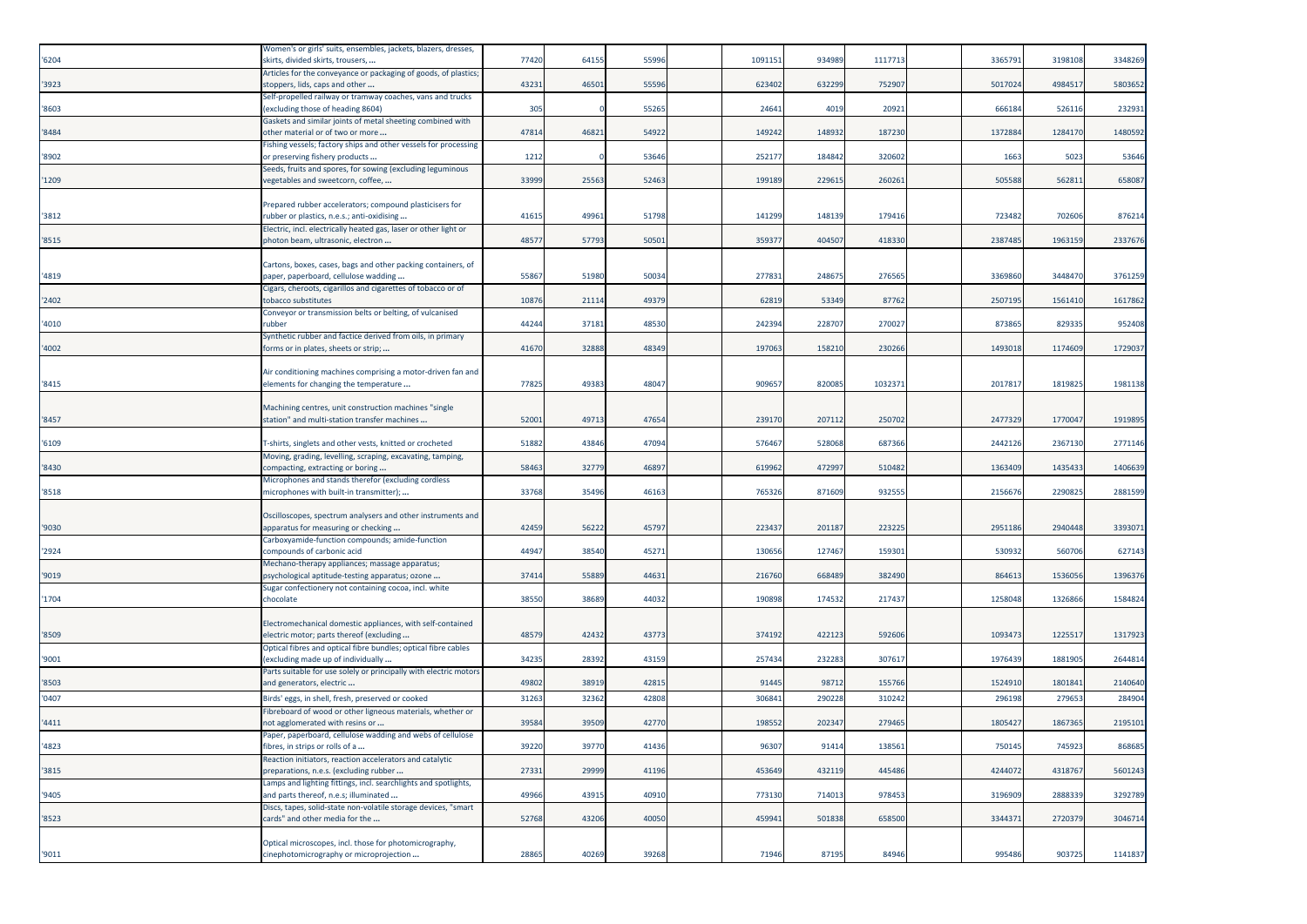| '8209 | Plates, sticks, tips and the like for tools, unmounted, of<br>intered metal carbides or cermets         | 3345  | 34178 | 39216 | 135963  | 149874  | 179576  | 105894  | 953326  | 1217842 |
|-------|---------------------------------------------------------------------------------------------------------|-------|-------|-------|---------|---------|---------|---------|---------|---------|
| '8441 | Machinery for making up paper pulp, paper or paperboard,<br>ncl. cutting machines of all kinds,         | 34704 | 4109  | 38874 | 169002  | 159129  | 212833  | 1103178 | 1125696 | 1264535 |
| '7307 | Tube or pipe fittings "e.g. couplings, elbows, sleeves", of iron<br>or steel                            | 35822 | 37022 | 38368 | 446422  | 379339  | 393745  | 1710323 | 158885  | 1876968 |
| '8462 | Machine tools, incl. presses, for working metal by forging,<br>nammering or die-stamping; machine       | 43158 | 24247 | 37923 | 242673  | 269414  | 340337  | 1467005 | 1174742 | 1300758 |
| '8417 | Industrial or laboratory furnaces and ovens, non-electric, incl.<br>ncinerators (excluding drying       | 28784 | 1680  | 37692 | 209032  | 190395  | 172585  | 603860  | 673530  | 537751  |
| '0901 | Coffee, whether or not roasted or decaffeinated; coffee husks<br>and skins; coffee substitutes          | 33959 | 3544  | 37688 | 631402  | 651688  | 785936  | 237757  | 258687  | 2939972 |
| '8403 | Central heating boilers, non-electric; parts thereof (excluding<br>vapour generating boilers and        | 3586  | 3619  | 37447 | 237221  | 229490  | 268780  | 1378402 | 126690  | 1529360 |
| '3816 | Refractory cements, mortars, concretes and similar<br>compositions (excluding preparations based        | 36156 | 34465 | 37176 | 210832  | 199707  | 215638  | 346515  | 327140  | 354954  |
| '8514 | Industrial or laboratory electric furnaces and ovens, incl.<br>those functioning by induction           | 2688  | 56914 | 36912 | 164730  | 149686  | 167852  | 898157  | 821318  | 916553  |
| '8455 | Metal-rolling mills and rolls therefor; parts of metal-rolling<br>mills                                 | 48702 | 42589 | 36846 | 171380  | 285460  | 201315  | 635867  | 663634  | 474147  |
| '5603 | Nonwovens, whether or not impregnated, coated, covered or<br>laminated, n.e.s.                          | 3308  | 28939 | 36363 | 267059  | 280760  | 350653  | 2091146 | 208777  | 2337825 |
| '3902 | Polymers of propylene or of other olefins, in primary forms                                             | 3222  | 31680 | 36338 | 366722  | 357366  | 577295  | 3018165 | 281814  | 3923258 |
| '8901 | Cruise ships, excursion boats, ferry-boats, cargo ships, barges<br>and similar vessels for the          | 1601  | 7083  | 35987 | 111521  | 1080936 | 4258886 | 4801842 | 393764  | 4683169 |
| '4009 | Tubes, pipes and hoses, of vulcanised rubber other than hard<br>ubber, with or without their            | 29499 | 28138 | 35932 | 244791  | 220939  | 305846  | 1366826 | 123751  | 1341440 |
| '8529 | Parts suitable for use solely or principally with transmission<br>and reception apparatus for           | 29197 | 32434 | 35464 | 1224666 | 1210533 | 147873  | 262722  | 296228  | 2930084 |
| '3905 | Polymers of vinyl acetate or of other vinyl esters, in primary<br>forms; other vinyl polymers,          | 28184 | 29074 | 35414 | 130257  | 127992  | 166454  | 638085  | 650328  | 786643  |
| '3306 | Preparations for oral or dental hygiene, incl. denture fixative<br>pastes and powders; yarn used        | 37539 | 34223 | 33956 | 197274  | 176272  | 208015  | 637102  | 654698  | 678131  |
| '8458 | athes, incl. turning centres, for removing metal                                                        | 44289 | 4289  | 33929 | 273834  | 23956   | 24994   | 111649  | 79572   | 845574  |
| '4814 | Wallpaper and similar wallcoverings of paper; window<br>transparencies of paper                         | 34519 | 31724 | 33468 | 140927  | 132937  | 134190  | 211121  | 21044   | 219798  |
| '0102 | ive bovine animals.                                                                                     | 63741 | 2991  | 3311  | 229021  | 133973  | 126345  | 343582  | 28863   | 267494  |
| '4008 | Plates, sheets, strip, rods and profile shapes, of vulcanised<br>rubber (excluding hard rubber)         | 2311  | 2307  | 33083 | 80655   | 80322   | 107095  | 987826  | 904844  | 1051097 |
| '2934 | Nucleic acids and their salts, whether or not chemically<br>defined; heterocyclic compounds (excluding  | 3263  | 24154 | 32772 | 418491  | 472370  | 617456  | 1335256 | 156511  | 1578026 |
| '3209 | Paints and varnishes, incl. enamels and lacquers, based on<br>synthetic polymers or chemically          | 30762 | 26661 | 32759 | 168837  | 165970  | 206868  | 1303415 | 129365  | 1419459 |
| '8487 | Machinery parts, n.e.s. in chapter 84 (excluding parts<br>containing electrical connectors, insulators, | 28516 | 29023 | 32702 | 36130   | 31484   | 49699   | 1677028 | 1473392 | 1708111 |
|       | Monofilament of which any cross-sectional dimension > 1                                                 |       |       |       |         |         |         |         |         |         |
| '3916 | mm, rods, sticks and profile shapes,                                                                    | 28867 | 27461 | 32619 | 87268   | 93070   | 119453  | 1754225 | 1726012 | 2233349 |
| '8202 | Handsaws, with working parts of base metal (excluding power-<br>operated saws); blades for saws         | 32135 | 28904 | 32298 | 132345  | 134199  | 158796  | 631234  | 617436  | 699656  |
| '5911 | Fextile products and articles, for technical use, specified in<br>Note 7 to chapter 59                  | 28349 | 28418 | 32170 | 97232   | 93674   | 127937  | 831925  | 818950  | 938649  |
| '6104 | Women's or girls' suits, ensembles, jackets, blazers, dresses,<br>kirts, divided skirts, trousers,      | 35871 | 28799 | 31951 | 444060  | 363429  | 500200  | 2056373 | 2051317 | 2426682 |
| '3505 | Dextrins and other modified starches, e.g. pregelatinised or<br>esterified starches; glues based        | 26228 | 26390 | 31535 | 121973  | 123103  | 139810  | 415650  | 424601  | 488234  |
| '8208 | Knives and cutting blades, of base metal, for machines or for<br>mechanical appliances                  | 27753 | 28477 | 31518 | 112464  | 120787  | 138925  | 650775  | 624824  | 691874  |
| '2917 | Polycarboxylic acids, their anhydrides, halides, peroxides and<br>peroxyacids; their halogenated,       | 37374 | 2157  | 31424 | 446263  | 253939  | 387159  | 450732  | 365764  | 541975  |
| '8535 | Electrical apparatus for switching or protecting electrical<br>circuits, or for making connections      | 36701 | 3847  | 29450 | 86802   | 106474  | 119090  | 1600657 | 1244986 | 1329311 |
| '9603 | Brooms, brushes, incl. brushes constituting parts of machines,<br>appliances or vehicles, hand-operated | 25191 | 24137 | 29213 | 259729  | 252158  | 320299  | 1149230 | 1192234 | 1337133 |
|       |                                                                                                         |       |       |       |         |         |         |         |         |         |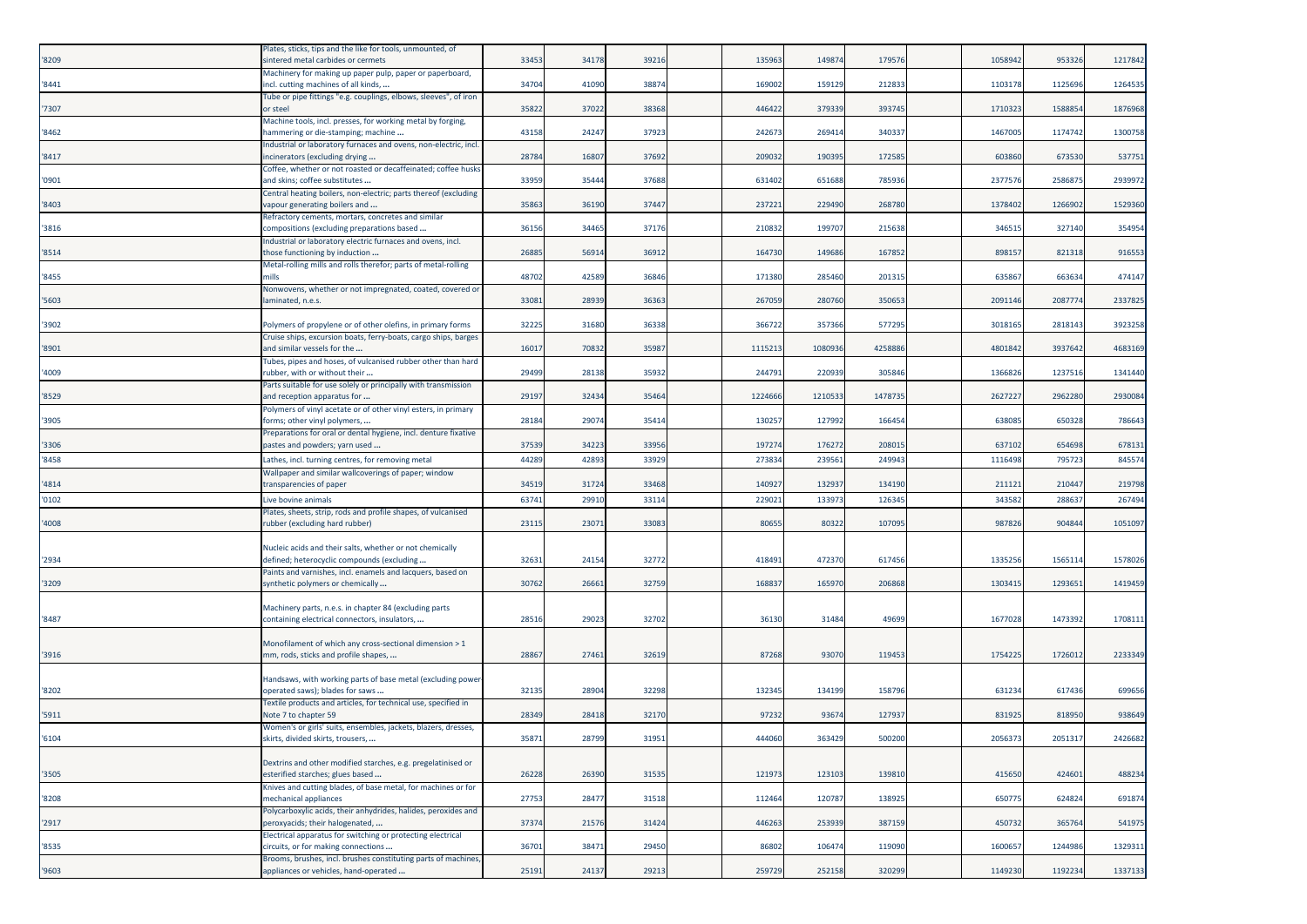| '3401 | Soap; organic surface-active products and preparations for<br>use as soap, in the form of bars,         | 29174 | 23010 | 29084 | 250608  | 243670  | 272868  | 1254840 | 1377456 | 1421019 |
|-------|---------------------------------------------------------------------------------------------------------|-------|-------|-------|---------|---------|---------|---------|---------|---------|
| '3809 | Finishing agents, dye carriers to accelerate the dyeing or<br>fixing of dyestuffs and other products    | 22078 | 22100 | 29007 | 41491   | 40615   | 49682   | 564468  | 553009  | 674969  |
| '7322 | Radiators for central heating, non-electrically heated, and<br>parts thereof, of iron or steel;         | 31542 | 25038 | 28464 | 19763   | 163905  | 176489  | 279515  | 25876   | 291537  |
| '8711 | Motorcycles, incl. mopeds, and cycles fitted with an auxiliary<br>motor, with or without side-cars;     | 21980 | 22052 | 28218 | 137457  | 165278  | 294559  | 2564123 | 289323  | 3257470 |
| '2208 | Undenatured ethyl alcohol of an alcoholic strength of < 80%;<br>spirits, liqueurs and other spirituous  | 25044 | 19604 | 27786 | 1109461 | 971034  | 1177407 | 1367175 | 985290  | 1339035 |
| '8416 | Furnace burners for liquid fuel, for pulverised solid fuel or for<br>gas; mechanical stokers,           | 25239 | 23541 | 27744 | 94342   | 92506   | 158675  | 701015  | 790246  | 697344  |
| '7412 | Copper tube or pipe fittings "e.g., couplings, elbows, sleeves"                                         | 22712 | 23741 | 27662 | 161660  | 163734  | 234041  | 920785  | 854224  | 1059731 |
|       | Office machines, e.g. hectograph or stencil duplicating                                                 |       |       |       |         |         |         |         |         |         |
| '8472 | machines, addressing machines, automatic                                                                | 33593 | 30849 | 27389 | 29373   | 195888  | 208993  | 601576  | 55506   | 658624  |
| '8480 | Moulding boxes for metal foundry; mould bases; moulding<br>patterns; moulds for metal (other than       | 25273 | 29192 | 26471 | 30677   | 310391  | 356856  | 1503367 | 1330758 | 1479829 |
| '1805 | Cocoa powder, not containing added sugar or other<br>sweetening matter                                  | 23433 | 17129 | 26452 | 10777   | 109544  | 137134  | 266946  | 276636  | 314650  |
| '3922 | Baths, shower-baths, sinks, washbasins, bidets, lavatory pans,<br>seats and covers, flushing cisterns   | 31285 | 34844 | 26229 | 165437  | 157748  | 198331  | 765958  | 764474  | 941132  |
| '6202 | Women's or girls' overcoats, car coats, capes, cloaks, anoraks,<br>incl. ski jackets, windcheaters,     | 28654 | 26613 | 25946 | 64188   | 542998  | 669606  | 1370956 | 1311829 | 1434210 |
| '1210 | Hop cones, fresh or dried, whether or not ground, powdered<br>or in the form of pellets; lupulin        | 25717 | 25082 | 25585 | 37993   | 40672   | 41892   | 280248  | 286014  | 301273  |
| '1205 | Rape or colza seeds, whether or not broken                                                              | 13259 | 23356 | 25464 | 3548    | 55923   | 63009   | 130364  | 12969   | 185254  |
| '1901 | Malt extract; food preparations of flour, groats, meal, starch<br>or malt extract, not containing       | 37980 | 25069 | 25370 | 36590   | 340189  | 354162  | 2139228 | 205568  | 2159310 |
| '7315 | Chain and parts thereof, or iron or steel (excluding watch<br>chains, necklace chains and the           | 20679 | 20162 | 25136 | 12453   | 109625  | 168484  | 930194  | 802739  | 900797  |
|       |                                                                                                         |       |       |       |         |         |         |         |         |         |
| '9029 | Revolution counters, production counters, taximeters,<br>milometers, pedometers and the like (excluding | 33239 | 26876 | 25122 | 8333    | 83309   | 117049  | 1630393 | 1591500 | 1621754 |
| '4802 | Uncoated paper and paperboard, of a kind used for writing,<br>printing or other graphic purposes,       | 25563 | 20769 | 25086 | 136863  | 120284  | 141825  | 1902906 | 162252  | 1667314 |
| '2915 | Saturated acyclic monocarboxylic acids and their anhydrides,<br>halides, peroxides and peroxyacids;     | 21230 | 20526 | 24857 | 127479  | 110404  | 171324  | 1077303 | 961330  | 1331012 |
| '5509 | Yarn of synthetic staple fibres (excluding sewing thread and<br>yarn put up for retail sale)            | 14902 | 17220 | 24604 | 9604    | 89271   | 100042  | 128651  | 109735  | 134508  |
|       |                                                                                                         |       |       |       |         |         |         |         |         |         |
| '3911 | Petroleum resins, coumarone-indene resins, polyterpenes,<br>polysulphides, polysulphones and other      | 22468 | 19277 | 24459 | 63409   | 60145   | 88510   | 1080731 | 965277  | 1203312 |
| '7320 | Springs and leaves for springs, of iron or steel (excluding clock<br>and watch springs, springs         | 23067 | 21321 | 24409 | 163067  | 139866  | 173624  | 1563504 | 1423970 | 1713648 |
| '8510 | Electric shavers, hair clippers and hair-removing appliances,<br>with self-contained electric           | 16339 | 18653 | 23631 | 87468   | 99133   | 148217  | 812934  | 91321   | 888152  |
| '9013 | Liquid crystal devices not constituting articles provided for<br>more specifically in other heading;    | 21855 | 18752 | 23448 | 23382   | 233150  | 290549  | 2566505 | 2421218 | 3028508 |
|       | Refractory bricks, blocks, tiles and similar refractory ceramic                                         |       |       |       |         |         |         |         |         |         |
| '6902 | constructional goods (excluding                                                                         | 22393 | 24990 | 23271 | 117210  | 129364  | 110285  | 596514  | 527094  | 591595  |
| '2905 | Acyclic alcohols and their halogenated, sulphonated, nitrated<br>or nitrosated derivatives              | 15779 | 13520 | 22935 | 26261   | 277442  | 368035  | 1690099 | 158352  | 2446771 |
|       | Monitors and projectors, not incorporating television                                                   |       |       |       |         |         |         |         |         |         |
| '8528 | reception apparatus; reception apparatus                                                                | 21504 | 23136 | 22897 | 1281283 | 1212931 | 1531576 | 2030549 | 1996691 | 2067629 |
| '8526 | Radar apparatus, radio navigational aid apparatus and radio<br>emote control apparatus                  | 95535 | 69507 | 22861 | 326108  | 259320  | 350366  | 3807802 | 265656  | 2355031 |
| '2818 | Artificial corundum, whether or not chemically defined;<br>aluminium oxide; aluminium hydroxide         | 25214 | 19381 | 22784 | 202081  | 1559487 | 1887835 | 770630  | 705094  | 855923  |
| '7616 | Articles of aluminium, n.e.s.                                                                           | 25628 | 23304 | 22624 | 353648  | 28035   | 363021  | 1800612 | 160325  | 1937458 |
| '8460 | Machine tools for deburring, sharpening, grinding, honing,<br>lapping, polishing or otherwise           | 20986 | 27696 | 22597 | 99468   | 100347  | 110034  | 1149784 | 818266  | 811891  |
|       | Hydrometers, areometers and similar floating instruments,                                               |       |       |       |         |         |         |         |         |         |
| '9025 | thermometers, pyrometers, barometers,                                                                   | 24295 | 27501 | 22539 | 121305  | 195844  | 166455  | 856709  | 932311  | 1033311 |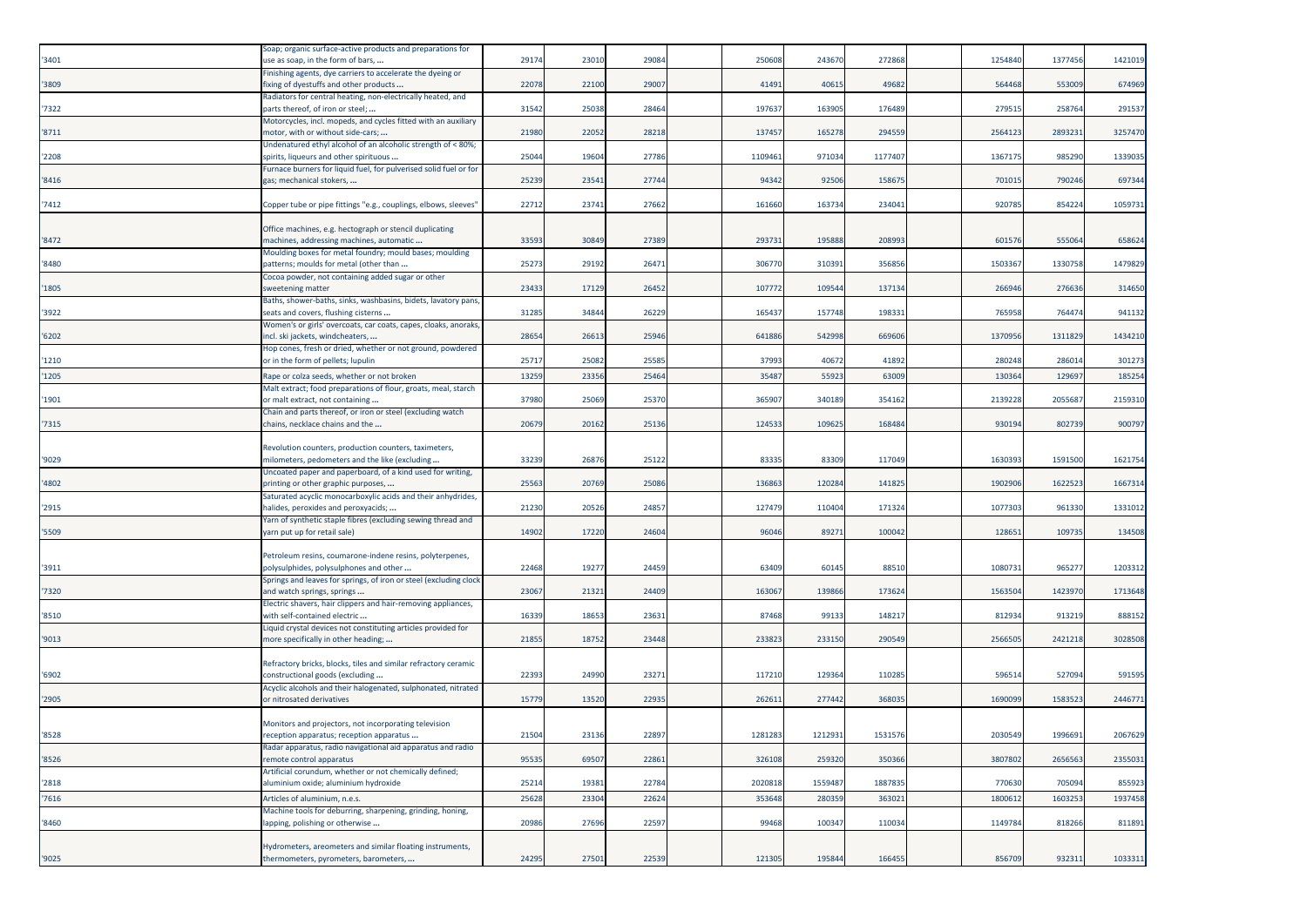|       | Natural or artificial abrasive powder or grain, on a base of    |       |       |       |        |        |        |         |         |         |
|-------|-----------------------------------------------------------------|-------|-------|-------|--------|--------|--------|---------|---------|---------|
| '6805 | textile material, paper, paperboard                             | 24133 | 19263 | 22399 | 72827  | 72107  | 93336  | 810600  | 895192  | 994166  |
|       | Synthetic organic colouring matter, whether or not chemically   |       |       |       |        |        |        |         |         |         |
| '3204 | defined; preparations based on                                  | 26099 | 22528 | 21883 | 131746 | 134538 | 155406 | 1429089 | 132426  | 1484003 |
|       |                                                                 |       |       |       |        |        |        |         |         |         |
|       | Manufactured tobacco and manufactured tobacco substitutes       |       |       |       |        |        |        |         |         |         |
| '2403 | and "homogenised" or "reconstituted"                            | 10559 | 19761 | 21245 | 162054 | 156089 | 139214 | 797892  | 95995   | 1021897 |
|       | Unglazed ceramic flags and paving, hearth or wall tiles;        |       |       |       |        |        |        |         |         |         |
| '6907 | unglazed ceramic mosaic cubes and                               | 22126 | 20330 | 21207 | 376775 | 351035 | 461678 | 420035  | 385464  | 404504  |
|       | Machine tools for planing, shaping, slotting, broaching, gear   |       |       |       |        |        |        |         |         |         |
| '8461 | cutting, gear grinding or gear                                  | 26100 | 26149 | 2099: | 66826  | 7553   | 81684  | 794812  | 54144   | 658720  |
|       | Trunks, suitcases, vanity cases, executive-cases, briefcases,   |       |       |       |        |        |        |         |         |         |
| '4202 | school satchels, spectacle cases,                               | 27425 | 22270 | 20809 | 77163  | 661088 | 906635 | 200825  | 177254  | 2076650 |
|       | Vegetable saps and extracts; pectic substances, pectinates      |       |       |       |        |        |        |         |         |         |
| '1302 | and pectates; agar-agar and other                               | 21721 | 1657  | 20698 | 19562  | 193153 | 213223 | 506495  | 49316   | 528806  |
|       | Machines and appliances for testing the hardness, strength,     |       |       |       |        |        |        |         |         |         |
| '9024 | compressibility, elasticity or                                  | 17688 | 15789 | 20451 | 36443  | 33785  | 43631  | 512297  | 461760  | 471189  |
|       |                                                                 |       |       |       |        |        |        |         |         |         |
|       | Wadding, gauze, bandages and the like, e.g. dressings,          |       |       |       |        |        |        |         |         |         |
| '3005 | adhesive plasters, poultices, impregnated                       | 21488 | 20624 | 20343 | 6806   | 62747  | 58793  | 827700  | 80391   | 879069  |
|       | Sanitary towels (pads) and tampons, napkins and napkin          |       |       |       |        |        |        |         |         |         |
| '9619 | iners for babies, and similar articles,                         | 13160 | 20112 | 19997 | 501759 | 415401 | 483295 | 142667  | 143090  | 1406644 |
|       | Machine tools, incl. way-type unit head machines, for drilling, |       |       |       |        |        |        |         |         |         |
| '8459 | boring, milling, threading                                      | 13435 | 19962 | 1998  | 8091   | 79754  | 9375   | 670700  | 51582   | 554230  |
|       | Waters, incl. mineral waters and aerated waters, containing     |       |       |       |        |        |        |         |         |         |
| '2202 | added sugar or other sweetening                                 | 11287 | 14484 | 19928 | 20761  | 209515 | 27275  | 1945498 | 195223  | 2357160 |
|       | Padlocks and locks "key, combination or electrically            |       |       |       |        |        |        |         |         |         |
| '8301 | operated", of base metal; clasps and frames                     | 27688 | 19835 | 19737 | 194649 | 202722 | 248321 | 1411727 | 1298016 | 1492372 |
|       | Photographic plates and film in the flat, sensitised,           |       |       |       |        |        |        |         |         |         |
| '3701 | unexposed, of any material other than                           | 14563 | 16912 | 19706 | 8568   | 89918  | 116131 | 774837  | 63937   | 733350  |
|       | Household or laundry-type washing machines, incl. machines      |       |       |       |        |        |        |         |         |         |
| '8450 | which both wash and dry; parts thereof                          | 19485 | 21207 | 19620 | 27311  | 29479  | 317524 | 782596  | 84566   | 869534  |
|       | Ceramic sinks, washbasins, washbasin pedestals, baths,          |       |       |       |        |        |        |         |         |         |
| '6910 | bidets, water closet pans, flushing                             | 11598 | 13046 | 19527 | 6671   | 71902  | 101383 | 456905  | 46001   | 573651  |
|       | Electrical capacitors, fixed, variable or adjustable "pre-set"; |       |       |       |        |        |        |         |         |         |
| '8532 | parts thereof                                                   | 21187 | 1955  | 19414 | 110032 | 112165 | 139417 | 1852197 | 164153  | 2053068 |
|       | Machinery (excluding of heading 8450) for washing, cleaning,    |       |       |       |        |        |        |         |         |         |
| '8451 | wringing, drying, ironing, pressing                             | 20599 | 16579 | 19230 | 79786  | 97722  | 127265 | 963057  | 85653   | 976678  |
|       |                                                                 |       |       |       |        |        |        |         |         |         |
|       | Surveying, incl. photogrammetrical surveying, hydrographic,     |       |       |       |        |        |        |         |         |         |
| '9015 | oceanographic, hydrological, meteorological                     | 27132 | 32206 | 19211 | 195158 | 176684 | 215521 | 964731  | 85375   | 895489  |
|       |                                                                 |       | 15420 | 1910  |        |        |        |         |         |         |
| '3908 | Polyamides, in primary forms                                    | 12366 |       |       | 6685   | 6301   | 96393  | 2733803 | 228799  | 3119598 |
|       |                                                                 |       |       |       |        |        |        |         |         |         |
| '8423 | Weighing machinery, incl. weight-operated counting or           | 18923 | 18818 | 1901: | 110969 | 120994 | 146767 | 668076  | 67055   | 768454  |
|       | checking machines (excluding balances                           |       |       |       |        |        |        |         |         |         |
|       |                                                                 |       |       |       |        |        |        |         |         |         |
| '7216 | Angles, shapes and sections of iron or non-alloy steel, n.e.s.  | 11185 | 7451  | 18844 | 28380  | 22559  | 224156 | 142467  | 122796  | 1932247 |
|       | Millstones, grindstones, grinding wheels and the like, without  |       |       |       |        |        |        |         |         |         |
| '6804 | frameworks, for milling, grinding,                              | 18558 | 15681 | 18708 | 111563 | 112506 | 142370 | 689820  | 645267  | 747047  |
|       | Pulley tackle and hoists (other than skip hoists); winches and  |       |       |       |        |        | 271265 |         |         |         |
| '8425 | capstans; jacks                                                 | 17864 | 17185 | 18393 | 217681 | 224640 |        | 833663  | 761022  | 817838  |
|       | Uncoated kraft paper and paperboard, in rolls of a width > 36   |       |       |       |        |        |        |         |         |         |
| '4804 | cm or in square or rectangular                                  | 18587 | 15160 | 18281 | 46749  | 43330  | 43020  | 744111  | 774972  | 884850  |
|       | Safety glass, toughened "tempered", laminated safety glass      |       |       |       |        |        |        |         |         |         |
| '7007 | excluding multiple-walled insulating                            | 22616 | 17314 | 18074 | 12416  | 116723 | 142497 | 1137262 | 105566  | 1214078 |
|       | Stranded wire, ropes, cables, plaited bands, slings and the     |       |       |       |        |        |        |         |         |         |
| '7312 | like, of iron or steel (excluding                               | 8907  | 1084  | 18043 | 121534 | 102773 | 150862 | 449724  | 426826  | 477415  |
|       | Textile fabrics impregnated, coated, covered or laminated       |       |       |       |        |        |        |         |         |         |
| '5903 | with plastics (excluding tyre cord                              | 15010 | 13621 | 17713 | 120646 | 130022 | 166664 | 1070262 | 892328  | 1023580 |
|       |                                                                 |       |       |       |        |        |        |         |         |         |
|       | Sauce and preparations therefor; mixed condiments and           |       |       |       |        |        |        |         |         |         |
| '2103 | mixed seasonings; mustard flour and meal,                       | 19647 | 19659 | 17611 | 247669 | 256934 | 284074 | 955641  | 968130  | 1046077 |
|       | Pantyhose, tights, stockings, socks and other hosiery, incl.    |       |       |       |        |        |        |         |         |         |
| '6115 | graduated compression hosiery                                   | 16802 | 13270 | 17569 | 459768 | 370142 | 447800 | 692433  | 647470  | 763829  |
|       | Industrial monocarboxylic fatty acids; acid oils from refining; |       |       |       |        |        |        |         |         |         |
| '3823 | industrial fatty alcohols                                       | 9920  | 11819 | 17401 | 88386  | 93066  | 139226 | 575541  | 560935  | 780010  |
|       | Machines for extruding, drawing, texturing or cutting man-      |       |       |       |        |        |        |         |         |         |
| '8444 | made textile materials                                          | 50    | 6353  | 17365 | 7249   | 45188  | 9751   | 385906  | 352801  | 538971  |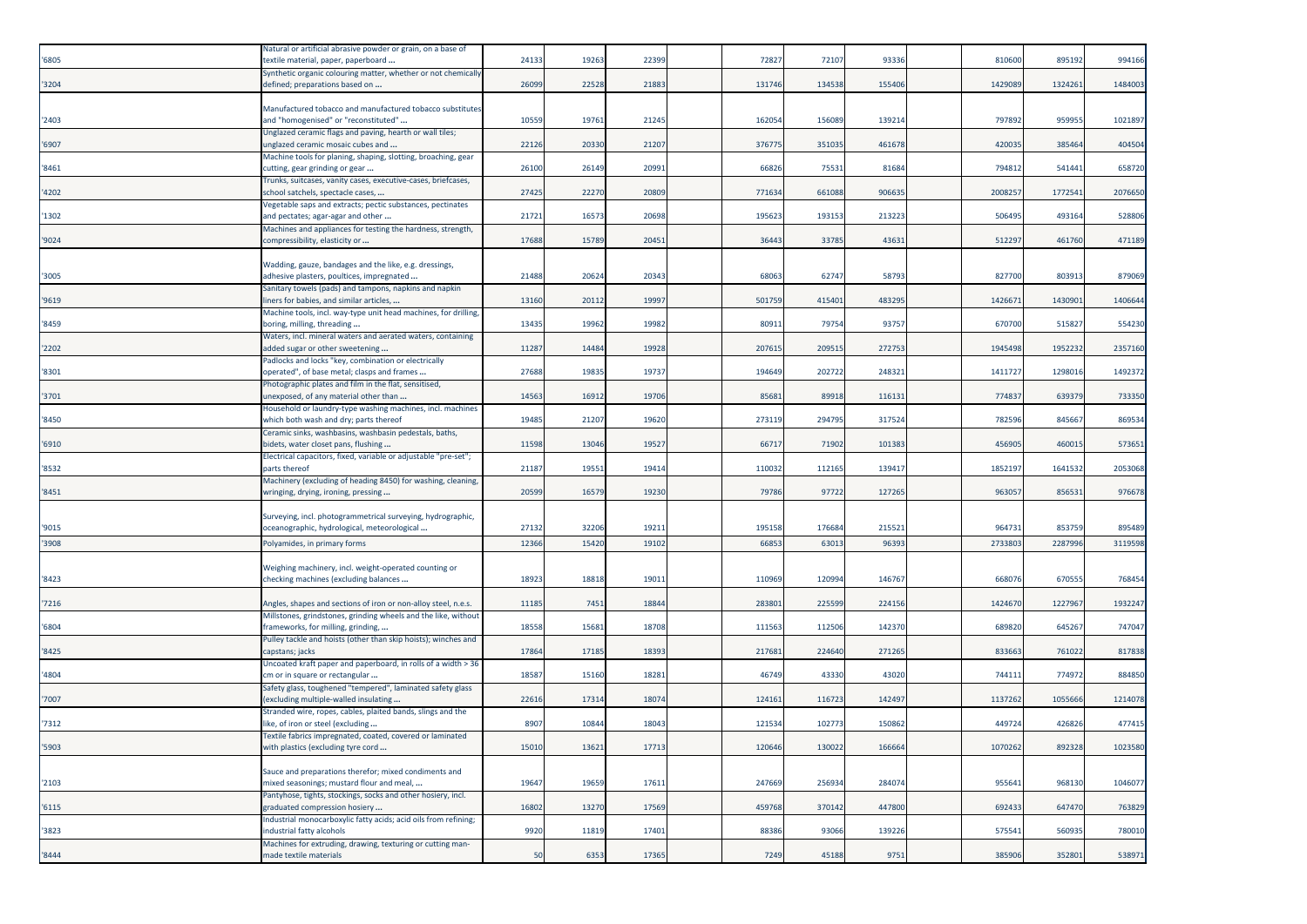|       | Made-up articles of textile materials, incl. dress patterns,                                          |        |       |       |        |        |         |         |         |         |
|-------|-------------------------------------------------------------------------------------------------------|--------|-------|-------|--------|--------|---------|---------|---------|---------|
| '6307 | n.e.s.<br>Parts and accessories (other than covers, carrying cases and                                | 11953  | 12465 | 17335 | 187904 | 804018 | 279942  | 1007222 | 2173061 | 1653284 |
| '8473 | the like) suitable for use solely                                                                     | 19920  | 16943 | 16894 | 107564 | 120036 | 138810  | 3485746 | 3435530 | 429835  |
| '2804 | Hydrogen, rare gases and other non-metals                                                             | 8249   | 11452 | 16848 | 62622  | 78362  | 146365  | 1023112 | 1015899 | 1795955 |
|       | Milking machines and dairy machinery (excluding                                                       |        |       |       |        |        |         |         |         |         |
| '8434 | refrigerating or heat treatment equipment,                                                            | 13514  | 17445 | 16655 | 102894 | 139029 | 114540  | 191049  | 235262  | 270146  |
| '6309 | Worn clothing and clothing accessories, blankets and<br>travelling rugs, household linen and articles | 1987   | 15115 | 16646 | 129000 | 120599 | 137185  | 380889  | 297256  | 338542  |
|       | Articles and equipment for general physical exercise,                                                 |        |       |       |        |        |         |         |         |         |
| '9506 | gymnastics, athletics, other sports,                                                                  | 1461   | 13967 | 16582 | 41186  | 389410 | 547478  | 115374  | 1130332 | 1404718 |
| '7019 | Glass fibres, incl. glass wool, and articles thereof (excluding                                       | 14405  | 12945 | 16453 | 17287  | 174962 | 268820  | 956553  | 883859  | 101122  |
|       | mineral wools and articles                                                                            |        |       |       |        |        |         |         |         |         |
|       | Medicaments consisting of two or more constituents mixed                                              |        |       |       |        |        |         |         |         |         |
| '3003 | together for therapeutic or prophylactic                                                              | 16345  | 6342  | 16337 | 28031  | 233381 | 21312   | 647693  | 68261   | 519574  |
| '3925 | Builders' ware of plastics, n.e.s.                                                                    | 1823   | 18193 | 16039 | 17923  | 17861  | 22205   | 171450  | 170403  | 2106638 |
| '7411 | Copper tubes and pipes                                                                                | 11736  | 14761 | 15976 | 107625 | 104198 | 150830  | 726737  | 703138  | 933642  |
|       | Pigments, incl. metallic powders and flakes, dispersed in non-                                        |        |       |       |        |        |         |         |         |         |
| '3212 | aqueous media, in liquid or paste                                                                     | 12840  | 12619 | 15666 | 5717   | 58459  | 71838   | 448772  | 421040  | 512467  |
|       | Compounds, inorganic or organic, of rare-earth metals, of                                             |        |       |       |        |        |         |         |         |         |
| '2846 | ttrium or of scandium or of mixtures                                                                  | 170    | 4585  | 1557  | 2610   | 22550  | 3795    | 1150    | 1387    | 2589    |
| '8486 | Machines and apparatus of a kind used solely or principally<br>for the manufacture of semiconductor   | 11424  | 15710 | 15372 | 10655  | 66110  | 69196   | 2450779 | 2325542 | 2934813 |
|       |                                                                                                       |        |       |       |        |        |         |         |         |         |
|       | Separate chemically defined organo-inorganic compounds                                                |        |       |       |        |        |         |         |         |         |
| '2931 | excluding organo-sulphur compounds                                                                    | 14676  | 16616 | 15314 | 12302  | 13799  | 232938  | 941834  | 82693   | 1035103 |
| '8205 | Hand tools, incl. glaziers' diamonds, of base metal, n.e.s.;<br>blowlamps and the like; vices,        | 14665  | 13227 | 15304 | 17021  | 172485 | 229189  | 762913  | 716948  | 842172  |
|       | Cigarette paper, whether or not cut to size or in the form of                                         |        |       |       |        |        |         |         |         |         |
| '4813 | booklets or tubes                                                                                     | 10346  | 10308 | 15209 | 101115 | 99040  | 105815  | 182707  | 190579  | 208849  |
| '2921 | Amine-function compounds                                                                              | 13472  | 13021 | 15141 | 16309  | 13106  | 13511   | 920863  | 832814  | 98604   |
|       | Electric sound or visual signalling apparatus, e.g. bells, sirens,                                    |        |       |       |        |        |         |         |         |         |
| '8531 | ndicator panels, burglar<br>Gas, liquid or electricity supply or production meters, incl.             | 22132  | 19129 | 15054 | 15137  | 134621 | 16467   | 1181990 | 105561  | 1073524 |
| '9028 | calibrating meters therefor                                                                           | 14521  | 10104 | 14969 | 14165  | 107980 | 15972   | 532370  | 432906  | 466443  |
|       | Men's or boys' overcoats, car coats, capes, cloaks, anoraks,                                          |        |       |       |        |        |         |         |         |         |
| '6201 | ncl. ski jackets, windcheaters,                                                                       | 17679  | 14883 | 14965 | 51661  | 419204 | 51522   | 76399:  | 720078  | 77586   |
| '8309 | Stoppers, caps and lids, incl. crown corks, screw caps and<br>pouring stoppers, capsules for bottles, | 18846  | 14580 | 14843 | 187818 | 185506 | 209964  | 621031  | 665860  | 754056  |
| '3404 | Artificial waxes and prepared waxes                                                                   | 9777   | 10525 | 14720 | 4002   | 4151   | 54260   | 576878  | 57487   | 745399  |
| '2922 | Oxygen-function amino-compounds                                                                       | 9186   | 10017 | 14522 | 25956  | 28278  | 35531   | 813788  | 83471   | 994721  |
|       | Tubes, pipes and hollow profiles "e.g., open seam or welded,                                          |        |       |       |        |        |         |         |         |         |
| '7306 | riveted or similarly closed",                                                                         | 26106  | 15303 | 14403 | 18018  | 176958 | 216067  | 160539: | 130372  | 1713442 |
|       | Other bars and rods of stainless steel; angles, shapes and                                            |        |       |       |        |        |         |         |         |         |
| '7222 | sections of stainless steel, n.e.s.<br>Articles of stone or of other mineral substances, incl. carbon | 11502  | 24523 | 14244 | 8629   | 95381  | 117438  | 747025  | 705753  | 86054   |
| '6815 | ibres, articles of carbon fibres                                                                      | 14513  | 13493 | 14059 | 31591  | 258324 | 260740  | 1297800 | 1230628 | 1329916 |
|       | Medical, surgical, dental or veterinary furniture, e.g.                                               |        |       |       |        |        |         |         |         |         |
| '9402 | operating tables, examination tables,                                                                 | 12425  | 14894 | 13986 | 7586   | 112361 | 103927  | 614843  | 587949  | 634922  |
| '8456 | Machine tools for working any material by removal of<br>material, by laser or other light or photon   | 15376  | 23181 | 13840 | 14816  | 161690 | 200997  | 1266209 | 96203   | 1187397 |
|       | Wine of fresh grapes, incl. fortified wines; grape must, partly                                       |        |       |       |        |        |         |         |         |         |
| '2204 | ermented and of an actual                                                                             | 10773  | 9628  | 13715 | 115997 | 109254 | 1250334 | 1168349 | 1047027 | 1171821 |
|       | Electric filament or discharge lamps, incl. sealed beam lamp                                          | 16984  |       |       |        |        |         |         | 1206217 | 1232774 |
| '8539 | inits and ultraviolet or infra-red<br>Direction finding compasses; other navigational instruments     |        | 14121 | 13571 | 3/2619 | 324871 | 387476  | 14/1252 |         |         |
| '9014 | and appliances (excluding radio                                                                       | 155147 | 98054 | 13422 | 57533  | 61610  | 111933  | 2398346 | 1385303 | 821079  |
|       | Carbon electrodes, carbon brushes, lamp carbons, battery                                              |        |       |       |        |        |         |         |         |         |
| '8545 | carbons and other articles of graphite<br>Aluminium foil, "whether or not printed or backed with      | 12315  | 8274  | 13266 | 501489 | 337781 | 416338  | 511787  | 351170  | 339380  |
| '7607 | paper, paperboard, plastics or similar                                                                | 14767  | 12472 | 13250 | 119547 | 117900 | 146409  | 1595720 | 1471546 | 1623815 |
| '7604 | Bars, rods and profiles, of aluminium, n.e.s.                                                         | 12319  | 10872 | 13205 | 172950 | 159513 | 207873  | 1842258 | 1759510 | 2266278 |
|       | Copper, refined, and copper alloys, unwrought (excluding                                              |        |       |       |        |        |         |         |         |         |
| '7403 | copper alloys of heading 7405)                                                                        | 2318   | 20569 | 13134 | 13695  | 34264  | 32745   | 1170559 | 1317872 | 1935016 |
| '1803 | Cocoa paste, whether or not defatted                                                                  | 4301   | 4036  | 12971 | 160042 | 147632 | 183995  | 288305  | 280965  | 345606  |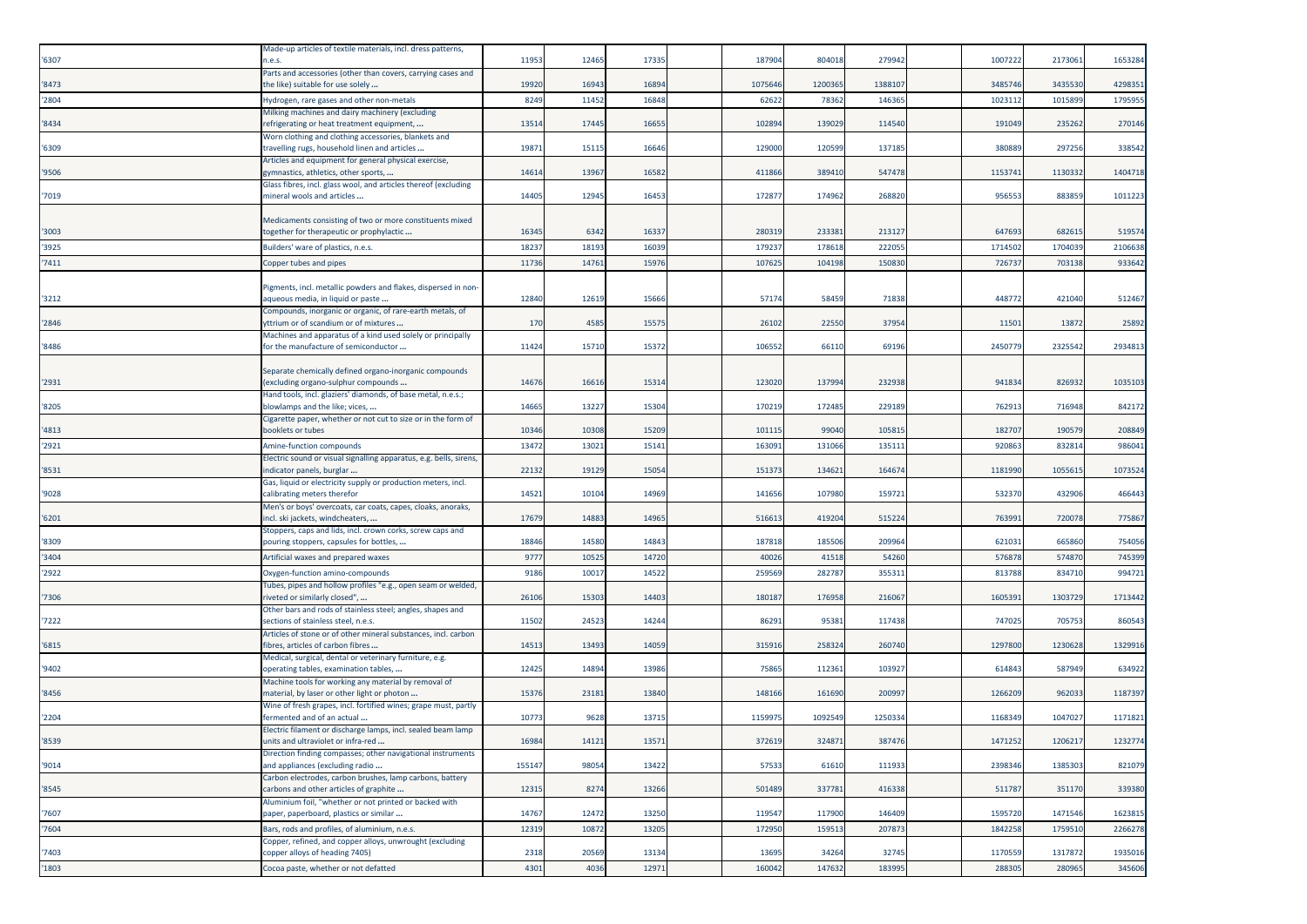| '9608 | Ball-point pens; felt tipped and other porous-tipped pens and<br>markers; fountain pens, stylograph          | 11114  | 10397 | 12838 | 113879  | 111297  | 161388  | 818927  | 683285  | 818984  |
|-------|--------------------------------------------------------------------------------------------------------------|--------|-------|-------|---------|---------|---------|---------|---------|---------|
| '7304 | Tubes, pipes and hollow profiles, seamless, of iron or steel<br>excluding products of cast iron)             | 17806  | 17192 | 12676 | 762100  | 608093  | 51987   | 2120875 | 1660068 | 1947578 |
|       | Women's or girls' blouses, shirts and shirt-blouses (excluding                                               |        |       |       |         |         |         |         |         |         |
| '6206 | knitted or crocheted and vests)<br>Woven fabrics containing >= 85% synthetic staple fibres by                | 21511  | 15479 | 12473 | 23329   | 180155  | 202170  | 813867  | 69995   | 700989  |
| '5512 | weight                                                                                                       | 8244   | 11978 | 12372 | 53928   | 47961   | 59146   | 187513  | 17940   | 180098  |
| '3821 | Prepared culture media for the development or maintenance<br>of micro-organisms "incl. viruses               | 6120   | 6830  | 12324 | 47298   | 72272   | 127304  | 268195  | 29533   | 342876  |
| '4203 | Articles of apparel and clothing accessories, of leather or                                                  | 16242  | 11298 | 12274 | 157910  | 135147  | 17760   | 422632  | 363045  | 393553  |
|       | composition leather (excluding<br>Steam or other vapour generating boilers (excluding central                |        |       |       |         |         |         |         |         |         |
| '8402 | heating hot water boilers capable<br>Structures and parts of structures "e.g., bridges and bridge-           | 20226  | 18896 | 12242 | 42471   | 49360   | 41438   | 241392  | 181756  | 195328  |
| '7610 | sections, towers, lattice masts,                                                                             | 14508  | 21534 | 12238 | 96189   | 107563  | 104180  | 1739337 | 1547105 | 1817438 |
| '7324 | Sanitary ware, and parts thereof, of iron or steel (excluding<br>cans, boxes and similar containers          | 10162  | 11674 | 12189 | 7473    | 76763   | 92304   | 385320  | 37659   | 406851  |
|       | Articles of jewellery and parts thereof, of precious metal or of                                             |        |       |       |         |         |         |         |         |         |
| '7113 | metal clad with precious metal<br>Men's or boys' shirts (excluding knitted or crocheted,                     | 23892  | 3119  | 12071 | 32461   | 257079  | 409156  | 1648824 | 140072  | 1618243 |
| '6205 | nightshirts, singlets and other vests)                                                                       | 18875  | 14375 | 12054 | 169625  | 131565  | 147635  | 696370  | 556706  | 543305  |
|       | Ethers, ether-alcohols, ether-phenols, ether-alcohol-phenols,                                                |        |       |       |         |         |         |         |         |         |
| '2909 | alcohol peroxides, ether peroxide,                                                                           | 948    | 8286  | 11985 | 6585    | 64981   | 98284   | 1137444 | 994858  | 1400002 |
| '6909 | Ceramic wares for laboratory, chemical or other technical<br>uses; ceramic troughs, tubs and similar         | 16444  | 12132 | 11909 | 43728   | 40781   | 42836   | 1244938 | 100650  | 1224734 |
| '8609 | Containers, incl. containers for the transport of fluids,<br>specially designed and equipped for             | 8016   | 8834  | 11897 | 127923  | 80829   | 149035  | 152893  | 139418  | 166135  |
|       | Other paper and paperboard, uncoated, in rolls of a width >                                                  |        |       |       |         |         |         |         |         |         |
| '4805 | 36 cm or in square or rectangular<br>Tricycles, scooters, pedal cars and similar wheeled toys; dolls         | 11173  | 6925  | 11833 | 132658  | 90845   | 131906  | 2571482 | 2362229 | 3674103 |
| '9503 | carriages; dolls; other toys;                                                                                | 16078  | 11210 | 11805 | 1317433 | 1173950 | 1421617 | 2270005 | 2424245 | 2675778 |
|       | Inorganic acids and inorganic oxygen compounds of non-                                                       |        |       |       |         |         |         |         |         |         |
| '2811 | metals (excluding hydrogen chloride "hydrochloric                                                            | 12598  | 12810 | 11626 | 93382   | 79584   | 96700   | 652793  | 623391  | 689379  |
| '3924 | Tableware, kitchenware, other household articles and toilet<br>articles, of plastics (excluding              | 10168  | 10740 | 11572 | 221058  | 224251  | 27564   | 783677  | 80386   | 850368  |
|       | Insulating fittings for electrical machines, appliances or                                                   |        |       |       |         |         |         |         |         |         |
| '8547 | equipment, being fittings wholly                                                                             | 11062  | 10819 | 11559 | 66496   | 63697   | 78764   | 1515635 | 1285460 | 1486248 |
| '2835 | Phosphinates "hypophosphites", phosphonates "phosphites'<br>and phosphates; polyphosphates, whether          | 10122  | 10638 | 11530 | 60645   | 61537   | 73269   | 398441  | 390848  | 458186  |
|       |                                                                                                              |        |       |       |         |         |         |         |         |         |
| '2932 | Heterocyclic compounds with oxygen hetero-atom[s] only<br>Machinery, apparatus and equipment (other than the | 7833   | 9497  | 11501 | 64805   | 81142   | 125738  | 1464016 | 1464893 | 1647767 |
| '8442 | machine-tools of headings 8456 to 8465)                                                                      | 10092  | 10779 | 11489 | 63016   | 31687   | 24360   | 291153  | 269909  | 299673  |
| '6904 | Ceramic building bricks, flooring blocks, support or filler tiles<br>and the like (excluding those           | 11208  | 14948 | 11468 | 31281   | 37872   | 41771   | 146050  | 141889  | 156568  |
|       | Files, rasps, pliers, incl. cutting pliers, pincers and tweezers for                                         |        |       |       |         |         |         |         |         |         |
| '8203 | non-medical use, metal-cutting<br>Brassieres, girdles, corsets, braces, suspenders, garters and              | 9043   | 8878  | 11412 | 5457    | 55942   | 7037    | 385161  | 387201  | 478384  |
| '6212 | similar articles and parts thereof,                                                                          | 16964  | 10441 | 11386 | 174487  | 129147  | 171759  | 486896  | 47207   | 498771  |
| '2001 | Vegetables, fruit, nuts and other edible parts of plants,<br>prepared or preserved by vinegar                | 9858   | 8453  | 11370 | 90859   | 84753   | 106259  | 227704  | 244141  | 247623  |
| '2929 | Compounds with other nitrogen function (excluding amine-<br>function compounds; oxygen-function              | 14542  | 12372 | 11346 | 9912:   | 109251  | 158598  | 950010  | 782627  | 959724  |
|       | Carboxylic acids with additional oxygen function and their                                                   |        |       |       |         |         |         |         |         |         |
| '2918 | anhydrides, halides, peroxides and<br>Video game consoles and machines, articles for funfair, table          | 8767   | 10715 | 11327 | 205610  | 179961  | 243238  | 562161  | 520832  | 612705  |
| '9504 | or parlour games, incl. pintables,                                                                           | 12741  | 11057 | 11239 | 264435  | 204973  | 235853  | 1837899 | 1924221 | 1825381 |
| '9002 | Lenses, prisms, mirrors and other optical elements, of any<br>material, mounted, being parts of              | 6243   | 8413  | 11238 | 58029   | 57888   | 65949   | 2452555 | 2383857 | 3052600 |
|       | Hormones, prostaglandins, thromboxanes and leukotrienes,                                                     |        |       |       |         |         |         |         |         |         |
| '2937 | natural or reproduced by synthesis;<br>Flat-rolled products of alloy steel other than stainless, of a        | 8655   | 13124 | 11184 | 216570  | 226572  | 198672  | 610320  | 621014  | 497047  |
| '7225 | width of >= 600 mm, hot-rolled                                                                               | 129655 | 18667 | 11089 | 361937  | 217904  | 317025  | 3052772 | 2365509 | 3277034 |
| '4005 | Compounded rubber, unvulcanised, in primary forms or in<br>plates, sheets or strip (excluding                | 9895   | 9948  | 10966 | 102389  | 87749   | 123040  | 1077754 | 925570  | 1070612 |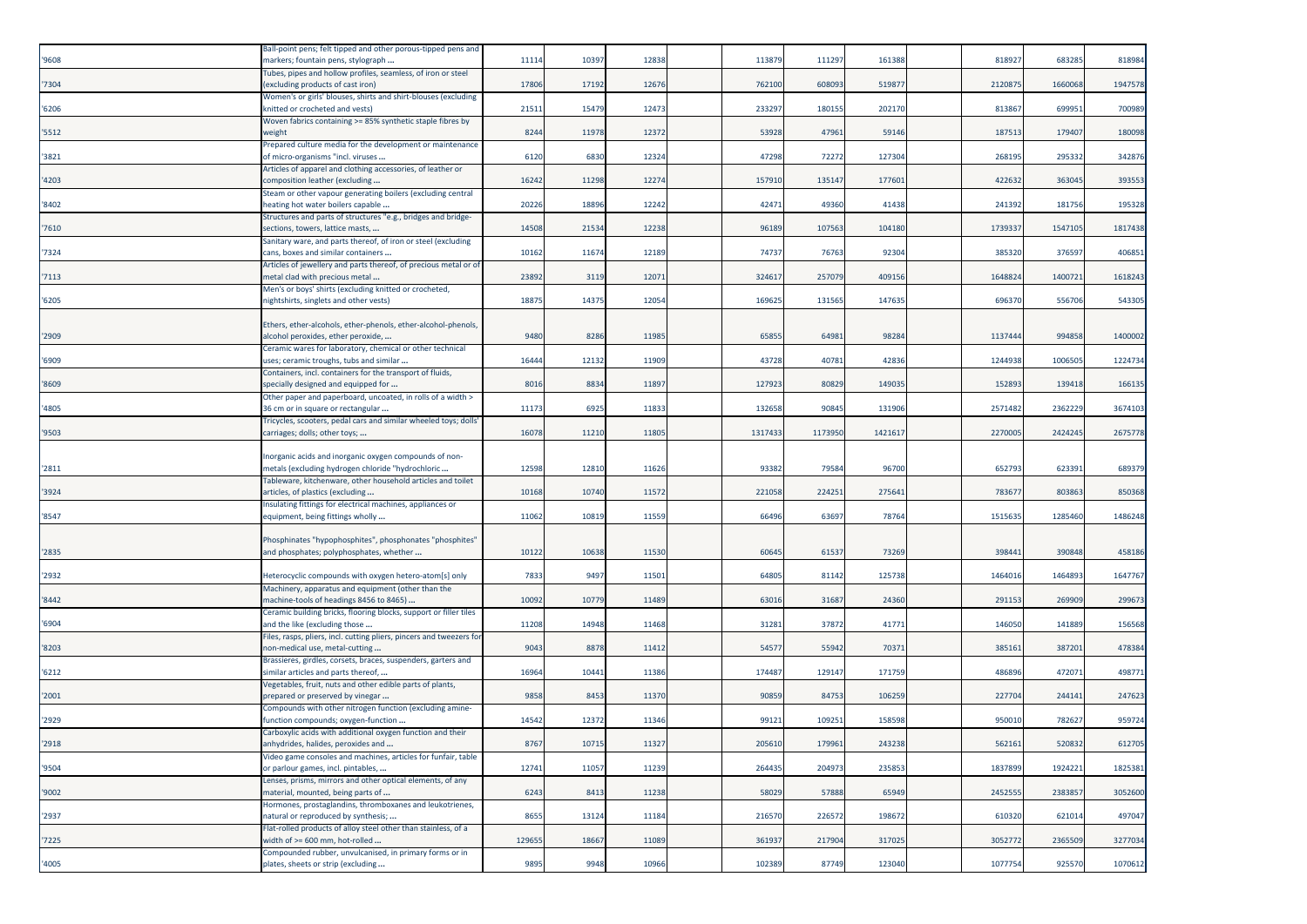| '7009 | Glass mirrors, whether or not framed, incl. rear-view mirrors<br>excluding optical mirrors, optically                          | 17694 | 9671  | 10851 | 13617  | 123579 | 163404 | 612090  | 560667  | 693821  |
|-------|--------------------------------------------------------------------------------------------------------------------------------|-------|-------|-------|--------|--------|--------|---------|---------|---------|
| '8533 | Electrical resistors, incl. rheostats and potentiometers<br>excluding heating resistors); parts                                | 9238  | 9336  | 10764 | 5555   | 54739  | 66273  | 1231211 | 1202172 | 1465797 |
| '3707 | Chemical preparations for photographic uses (excluding<br>varnishes, glues, adhesives and similar                              | 11790 | 9927  | 10550 | 18538  | 142235 | 15980  | 347865  | 29314   | 246897  |
| '6404 | Footwear with outer soles of rubber, plastics, leather or<br>composition leather and uppers of                                 | 13819 | 9501  | 10540 | 804774 | 727895 | 891420 | 2712503 | 2612148 | 2977908 |
| '3814 | Organic composite solvents and thinners, n.e.s.; prepared<br>paint or varnish removers (excluding                              | 8454  | 8297  | 10440 | 3722   | 36986  | 45356  | 259747  | 237345  | 307543  |
| '9012 | Electron microscopes, proton microscopes and diffraction<br>apparatus                                                          | 1563  | 6302  | 10332 | 2015:  | 26554  | 30387  | 252427  | 270448  | 353782  |
| '7612 | Casks, drums, cans, boxes and similar containers, incl. rigid or<br>collapsible tubular containers,                            | 4852  | 6568  | 10226 | 32035  | 32767  | 69318  | 55986   | 627116  | 650508  |
| '8454 | Converters, ladles, ingot moulds and casting machines of a<br>kind used in metallurgy or in metal                              | 13063 | 5439  | 10133 | 93420  | 46758  | 69826  | 293162  | 258479  | 263778  |
|       | Retorts, crucibles, mufflers, nozzles, plugs, supports, cupels,                                                                |       |       |       |        |        |        |         |         |         |
| '6903 | tubes, pipes, sheaths, rods<br>Paints and varnishes, incl. enamels, lacquers and distempers                                    | 15488 | 10598 | 10039 | 9963   | 89693  | 107591 | 268502  | 233111  | 302703  |
| '3210 | excluding those based on synthetic<br>Spectacles, goggles and the like, corrective, protective or                              | 6091  | 7959  | 10013 | 3023   | 30909  | 38162  | 113565  | 118135  | 158985  |
| '9004 | other (excluding spectacles for                                                                                                | 9473  | 6070  | 10013 | 9562   | 84946  | 112995 | 435174  | 420916  | 449314  |
| '4911 | Printed matter, incl. printed pictures and photographs, n.e.s.<br>Toilet paper and similar paper, cellulose wadding or webs of | 10867 | 10124 | 9991  | 16143  | 140929 | 154729 | 1577826 | 1332442 | 1456237 |
| '4818 | cellulose fibres, of a kind used                                                                                               | 9107  | 7217  | 9914  | 7051   | 70498  | 77010  | 1415555 | 1302079 | 1301085 |
| '2916 | Unsaturated acyclic monocarboxylic acids, cyclic<br>monocarboxylic acids, their anhydrides, halides,                           | 1168  | 9801  | 9607  | 6800   | 81850  | 97756  | 1041445 | 953578  | 123622  |
| '6911 | Tableware, kitchenware, other household articles and toilet<br>articles, of porcelain or china                                 | 6263  | 8176  | 9564  | 8712   | 79908  | 129219 | 346488  | 279785  | 352377  |
| '8463 | Machine tools for working metal, sintered metal carbides or<br>cermets, without removing material                              | 11113 | 2811  | 9496  | 70250  | 34274  | 53874  | 379778  | 289218  | 29998   |
| '8437 | Machines for cleaning, sorting or grading seed, grain or dried<br>leguminous vegetables; machinery                             | 10531 | 10177 | 9449  | 6255   | 40076  | 56735  | 133487  | 133535  | 150804  |
| '7010 | Carboys, bottles, flasks, jars, pots, phials, ampoules and other<br>containers, of glass, of a                                 | 12195 | 10266 | 9213  | 9122   | 103371 | 102847 | 1272738 | 130754  | 1455595 |
| '3407 | Modelling pastes, incl. those put up for children's<br>amusement; preparations known as "dental                                | 7214  | 7740  | 9153  | 4237   | 41710  | 49290  | 208295  | 184165  | 245503  |
| '4201 | Saddlery and harness for any animal, incl. traces, leads, knee<br>pads, muzzles, saddle cloths,                                | 6670  | 7275  | 9131  | 1098   | 13484  | 20221  | 176499  | 20597   | 25344   |
| '7606 | Plates, sheets and strip, of aluminium, of a thickness of > 0,2<br>mm (excluding expanded plates,                              | 8429  | 6070  | 9112  | 96492  | 82058  | 101380 | 5503357 | 443858  | 590638  |
|       | Electromagnets (excluding magnets for medical use);                                                                            | 9301  | 7862  | 9083  | 77064  | 105157 | 128518 | 1114810 | 1049832 | 1216237 |
| '8505 | permanent magnets and articles intended<br>Hydraulic brake fluids and other prepared liquids for hydraulic                     |       |       |       |        |        |        |         |         |         |
| '3819 | transmission not containing<br>Fruit juices, incl. grape must, and vegetable juices,                                           | 10540 | 8343  | 9053  | 2325   | 19268  | 24258  | 22940   | 20090   | 25831   |
| '2009 | unfermented, not containing added spirit,<br>Woven fabrics of synthetic filament yarn, incl. monofilament                      | 5262  | 5567  | 8970  | 28520  | 263126 | 304762 | 954970  | 96076   | 917258  |
| '5407 | of >= 67 decitex and with a cross<br>Plates, sheets and strip, of copper, of a thickness of > 0,15                             | 8082  | 6786  | 8917  | 24763  | 240188 | 317613 | 628033  | 500467  | 519122  |
| '7409 | mm (excluding expanded sheet<br>Slag-wool, rock-wool and similar mineral wools; exfoliated                                     | 1108  | 8980  | 8820  | 2502   | 18957  | 19535  | 2247090 | 203267  | 323009  |
| '6806 | vermiculite, expanded clays, foamed                                                                                            | 18141 | 17172 | 8683  | 63349  | 58885  | 59314  | 672835  | 600900  | 713459  |
| '6108 | Women's or girls' slips, petticoats, briefs, panties,<br>nightdresses, pyjamas, négligés, bathrobes,                           | 11484 | 6479  | 8526  | 211844 | 174208 | 257487 | 359391  | 355436  | 466970  |
| '7013 | Glassware of a kind used for table, kitchen, toilet, office,<br>ndoor decoration or similar purposes                           | 6688  | 7652  | 8475  | 165020 | 179637 | 245552 | 540071  | 460287  | 568143  |
| '3405 | Shoe polish, furniture wax and floor waxes, polishes and<br>creams for coachwork, glass or metal,                              | 7521  | 7786  | 8463  | 34732  | 34244  | 41201  | 225427  | 213558  | 254496  |
| '2901 | Acyclic hydrocarbons                                                                                                           | 4136  | 8697  | 8426  | 43209  | 61335  | 56223  | 929719  | 808719  | 1261664 |
| '9616 | Scent sprays and similar toilet sprays, and mounts and heads<br>therefor; powder puffs and pads                                | 6976  | 7696  | 8423  | 24851  | 33564  | 30101  | 125748  | 130790  | 140315  |
| 16105 | Men's or boys' shirts, knitted or crocheted (excluding<br>nightshirts, T-shirts, singlets and                                  | 7987  | 7020  | 8318  | 78754  | 61214  | 66729  | 422080  | 376940  | 428148  |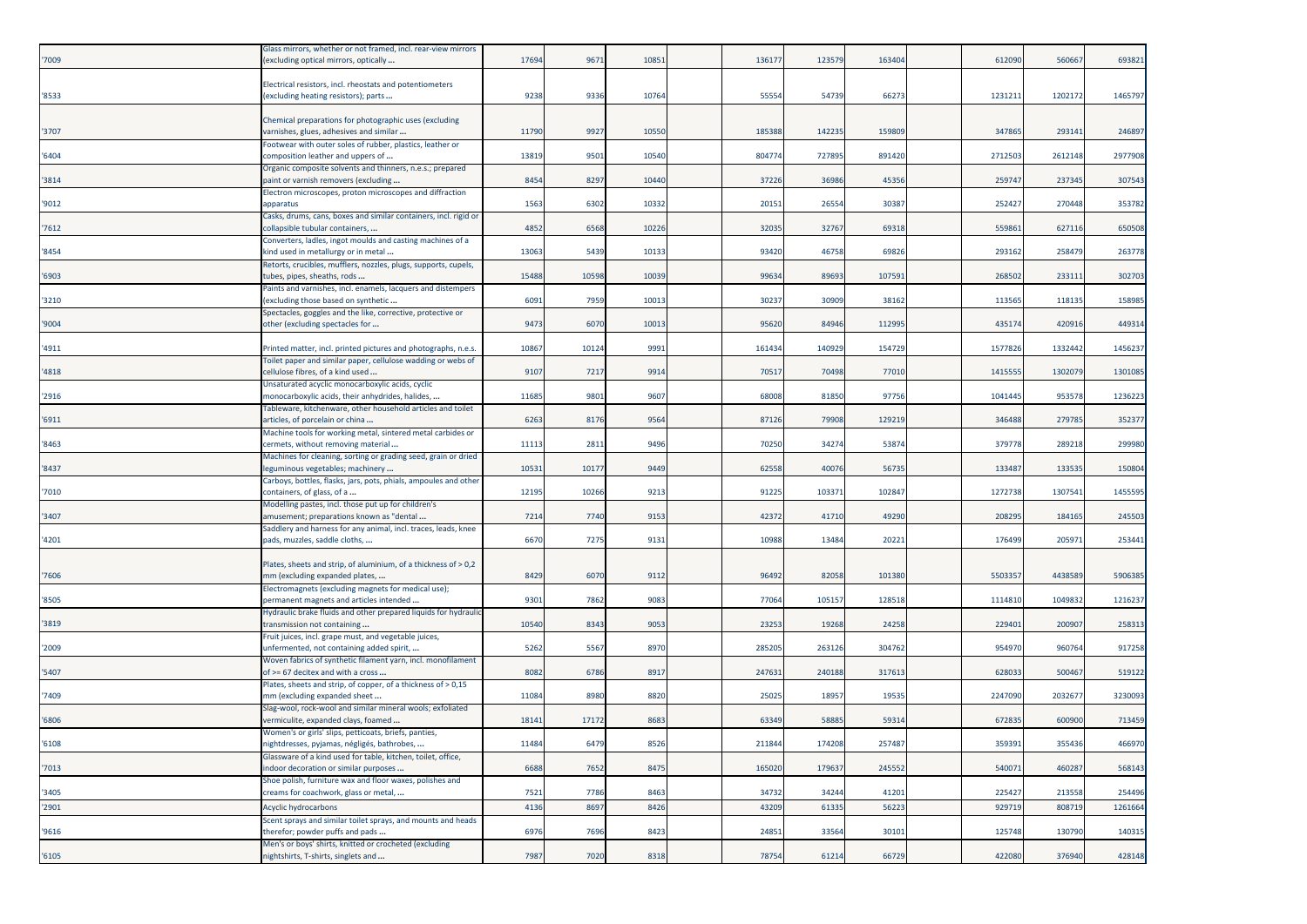| '1107          | Malt, whether or not roasted                                                                                                                                              | 9099         | 7884         | 8265         | 39726           | 39908           | 44341          | 370785           | 327983         | 365984           |
|----------------|---------------------------------------------------------------------------------------------------------------------------------------------------------------------------|--------------|--------------|--------------|-----------------|-----------------|----------------|------------------|----------------|------------------|
| '6102          | Women's or girls' overcoats, car coats, capes, cloaks, anoraks<br>incl. ski jackets, windcheaters,                                                                        | 7084         | 6969         | 8180         | 53050           | 53634           | 75213          | 460341           | 46666          | 567770           |
| '4418          | Builders' joinery and carpentry, of wood, incl. cellular wood<br>panels, assembled flooring panels,                                                                       | 4704         | 4780         | 8077         | 110112          | 91080           | 132210         | 1372468          | 139395:        | 1649264          |
| '8449          | Machinery for the manufacture or finishing of felt or<br>nonwovens in the piece or in shapes,                                                                             | 1902         | 1842         | 801          | 7628            | 23036           | 41521          | 411190           | 32774          | 63534            |
| '6810          | Articles of cement, concrete or artificial stone, whether or not<br>reinforced                                                                                            | 8201         | 7274         | 8015         | 112919          | 124930          | 145732         | 983393           | 1006441        | 1166489          |
| '3307          | Shaving preparations, incl. pre-shave and aftershave<br>products, personal deodorants, bath and                                                                           | 6017         | 5521         | 7970         | 343062          | 280412          | 322350         | 953540           | 871423         | 91743            |
| '2008          | Fruits, nuts and other edible parts of plants, prepared or<br>preserved, whether or not containing                                                                        | 9396         | 7065         | 7806         | 243860          | 23074           | 268486         | 94575            | 97097          | 968810           |
| '3207          | Prepared pigments, prepared opacifiers and prepared<br>colours, vitrifiable enamels and glazes,                                                                           | 7362         | 6833         | 7775         | 91302           | 8296            | 101010         | 327030           | 278916         | 348175           |
| '8464          | Machine tools for working stone, ceramics, concrete,<br>asbestos-cement or like mineral materials                                                                         | 9332         | 792          | 7741         | 112004          | 119189          | 75053          | 238338           | 21773          | 275602           |
|                | Anti-freezing preparations and prepared de-icing fluids                                                                                                                   |              |              |              |                 |                 |                |                  |                |                  |
| '3820<br>'3903 | (excluding prepared additives for mineral<br>Polymers of styrene, in primary forms                                                                                        | 7911<br>4803 | 5010<br>4115 | 7678<br>7547 | 44931<br>223724 | 30936<br>179670 | 43821<br>32156 | 264980<br>683028 | 20937<br>61036 | 287467<br>845064 |
| '7311          | Containers of iron or steel, for compressed or liquefied gas<br>excluding containers specifically                                                                         | 6580         | 10120        | 7323         | 69776           | 10789           | 125082         | 214652           | 18281          | 215756           |
| '7212          | Flat-rolled products of iron or non-alloy steel, of a width of <<br>600 mm, hot-rolled or cold-rolled                                                                     | 7348         | 5930         | 721          | 35545           | 27658           | 34493          | 672043           | 629866         | 849209           |
| '8707          | Bodies, incl. cabs, for tractors, motor vehicles for the<br>transport of ten or more persons,                                                                             | 49107        | 16796        | 7189         | 2260453         | 1542246         | 1977158        | 1380269          | 1040763        | 1389285          |
| '7020          | Articles of glass, n.e.s.                                                                                                                                                 | 378          | 446          | 7188         | 4459            | 4677            | 55051          | 54218            | 47233          | 51276            |
| '7611          | Reservoirs, tanks, vats and similar containers, of aluminium,<br>for any material (other than                                                                             | 85           | 1046         | 7087         | 683             | 1645            | 11915          | 30420            | 35489          | 33090            |
| '8709          | Works trucks, self-propelled, not fitted with lifting or handling<br>equipment, of the type used                                                                          | 5485         | 1897         | 7026         | 16409           | 3107            | 83581          | 14860            | 16204          | 212920           |
| '8475          | Machines for assembling electric or electronic lamps, tubes or<br>valves or flashbulbs, in glass                                                                          | 8421         | 5228         | 7014         | 44378           | 28592           | 25893          | 568399           | 737591         | 1135130          |
| '2004          | Vegetables prepared or preserved otherwise than by vinegar<br>or acetic acid, frozen (excluding                                                                           | 7805         | 8321         | 698          | 102124          | 75496           | 100999         | 427776           | 414905         | 471170           |
| '3810          | Pickling preparations for metal surfaces; fluxes and other<br>auxiliary preparations for soldering,                                                                       | 7597         | 7119         | 6980         | 22700           | 2121            | 22419          | 19341            | 174156         | 196503           |
| '8307          | Flexible tubing of base metal, with or without fittings                                                                                                                   | 4798         | 5195         | 665          | 34628           | 36066           | 40863          | 350416           | 31407          | 368390           |
| '8211          | Knives with cutting blades, serrated or not, incl. pruning<br>knives, and blades therefor, of                                                                             | 5035         | 4957         | 6584         | 71114           | 59814           | 120305         | 305591           | 308659         | 407267           |
| '8440          | Bookbinding machinery, incl. book-sewing machines<br>(excluding machinery of heading 8441, general-purpose<br>Producer gas or water gas generators, with or without their | 7501         | 4090         | 6543         | 14732           | 8267            | 12064          | 261469           | 20557          | 218153           |
| '8405          | purifiers; acetylene gas generators                                                                                                                                       | 448          | 334          | 6376         | 57055           | 41792           | 33785          | 35433            | 49488          | 49755            |
| '2530          | Vermiculite, perlite and other mineral substances, n.e.s.                                                                                                                 | 6184         | 4871         | 6314         | 33355           | 26232           | 28156          | 174359           | 18269          | 213837           |
| '7228          | Other bars and rods of alloy steel other than stainless, angles<br>shapes and sections of alloy                                                                           | 5511         | 4950         | 6305         | 93275           | 60818           | 68678          | 1418519          | 122378         | 163961           |
| '7323          | Table, kitchen or other household articles, and parts thereof,<br>of iron or steel; iron or steel                                                                         | 4906         | 5747         | 627          | 230391          | 27197           | 292094         | 638985           | 691062         | 824827           |
| '8447          | Knitting machines, stitch-bonding machines and machines for<br>making gimped yarn, tulle, lace,                                                                           | 3945         | 2879         | 6189         | 39626           | 3241:           | 43099          | 163321           | 145242         | 192986           |
| '7219          | lat-rolled products of stainless steel, of a width of >= 600<br>mm, hot-rolled or cold-rolled                                                                             | 4429         | 4959         | 6069         | 518300          | 552461          | 850537         | 1028039          | 890943         | 1349406          |
| 16402          | Footwear with outer soles and uppers of rubber or plastics<br>excluding waterproof footwear of                                                                            | 7379         | 5030         | 6062         | 777915          | 712494          | 1011710        | 1913697          | 1748357        | 2248244          |
| '8714          | Parts and accessories for motorcycles and bicycles and for<br>carriages for disabled persons,                                                                             | 6727         | 5928         | 6061         | 116074          | 81348           | 171925         | 908943           | 968167         | 1282314          |
| '2936          | Provitamins and vitamins, natural or reproduced by synthesis,<br>incl. natural concentrates, derivatives                                                                  | 12445        | 5505         | 6048         | 167519          | 183477          | 210372         | 425474           | 490342         | 436829           |
| '8204          | Hand-operated spanners and wrenches, incl. torque meter<br>wrenches (excluding tap wrenches),                                                                             | 5436         | 4910         | 6036         | 82486           | 72792           | 93087          | 306728           | 302596         | 369152           |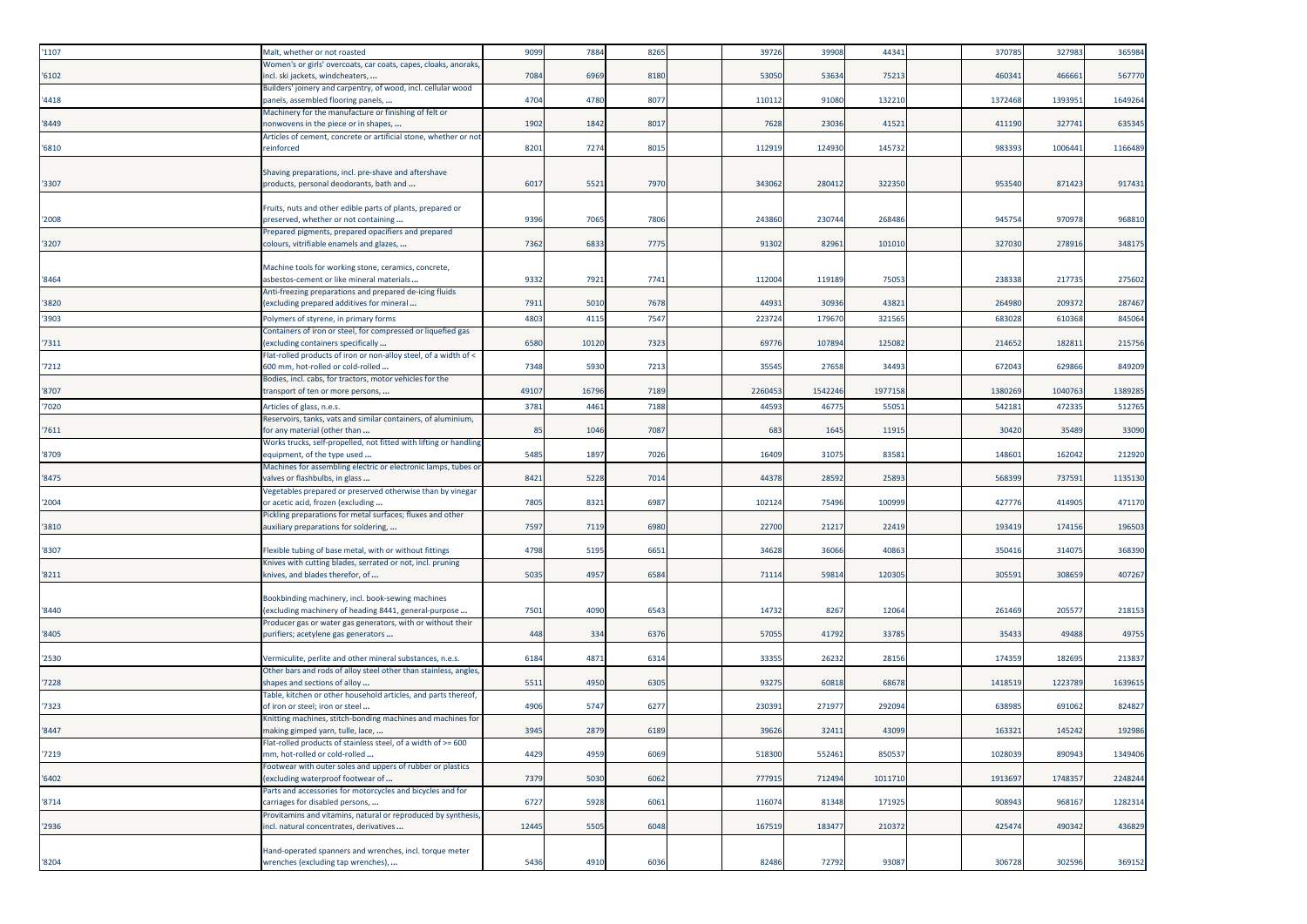| '2925 | Carboxyimide-function compounds, incl. saccharin and its<br>salts, and imine-function compounds         | 10954 | 11316 | 6023 | 49527  | 65752  | 55291  | 155765  | 146175  | 169234  |
|-------|---------------------------------------------------------------------------------------------------------|-------|-------|------|--------|--------|--------|---------|---------|---------|
| '1904 | Prepared foods obtained by the swelling or roasting of cereals<br>or cereal products, e.g. corn         | 5964  | 6314  | 5949 | 38529  | 38477  | 40657  | 697500  | 745313  | 768460  |
| '8420 | Calendering or other rolling machines (other than for metals<br>or glass) and cylinders therefor;       | 16125 | 12978 | 5869 | 70517  | 69752  | 5877   | 230963  | 237148  | 292526  |
| '9023 | Instruments, apparatus and models designed for<br>demonstrational purposes, e.g. in education           | 6886  | 6815  | 5793 | 54902  | 39270  | 51864  | 343532  | 280252  | 304717  |
| '3802 | Activated carbon; activated natural mineral products; animal<br>black, whether or not spent             | 3761  | 5160  | 5762 | 72397  | 72049  | 88839  | 153318  | 158102  | 19625   |
| '2508 | Clays, andalusite, kyanite and sillimanite, whether or not<br>calcined; mullite; chamotte or dinas      | 4961  | 5137  | 5749 | 80615  | 69063  | 81352  | 170183  | 151509  | 168272  |
| '2825 | Hydrazine and hydroxylamine and their inorganic salts;<br>inorganic bases, metal oxides, hydroxides     | 1160  | 6730  | 5748 | 186364 | 79741  | 8698   | 138118  | 13238   | 173761  |
| '4901 | Printed books, brochures and similar printed matter, whether<br>or not in single sheets (excluding      | 4635  | 4214  | 5706 | 147336 | 104180 | 137346 | 1676392 | 1709295 | 189749  |
| '6112 | Track-suits, ski-suits and swimwear, knitted or crocheted                                               | 9042  | 4794  | 5703 | 106934 | 74660  | 90206  | 386994  | 353020  | 363339  |
| '6406 | Parts of footwear, incl. uppers whether or not attached to<br>soles other than outer soles; removable   | 6605  | 5935  | 5689 | 128503 | 114137 | 144443 | 231839  | 185747  | 20569   |
| '8201 | Hand tools, the following: spades, shovels, mattocks, picks,<br>hoes, forks and rakes, of base          | 4630  | 3891  | 5674 | 37298  | 33889  | 51691  | 13784   | 15819   | 18115   |
| '2940 | Sugars, chemically pure (excluding sucrose, lactose, maltose,<br>glucose and fructose); sugar           | 5368  | 4591  | 5636 | 18049  | 18805  | 27030  | 211178  | 205401  | 229772  |
| '9201 | Pianos, incl. automatic; harpsichords and other keyboard<br>stringed instruments                        | 5395  | 5524  | 5532 | 13998  | 17654  | 15438  | 176630  | 159306  | 211366  |
| '7310 | Tanks, casks, drums, cans, boxes and similar containers, of<br>iron or steel, for any material          | 4791  | 4704  | 5519 | 59967  | 51053  | 69681  | 569376  | 57094   | 663177  |
| '4410 | Particle board, oriented strand board "OSB" and similar board<br>e.g. waferboard" of wood or            | 4202  | 2509  | 5515 | 10234  | 123561 | 13871  | 680536  | 624763  | 917332  |
| '5910 | Transmission or conveyor belts or belting, of textile material,<br>whether or not impregnated,          | 5101  | 5228  | 5505 | 9158   | 8999   | 10466  | 109664  | 114379  | 12884   |
| '9102 | Wrist-watches, pocket-watches and other watches, incl. stop-<br>watches (excluding of precious          | 6064  | 4014  | 5475 | 237793 | 206195 | 233786 | 1090235 | 1057112 | 120386  |
| '7110 | Platinum, incl. palladium, rhodium, iridium, osmium and<br>ruthenium, unwrought or in semi-manufactured | 35065 | 31716 | 5433 | 13320  | 36209  | 5592   | 4090322 | 5729844 | 7990788 |
| '7208 | Flat-rolled products of iron or non-alloy steel, of a width >=<br>600 mm, hot-rolled, not clad,         | 2762  | 2682  | 5398 | 777778 | 503313 | 107124 | 2600893 | 210735  | 3165786 |
| '4908 | Transfers "decalcomanias"                                                                               | 4824  | 6094  | 537  | 3397   | 2986   | 4208   | 240866  | 229876  | 288548  |
| '9017 | Drawing, marking-out or mathematical calculating<br>instruments, e.g. drafting machines, pantographs,   | 5508  | 4603  | 5319 | 4927   | 45121  | 60450  | 234824  | 208222  | 25091   |
| '6505 | Hats and other headgear, knitted or crocheted, or made up<br>from lace, felt or other textile           | 4914  | 4343  | 5304 | 112030 | 101896 | 141662 | 261139  | 26437   | 32763   |
| '7419 | Other articles of copper, n.e.s.                                                                        | 4804  | 4828  | 5232 | 7761   | 7883   | 90880  | 58237   | 54977   | 69121   |
| 5703  | Carpets and other textile floor coverings, tufted "needle<br>punched", whether or not made up           | 4534  | 3944  | 5129 | 114322 | 104934 | 12167  | 323563  | 28705   | 294870  |
| '9701 | Paintings, e.g. oil paintings, watercolours and pastels, and<br>drawings executed entirely by           | 3805  | 1852  | 5122 | 3035   | 3570   | 4795   | 464525  | 362525  | 79757   |
| '2920 | Esters of other inorganic acids of non-metals and their salts;<br>their halogenated, sulphonated,       | 5766  | 4749  | 5088 | 24732  | 21536  | 34741  | 248967  | 251765  | 30532   |
| '7017 | Laboratory, hygienic or pharmaceutical glassware, whether or<br>not graduated or calibrated (excluding  | 4493  | 4677  | 5082 | 17935  | 18686  | 21459  | 245846  | 243202  | 302301  |
| '6210 | Garments made up of felt or nonwovens, whether or not<br>impregnated, coated, covered or laminated;     | 3182  | 2948  | 5035 | 100680 | 785819 | 181763 | 456005  | 579917  | 580606  |
| '8311 | Wire, rods, tubes, plates, electrodes and similar products, of<br>base metal or of metal carbides,      | 4394  | 4216  | 5033 | 98025  | 96443  | 108691 | 128831  | 106041  | 142647  |
| '9101 | Wrist-watches, pocket-watches and other watches, incl. stop-<br>watches, with case of precious          | 2414  | 2349  | 4927 | 59565  | 59571  | 89774  | 457133  | 333521  | 448004  |
| '6103 | Men's or boys' suits, ensembles, jackets, blazers, trousers, bib<br>and brace overalls, breeches        | 4311  | 4059  | 4860 | 182786 | 165346 | 251142 | 165915  | 193350  | 260570  |
| '0902 | Tea, whether or not flavoured                                                                           | 6710  | 4932  | 4839 | 425724 | 412245 | 435933 | 250899  | 228151  | 242192  |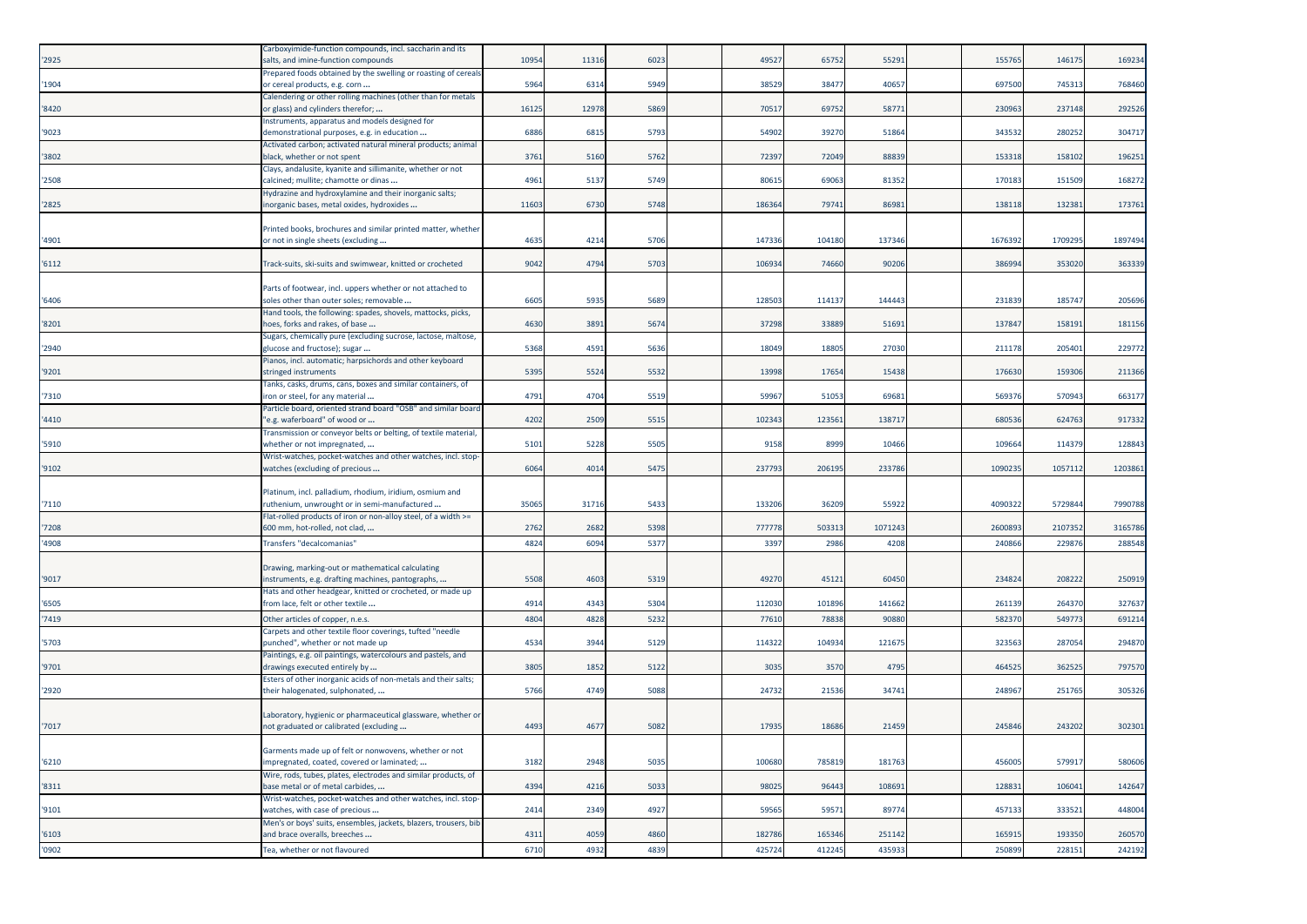| '9033 | Parts and accessories for machines, appliances, instruments<br>or other apparatus in chapter 90,       | 7102 | 6001 | 4749 | 10674  | 13926  | 17042  | 318047 | 351524 | 364210  |
|-------|--------------------------------------------------------------------------------------------------------|------|------|------|--------|--------|--------|--------|--------|---------|
| '1702 | Other sugars, incl. chemically pure lactose, maltose, glucose<br>and fructose, in solid form;          | 3988 | 3631 | 4675 | 7120   | 68275  | 85424  | 511819 | 544644 | 65565   |
| '3918 | Floor coverings of plastics, whether or not self-adhesive, in<br>olls or in the form of tiles;         | 4372 | 4275 | 4616 | 10214  | 97906  | 15757  | 362745 | 39034  | 45957   |
| '7309 | Reservoirs, tanks, vats and similar containers, of iron or steel,<br>for any material "other than      | 9838 | 4643 | 4600 | 7075   | 89958  | 73315  | 384880 | 312150 | 349696  |
| '1005 | Maize or corn                                                                                          | 1748 | 2078 | 4597 | 10820  | 13270  | 11091  | 136892 | 16128  | 26719   |
|       | Auxiliary plant for use with boilers of heading 8402 or 8403,                                          |      |      |      |        |        |        |        |        |         |
| '8404 | e.g. economizers, superheaters,<br>Video recording or reproducing apparatus, whether or not            | 1558 | 2965 | 4551 | 1461   | 10344  | 15725  | 103200 | 73370  | 76487   |
| '8521 | incorporating a video tuner (excluding                                                                 | 1582 | 1445 | 4548 | 5270   | 49098  | 58011  | 106419 | 89382  | 95569   |
| '3105 | Mineral or chemical fertilisers containing two or three of the<br>ertilising elements nitrogen,        | 3442 | 3830 | 4530 | 6909   | 73153  | 103310 | 314518 | 29480  | 383760  |
| '4015 | Articles of apparel and clothing accessories, incl. gloves,<br>nittens and mitts, for all purposes,    | 4808 | 2607 | 4470 | 192809 | 297066 | 465178 | 277398 | 506280 | 706448  |
| '2610 | Chromium ores and concentrates                                                                         | 1688 | 4759 | 4468 | 15313  | 71824  | 110498 | 2997   | 11942  | 1209    |
| '1108 | Starches; inulin                                                                                       | 4900 | 5184 | 4446 | 2606   | 2688   | 34975  | 364803 | 39505  | 45503   |
| '4812 | Filter blocks, slabs and plates, of paper pulp                                                         | 5080 | 4284 | 4432 | 13499  | 14825  | 20768  | 71620  | 70724  | 81932   |
| '2903 | Halogenated derivatives of hydrocarbons                                                                | 6106 | 5144 | 4405 | 68909  | 55643  | 62101  | 839689 | 724659 | 1047949 |
|       | Carriages for disabled persons, whether or not motorised or                                            |      |      |      |        |        |        |        |        |         |
| '8713 | otherwise mechanically propelled                                                                       | 2948 | 3024 | 4375 | 2822   | 31089  | 3760   | 149324 | 128928 | 160965  |
|       | Gelatin, whether or not in square or rectangular sheets,                                               |      |      |      |        |        |        |        |        |         |
| '3503 | whether or not surface-worked or coloured,<br>Monumental or building stone, natural (excluding slate), | 4488 | 5008 | 4200 | 51058  | 63620  | 68682  | 259726 | 261445 | 27651   |
| '6802 | worked, and articles; mosaic cubes                                                                     | 7519 | 5632 | 4183 | 13727  | 113094 | 12337  | 104563 | 95496  | 101888  |
| '7226 | Flat-rolled products of alloy steel other than stainless, of a<br>width of < 600 mm, hot-rolled        | 5170 | 3062 | 4161 | 12663  | 10823  | 14696  | 792694 | 65839  | 915864  |
| '0701 | Potatoes, fresh or chilled                                                                             | 2360 | 2354 | 4115 | 13265  | 12565  | 22215  | 444270 | 37799  | 380960  |
| '3818 | Chemical elements and compounds doped for use in<br>electronics, in the form of discs, wafers,         | 4036 | 3057 | 4114 | 3294   | 36215  | 3969   | 842087 | 82879  | 100958  |
| '7605 | Aluminium wire (excluding stranded wire, cables, plaited<br>bands and the like and other articles      | 3332 | 3305 | 4082 | 17850  | 14459  | 22666  | 74384  | 60831  | 68308   |
| '6101 | Men's or boys' overcoats, car coats, capes, cloaks, anoraks,<br>incl. ski jackets, windcheaters,       | 1619 | 1671 | 4062 | 52738  | 46404  | 62837  | 125182 | 145242 | 220258  |
| '8113 | Cermets and articles thereof, n.e.s.; waste and scrap of<br>cermets (excluding ash and residues        | 3708 | 4093 | 4044 | 2037   | 15872  | 18447  | 394759 | 308142 | 370714  |
|       |                                                                                                        |      |      |      |        |        |        |        |        |         |
| '0105 | Live poultry, "fowls of the species Gallus domesticus, ducks,<br>geese, turkeys and guinea fowls"      | 8406 | 6731 | 4032 | 26251  | 25069  | 24773  | 660713 | 572989 | 556123  |
| '1105 | Flour, meal, powder, flakes, granules and pellets of potatoes                                          | 1999 | 1627 | 3999 | 9208   | 6909   | 15839  | 204246 | 222203 | 235280  |
| '8468 | Machinery and apparatus for soldering, brazing or welding,<br>whether or not capable of cutting        | 6606 | 2149 | 3961 | 15487  | 12969  | 1658   | 11287  | 84688  | 87198   |
|       | Women's or girls' blouses, shirts and shirt-blouses, knitted or                                        |      |      |      |        |        |        |        |        |         |
| '6106 | crocheted (excluding T-shirts<br>Coke and semi-coke of coal, of lignite or of peat, whether or         | 7527 | 5145 | 3925 | 7001   | 47233  | 43715  | 189720 | 164323 | 180440  |
| '2704 | not agglomerated; retort carbon                                                                        | 1347 | 2592 | 3896 | 26698  | 25672  | 49529  | 28293: | 24836  | 24678   |
| '4803 | Toilet or facial tissue stock, towel or napkin stock and similar<br>paper for household or sanitary    | 1580 | 3036 | 3882 | 875    | 10170  | 13744  | 231379 | 20960  | 261203  |
| '6211 | Tracksuits, ski suits, swimwear and other garments, n.e.s.<br>excluding knitted or crocheted)          | 5085 | 3356 | 3827 | 8289   | 74823  | 112526 | 398547 | 348762 | 363107  |
|       | Essential oils, whether or not terpeneless, incl. concretes and                                        |      |      |      |        |        |        |        |        |         |
| '3301 | absolutes; resinoids; extracted                                                                        | 3365 | 3994 | 3805 | 1631   | 24551  | 27252  | 202358 | 209834 | 236247  |
| '8530 | Electrical signalling, safety or traffic control equipment for<br>railways, tramways, roads, inland    | 4900 | 3381 | 3788 | 14336  | 13241  | 10723  | 386114 | 387356 | 369985  |
| '9205 | Wind musical instruments "e.g. clarinets, trumpets, bagpipes,<br>keyboard pipe organs, harmoniums      | 3123 | 3406 | 3730 | 10556  | 7613   | 7906   | 125892 | 99603  | 105371  |
|       | Bicycles and other cycles, incl. delivery tricycles, not                                               |      |      |      |        |        |        |        |        |         |
| '8712 | notorised                                                                                              | 1951 | 3486 | 3725 | 108639 | 124641 | 212151 | 661384 | 766957 | 774403  |
| '5906 | Rubberised textile fabrics (excluding tyre cord fabric of high-<br>tenacity yarn of nylon or other     | 3207 | 4583 | 3674 | 18537  | 15286  | 16428  | 313370 | 334770 | 355572  |
|       | Ketones and quinones, whether or not with other oxygen                                                 |      |      |      |        |        |        |        |        |         |
| '2914 | function, and their halogenated, sulphonated,                                                          | 3548 | 2633 | 3665 | 29015  | 31226  | 40862  | 501808 | 480306 | 591313  |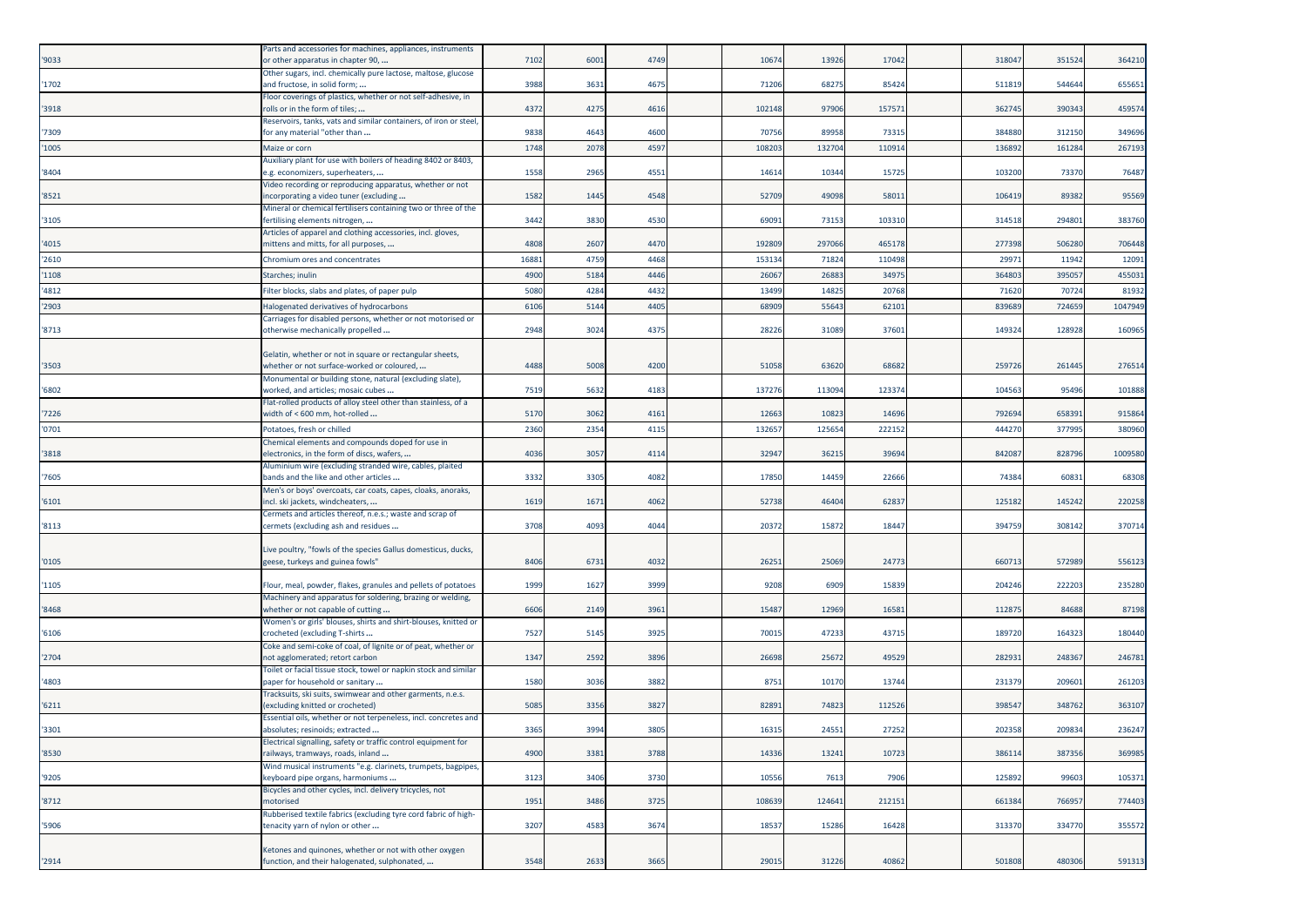| Reception apparatus for radio-broadcasting, whether or not<br>combined, in the same housing, with<br>19122<br>10473<br>3602<br>209589<br>177965<br>188034<br>350915<br>332651<br>331613<br>'8527<br>Colloidal precious metals; inorganic or organic compounds of<br>2374<br>34794<br>2937751<br>3990770<br>5889746<br>'2843<br>321<br>3599<br>1697<br>21956<br>precious metals, whether or not<br>Synthetic monofilament of >= 67 decitex and with a cross<br>2927<br>20683<br>30903<br>279431<br>303768<br>5404<br>3627<br>3586<br>18949<br>311682<br>sectional dimension of <= 1 mm; strip<br>5476<br>265925<br>7608<br>Aluminium tubes and pipes (excluding hollow profiles)<br>386<br>3551<br>3924<br>32574<br>43627<br>316766<br>248052<br>Cyclic alcohols and their halogenated, sulphonated, nitrated<br>2772<br>256375<br>361264<br>'2906<br>2830<br>3500<br>1434<br>9302<br>11253<br>27905<br>or nitrosated derivatives<br>Sewing thread of man-made filaments, whether or not put up<br>25854<br>183160<br>172759<br>198050<br>'5401<br>3053<br>3118<br>3442<br>21116<br>20208<br>for retail sale<br>3812<br>3433<br>4334<br>119136<br>124980<br>149205<br>'4704<br>Chemical wood pulp, sulphite (excluding dissolving grades)<br>3853<br>4919<br>5136<br>Oils and other products of the distillation of high temperature<br>1044<br>1154548<br>103430<br>2253066<br>'2707<br>1661<br>3433<br>41779<br>35423<br>39791<br>coal tar; similar products<br>2248<br>396497<br>2160<br>3432<br>7765<br>6088<br>7243<br>319231<br>29257<br>'2803<br>Carbon "carbon blacks and other forms of carbon", n.e.s.<br>Wire of iron or non-alloy steel, in coils (excluding bars and<br>2222<br>3124<br>3386<br>74518<br>62359<br>88502<br>442899<br>380859<br>528063<br>'7217<br>rods)<br>Quaternary ammonium salts and hydroxides; lecithins and<br>59218<br>other phosphoaminolipids, whether or<br>6917<br>4650<br>3385<br>5255<br>60864<br>169897<br>174892<br>205749<br>'2923<br>Jams, fruit jellies, marmalades, fruit or nut purée and fruit or<br>2984<br>3553<br>112155<br>119214<br>135556<br>239408<br>244118<br>235380<br>'2007<br>3381<br>nut pastes, obtained by cooking,<br>Articles of plaster or of compositions based on plaster<br>'6809<br>(excluding plaster bandages for straightening<br>2576<br>4441<br>3372<br>1027<br>12007<br>12498<br>259225<br>26879<br>293708<br>Carbonates; peroxocarbonates "percarbonates"; commercial<br>664204<br>'2836<br>ammonium carbonate containing ammonium<br>2168<br>2356<br>3360<br>9581<br>83017<br>104301<br>530185<br>541432<br>Special garments for professional, sporting or other purposes,<br>29024<br>372845<br>354881<br>397200<br>3045<br>1795<br>3349<br>31002<br>47676<br>'6114<br>n.e.s., knitted or crocheted<br>Mattress supports (excluding spring interiors for seats);<br>'9404<br>articles of bedding and similar furnishing,<br>3256<br>2884<br>3313<br>6837<br>67569<br>91542<br>660836<br>672437<br>764312<br>Sewing machines (other than book-sewing machines of<br>'8452<br>heading 8440); furniture, bases and covers<br>3807<br>2001<br>3290<br>87431<br>106881<br>13880<br>284202<br>271453<br>316827<br>Auxiliary machinery for use with machines of heading 8444,<br>3271<br>12377<br>11179<br>585829<br>491075<br>605573<br>'8448<br>8445, 8446 or 8447, e.g. dobbies,<br>3944<br>2620<br>14273<br>Retreaded or used pneumatic tyres of rubber; solid or cushion<br>3890<br>2966<br>3260<br>21054<br>17906<br>20868<br>276622<br>27070<br>332145<br>4012<br>tyres, tyre treads and tyre flaps,<br>Wigs, false beards, eyebrows and eyelashes, switches and the<br>2109<br>9706<br>84997<br>'6704<br>like, of human or animal hair<br>1924<br>3260<br>6913<br>8167<br>77023<br>83150<br>Railway or tramway maintenance or service vehicles, whether<br>152496<br>179084<br>or not self-propelled, e.g., workshops,<br>2675<br>2353<br>3210<br>3558<br>2441<br>3197<br>175157<br>'8604<br>3048<br>17523<br>178046<br>178329<br>536196<br>'7325<br>Articles of iron or steel, cast, n.e.s.<br>3192<br>3203<br>634373<br>650648<br>Tungsten "wolfram" and articles thereof, n.e.s.; tungsten<br>1965<br>1061<br>3199<br>11212<br>9799<br>14198<br>119996<br>11196<br>176610<br>'8101<br>waste and scrap (excluding ash and<br>Animal or vegetable fats and oils and their fractions, boiled,<br>oxidised, dehydrated, sulphurised,<br>2867<br>2337<br>3177<br>8724<br>7151<br>12232<br>176394<br>222411<br>283415<br>'1518<br>Sheet piling of iron or steel, whether or not drilled, punched<br>'7301<br>4025<br>54354<br>22340<br>24234<br>68521<br>63350<br>69016<br>or made from assembled elements;<br>3860<br>3169<br>Table, kitchen or other household articles, sanitary ware, and<br>2315<br>2610<br>3165<br>8590<br>10791<br>16188<br>106676<br>100293<br>118652<br>'7418<br>parts thereof, of copper; pot<br>Petroleum jelly, paraffin wax, micro- crystalline petroleum<br>'2712'<br>wax, slack wax, ozokerite, lignite<br>2447<br>2946<br>3140<br>9201<br>10310<br>11723<br>331015<br>320183<br>381411<br>Hypochlorites; commercial calcium hypochlorite; chlorites;<br>20104<br>19235<br>34801<br>42537<br>'2828<br>1841<br>1885<br>3124<br>23168<br>38661<br>hypobromites<br>'8446<br>Weaving machines "looms"<br>1635<br>3120<br>20644<br>19333<br>23798<br>78315<br>84358<br>118269<br>Roofing tiles, chimney pots, cowls, chimney liners,<br>2244<br>241331<br>'6905<br>architectural ornaments and other ceramic<br>2582<br>3120<br>5790<br>6096<br>8245<br>202111<br>204645<br>Frames and mountings for spectacles, goggles or the like, and<br>2535<br>'9003<br>2279<br>3115<br>46188<br>35292<br>54483<br>223590<br>172065<br>parts thereof, n.e.s. | '9406 | Prefabricated buildings, whether or not complete or already<br>assembled | 4883 | 4157 | 3654 | 81932 | 96099 | 338517 | 368645 | 327011 | 452039 |
|-------------------------------------------------------------------------------------------------------------------------------------------------------------------------------------------------------------------------------------------------------------------------------------------------------------------------------------------------------------------------------------------------------------------------------------------------------------------------------------------------------------------------------------------------------------------------------------------------------------------------------------------------------------------------------------------------------------------------------------------------------------------------------------------------------------------------------------------------------------------------------------------------------------------------------------------------------------------------------------------------------------------------------------------------------------------------------------------------------------------------------------------------------------------------------------------------------------------------------------------------------------------------------------------------------------------------------------------------------------------------------------------------------------------------------------------------------------------------------------------------------------------------------------------------------------------------------------------------------------------------------------------------------------------------------------------------------------------------------------------------------------------------------------------------------------------------------------------------------------------------------------------------------------------------------------------------------------------------------------------------------------------------------------------------------------------------------------------------------------------------------------------------------------------------------------------------------------------------------------------------------------------------------------------------------------------------------------------------------------------------------------------------------------------------------------------------------------------------------------------------------------------------------------------------------------------------------------------------------------------------------------------------------------------------------------------------------------------------------------------------------------------------------------------------------------------------------------------------------------------------------------------------------------------------------------------------------------------------------------------------------------------------------------------------------------------------------------------------------------------------------------------------------------------------------------------------------------------------------------------------------------------------------------------------------------------------------------------------------------------------------------------------------------------------------------------------------------------------------------------------------------------------------------------------------------------------------------------------------------------------------------------------------------------------------------------------------------------------------------------------------------------------------------------------------------------------------------------------------------------------------------------------------------------------------------------------------------------------------------------------------------------------------------------------------------------------------------------------------------------------------------------------------------------------------------------------------------------------------------------------------------------------------------------------------------------------------------------------------------------------------------------------------------------------------------------------------------------------------------------------------------------------------------------------------------------------------------------------------------------------------------------------------------------------------------------------------------------------------------------------------------------------------------------------------------------------------------------------------------------------------------------------------------------------------------------------------------------------------------------------------------------------------------------------------------------------------------------------------------------------------------------------------------------------------------------------------------------------------------------------------------------------------------------------------------------------------------------------------------------------------------------------------------------------------------------------------------------------------------------------------------------------------------------------------------------------------------------------------------------------------------------------------------------------------------------------------------------------------------------------------------|-------|--------------------------------------------------------------------------|------|------|------|-------|-------|--------|--------|--------|--------|
|                                                                                                                                                                                                                                                                                                                                                                                                                                                                                                                                                                                                                                                                                                                                                                                                                                                                                                                                                                                                                                                                                                                                                                                                                                                                                                                                                                                                                                                                                                                                                                                                                                                                                                                                                                                                                                                                                                                                                                                                                                                                                                                                                                                                                                                                                                                                                                                                                                                                                                                                                                                                                                                                                                                                                                                                                                                                                                                                                                                                                                                                                                                                                                                                                                                                                                                                                                                                                                                                                                                                                                                                                                                                                                                                                                                                                                                                                                                                                                                                                                                                                                                                                                                                                                                                                                                                                                                                                                                                                                                                                                                                                                                                                                                                                                                                                                                                                                                                                                                                                                                                                                                                                                                                                                                                                                                                                                                                                                                                                                                                                                                                                                                                                                                                                             |       |                                                                          |      |      |      |       |       |        |        |        |        |
| 240610                                                                                                                                                                                                                                                                                                                                                                                                                                                                                                                                                                                                                                                                                                                                                                                                                                                                                                                                                                                                                                                                                                                                                                                                                                                                                                                                                                                                                                                                                                                                                                                                                                                                                                                                                                                                                                                                                                                                                                                                                                                                                                                                                                                                                                                                                                                                                                                                                                                                                                                                                                                                                                                                                                                                                                                                                                                                                                                                                                                                                                                                                                                                                                                                                                                                                                                                                                                                                                                                                                                                                                                                                                                                                                                                                                                                                                                                                                                                                                                                                                                                                                                                                                                                                                                                                                                                                                                                                                                                                                                                                                                                                                                                                                                                                                                                                                                                                                                                                                                                                                                                                                                                                                                                                                                                                                                                                                                                                                                                                                                                                                                                                                                                                                                                                      |       |                                                                          |      |      |      |       |       |        |        |        |        |
|                                                                                                                                                                                                                                                                                                                                                                                                                                                                                                                                                                                                                                                                                                                                                                                                                                                                                                                                                                                                                                                                                                                                                                                                                                                                                                                                                                                                                                                                                                                                                                                                                                                                                                                                                                                                                                                                                                                                                                                                                                                                                                                                                                                                                                                                                                                                                                                                                                                                                                                                                                                                                                                                                                                                                                                                                                                                                                                                                                                                                                                                                                                                                                                                                                                                                                                                                                                                                                                                                                                                                                                                                                                                                                                                                                                                                                                                                                                                                                                                                                                                                                                                                                                                                                                                                                                                                                                                                                                                                                                                                                                                                                                                                                                                                                                                                                                                                                                                                                                                                                                                                                                                                                                                                                                                                                                                                                                                                                                                                                                                                                                                                                                                                                                                                             |       |                                                                          |      |      |      |       |       |        |        |        |        |
|                                                                                                                                                                                                                                                                                                                                                                                                                                                                                                                                                                                                                                                                                                                                                                                                                                                                                                                                                                                                                                                                                                                                                                                                                                                                                                                                                                                                                                                                                                                                                                                                                                                                                                                                                                                                                                                                                                                                                                                                                                                                                                                                                                                                                                                                                                                                                                                                                                                                                                                                                                                                                                                                                                                                                                                                                                                                                                                                                                                                                                                                                                                                                                                                                                                                                                                                                                                                                                                                                                                                                                                                                                                                                                                                                                                                                                                                                                                                                                                                                                                                                                                                                                                                                                                                                                                                                                                                                                                                                                                                                                                                                                                                                                                                                                                                                                                                                                                                                                                                                                                                                                                                                                                                                                                                                                                                                                                                                                                                                                                                                                                                                                                                                                                                                             |       |                                                                          |      |      |      |       |       |        |        |        |        |
|                                                                                                                                                                                                                                                                                                                                                                                                                                                                                                                                                                                                                                                                                                                                                                                                                                                                                                                                                                                                                                                                                                                                                                                                                                                                                                                                                                                                                                                                                                                                                                                                                                                                                                                                                                                                                                                                                                                                                                                                                                                                                                                                                                                                                                                                                                                                                                                                                                                                                                                                                                                                                                                                                                                                                                                                                                                                                                                                                                                                                                                                                                                                                                                                                                                                                                                                                                                                                                                                                                                                                                                                                                                                                                                                                                                                                                                                                                                                                                                                                                                                                                                                                                                                                                                                                                                                                                                                                                                                                                                                                                                                                                                                                                                                                                                                                                                                                                                                                                                                                                                                                                                                                                                                                                                                                                                                                                                                                                                                                                                                                                                                                                                                                                                                                             |       |                                                                          |      |      |      |       |       |        |        |        |        |
|                                                                                                                                                                                                                                                                                                                                                                                                                                                                                                                                                                                                                                                                                                                                                                                                                                                                                                                                                                                                                                                                                                                                                                                                                                                                                                                                                                                                                                                                                                                                                                                                                                                                                                                                                                                                                                                                                                                                                                                                                                                                                                                                                                                                                                                                                                                                                                                                                                                                                                                                                                                                                                                                                                                                                                                                                                                                                                                                                                                                                                                                                                                                                                                                                                                                                                                                                                                                                                                                                                                                                                                                                                                                                                                                                                                                                                                                                                                                                                                                                                                                                                                                                                                                                                                                                                                                                                                                                                                                                                                                                                                                                                                                                                                                                                                                                                                                                                                                                                                                                                                                                                                                                                                                                                                                                                                                                                                                                                                                                                                                                                                                                                                                                                                                                             |       |                                                                          |      |      |      |       |       |        |        |        |        |
|                                                                                                                                                                                                                                                                                                                                                                                                                                                                                                                                                                                                                                                                                                                                                                                                                                                                                                                                                                                                                                                                                                                                                                                                                                                                                                                                                                                                                                                                                                                                                                                                                                                                                                                                                                                                                                                                                                                                                                                                                                                                                                                                                                                                                                                                                                                                                                                                                                                                                                                                                                                                                                                                                                                                                                                                                                                                                                                                                                                                                                                                                                                                                                                                                                                                                                                                                                                                                                                                                                                                                                                                                                                                                                                                                                                                                                                                                                                                                                                                                                                                                                                                                                                                                                                                                                                                                                                                                                                                                                                                                                                                                                                                                                                                                                                                                                                                                                                                                                                                                                                                                                                                                                                                                                                                                                                                                                                                                                                                                                                                                                                                                                                                                                                                                             |       |                                                                          |      |      |      |       |       |        |        |        |        |
|                                                                                                                                                                                                                                                                                                                                                                                                                                                                                                                                                                                                                                                                                                                                                                                                                                                                                                                                                                                                                                                                                                                                                                                                                                                                                                                                                                                                                                                                                                                                                                                                                                                                                                                                                                                                                                                                                                                                                                                                                                                                                                                                                                                                                                                                                                                                                                                                                                                                                                                                                                                                                                                                                                                                                                                                                                                                                                                                                                                                                                                                                                                                                                                                                                                                                                                                                                                                                                                                                                                                                                                                                                                                                                                                                                                                                                                                                                                                                                                                                                                                                                                                                                                                                                                                                                                                                                                                                                                                                                                                                                                                                                                                                                                                                                                                                                                                                                                                                                                                                                                                                                                                                                                                                                                                                                                                                                                                                                                                                                                                                                                                                                                                                                                                                             |       |                                                                          |      |      |      |       |       |        |        |        |        |
|                                                                                                                                                                                                                                                                                                                                                                                                                                                                                                                                                                                                                                                                                                                                                                                                                                                                                                                                                                                                                                                                                                                                                                                                                                                                                                                                                                                                                                                                                                                                                                                                                                                                                                                                                                                                                                                                                                                                                                                                                                                                                                                                                                                                                                                                                                                                                                                                                                                                                                                                                                                                                                                                                                                                                                                                                                                                                                                                                                                                                                                                                                                                                                                                                                                                                                                                                                                                                                                                                                                                                                                                                                                                                                                                                                                                                                                                                                                                                                                                                                                                                                                                                                                                                                                                                                                                                                                                                                                                                                                                                                                                                                                                                                                                                                                                                                                                                                                                                                                                                                                                                                                                                                                                                                                                                                                                                                                                                                                                                                                                                                                                                                                                                                                                                             |       |                                                                          |      |      |      |       |       |        |        |        |        |
|                                                                                                                                                                                                                                                                                                                                                                                                                                                                                                                                                                                                                                                                                                                                                                                                                                                                                                                                                                                                                                                                                                                                                                                                                                                                                                                                                                                                                                                                                                                                                                                                                                                                                                                                                                                                                                                                                                                                                                                                                                                                                                                                                                                                                                                                                                                                                                                                                                                                                                                                                                                                                                                                                                                                                                                                                                                                                                                                                                                                                                                                                                                                                                                                                                                                                                                                                                                                                                                                                                                                                                                                                                                                                                                                                                                                                                                                                                                                                                                                                                                                                                                                                                                                                                                                                                                                                                                                                                                                                                                                                                                                                                                                                                                                                                                                                                                                                                                                                                                                                                                                                                                                                                                                                                                                                                                                                                                                                                                                                                                                                                                                                                                                                                                                                             |       |                                                                          |      |      |      |       |       |        |        |        |        |
|                                                                                                                                                                                                                                                                                                                                                                                                                                                                                                                                                                                                                                                                                                                                                                                                                                                                                                                                                                                                                                                                                                                                                                                                                                                                                                                                                                                                                                                                                                                                                                                                                                                                                                                                                                                                                                                                                                                                                                                                                                                                                                                                                                                                                                                                                                                                                                                                                                                                                                                                                                                                                                                                                                                                                                                                                                                                                                                                                                                                                                                                                                                                                                                                                                                                                                                                                                                                                                                                                                                                                                                                                                                                                                                                                                                                                                                                                                                                                                                                                                                                                                                                                                                                                                                                                                                                                                                                                                                                                                                                                                                                                                                                                                                                                                                                                                                                                                                                                                                                                                                                                                                                                                                                                                                                                                                                                                                                                                                                                                                                                                                                                                                                                                                                                             |       |                                                                          |      |      |      |       |       |        |        |        |        |
|                                                                                                                                                                                                                                                                                                                                                                                                                                                                                                                                                                                                                                                                                                                                                                                                                                                                                                                                                                                                                                                                                                                                                                                                                                                                                                                                                                                                                                                                                                                                                                                                                                                                                                                                                                                                                                                                                                                                                                                                                                                                                                                                                                                                                                                                                                                                                                                                                                                                                                                                                                                                                                                                                                                                                                                                                                                                                                                                                                                                                                                                                                                                                                                                                                                                                                                                                                                                                                                                                                                                                                                                                                                                                                                                                                                                                                                                                                                                                                                                                                                                                                                                                                                                                                                                                                                                                                                                                                                                                                                                                                                                                                                                                                                                                                                                                                                                                                                                                                                                                                                                                                                                                                                                                                                                                                                                                                                                                                                                                                                                                                                                                                                                                                                                                             |       |                                                                          |      |      |      |       |       |        |        |        |        |
|                                                                                                                                                                                                                                                                                                                                                                                                                                                                                                                                                                                                                                                                                                                                                                                                                                                                                                                                                                                                                                                                                                                                                                                                                                                                                                                                                                                                                                                                                                                                                                                                                                                                                                                                                                                                                                                                                                                                                                                                                                                                                                                                                                                                                                                                                                                                                                                                                                                                                                                                                                                                                                                                                                                                                                                                                                                                                                                                                                                                                                                                                                                                                                                                                                                                                                                                                                                                                                                                                                                                                                                                                                                                                                                                                                                                                                                                                                                                                                                                                                                                                                                                                                                                                                                                                                                                                                                                                                                                                                                                                                                                                                                                                                                                                                                                                                                                                                                                                                                                                                                                                                                                                                                                                                                                                                                                                                                                                                                                                                                                                                                                                                                                                                                                                             |       |                                                                          |      |      |      |       |       |        |        |        |        |
|                                                                                                                                                                                                                                                                                                                                                                                                                                                                                                                                                                                                                                                                                                                                                                                                                                                                                                                                                                                                                                                                                                                                                                                                                                                                                                                                                                                                                                                                                                                                                                                                                                                                                                                                                                                                                                                                                                                                                                                                                                                                                                                                                                                                                                                                                                                                                                                                                                                                                                                                                                                                                                                                                                                                                                                                                                                                                                                                                                                                                                                                                                                                                                                                                                                                                                                                                                                                                                                                                                                                                                                                                                                                                                                                                                                                                                                                                                                                                                                                                                                                                                                                                                                                                                                                                                                                                                                                                                                                                                                                                                                                                                                                                                                                                                                                                                                                                                                                                                                                                                                                                                                                                                                                                                                                                                                                                                                                                                                                                                                                                                                                                                                                                                                                                             |       |                                                                          |      |      |      |       |       |        |        |        |        |
|                                                                                                                                                                                                                                                                                                                                                                                                                                                                                                                                                                                                                                                                                                                                                                                                                                                                                                                                                                                                                                                                                                                                                                                                                                                                                                                                                                                                                                                                                                                                                                                                                                                                                                                                                                                                                                                                                                                                                                                                                                                                                                                                                                                                                                                                                                                                                                                                                                                                                                                                                                                                                                                                                                                                                                                                                                                                                                                                                                                                                                                                                                                                                                                                                                                                                                                                                                                                                                                                                                                                                                                                                                                                                                                                                                                                                                                                                                                                                                                                                                                                                                                                                                                                                                                                                                                                                                                                                                                                                                                                                                                                                                                                                                                                                                                                                                                                                                                                                                                                                                                                                                                                                                                                                                                                                                                                                                                                                                                                                                                                                                                                                                                                                                                                                             |       |                                                                          |      |      |      |       |       |        |        |        |        |
|                                                                                                                                                                                                                                                                                                                                                                                                                                                                                                                                                                                                                                                                                                                                                                                                                                                                                                                                                                                                                                                                                                                                                                                                                                                                                                                                                                                                                                                                                                                                                                                                                                                                                                                                                                                                                                                                                                                                                                                                                                                                                                                                                                                                                                                                                                                                                                                                                                                                                                                                                                                                                                                                                                                                                                                                                                                                                                                                                                                                                                                                                                                                                                                                                                                                                                                                                                                                                                                                                                                                                                                                                                                                                                                                                                                                                                                                                                                                                                                                                                                                                                                                                                                                                                                                                                                                                                                                                                                                                                                                                                                                                                                                                                                                                                                                                                                                                                                                                                                                                                                                                                                                                                                                                                                                                                                                                                                                                                                                                                                                                                                                                                                                                                                                                             |       |                                                                          |      |      |      |       |       |        |        |        |        |
|                                                                                                                                                                                                                                                                                                                                                                                                                                                                                                                                                                                                                                                                                                                                                                                                                                                                                                                                                                                                                                                                                                                                                                                                                                                                                                                                                                                                                                                                                                                                                                                                                                                                                                                                                                                                                                                                                                                                                                                                                                                                                                                                                                                                                                                                                                                                                                                                                                                                                                                                                                                                                                                                                                                                                                                                                                                                                                                                                                                                                                                                                                                                                                                                                                                                                                                                                                                                                                                                                                                                                                                                                                                                                                                                                                                                                                                                                                                                                                                                                                                                                                                                                                                                                                                                                                                                                                                                                                                                                                                                                                                                                                                                                                                                                                                                                                                                                                                                                                                                                                                                                                                                                                                                                                                                                                                                                                                                                                                                                                                                                                                                                                                                                                                                                             |       |                                                                          |      |      |      |       |       |        |        |        |        |
|                                                                                                                                                                                                                                                                                                                                                                                                                                                                                                                                                                                                                                                                                                                                                                                                                                                                                                                                                                                                                                                                                                                                                                                                                                                                                                                                                                                                                                                                                                                                                                                                                                                                                                                                                                                                                                                                                                                                                                                                                                                                                                                                                                                                                                                                                                                                                                                                                                                                                                                                                                                                                                                                                                                                                                                                                                                                                                                                                                                                                                                                                                                                                                                                                                                                                                                                                                                                                                                                                                                                                                                                                                                                                                                                                                                                                                                                                                                                                                                                                                                                                                                                                                                                                                                                                                                                                                                                                                                                                                                                                                                                                                                                                                                                                                                                                                                                                                                                                                                                                                                                                                                                                                                                                                                                                                                                                                                                                                                                                                                                                                                                                                                                                                                                                             |       |                                                                          |      |      |      |       |       |        |        |        |        |
|                                                                                                                                                                                                                                                                                                                                                                                                                                                                                                                                                                                                                                                                                                                                                                                                                                                                                                                                                                                                                                                                                                                                                                                                                                                                                                                                                                                                                                                                                                                                                                                                                                                                                                                                                                                                                                                                                                                                                                                                                                                                                                                                                                                                                                                                                                                                                                                                                                                                                                                                                                                                                                                                                                                                                                                                                                                                                                                                                                                                                                                                                                                                                                                                                                                                                                                                                                                                                                                                                                                                                                                                                                                                                                                                                                                                                                                                                                                                                                                                                                                                                                                                                                                                                                                                                                                                                                                                                                                                                                                                                                                                                                                                                                                                                                                                                                                                                                                                                                                                                                                                                                                                                                                                                                                                                                                                                                                                                                                                                                                                                                                                                                                                                                                                                             |       |                                                                          |      |      |      |       |       |        |        |        |        |
|                                                                                                                                                                                                                                                                                                                                                                                                                                                                                                                                                                                                                                                                                                                                                                                                                                                                                                                                                                                                                                                                                                                                                                                                                                                                                                                                                                                                                                                                                                                                                                                                                                                                                                                                                                                                                                                                                                                                                                                                                                                                                                                                                                                                                                                                                                                                                                                                                                                                                                                                                                                                                                                                                                                                                                                                                                                                                                                                                                                                                                                                                                                                                                                                                                                                                                                                                                                                                                                                                                                                                                                                                                                                                                                                                                                                                                                                                                                                                                                                                                                                                                                                                                                                                                                                                                                                                                                                                                                                                                                                                                                                                                                                                                                                                                                                                                                                                                                                                                                                                                                                                                                                                                                                                                                                                                                                                                                                                                                                                                                                                                                                                                                                                                                                                             |       |                                                                          |      |      |      |       |       |        |        |        |        |
|                                                                                                                                                                                                                                                                                                                                                                                                                                                                                                                                                                                                                                                                                                                                                                                                                                                                                                                                                                                                                                                                                                                                                                                                                                                                                                                                                                                                                                                                                                                                                                                                                                                                                                                                                                                                                                                                                                                                                                                                                                                                                                                                                                                                                                                                                                                                                                                                                                                                                                                                                                                                                                                                                                                                                                                                                                                                                                                                                                                                                                                                                                                                                                                                                                                                                                                                                                                                                                                                                                                                                                                                                                                                                                                                                                                                                                                                                                                                                                                                                                                                                                                                                                                                                                                                                                                                                                                                                                                                                                                                                                                                                                                                                                                                                                                                                                                                                                                                                                                                                                                                                                                                                                                                                                                                                                                                                                                                                                                                                                                                                                                                                                                                                                                                                             |       |                                                                          |      |      |      |       |       |        |        |        |        |
|                                                                                                                                                                                                                                                                                                                                                                                                                                                                                                                                                                                                                                                                                                                                                                                                                                                                                                                                                                                                                                                                                                                                                                                                                                                                                                                                                                                                                                                                                                                                                                                                                                                                                                                                                                                                                                                                                                                                                                                                                                                                                                                                                                                                                                                                                                                                                                                                                                                                                                                                                                                                                                                                                                                                                                                                                                                                                                                                                                                                                                                                                                                                                                                                                                                                                                                                                                                                                                                                                                                                                                                                                                                                                                                                                                                                                                                                                                                                                                                                                                                                                                                                                                                                                                                                                                                                                                                                                                                                                                                                                                                                                                                                                                                                                                                                                                                                                                                                                                                                                                                                                                                                                                                                                                                                                                                                                                                                                                                                                                                                                                                                                                                                                                                                                             |       |                                                                          |      |      |      |       |       |        |        |        |        |
|                                                                                                                                                                                                                                                                                                                                                                                                                                                                                                                                                                                                                                                                                                                                                                                                                                                                                                                                                                                                                                                                                                                                                                                                                                                                                                                                                                                                                                                                                                                                                                                                                                                                                                                                                                                                                                                                                                                                                                                                                                                                                                                                                                                                                                                                                                                                                                                                                                                                                                                                                                                                                                                                                                                                                                                                                                                                                                                                                                                                                                                                                                                                                                                                                                                                                                                                                                                                                                                                                                                                                                                                                                                                                                                                                                                                                                                                                                                                                                                                                                                                                                                                                                                                                                                                                                                                                                                                                                                                                                                                                                                                                                                                                                                                                                                                                                                                                                                                                                                                                                                                                                                                                                                                                                                                                                                                                                                                                                                                                                                                                                                                                                                                                                                                                             |       |                                                                          |      |      |      |       |       |        |        |        |        |
|                                                                                                                                                                                                                                                                                                                                                                                                                                                                                                                                                                                                                                                                                                                                                                                                                                                                                                                                                                                                                                                                                                                                                                                                                                                                                                                                                                                                                                                                                                                                                                                                                                                                                                                                                                                                                                                                                                                                                                                                                                                                                                                                                                                                                                                                                                                                                                                                                                                                                                                                                                                                                                                                                                                                                                                                                                                                                                                                                                                                                                                                                                                                                                                                                                                                                                                                                                                                                                                                                                                                                                                                                                                                                                                                                                                                                                                                                                                                                                                                                                                                                                                                                                                                                                                                                                                                                                                                                                                                                                                                                                                                                                                                                                                                                                                                                                                                                                                                                                                                                                                                                                                                                                                                                                                                                                                                                                                                                                                                                                                                                                                                                                                                                                                                                             |       |                                                                          |      |      |      |       |       |        |        |        |        |
|                                                                                                                                                                                                                                                                                                                                                                                                                                                                                                                                                                                                                                                                                                                                                                                                                                                                                                                                                                                                                                                                                                                                                                                                                                                                                                                                                                                                                                                                                                                                                                                                                                                                                                                                                                                                                                                                                                                                                                                                                                                                                                                                                                                                                                                                                                                                                                                                                                                                                                                                                                                                                                                                                                                                                                                                                                                                                                                                                                                                                                                                                                                                                                                                                                                                                                                                                                                                                                                                                                                                                                                                                                                                                                                                                                                                                                                                                                                                                                                                                                                                                                                                                                                                                                                                                                                                                                                                                                                                                                                                                                                                                                                                                                                                                                                                                                                                                                                                                                                                                                                                                                                                                                                                                                                                                                                                                                                                                                                                                                                                                                                                                                                                                                                                                             |       |                                                                          |      |      |      |       |       |        |        |        |        |
|                                                                                                                                                                                                                                                                                                                                                                                                                                                                                                                                                                                                                                                                                                                                                                                                                                                                                                                                                                                                                                                                                                                                                                                                                                                                                                                                                                                                                                                                                                                                                                                                                                                                                                                                                                                                                                                                                                                                                                                                                                                                                                                                                                                                                                                                                                                                                                                                                                                                                                                                                                                                                                                                                                                                                                                                                                                                                                                                                                                                                                                                                                                                                                                                                                                                                                                                                                                                                                                                                                                                                                                                                                                                                                                                                                                                                                                                                                                                                                                                                                                                                                                                                                                                                                                                                                                                                                                                                                                                                                                                                                                                                                                                                                                                                                                                                                                                                                                                                                                                                                                                                                                                                                                                                                                                                                                                                                                                                                                                                                                                                                                                                                                                                                                                                             |       |                                                                          |      |      |      |       |       |        |        |        |        |
|                                                                                                                                                                                                                                                                                                                                                                                                                                                                                                                                                                                                                                                                                                                                                                                                                                                                                                                                                                                                                                                                                                                                                                                                                                                                                                                                                                                                                                                                                                                                                                                                                                                                                                                                                                                                                                                                                                                                                                                                                                                                                                                                                                                                                                                                                                                                                                                                                                                                                                                                                                                                                                                                                                                                                                                                                                                                                                                                                                                                                                                                                                                                                                                                                                                                                                                                                                                                                                                                                                                                                                                                                                                                                                                                                                                                                                                                                                                                                                                                                                                                                                                                                                                                                                                                                                                                                                                                                                                                                                                                                                                                                                                                                                                                                                                                                                                                                                                                                                                                                                                                                                                                                                                                                                                                                                                                                                                                                                                                                                                                                                                                                                                                                                                                                             |       |                                                                          |      |      |      |       |       |        |        |        |        |
|                                                                                                                                                                                                                                                                                                                                                                                                                                                                                                                                                                                                                                                                                                                                                                                                                                                                                                                                                                                                                                                                                                                                                                                                                                                                                                                                                                                                                                                                                                                                                                                                                                                                                                                                                                                                                                                                                                                                                                                                                                                                                                                                                                                                                                                                                                                                                                                                                                                                                                                                                                                                                                                                                                                                                                                                                                                                                                                                                                                                                                                                                                                                                                                                                                                                                                                                                                                                                                                                                                                                                                                                                                                                                                                                                                                                                                                                                                                                                                                                                                                                                                                                                                                                                                                                                                                                                                                                                                                                                                                                                                                                                                                                                                                                                                                                                                                                                                                                                                                                                                                                                                                                                                                                                                                                                                                                                                                                                                                                                                                                                                                                                                                                                                                                                             |       |                                                                          |      |      |      |       |       |        |        |        |        |
|                                                                                                                                                                                                                                                                                                                                                                                                                                                                                                                                                                                                                                                                                                                                                                                                                                                                                                                                                                                                                                                                                                                                                                                                                                                                                                                                                                                                                                                                                                                                                                                                                                                                                                                                                                                                                                                                                                                                                                                                                                                                                                                                                                                                                                                                                                                                                                                                                                                                                                                                                                                                                                                                                                                                                                                                                                                                                                                                                                                                                                                                                                                                                                                                                                                                                                                                                                                                                                                                                                                                                                                                                                                                                                                                                                                                                                                                                                                                                                                                                                                                                                                                                                                                                                                                                                                                                                                                                                                                                                                                                                                                                                                                                                                                                                                                                                                                                                                                                                                                                                                                                                                                                                                                                                                                                                                                                                                                                                                                                                                                                                                                                                                                                                                                                             |       |                                                                          |      |      |      |       |       |        |        |        |        |
|                                                                                                                                                                                                                                                                                                                                                                                                                                                                                                                                                                                                                                                                                                                                                                                                                                                                                                                                                                                                                                                                                                                                                                                                                                                                                                                                                                                                                                                                                                                                                                                                                                                                                                                                                                                                                                                                                                                                                                                                                                                                                                                                                                                                                                                                                                                                                                                                                                                                                                                                                                                                                                                                                                                                                                                                                                                                                                                                                                                                                                                                                                                                                                                                                                                                                                                                                                                                                                                                                                                                                                                                                                                                                                                                                                                                                                                                                                                                                                                                                                                                                                                                                                                                                                                                                                                                                                                                                                                                                                                                                                                                                                                                                                                                                                                                                                                                                                                                                                                                                                                                                                                                                                                                                                                                                                                                                                                                                                                                                                                                                                                                                                                                                                                                                             |       |                                                                          |      |      |      |       |       |        |        |        |        |
|                                                                                                                                                                                                                                                                                                                                                                                                                                                                                                                                                                                                                                                                                                                                                                                                                                                                                                                                                                                                                                                                                                                                                                                                                                                                                                                                                                                                                                                                                                                                                                                                                                                                                                                                                                                                                                                                                                                                                                                                                                                                                                                                                                                                                                                                                                                                                                                                                                                                                                                                                                                                                                                                                                                                                                                                                                                                                                                                                                                                                                                                                                                                                                                                                                                                                                                                                                                                                                                                                                                                                                                                                                                                                                                                                                                                                                                                                                                                                                                                                                                                                                                                                                                                                                                                                                                                                                                                                                                                                                                                                                                                                                                                                                                                                                                                                                                                                                                                                                                                                                                                                                                                                                                                                                                                                                                                                                                                                                                                                                                                                                                                                                                                                                                                                             |       |                                                                          |      |      |      |       |       |        |        |        |        |
|                                                                                                                                                                                                                                                                                                                                                                                                                                                                                                                                                                                                                                                                                                                                                                                                                                                                                                                                                                                                                                                                                                                                                                                                                                                                                                                                                                                                                                                                                                                                                                                                                                                                                                                                                                                                                                                                                                                                                                                                                                                                                                                                                                                                                                                                                                                                                                                                                                                                                                                                                                                                                                                                                                                                                                                                                                                                                                                                                                                                                                                                                                                                                                                                                                                                                                                                                                                                                                                                                                                                                                                                                                                                                                                                                                                                                                                                                                                                                                                                                                                                                                                                                                                                                                                                                                                                                                                                                                                                                                                                                                                                                                                                                                                                                                                                                                                                                                                                                                                                                                                                                                                                                                                                                                                                                                                                                                                                                                                                                                                                                                                                                                                                                                                                                             |       |                                                                          |      |      |      |       |       |        |        |        |        |
|                                                                                                                                                                                                                                                                                                                                                                                                                                                                                                                                                                                                                                                                                                                                                                                                                                                                                                                                                                                                                                                                                                                                                                                                                                                                                                                                                                                                                                                                                                                                                                                                                                                                                                                                                                                                                                                                                                                                                                                                                                                                                                                                                                                                                                                                                                                                                                                                                                                                                                                                                                                                                                                                                                                                                                                                                                                                                                                                                                                                                                                                                                                                                                                                                                                                                                                                                                                                                                                                                                                                                                                                                                                                                                                                                                                                                                                                                                                                                                                                                                                                                                                                                                                                                                                                                                                                                                                                                                                                                                                                                                                                                                                                                                                                                                                                                                                                                                                                                                                                                                                                                                                                                                                                                                                                                                                                                                                                                                                                                                                                                                                                                                                                                                                                                             |       |                                                                          |      |      |      |       |       |        |        |        |        |
|                                                                                                                                                                                                                                                                                                                                                                                                                                                                                                                                                                                                                                                                                                                                                                                                                                                                                                                                                                                                                                                                                                                                                                                                                                                                                                                                                                                                                                                                                                                                                                                                                                                                                                                                                                                                                                                                                                                                                                                                                                                                                                                                                                                                                                                                                                                                                                                                                                                                                                                                                                                                                                                                                                                                                                                                                                                                                                                                                                                                                                                                                                                                                                                                                                                                                                                                                                                                                                                                                                                                                                                                                                                                                                                                                                                                                                                                                                                                                                                                                                                                                                                                                                                                                                                                                                                                                                                                                                                                                                                                                                                                                                                                                                                                                                                                                                                                                                                                                                                                                                                                                                                                                                                                                                                                                                                                                                                                                                                                                                                                                                                                                                                                                                                                                             |       |                                                                          |      |      |      |       |       |        |        |        |        |
|                                                                                                                                                                                                                                                                                                                                                                                                                                                                                                                                                                                                                                                                                                                                                                                                                                                                                                                                                                                                                                                                                                                                                                                                                                                                                                                                                                                                                                                                                                                                                                                                                                                                                                                                                                                                                                                                                                                                                                                                                                                                                                                                                                                                                                                                                                                                                                                                                                                                                                                                                                                                                                                                                                                                                                                                                                                                                                                                                                                                                                                                                                                                                                                                                                                                                                                                                                                                                                                                                                                                                                                                                                                                                                                                                                                                                                                                                                                                                                                                                                                                                                                                                                                                                                                                                                                                                                                                                                                                                                                                                                                                                                                                                                                                                                                                                                                                                                                                                                                                                                                                                                                                                                                                                                                                                                                                                                                                                                                                                                                                                                                                                                                                                                                                                             |       |                                                                          |      |      |      |       |       |        |        |        |        |
|                                                                                                                                                                                                                                                                                                                                                                                                                                                                                                                                                                                                                                                                                                                                                                                                                                                                                                                                                                                                                                                                                                                                                                                                                                                                                                                                                                                                                                                                                                                                                                                                                                                                                                                                                                                                                                                                                                                                                                                                                                                                                                                                                                                                                                                                                                                                                                                                                                                                                                                                                                                                                                                                                                                                                                                                                                                                                                                                                                                                                                                                                                                                                                                                                                                                                                                                                                                                                                                                                                                                                                                                                                                                                                                                                                                                                                                                                                                                                                                                                                                                                                                                                                                                                                                                                                                                                                                                                                                                                                                                                                                                                                                                                                                                                                                                                                                                                                                                                                                                                                                                                                                                                                                                                                                                                                                                                                                                                                                                                                                                                                                                                                                                                                                                                             |       |                                                                          |      |      |      |       |       |        |        |        |        |
|                                                                                                                                                                                                                                                                                                                                                                                                                                                                                                                                                                                                                                                                                                                                                                                                                                                                                                                                                                                                                                                                                                                                                                                                                                                                                                                                                                                                                                                                                                                                                                                                                                                                                                                                                                                                                                                                                                                                                                                                                                                                                                                                                                                                                                                                                                                                                                                                                                                                                                                                                                                                                                                                                                                                                                                                                                                                                                                                                                                                                                                                                                                                                                                                                                                                                                                                                                                                                                                                                                                                                                                                                                                                                                                                                                                                                                                                                                                                                                                                                                                                                                                                                                                                                                                                                                                                                                                                                                                                                                                                                                                                                                                                                                                                                                                                                                                                                                                                                                                                                                                                                                                                                                                                                                                                                                                                                                                                                                                                                                                                                                                                                                                                                                                                                             |       |                                                                          |      |      |      |       |       |        |        |        |        |
|                                                                                                                                                                                                                                                                                                                                                                                                                                                                                                                                                                                                                                                                                                                                                                                                                                                                                                                                                                                                                                                                                                                                                                                                                                                                                                                                                                                                                                                                                                                                                                                                                                                                                                                                                                                                                                                                                                                                                                                                                                                                                                                                                                                                                                                                                                                                                                                                                                                                                                                                                                                                                                                                                                                                                                                                                                                                                                                                                                                                                                                                                                                                                                                                                                                                                                                                                                                                                                                                                                                                                                                                                                                                                                                                                                                                                                                                                                                                                                                                                                                                                                                                                                                                                                                                                                                                                                                                                                                                                                                                                                                                                                                                                                                                                                                                                                                                                                                                                                                                                                                                                                                                                                                                                                                                                                                                                                                                                                                                                                                                                                                                                                                                                                                                                             |       |                                                                          |      |      |      |       |       |        |        |        |        |
|                                                                                                                                                                                                                                                                                                                                                                                                                                                                                                                                                                                                                                                                                                                                                                                                                                                                                                                                                                                                                                                                                                                                                                                                                                                                                                                                                                                                                                                                                                                                                                                                                                                                                                                                                                                                                                                                                                                                                                                                                                                                                                                                                                                                                                                                                                                                                                                                                                                                                                                                                                                                                                                                                                                                                                                                                                                                                                                                                                                                                                                                                                                                                                                                                                                                                                                                                                                                                                                                                                                                                                                                                                                                                                                                                                                                                                                                                                                                                                                                                                                                                                                                                                                                                                                                                                                                                                                                                                                                                                                                                                                                                                                                                                                                                                                                                                                                                                                                                                                                                                                                                                                                                                                                                                                                                                                                                                                                                                                                                                                                                                                                                                                                                                                                                             |       |                                                                          |      |      |      |       |       |        |        |        |        |
|                                                                                                                                                                                                                                                                                                                                                                                                                                                                                                                                                                                                                                                                                                                                                                                                                                                                                                                                                                                                                                                                                                                                                                                                                                                                                                                                                                                                                                                                                                                                                                                                                                                                                                                                                                                                                                                                                                                                                                                                                                                                                                                                                                                                                                                                                                                                                                                                                                                                                                                                                                                                                                                                                                                                                                                                                                                                                                                                                                                                                                                                                                                                                                                                                                                                                                                                                                                                                                                                                                                                                                                                                                                                                                                                                                                                                                                                                                                                                                                                                                                                                                                                                                                                                                                                                                                                                                                                                                                                                                                                                                                                                                                                                                                                                                                                                                                                                                                                                                                                                                                                                                                                                                                                                                                                                                                                                                                                                                                                                                                                                                                                                                                                                                                                                             |       |                                                                          |      |      |      |       |       |        |        |        |        |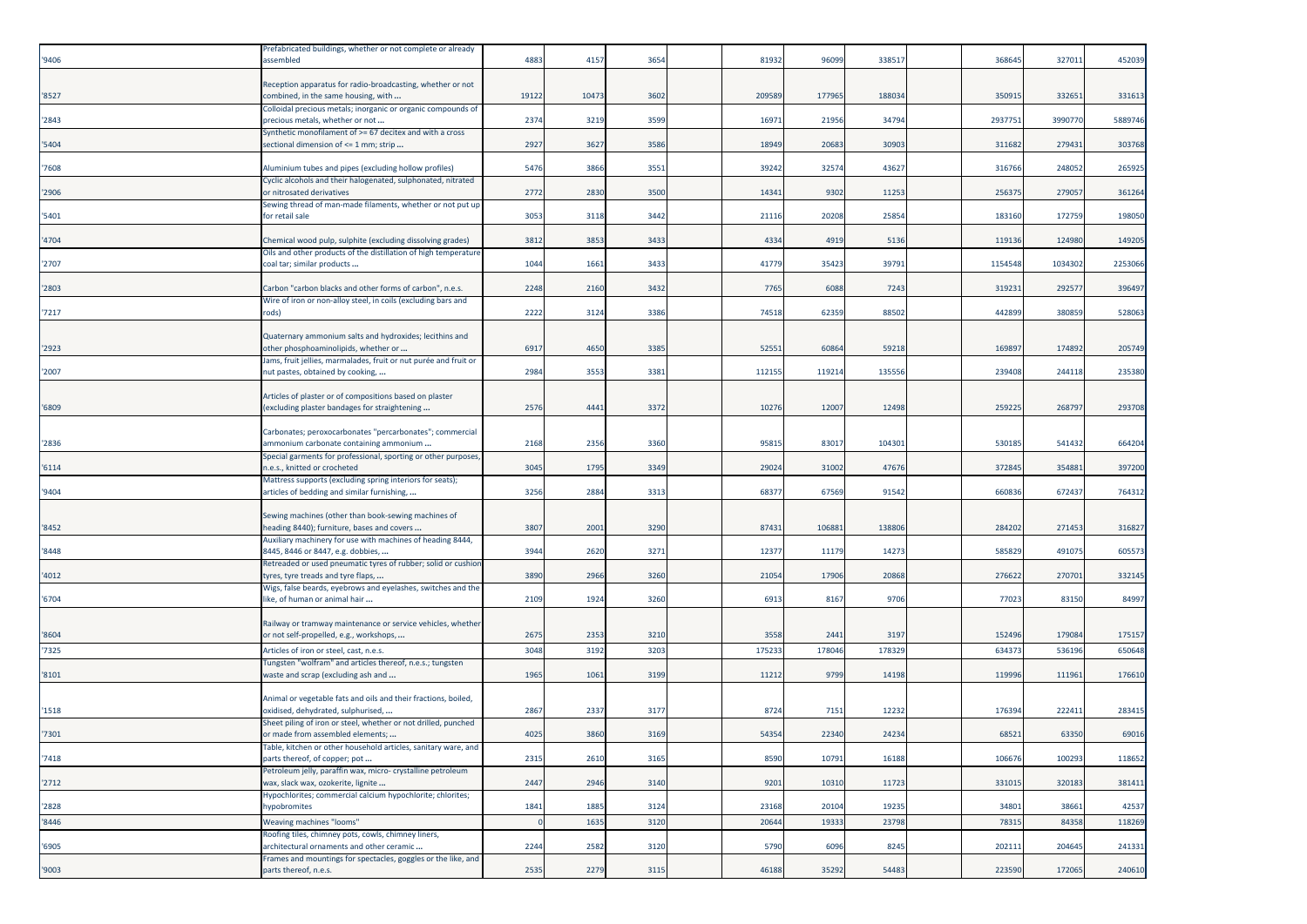| Phosphoric esters and their salts, incl. lactophosphates; their<br>3024<br>32326<br>128904<br>138539<br>195739<br>'2919<br>nalogenated, sulphonated, nitrated<br>1083<br>1509<br>18720<br>19467<br>'9703<br>955<br>326<br>7242<br>1280<br>219195<br>182446<br>3023<br>2018<br>33553<br>Original sculptures and statuary, in any material<br>Pencils, crayons, pencil leads, pastels, drawing charcoals,<br>'9609<br>2043<br>2795<br>3000<br>35570<br>34849<br>47909<br>173054<br>172919<br>202365<br>writing or drawing chalks and tailors'<br>Waste and scrap of primary cells, primary batteries and<br>'8548<br>2950<br>2855<br>2962<br>4367<br>5071<br>6861<br>438798<br>369554<br>414987<br>electric accumulators; spent primary<br>Bars, rods, profiles and wire, of nickel (excluding electrically<br>'7505<br>5485<br>2919<br>18210<br>17249<br>20487<br>424044<br>396388<br>384291<br>4692<br>nsulated products)<br>Primary cells and primary batteries, electrical; parts thereof<br>3232<br>2886<br>136184<br>142608<br>156935<br>381799<br>363168<br>391733<br>'8506<br>(excluding spent)<br>2669<br>'6913<br>1919<br>1871<br>2830<br>13029<br>12405<br>16328<br>147887<br>150492<br>174306<br>Statuettes and other ornamental ceramic articles, n.e.s.<br>Flat-rolled products of stainless steel, of a width of < 600 mm,<br>'7220<br>4014<br>2799<br>62780<br>63272<br>668927<br>588160<br>803637<br>2733<br>81416<br>hot-rolled or cold-rolled<br>'9706<br>1920<br>1059<br>2795<br>831<br>7933<br>23492<br>72609<br>Antiques of > 100 years old<br>59682<br>45530<br>Pulps of fibres derived from recovered "waste and scrap"<br>3293<br>140036<br>'4706<br>2263<br>2788<br>8722<br>7757<br>5955<br>121103<br>118628<br>paper or paperboard or of other fibrous<br>3214<br>222195<br>195566<br>164749<br>1341754<br>725882<br>551043<br>'8702<br>Motor vehicles for the transport of >= 10 persons, incl. driver<br>854<br>2775<br>Carbon paper, self-copy paper and other copying or transfer<br>3421<br>'4809<br>2363<br>2745<br>6363<br>4961<br>6819<br>107698<br>94117<br>112478<br>papers, incl. coated or impregnated<br>Cinematographic cameras and projectors, whether or not<br>1630<br>1374<br>2735<br>65899<br>51715<br>7882<br>'9007<br>incorporating sound recording or reproducing<br>597<br>460<br>782<br>Stoves, ranges, grates, cookers, incl. those with subsidiary<br>2693<br>241863<br>304859<br>312495<br>399574<br>'7321<br>boilers for central heating, barbecues,<br>2717<br>2725<br>208445<br>211645<br>Balances of a sensitivity of 50 mg or better, with or without<br>'9016<br>3132<br>2042<br>2698<br>10190<br>8588<br>11350<br>105875<br>86646<br>104418<br>veights<br>Wire of alloy steel other than stainless, in coils (excluding bars<br>'7229<br>1744<br>1186<br>2693<br>74603<br>61848<br>83942<br>163838<br>146762<br>193113<br>and rods)<br>'7907<br>2847<br>1047<br>9049<br>15394<br>220045<br>20582<br>247029<br>Articles of zinc, n.e.s.<br>2484<br>2678<br>'6506<br>3175<br>2801<br>2669<br>36949<br>37259<br>48831<br>241369<br>258983<br>312230<br>Headgear, whether or not lined or trimmed, n.e.s.<br>Calculating machines and pocket-size "dimensions <= 170 mm<br>'8470<br>3110<br>3823<br>2667<br>119839<br>72352<br>104188<br>255374<br>271305<br>307738<br>< 100 mm x 45 mm" data recording,<br>Thermionic, cold cathode or photo-cathode valves and tubes,<br>'8540<br>915<br>816<br>10909<br>11309<br>29147<br>118948<br>135320<br>160820<br>2650<br>e.g. vacuum or vapour or gas filled<br>Men's or boys' underpants, briefs, nightshirts, pyjamas,<br>2728<br>2648<br>104026<br>101345<br>155684<br>201235<br>216153<br>248443<br>'6107<br>bathrobes, dressing gowns and similar<br>2104<br>Float glass and surface ground or polished glass, in sheets,<br>'7005<br>3102<br>1981<br>2635<br>47308<br>44429<br>55532<br>626110<br>558346<br>710534<br>whether or not having an absorbent,<br>'2907<br>2091<br>1978<br>2630<br>2245<br>23562<br>25005<br>284764<br>307378<br>32683<br>Phenols; phenol-alcohols<br>Clasps, frames with clasps, buckles, buckle-clasps, hooks,<br>'8308<br>2549<br>2130<br>2623<br>33035<br>37627<br>55065<br>237959<br>206718<br>231693<br>eyes, eyelets and the like, of base<br>Flours, meals and pellets, of meat or meat offal, of fish or of<br>5342<br>324971<br>'2301<br>5978<br>37171<br>3967<br>37956<br>280202<br>284104<br>2614<br>crustaceans, molluscs or other<br>Flat-rolled products of iron or non-alloy steel, of a width of <<br>1304569<br>'7211<br>600 mm, hot-rolled or cold-rolled<br>2342<br>1934<br>2608<br>17229<br>9840<br>21747<br>988426<br>837808<br>'8534<br>2850<br>2596<br>125540<br>129976<br>177610<br>3347<br>113863<br>1088100<br>1254562<br><b>Printed circuits</b><br>Nails, tacks, drawing pins, staples and similar articles, of<br>2466<br>287751<br>'7415<br>copper or with shafts of iron<br>2208<br>2579<br>16018<br>14239<br>19558<br>226614<br>223476<br>Copper foil "whether or not printed or backed with paper,<br>'7410<br>paperboard, plastics or similar backing<br>2157<br>2208<br>2578<br>13266<br>12970<br>17209<br>147366<br>137951<br>190744<br>Vatural polymers, e.g. alginic acid, and modified natural<br>65311<br>64624<br>88457<br>99977<br>97444<br>116121<br>1388<br>1976<br>2559<br>polymers, e.g. hardened proteins,<br>177451<br>'8519<br>3473<br>3079<br>2540<br>45682<br>57004<br>78313<br>219955<br>182126<br>Sound recording or sound reproducing apparatus<br>Roundabouts, swings, shooting galleries and other fairground<br>1449<br>14887<br>8627<br>198458<br>173683<br>95342<br>'9508<br>3089<br>2493<br>7992<br>amusements; travelling circuses<br>'2930<br>2294<br>2483<br>123214<br>136842<br>173149<br>371385<br>2599<br>375522<br>484571<br>Organo-sulphur compounds<br>2252<br>'2935<br>2442<br>99380<br>102492<br>123078<br>147943<br>134265<br>220388<br>Sulphonamides<br>1648<br>Breathing appliances and gas masks (excluding protective<br>masks having neither mechanical parts<br>5489<br>3798<br>2439<br>26159<br>24420<br>30582<br>330842<br>324225 | '3203 | Colouring matter of vegetable or animal origin, incl. dye<br>extracts (excluding animal black), | 2702 | 4461 | 3033 | 34188 | 39090 | 46849 | 89581 | 98810 | 134068 |
|------------------------------------------------------------------------------------------------------------------------------------------------------------------------------------------------------------------------------------------------------------------------------------------------------------------------------------------------------------------------------------------------------------------------------------------------------------------------------------------------------------------------------------------------------------------------------------------------------------------------------------------------------------------------------------------------------------------------------------------------------------------------------------------------------------------------------------------------------------------------------------------------------------------------------------------------------------------------------------------------------------------------------------------------------------------------------------------------------------------------------------------------------------------------------------------------------------------------------------------------------------------------------------------------------------------------------------------------------------------------------------------------------------------------------------------------------------------------------------------------------------------------------------------------------------------------------------------------------------------------------------------------------------------------------------------------------------------------------------------------------------------------------------------------------------------------------------------------------------------------------------------------------------------------------------------------------------------------------------------------------------------------------------------------------------------------------------------------------------------------------------------------------------------------------------------------------------------------------------------------------------------------------------------------------------------------------------------------------------------------------------------------------------------------------------------------------------------------------------------------------------------------------------------------------------------------------------------------------------------------------------------------------------------------------------------------------------------------------------------------------------------------------------------------------------------------------------------------------------------------------------------------------------------------------------------------------------------------------------------------------------------------------------------------------------------------------------------------------------------------------------------------------------------------------------------------------------------------------------------------------------------------------------------------------------------------------------------------------------------------------------------------------------------------------------------------------------------------------------------------------------------------------------------------------------------------------------------------------------------------------------------------------------------------------------------------------------------------------------------------------------------------------------------------------------------------------------------------------------------------------------------------------------------------------------------------------------------------------------------------------------------------------------------------------------------------------------------------------------------------------------------------------------------------------------------------------------------------------------------------------------------------------------------------------------------------------------------------------------------------------------------------------------------------------------------------------------------------------------------------------------------------------------------------------------------------------------------------------------------------------------------------------------------------------------------------------------------------------------------------------------------------------------------------------------------------------------------------------------------------------------------------------------------------------------------------------------------------------------------------------------------------------------------------------------------------------------------------------------------------------------------------------------------------------------------------------------------------------------------------------------------------------------------------------------------------------------------------------------------------------------------------------------------------------------------------------------------------------------------------------------------------------------------------------------------------------------------------------------------------------------------------------------------------------------------------------------------------------------------------------------------------------------------------------------------------------------------------------------------------------------------------------------------------------------------------------------------------------------------------------------------------------------------------------------------------------------------------------------------------------------------------------|-------|-------------------------------------------------------------------------------------------------|------|------|------|-------|-------|-------|-------|-------|--------|
|                                                                                                                                                                                                                                                                                                                                                                                                                                                                                                                                                                                                                                                                                                                                                                                                                                                                                                                                                                                                                                                                                                                                                                                                                                                                                                                                                                                                                                                                                                                                                                                                                                                                                                                                                                                                                                                                                                                                                                                                                                                                                                                                                                                                                                                                                                                                                                                                                                                                                                                                                                                                                                                                                                                                                                                                                                                                                                                                                                                                                                                                                                                                                                                                                                                                                                                                                                                                                                                                                                                                                                                                                                                                                                                                                                                                                                                                                                                                                                                                                                                                                                                                                                                                                                                                                                                                                                                                                                                                                                                                                                                                                                                                                                                                                                                                                                                                                                                                                                                                                                                                                                                                                                                                                                                                                                                                                                                                                                                                                                                                                                                                                                                                                                                                                                                                                                                                                                                                                                                                                                                                                                                                                      |       |                                                                                                 |      |      |      |       |       |       |       |       |        |
|                                                                                                                                                                                                                                                                                                                                                                                                                                                                                                                                                                                                                                                                                                                                                                                                                                                                                                                                                                                                                                                                                                                                                                                                                                                                                                                                                                                                                                                                                                                                                                                                                                                                                                                                                                                                                                                                                                                                                                                                                                                                                                                                                                                                                                                                                                                                                                                                                                                                                                                                                                                                                                                                                                                                                                                                                                                                                                                                                                                                                                                                                                                                                                                                                                                                                                                                                                                                                                                                                                                                                                                                                                                                                                                                                                                                                                                                                                                                                                                                                                                                                                                                                                                                                                                                                                                                                                                                                                                                                                                                                                                                                                                                                                                                                                                                                                                                                                                                                                                                                                                                                                                                                                                                                                                                                                                                                                                                                                                                                                                                                                                                                                                                                                                                                                                                                                                                                                                                                                                                                                                                                                                                                      |       |                                                                                                 |      |      |      |       |       |       |       |       |        |
|                                                                                                                                                                                                                                                                                                                                                                                                                                                                                                                                                                                                                                                                                                                                                                                                                                                                                                                                                                                                                                                                                                                                                                                                                                                                                                                                                                                                                                                                                                                                                                                                                                                                                                                                                                                                                                                                                                                                                                                                                                                                                                                                                                                                                                                                                                                                                                                                                                                                                                                                                                                                                                                                                                                                                                                                                                                                                                                                                                                                                                                                                                                                                                                                                                                                                                                                                                                                                                                                                                                                                                                                                                                                                                                                                                                                                                                                                                                                                                                                                                                                                                                                                                                                                                                                                                                                                                                                                                                                                                                                                                                                                                                                                                                                                                                                                                                                                                                                                                                                                                                                                                                                                                                                                                                                                                                                                                                                                                                                                                                                                                                                                                                                                                                                                                                                                                                                                                                                                                                                                                                                                                                                                      |       |                                                                                                 |      |      |      |       |       |       |       |       |        |
|                                                                                                                                                                                                                                                                                                                                                                                                                                                                                                                                                                                                                                                                                                                                                                                                                                                                                                                                                                                                                                                                                                                                                                                                                                                                                                                                                                                                                                                                                                                                                                                                                                                                                                                                                                                                                                                                                                                                                                                                                                                                                                                                                                                                                                                                                                                                                                                                                                                                                                                                                                                                                                                                                                                                                                                                                                                                                                                                                                                                                                                                                                                                                                                                                                                                                                                                                                                                                                                                                                                                                                                                                                                                                                                                                                                                                                                                                                                                                                                                                                                                                                                                                                                                                                                                                                                                                                                                                                                                                                                                                                                                                                                                                                                                                                                                                                                                                                                                                                                                                                                                                                                                                                                                                                                                                                                                                                                                                                                                                                                                                                                                                                                                                                                                                                                                                                                                                                                                                                                                                                                                                                                                                      |       |                                                                                                 |      |      |      |       |       |       |       |       |        |
|                                                                                                                                                                                                                                                                                                                                                                                                                                                                                                                                                                                                                                                                                                                                                                                                                                                                                                                                                                                                                                                                                                                                                                                                                                                                                                                                                                                                                                                                                                                                                                                                                                                                                                                                                                                                                                                                                                                                                                                                                                                                                                                                                                                                                                                                                                                                                                                                                                                                                                                                                                                                                                                                                                                                                                                                                                                                                                                                                                                                                                                                                                                                                                                                                                                                                                                                                                                                                                                                                                                                                                                                                                                                                                                                                                                                                                                                                                                                                                                                                                                                                                                                                                                                                                                                                                                                                                                                                                                                                                                                                                                                                                                                                                                                                                                                                                                                                                                                                                                                                                                                                                                                                                                                                                                                                                                                                                                                                                                                                                                                                                                                                                                                                                                                                                                                                                                                                                                                                                                                                                                                                                                                                      |       |                                                                                                 |      |      |      |       |       |       |       |       |        |
|                                                                                                                                                                                                                                                                                                                                                                                                                                                                                                                                                                                                                                                                                                                                                                                                                                                                                                                                                                                                                                                                                                                                                                                                                                                                                                                                                                                                                                                                                                                                                                                                                                                                                                                                                                                                                                                                                                                                                                                                                                                                                                                                                                                                                                                                                                                                                                                                                                                                                                                                                                                                                                                                                                                                                                                                                                                                                                                                                                                                                                                                                                                                                                                                                                                                                                                                                                                                                                                                                                                                                                                                                                                                                                                                                                                                                                                                                                                                                                                                                                                                                                                                                                                                                                                                                                                                                                                                                                                                                                                                                                                                                                                                                                                                                                                                                                                                                                                                                                                                                                                                                                                                                                                                                                                                                                                                                                                                                                                                                                                                                                                                                                                                                                                                                                                                                                                                                                                                                                                                                                                                                                                                                      |       |                                                                                                 |      |      |      |       |       |       |       |       |        |
|                                                                                                                                                                                                                                                                                                                                                                                                                                                                                                                                                                                                                                                                                                                                                                                                                                                                                                                                                                                                                                                                                                                                                                                                                                                                                                                                                                                                                                                                                                                                                                                                                                                                                                                                                                                                                                                                                                                                                                                                                                                                                                                                                                                                                                                                                                                                                                                                                                                                                                                                                                                                                                                                                                                                                                                                                                                                                                                                                                                                                                                                                                                                                                                                                                                                                                                                                                                                                                                                                                                                                                                                                                                                                                                                                                                                                                                                                                                                                                                                                                                                                                                                                                                                                                                                                                                                                                                                                                                                                                                                                                                                                                                                                                                                                                                                                                                                                                                                                                                                                                                                                                                                                                                                                                                                                                                                                                                                                                                                                                                                                                                                                                                                                                                                                                                                                                                                                                                                                                                                                                                                                                                                                      |       |                                                                                                 |      |      |      |       |       |       |       |       |        |
|                                                                                                                                                                                                                                                                                                                                                                                                                                                                                                                                                                                                                                                                                                                                                                                                                                                                                                                                                                                                                                                                                                                                                                                                                                                                                                                                                                                                                                                                                                                                                                                                                                                                                                                                                                                                                                                                                                                                                                                                                                                                                                                                                                                                                                                                                                                                                                                                                                                                                                                                                                                                                                                                                                                                                                                                                                                                                                                                                                                                                                                                                                                                                                                                                                                                                                                                                                                                                                                                                                                                                                                                                                                                                                                                                                                                                                                                                                                                                                                                                                                                                                                                                                                                                                                                                                                                                                                                                                                                                                                                                                                                                                                                                                                                                                                                                                                                                                                                                                                                                                                                                                                                                                                                                                                                                                                                                                                                                                                                                                                                                                                                                                                                                                                                                                                                                                                                                                                                                                                                                                                                                                                                                      |       |                                                                                                 |      |      |      |       |       |       |       |       |        |
|                                                                                                                                                                                                                                                                                                                                                                                                                                                                                                                                                                                                                                                                                                                                                                                                                                                                                                                                                                                                                                                                                                                                                                                                                                                                                                                                                                                                                                                                                                                                                                                                                                                                                                                                                                                                                                                                                                                                                                                                                                                                                                                                                                                                                                                                                                                                                                                                                                                                                                                                                                                                                                                                                                                                                                                                                                                                                                                                                                                                                                                                                                                                                                                                                                                                                                                                                                                                                                                                                                                                                                                                                                                                                                                                                                                                                                                                                                                                                                                                                                                                                                                                                                                                                                                                                                                                                                                                                                                                                                                                                                                                                                                                                                                                                                                                                                                                                                                                                                                                                                                                                                                                                                                                                                                                                                                                                                                                                                                                                                                                                                                                                                                                                                                                                                                                                                                                                                                                                                                                                                                                                                                                                      |       |                                                                                                 |      |      |      |       |       |       |       |       |        |
|                                                                                                                                                                                                                                                                                                                                                                                                                                                                                                                                                                                                                                                                                                                                                                                                                                                                                                                                                                                                                                                                                                                                                                                                                                                                                                                                                                                                                                                                                                                                                                                                                                                                                                                                                                                                                                                                                                                                                                                                                                                                                                                                                                                                                                                                                                                                                                                                                                                                                                                                                                                                                                                                                                                                                                                                                                                                                                                                                                                                                                                                                                                                                                                                                                                                                                                                                                                                                                                                                                                                                                                                                                                                                                                                                                                                                                                                                                                                                                                                                                                                                                                                                                                                                                                                                                                                                                                                                                                                                                                                                                                                                                                                                                                                                                                                                                                                                                                                                                                                                                                                                                                                                                                                                                                                                                                                                                                                                                                                                                                                                                                                                                                                                                                                                                                                                                                                                                                                                                                                                                                                                                                                                      |       |                                                                                                 |      |      |      |       |       |       |       |       |        |
|                                                                                                                                                                                                                                                                                                                                                                                                                                                                                                                                                                                                                                                                                                                                                                                                                                                                                                                                                                                                                                                                                                                                                                                                                                                                                                                                                                                                                                                                                                                                                                                                                                                                                                                                                                                                                                                                                                                                                                                                                                                                                                                                                                                                                                                                                                                                                                                                                                                                                                                                                                                                                                                                                                                                                                                                                                                                                                                                                                                                                                                                                                                                                                                                                                                                                                                                                                                                                                                                                                                                                                                                                                                                                                                                                                                                                                                                                                                                                                                                                                                                                                                                                                                                                                                                                                                                                                                                                                                                                                                                                                                                                                                                                                                                                                                                                                                                                                                                                                                                                                                                                                                                                                                                                                                                                                                                                                                                                                                                                                                                                                                                                                                                                                                                                                                                                                                                                                                                                                                                                                                                                                                                                      |       |                                                                                                 |      |      |      |       |       |       |       |       |        |
|                                                                                                                                                                                                                                                                                                                                                                                                                                                                                                                                                                                                                                                                                                                                                                                                                                                                                                                                                                                                                                                                                                                                                                                                                                                                                                                                                                                                                                                                                                                                                                                                                                                                                                                                                                                                                                                                                                                                                                                                                                                                                                                                                                                                                                                                                                                                                                                                                                                                                                                                                                                                                                                                                                                                                                                                                                                                                                                                                                                                                                                                                                                                                                                                                                                                                                                                                                                                                                                                                                                                                                                                                                                                                                                                                                                                                                                                                                                                                                                                                                                                                                                                                                                                                                                                                                                                                                                                                                                                                                                                                                                                                                                                                                                                                                                                                                                                                                                                                                                                                                                                                                                                                                                                                                                                                                                                                                                                                                                                                                                                                                                                                                                                                                                                                                                                                                                                                                                                                                                                                                                                                                                                                      |       |                                                                                                 |      |      |      |       |       |       |       |       |        |
|                                                                                                                                                                                                                                                                                                                                                                                                                                                                                                                                                                                                                                                                                                                                                                                                                                                                                                                                                                                                                                                                                                                                                                                                                                                                                                                                                                                                                                                                                                                                                                                                                                                                                                                                                                                                                                                                                                                                                                                                                                                                                                                                                                                                                                                                                                                                                                                                                                                                                                                                                                                                                                                                                                                                                                                                                                                                                                                                                                                                                                                                                                                                                                                                                                                                                                                                                                                                                                                                                                                                                                                                                                                                                                                                                                                                                                                                                                                                                                                                                                                                                                                                                                                                                                                                                                                                                                                                                                                                                                                                                                                                                                                                                                                                                                                                                                                                                                                                                                                                                                                                                                                                                                                                                                                                                                                                                                                                                                                                                                                                                                                                                                                                                                                                                                                                                                                                                                                                                                                                                                                                                                                                                      |       |                                                                                                 |      |      |      |       |       |       |       |       |        |
|                                                                                                                                                                                                                                                                                                                                                                                                                                                                                                                                                                                                                                                                                                                                                                                                                                                                                                                                                                                                                                                                                                                                                                                                                                                                                                                                                                                                                                                                                                                                                                                                                                                                                                                                                                                                                                                                                                                                                                                                                                                                                                                                                                                                                                                                                                                                                                                                                                                                                                                                                                                                                                                                                                                                                                                                                                                                                                                                                                                                                                                                                                                                                                                                                                                                                                                                                                                                                                                                                                                                                                                                                                                                                                                                                                                                                                                                                                                                                                                                                                                                                                                                                                                                                                                                                                                                                                                                                                                                                                                                                                                                                                                                                                                                                                                                                                                                                                                                                                                                                                                                                                                                                                                                                                                                                                                                                                                                                                                                                                                                                                                                                                                                                                                                                                                                                                                                                                                                                                                                                                                                                                                                                      |       |                                                                                                 |      |      |      |       |       |       |       |       |        |
|                                                                                                                                                                                                                                                                                                                                                                                                                                                                                                                                                                                                                                                                                                                                                                                                                                                                                                                                                                                                                                                                                                                                                                                                                                                                                                                                                                                                                                                                                                                                                                                                                                                                                                                                                                                                                                                                                                                                                                                                                                                                                                                                                                                                                                                                                                                                                                                                                                                                                                                                                                                                                                                                                                                                                                                                                                                                                                                                                                                                                                                                                                                                                                                                                                                                                                                                                                                                                                                                                                                                                                                                                                                                                                                                                                                                                                                                                                                                                                                                                                                                                                                                                                                                                                                                                                                                                                                                                                                                                                                                                                                                                                                                                                                                                                                                                                                                                                                                                                                                                                                                                                                                                                                                                                                                                                                                                                                                                                                                                                                                                                                                                                                                                                                                                                                                                                                                                                                                                                                                                                                                                                                                                      |       |                                                                                                 |      |      |      |       |       |       |       |       |        |
|                                                                                                                                                                                                                                                                                                                                                                                                                                                                                                                                                                                                                                                                                                                                                                                                                                                                                                                                                                                                                                                                                                                                                                                                                                                                                                                                                                                                                                                                                                                                                                                                                                                                                                                                                                                                                                                                                                                                                                                                                                                                                                                                                                                                                                                                                                                                                                                                                                                                                                                                                                                                                                                                                                                                                                                                                                                                                                                                                                                                                                                                                                                                                                                                                                                                                                                                                                                                                                                                                                                                                                                                                                                                                                                                                                                                                                                                                                                                                                                                                                                                                                                                                                                                                                                                                                                                                                                                                                                                                                                                                                                                                                                                                                                                                                                                                                                                                                                                                                                                                                                                                                                                                                                                                                                                                                                                                                                                                                                                                                                                                                                                                                                                                                                                                                                                                                                                                                                                                                                                                                                                                                                                                      |       |                                                                                                 |      |      |      |       |       |       |       |       |        |
| 301556                                                                                                                                                                                                                                                                                                                                                                                                                                                                                                                                                                                                                                                                                                                                                                                                                                                                                                                                                                                                                                                                                                                                                                                                                                                                                                                                                                                                                                                                                                                                                                                                                                                                                                                                                                                                                                                                                                                                                                                                                                                                                                                                                                                                                                                                                                                                                                                                                                                                                                                                                                                                                                                                                                                                                                                                                                                                                                                                                                                                                                                                                                                                                                                                                                                                                                                                                                                                                                                                                                                                                                                                                                                                                                                                                                                                                                                                                                                                                                                                                                                                                                                                                                                                                                                                                                                                                                                                                                                                                                                                                                                                                                                                                                                                                                                                                                                                                                                                                                                                                                                                                                                                                                                                                                                                                                                                                                                                                                                                                                                                                                                                                                                                                                                                                                                                                                                                                                                                                                                                                                                                                                                                               |       |                                                                                                 |      |      |      |       |       |       |       |       |        |
|                                                                                                                                                                                                                                                                                                                                                                                                                                                                                                                                                                                                                                                                                                                                                                                                                                                                                                                                                                                                                                                                                                                                                                                                                                                                                                                                                                                                                                                                                                                                                                                                                                                                                                                                                                                                                                                                                                                                                                                                                                                                                                                                                                                                                                                                                                                                                                                                                                                                                                                                                                                                                                                                                                                                                                                                                                                                                                                                                                                                                                                                                                                                                                                                                                                                                                                                                                                                                                                                                                                                                                                                                                                                                                                                                                                                                                                                                                                                                                                                                                                                                                                                                                                                                                                                                                                                                                                                                                                                                                                                                                                                                                                                                                                                                                                                                                                                                                                                                                                                                                                                                                                                                                                                                                                                                                                                                                                                                                                                                                                                                                                                                                                                                                                                                                                                                                                                                                                                                                                                                                                                                                                                                      |       |                                                                                                 |      |      |      |       |       |       |       |       |        |
|                                                                                                                                                                                                                                                                                                                                                                                                                                                                                                                                                                                                                                                                                                                                                                                                                                                                                                                                                                                                                                                                                                                                                                                                                                                                                                                                                                                                                                                                                                                                                                                                                                                                                                                                                                                                                                                                                                                                                                                                                                                                                                                                                                                                                                                                                                                                                                                                                                                                                                                                                                                                                                                                                                                                                                                                                                                                                                                                                                                                                                                                                                                                                                                                                                                                                                                                                                                                                                                                                                                                                                                                                                                                                                                                                                                                                                                                                                                                                                                                                                                                                                                                                                                                                                                                                                                                                                                                                                                                                                                                                                                                                                                                                                                                                                                                                                                                                                                                                                                                                                                                                                                                                                                                                                                                                                                                                                                                                                                                                                                                                                                                                                                                                                                                                                                                                                                                                                                                                                                                                                                                                                                                                      |       |                                                                                                 |      |      |      |       |       |       |       |       |        |
|                                                                                                                                                                                                                                                                                                                                                                                                                                                                                                                                                                                                                                                                                                                                                                                                                                                                                                                                                                                                                                                                                                                                                                                                                                                                                                                                                                                                                                                                                                                                                                                                                                                                                                                                                                                                                                                                                                                                                                                                                                                                                                                                                                                                                                                                                                                                                                                                                                                                                                                                                                                                                                                                                                                                                                                                                                                                                                                                                                                                                                                                                                                                                                                                                                                                                                                                                                                                                                                                                                                                                                                                                                                                                                                                                                                                                                                                                                                                                                                                                                                                                                                                                                                                                                                                                                                                                                                                                                                                                                                                                                                                                                                                                                                                                                                                                                                                                                                                                                                                                                                                                                                                                                                                                                                                                                                                                                                                                                                                                                                                                                                                                                                                                                                                                                                                                                                                                                                                                                                                                                                                                                                                                      |       |                                                                                                 |      |      |      |       |       |       |       |       |        |
|                                                                                                                                                                                                                                                                                                                                                                                                                                                                                                                                                                                                                                                                                                                                                                                                                                                                                                                                                                                                                                                                                                                                                                                                                                                                                                                                                                                                                                                                                                                                                                                                                                                                                                                                                                                                                                                                                                                                                                                                                                                                                                                                                                                                                                                                                                                                                                                                                                                                                                                                                                                                                                                                                                                                                                                                                                                                                                                                                                                                                                                                                                                                                                                                                                                                                                                                                                                                                                                                                                                                                                                                                                                                                                                                                                                                                                                                                                                                                                                                                                                                                                                                                                                                                                                                                                                                                                                                                                                                                                                                                                                                                                                                                                                                                                                                                                                                                                                                                                                                                                                                                                                                                                                                                                                                                                                                                                                                                                                                                                                                                                                                                                                                                                                                                                                                                                                                                                                                                                                                                                                                                                                                                      |       |                                                                                                 |      |      |      |       |       |       |       |       |        |
|                                                                                                                                                                                                                                                                                                                                                                                                                                                                                                                                                                                                                                                                                                                                                                                                                                                                                                                                                                                                                                                                                                                                                                                                                                                                                                                                                                                                                                                                                                                                                                                                                                                                                                                                                                                                                                                                                                                                                                                                                                                                                                                                                                                                                                                                                                                                                                                                                                                                                                                                                                                                                                                                                                                                                                                                                                                                                                                                                                                                                                                                                                                                                                                                                                                                                                                                                                                                                                                                                                                                                                                                                                                                                                                                                                                                                                                                                                                                                                                                                                                                                                                                                                                                                                                                                                                                                                                                                                                                                                                                                                                                                                                                                                                                                                                                                                                                                                                                                                                                                                                                                                                                                                                                                                                                                                                                                                                                                                                                                                                                                                                                                                                                                                                                                                                                                                                                                                                                                                                                                                                                                                                                                      |       |                                                                                                 |      |      |      |       |       |       |       |       |        |
|                                                                                                                                                                                                                                                                                                                                                                                                                                                                                                                                                                                                                                                                                                                                                                                                                                                                                                                                                                                                                                                                                                                                                                                                                                                                                                                                                                                                                                                                                                                                                                                                                                                                                                                                                                                                                                                                                                                                                                                                                                                                                                                                                                                                                                                                                                                                                                                                                                                                                                                                                                                                                                                                                                                                                                                                                                                                                                                                                                                                                                                                                                                                                                                                                                                                                                                                                                                                                                                                                                                                                                                                                                                                                                                                                                                                                                                                                                                                                                                                                                                                                                                                                                                                                                                                                                                                                                                                                                                                                                                                                                                                                                                                                                                                                                                                                                                                                                                                                                                                                                                                                                                                                                                                                                                                                                                                                                                                                                                                                                                                                                                                                                                                                                                                                                                                                                                                                                                                                                                                                                                                                                                                                      |       |                                                                                                 |      |      |      |       |       |       |       |       |        |
|                                                                                                                                                                                                                                                                                                                                                                                                                                                                                                                                                                                                                                                                                                                                                                                                                                                                                                                                                                                                                                                                                                                                                                                                                                                                                                                                                                                                                                                                                                                                                                                                                                                                                                                                                                                                                                                                                                                                                                                                                                                                                                                                                                                                                                                                                                                                                                                                                                                                                                                                                                                                                                                                                                                                                                                                                                                                                                                                                                                                                                                                                                                                                                                                                                                                                                                                                                                                                                                                                                                                                                                                                                                                                                                                                                                                                                                                                                                                                                                                                                                                                                                                                                                                                                                                                                                                                                                                                                                                                                                                                                                                                                                                                                                                                                                                                                                                                                                                                                                                                                                                                                                                                                                                                                                                                                                                                                                                                                                                                                                                                                                                                                                                                                                                                                                                                                                                                                                                                                                                                                                                                                                                                      |       |                                                                                                 |      |      |      |       |       |       |       |       |        |
|                                                                                                                                                                                                                                                                                                                                                                                                                                                                                                                                                                                                                                                                                                                                                                                                                                                                                                                                                                                                                                                                                                                                                                                                                                                                                                                                                                                                                                                                                                                                                                                                                                                                                                                                                                                                                                                                                                                                                                                                                                                                                                                                                                                                                                                                                                                                                                                                                                                                                                                                                                                                                                                                                                                                                                                                                                                                                                                                                                                                                                                                                                                                                                                                                                                                                                                                                                                                                                                                                                                                                                                                                                                                                                                                                                                                                                                                                                                                                                                                                                                                                                                                                                                                                                                                                                                                                                                                                                                                                                                                                                                                                                                                                                                                                                                                                                                                                                                                                                                                                                                                                                                                                                                                                                                                                                                                                                                                                                                                                                                                                                                                                                                                                                                                                                                                                                                                                                                                                                                                                                                                                                                                                      |       |                                                                                                 |      |      |      |       |       |       |       |       |        |
|                                                                                                                                                                                                                                                                                                                                                                                                                                                                                                                                                                                                                                                                                                                                                                                                                                                                                                                                                                                                                                                                                                                                                                                                                                                                                                                                                                                                                                                                                                                                                                                                                                                                                                                                                                                                                                                                                                                                                                                                                                                                                                                                                                                                                                                                                                                                                                                                                                                                                                                                                                                                                                                                                                                                                                                                                                                                                                                                                                                                                                                                                                                                                                                                                                                                                                                                                                                                                                                                                                                                                                                                                                                                                                                                                                                                                                                                                                                                                                                                                                                                                                                                                                                                                                                                                                                                                                                                                                                                                                                                                                                                                                                                                                                                                                                                                                                                                                                                                                                                                                                                                                                                                                                                                                                                                                                                                                                                                                                                                                                                                                                                                                                                                                                                                                                                                                                                                                                                                                                                                                                                                                                                                      |       |                                                                                                 |      |      |      |       |       |       |       |       |        |
|                                                                                                                                                                                                                                                                                                                                                                                                                                                                                                                                                                                                                                                                                                                                                                                                                                                                                                                                                                                                                                                                                                                                                                                                                                                                                                                                                                                                                                                                                                                                                                                                                                                                                                                                                                                                                                                                                                                                                                                                                                                                                                                                                                                                                                                                                                                                                                                                                                                                                                                                                                                                                                                                                                                                                                                                                                                                                                                                                                                                                                                                                                                                                                                                                                                                                                                                                                                                                                                                                                                                                                                                                                                                                                                                                                                                                                                                                                                                                                                                                                                                                                                                                                                                                                                                                                                                                                                                                                                                                                                                                                                                                                                                                                                                                                                                                                                                                                                                                                                                                                                                                                                                                                                                                                                                                                                                                                                                                                                                                                                                                                                                                                                                                                                                                                                                                                                                                                                                                                                                                                                                                                                                                      |       |                                                                                                 |      |      |      |       |       |       |       |       |        |
|                                                                                                                                                                                                                                                                                                                                                                                                                                                                                                                                                                                                                                                                                                                                                                                                                                                                                                                                                                                                                                                                                                                                                                                                                                                                                                                                                                                                                                                                                                                                                                                                                                                                                                                                                                                                                                                                                                                                                                                                                                                                                                                                                                                                                                                                                                                                                                                                                                                                                                                                                                                                                                                                                                                                                                                                                                                                                                                                                                                                                                                                                                                                                                                                                                                                                                                                                                                                                                                                                                                                                                                                                                                                                                                                                                                                                                                                                                                                                                                                                                                                                                                                                                                                                                                                                                                                                                                                                                                                                                                                                                                                                                                                                                                                                                                                                                                                                                                                                                                                                                                                                                                                                                                                                                                                                                                                                                                                                                                                                                                                                                                                                                                                                                                                                                                                                                                                                                                                                                                                                                                                                                                                                      |       |                                                                                                 |      |      |      |       |       |       |       |       |        |
|                                                                                                                                                                                                                                                                                                                                                                                                                                                                                                                                                                                                                                                                                                                                                                                                                                                                                                                                                                                                                                                                                                                                                                                                                                                                                                                                                                                                                                                                                                                                                                                                                                                                                                                                                                                                                                                                                                                                                                                                                                                                                                                                                                                                                                                                                                                                                                                                                                                                                                                                                                                                                                                                                                                                                                                                                                                                                                                                                                                                                                                                                                                                                                                                                                                                                                                                                                                                                                                                                                                                                                                                                                                                                                                                                                                                                                                                                                                                                                                                                                                                                                                                                                                                                                                                                                                                                                                                                                                                                                                                                                                                                                                                                                                                                                                                                                                                                                                                                                                                                                                                                                                                                                                                                                                                                                                                                                                                                                                                                                                                                                                                                                                                                                                                                                                                                                                                                                                                                                                                                                                                                                                                                      |       |                                                                                                 |      |      |      |       |       |       |       |       |        |
|                                                                                                                                                                                                                                                                                                                                                                                                                                                                                                                                                                                                                                                                                                                                                                                                                                                                                                                                                                                                                                                                                                                                                                                                                                                                                                                                                                                                                                                                                                                                                                                                                                                                                                                                                                                                                                                                                                                                                                                                                                                                                                                                                                                                                                                                                                                                                                                                                                                                                                                                                                                                                                                                                                                                                                                                                                                                                                                                                                                                                                                                                                                                                                                                                                                                                                                                                                                                                                                                                                                                                                                                                                                                                                                                                                                                                                                                                                                                                                                                                                                                                                                                                                                                                                                                                                                                                                                                                                                                                                                                                                                                                                                                                                                                                                                                                                                                                                                                                                                                                                                                                                                                                                                                                                                                                                                                                                                                                                                                                                                                                                                                                                                                                                                                                                                                                                                                                                                                                                                                                                                                                                                                                      |       |                                                                                                 |      |      |      |       |       |       |       |       |        |
|                                                                                                                                                                                                                                                                                                                                                                                                                                                                                                                                                                                                                                                                                                                                                                                                                                                                                                                                                                                                                                                                                                                                                                                                                                                                                                                                                                                                                                                                                                                                                                                                                                                                                                                                                                                                                                                                                                                                                                                                                                                                                                                                                                                                                                                                                                                                                                                                                                                                                                                                                                                                                                                                                                                                                                                                                                                                                                                                                                                                                                                                                                                                                                                                                                                                                                                                                                                                                                                                                                                                                                                                                                                                                                                                                                                                                                                                                                                                                                                                                                                                                                                                                                                                                                                                                                                                                                                                                                                                                                                                                                                                                                                                                                                                                                                                                                                                                                                                                                                                                                                                                                                                                                                                                                                                                                                                                                                                                                                                                                                                                                                                                                                                                                                                                                                                                                                                                                                                                                                                                                                                                                                                                      |       |                                                                                                 |      |      |      |       |       |       |       |       |        |
|                                                                                                                                                                                                                                                                                                                                                                                                                                                                                                                                                                                                                                                                                                                                                                                                                                                                                                                                                                                                                                                                                                                                                                                                                                                                                                                                                                                                                                                                                                                                                                                                                                                                                                                                                                                                                                                                                                                                                                                                                                                                                                                                                                                                                                                                                                                                                                                                                                                                                                                                                                                                                                                                                                                                                                                                                                                                                                                                                                                                                                                                                                                                                                                                                                                                                                                                                                                                                                                                                                                                                                                                                                                                                                                                                                                                                                                                                                                                                                                                                                                                                                                                                                                                                                                                                                                                                                                                                                                                                                                                                                                                                                                                                                                                                                                                                                                                                                                                                                                                                                                                                                                                                                                                                                                                                                                                                                                                                                                                                                                                                                                                                                                                                                                                                                                                                                                                                                                                                                                                                                                                                                                                                      |       |                                                                                                 |      |      |      |       |       |       |       |       |        |
|                                                                                                                                                                                                                                                                                                                                                                                                                                                                                                                                                                                                                                                                                                                                                                                                                                                                                                                                                                                                                                                                                                                                                                                                                                                                                                                                                                                                                                                                                                                                                                                                                                                                                                                                                                                                                                                                                                                                                                                                                                                                                                                                                                                                                                                                                                                                                                                                                                                                                                                                                                                                                                                                                                                                                                                                                                                                                                                                                                                                                                                                                                                                                                                                                                                                                                                                                                                                                                                                                                                                                                                                                                                                                                                                                                                                                                                                                                                                                                                                                                                                                                                                                                                                                                                                                                                                                                                                                                                                                                                                                                                                                                                                                                                                                                                                                                                                                                                                                                                                                                                                                                                                                                                                                                                                                                                                                                                                                                                                                                                                                                                                                                                                                                                                                                                                                                                                                                                                                                                                                                                                                                                                                      |       |                                                                                                 |      |      |      |       |       |       |       |       |        |
|                                                                                                                                                                                                                                                                                                                                                                                                                                                                                                                                                                                                                                                                                                                                                                                                                                                                                                                                                                                                                                                                                                                                                                                                                                                                                                                                                                                                                                                                                                                                                                                                                                                                                                                                                                                                                                                                                                                                                                                                                                                                                                                                                                                                                                                                                                                                                                                                                                                                                                                                                                                                                                                                                                                                                                                                                                                                                                                                                                                                                                                                                                                                                                                                                                                                                                                                                                                                                                                                                                                                                                                                                                                                                                                                                                                                                                                                                                                                                                                                                                                                                                                                                                                                                                                                                                                                                                                                                                                                                                                                                                                                                                                                                                                                                                                                                                                                                                                                                                                                                                                                                                                                                                                                                                                                                                                                                                                                                                                                                                                                                                                                                                                                                                                                                                                                                                                                                                                                                                                                                                                                                                                                                      |       |                                                                                                 |      |      |      |       |       |       |       |       |        |
|                                                                                                                                                                                                                                                                                                                                                                                                                                                                                                                                                                                                                                                                                                                                                                                                                                                                                                                                                                                                                                                                                                                                                                                                                                                                                                                                                                                                                                                                                                                                                                                                                                                                                                                                                                                                                                                                                                                                                                                                                                                                                                                                                                                                                                                                                                                                                                                                                                                                                                                                                                                                                                                                                                                                                                                                                                                                                                                                                                                                                                                                                                                                                                                                                                                                                                                                                                                                                                                                                                                                                                                                                                                                                                                                                                                                                                                                                                                                                                                                                                                                                                                                                                                                                                                                                                                                                                                                                                                                                                                                                                                                                                                                                                                                                                                                                                                                                                                                                                                                                                                                                                                                                                                                                                                                                                                                                                                                                                                                                                                                                                                                                                                                                                                                                                                                                                                                                                                                                                                                                                                                                                                                                      |       |                                                                                                 |      |      |      |       |       |       |       |       |        |
|                                                                                                                                                                                                                                                                                                                                                                                                                                                                                                                                                                                                                                                                                                                                                                                                                                                                                                                                                                                                                                                                                                                                                                                                                                                                                                                                                                                                                                                                                                                                                                                                                                                                                                                                                                                                                                                                                                                                                                                                                                                                                                                                                                                                                                                                                                                                                                                                                                                                                                                                                                                                                                                                                                                                                                                                                                                                                                                                                                                                                                                                                                                                                                                                                                                                                                                                                                                                                                                                                                                                                                                                                                                                                                                                                                                                                                                                                                                                                                                                                                                                                                                                                                                                                                                                                                                                                                                                                                                                                                                                                                                                                                                                                                                                                                                                                                                                                                                                                                                                                                                                                                                                                                                                                                                                                                                                                                                                                                                                                                                                                                                                                                                                                                                                                                                                                                                                                                                                                                                                                                                                                                                                                      |       |                                                                                                 |      |      |      |       |       |       |       |       |        |
|                                                                                                                                                                                                                                                                                                                                                                                                                                                                                                                                                                                                                                                                                                                                                                                                                                                                                                                                                                                                                                                                                                                                                                                                                                                                                                                                                                                                                                                                                                                                                                                                                                                                                                                                                                                                                                                                                                                                                                                                                                                                                                                                                                                                                                                                                                                                                                                                                                                                                                                                                                                                                                                                                                                                                                                                                                                                                                                                                                                                                                                                                                                                                                                                                                                                                                                                                                                                                                                                                                                                                                                                                                                                                                                                                                                                                                                                                                                                                                                                                                                                                                                                                                                                                                                                                                                                                                                                                                                                                                                                                                                                                                                                                                                                                                                                                                                                                                                                                                                                                                                                                                                                                                                                                                                                                                                                                                                                                                                                                                                                                                                                                                                                                                                                                                                                                                                                                                                                                                                                                                                                                                                                                      |       |                                                                                                 |      |      |      |       |       |       |       |       |        |
|                                                                                                                                                                                                                                                                                                                                                                                                                                                                                                                                                                                                                                                                                                                                                                                                                                                                                                                                                                                                                                                                                                                                                                                                                                                                                                                                                                                                                                                                                                                                                                                                                                                                                                                                                                                                                                                                                                                                                                                                                                                                                                                                                                                                                                                                                                                                                                                                                                                                                                                                                                                                                                                                                                                                                                                                                                                                                                                                                                                                                                                                                                                                                                                                                                                                                                                                                                                                                                                                                                                                                                                                                                                                                                                                                                                                                                                                                                                                                                                                                                                                                                                                                                                                                                                                                                                                                                                                                                                                                                                                                                                                                                                                                                                                                                                                                                                                                                                                                                                                                                                                                                                                                                                                                                                                                                                                                                                                                                                                                                                                                                                                                                                                                                                                                                                                                                                                                                                                                                                                                                                                                                                                                      |       |                                                                                                 |      |      |      |       |       |       |       |       |        |
|                                                                                                                                                                                                                                                                                                                                                                                                                                                                                                                                                                                                                                                                                                                                                                                                                                                                                                                                                                                                                                                                                                                                                                                                                                                                                                                                                                                                                                                                                                                                                                                                                                                                                                                                                                                                                                                                                                                                                                                                                                                                                                                                                                                                                                                                                                                                                                                                                                                                                                                                                                                                                                                                                                                                                                                                                                                                                                                                                                                                                                                                                                                                                                                                                                                                                                                                                                                                                                                                                                                                                                                                                                                                                                                                                                                                                                                                                                                                                                                                                                                                                                                                                                                                                                                                                                                                                                                                                                                                                                                                                                                                                                                                                                                                                                                                                                                                                                                                                                                                                                                                                                                                                                                                                                                                                                                                                                                                                                                                                                                                                                                                                                                                                                                                                                                                                                                                                                                                                                                                                                                                                                                                                      |       |                                                                                                 |      |      |      |       |       |       |       |       |        |
|                                                                                                                                                                                                                                                                                                                                                                                                                                                                                                                                                                                                                                                                                                                                                                                                                                                                                                                                                                                                                                                                                                                                                                                                                                                                                                                                                                                                                                                                                                                                                                                                                                                                                                                                                                                                                                                                                                                                                                                                                                                                                                                                                                                                                                                                                                                                                                                                                                                                                                                                                                                                                                                                                                                                                                                                                                                                                                                                                                                                                                                                                                                                                                                                                                                                                                                                                                                                                                                                                                                                                                                                                                                                                                                                                                                                                                                                                                                                                                                                                                                                                                                                                                                                                                                                                                                                                                                                                                                                                                                                                                                                                                                                                                                                                                                                                                                                                                                                                                                                                                                                                                                                                                                                                                                                                                                                                                                                                                                                                                                                                                                                                                                                                                                                                                                                                                                                                                                                                                                                                                                                                                                                                      |       |                                                                                                 |      |      |      |       |       |       |       |       |        |
|                                                                                                                                                                                                                                                                                                                                                                                                                                                                                                                                                                                                                                                                                                                                                                                                                                                                                                                                                                                                                                                                                                                                                                                                                                                                                                                                                                                                                                                                                                                                                                                                                                                                                                                                                                                                                                                                                                                                                                                                                                                                                                                                                                                                                                                                                                                                                                                                                                                                                                                                                                                                                                                                                                                                                                                                                                                                                                                                                                                                                                                                                                                                                                                                                                                                                                                                                                                                                                                                                                                                                                                                                                                                                                                                                                                                                                                                                                                                                                                                                                                                                                                                                                                                                                                                                                                                                                                                                                                                                                                                                                                                                                                                                                                                                                                                                                                                                                                                                                                                                                                                                                                                                                                                                                                                                                                                                                                                                                                                                                                                                                                                                                                                                                                                                                                                                                                                                                                                                                                                                                                                                                                                                      |       |                                                                                                 |      |      |      |       |       |       |       |       |        |
|                                                                                                                                                                                                                                                                                                                                                                                                                                                                                                                                                                                                                                                                                                                                                                                                                                                                                                                                                                                                                                                                                                                                                                                                                                                                                                                                                                                                                                                                                                                                                                                                                                                                                                                                                                                                                                                                                                                                                                                                                                                                                                                                                                                                                                                                                                                                                                                                                                                                                                                                                                                                                                                                                                                                                                                                                                                                                                                                                                                                                                                                                                                                                                                                                                                                                                                                                                                                                                                                                                                                                                                                                                                                                                                                                                                                                                                                                                                                                                                                                                                                                                                                                                                                                                                                                                                                                                                                                                                                                                                                                                                                                                                                                                                                                                                                                                                                                                                                                                                                                                                                                                                                                                                                                                                                                                                                                                                                                                                                                                                                                                                                                                                                                                                                                                                                                                                                                                                                                                                                                                                                                                                                                      |       |                                                                                                 |      |      |      |       |       |       |       |       |        |
|                                                                                                                                                                                                                                                                                                                                                                                                                                                                                                                                                                                                                                                                                                                                                                                                                                                                                                                                                                                                                                                                                                                                                                                                                                                                                                                                                                                                                                                                                                                                                                                                                                                                                                                                                                                                                                                                                                                                                                                                                                                                                                                                                                                                                                                                                                                                                                                                                                                                                                                                                                                                                                                                                                                                                                                                                                                                                                                                                                                                                                                                                                                                                                                                                                                                                                                                                                                                                                                                                                                                                                                                                                                                                                                                                                                                                                                                                                                                                                                                                                                                                                                                                                                                                                                                                                                                                                                                                                                                                                                                                                                                                                                                                                                                                                                                                                                                                                                                                                                                                                                                                                                                                                                                                                                                                                                                                                                                                                                                                                                                                                                                                                                                                                                                                                                                                                                                                                                                                                                                                                                                                                                                                      | '3913 |                                                                                                 |      |      |      |       |       |       |       |       |        |
|                                                                                                                                                                                                                                                                                                                                                                                                                                                                                                                                                                                                                                                                                                                                                                                                                                                                                                                                                                                                                                                                                                                                                                                                                                                                                                                                                                                                                                                                                                                                                                                                                                                                                                                                                                                                                                                                                                                                                                                                                                                                                                                                                                                                                                                                                                                                                                                                                                                                                                                                                                                                                                                                                                                                                                                                                                                                                                                                                                                                                                                                                                                                                                                                                                                                                                                                                                                                                                                                                                                                                                                                                                                                                                                                                                                                                                                                                                                                                                                                                                                                                                                                                                                                                                                                                                                                                                                                                                                                                                                                                                                                                                                                                                                                                                                                                                                                                                                                                                                                                                                                                                                                                                                                                                                                                                                                                                                                                                                                                                                                                                                                                                                                                                                                                                                                                                                                                                                                                                                                                                                                                                                                                      |       |                                                                                                 |      |      |      |       |       |       |       |       |        |
|                                                                                                                                                                                                                                                                                                                                                                                                                                                                                                                                                                                                                                                                                                                                                                                                                                                                                                                                                                                                                                                                                                                                                                                                                                                                                                                                                                                                                                                                                                                                                                                                                                                                                                                                                                                                                                                                                                                                                                                                                                                                                                                                                                                                                                                                                                                                                                                                                                                                                                                                                                                                                                                                                                                                                                                                                                                                                                                                                                                                                                                                                                                                                                                                                                                                                                                                                                                                                                                                                                                                                                                                                                                                                                                                                                                                                                                                                                                                                                                                                                                                                                                                                                                                                                                                                                                                                                                                                                                                                                                                                                                                                                                                                                                                                                                                                                                                                                                                                                                                                                                                                                                                                                                                                                                                                                                                                                                                                                                                                                                                                                                                                                                                                                                                                                                                                                                                                                                                                                                                                                                                                                                                                      |       |                                                                                                 |      |      |      |       |       |       |       |       |        |
|                                                                                                                                                                                                                                                                                                                                                                                                                                                                                                                                                                                                                                                                                                                                                                                                                                                                                                                                                                                                                                                                                                                                                                                                                                                                                                                                                                                                                                                                                                                                                                                                                                                                                                                                                                                                                                                                                                                                                                                                                                                                                                                                                                                                                                                                                                                                                                                                                                                                                                                                                                                                                                                                                                                                                                                                                                                                                                                                                                                                                                                                                                                                                                                                                                                                                                                                                                                                                                                                                                                                                                                                                                                                                                                                                                                                                                                                                                                                                                                                                                                                                                                                                                                                                                                                                                                                                                                                                                                                                                                                                                                                                                                                                                                                                                                                                                                                                                                                                                                                                                                                                                                                                                                                                                                                                                                                                                                                                                                                                                                                                                                                                                                                                                                                                                                                                                                                                                                                                                                                                                                                                                                                                      |       |                                                                                                 |      |      |      |       |       |       |       |       |        |
|                                                                                                                                                                                                                                                                                                                                                                                                                                                                                                                                                                                                                                                                                                                                                                                                                                                                                                                                                                                                                                                                                                                                                                                                                                                                                                                                                                                                                                                                                                                                                                                                                                                                                                                                                                                                                                                                                                                                                                                                                                                                                                                                                                                                                                                                                                                                                                                                                                                                                                                                                                                                                                                                                                                                                                                                                                                                                                                                                                                                                                                                                                                                                                                                                                                                                                                                                                                                                                                                                                                                                                                                                                                                                                                                                                                                                                                                                                                                                                                                                                                                                                                                                                                                                                                                                                                                                                                                                                                                                                                                                                                                                                                                                                                                                                                                                                                                                                                                                                                                                                                                                                                                                                                                                                                                                                                                                                                                                                                                                                                                                                                                                                                                                                                                                                                                                                                                                                                                                                                                                                                                                                                                                      |       |                                                                                                 |      |      |      |       |       |       |       |       |        |
|                                                                                                                                                                                                                                                                                                                                                                                                                                                                                                                                                                                                                                                                                                                                                                                                                                                                                                                                                                                                                                                                                                                                                                                                                                                                                                                                                                                                                                                                                                                                                                                                                                                                                                                                                                                                                                                                                                                                                                                                                                                                                                                                                                                                                                                                                                                                                                                                                                                                                                                                                                                                                                                                                                                                                                                                                                                                                                                                                                                                                                                                                                                                                                                                                                                                                                                                                                                                                                                                                                                                                                                                                                                                                                                                                                                                                                                                                                                                                                                                                                                                                                                                                                                                                                                                                                                                                                                                                                                                                                                                                                                                                                                                                                                                                                                                                                                                                                                                                                                                                                                                                                                                                                                                                                                                                                                                                                                                                                                                                                                                                                                                                                                                                                                                                                                                                                                                                                                                                                                                                                                                                                                                                      |       |                                                                                                 |      |      |      |       |       |       |       |       |        |
|                                                                                                                                                                                                                                                                                                                                                                                                                                                                                                                                                                                                                                                                                                                                                                                                                                                                                                                                                                                                                                                                                                                                                                                                                                                                                                                                                                                                                                                                                                                                                                                                                                                                                                                                                                                                                                                                                                                                                                                                                                                                                                                                                                                                                                                                                                                                                                                                                                                                                                                                                                                                                                                                                                                                                                                                                                                                                                                                                                                                                                                                                                                                                                                                                                                                                                                                                                                                                                                                                                                                                                                                                                                                                                                                                                                                                                                                                                                                                                                                                                                                                                                                                                                                                                                                                                                                                                                                                                                                                                                                                                                                                                                                                                                                                                                                                                                                                                                                                                                                                                                                                                                                                                                                                                                                                                                                                                                                                                                                                                                                                                                                                                                                                                                                                                                                                                                                                                                                                                                                                                                                                                                                                      |       |                                                                                                 |      |      |      |       |       |       |       |       |        |
|                                                                                                                                                                                                                                                                                                                                                                                                                                                                                                                                                                                                                                                                                                                                                                                                                                                                                                                                                                                                                                                                                                                                                                                                                                                                                                                                                                                                                                                                                                                                                                                                                                                                                                                                                                                                                                                                                                                                                                                                                                                                                                                                                                                                                                                                                                                                                                                                                                                                                                                                                                                                                                                                                                                                                                                                                                                                                                                                                                                                                                                                                                                                                                                                                                                                                                                                                                                                                                                                                                                                                                                                                                                                                                                                                                                                                                                                                                                                                                                                                                                                                                                                                                                                                                                                                                                                                                                                                                                                                                                                                                                                                                                                                                                                                                                                                                                                                                                                                                                                                                                                                                                                                                                                                                                                                                                                                                                                                                                                                                                                                                                                                                                                                                                                                                                                                                                                                                                                                                                                                                                                                                                                                      | '9020 |                                                                                                 |      |      |      |       |       |       |       |       |        |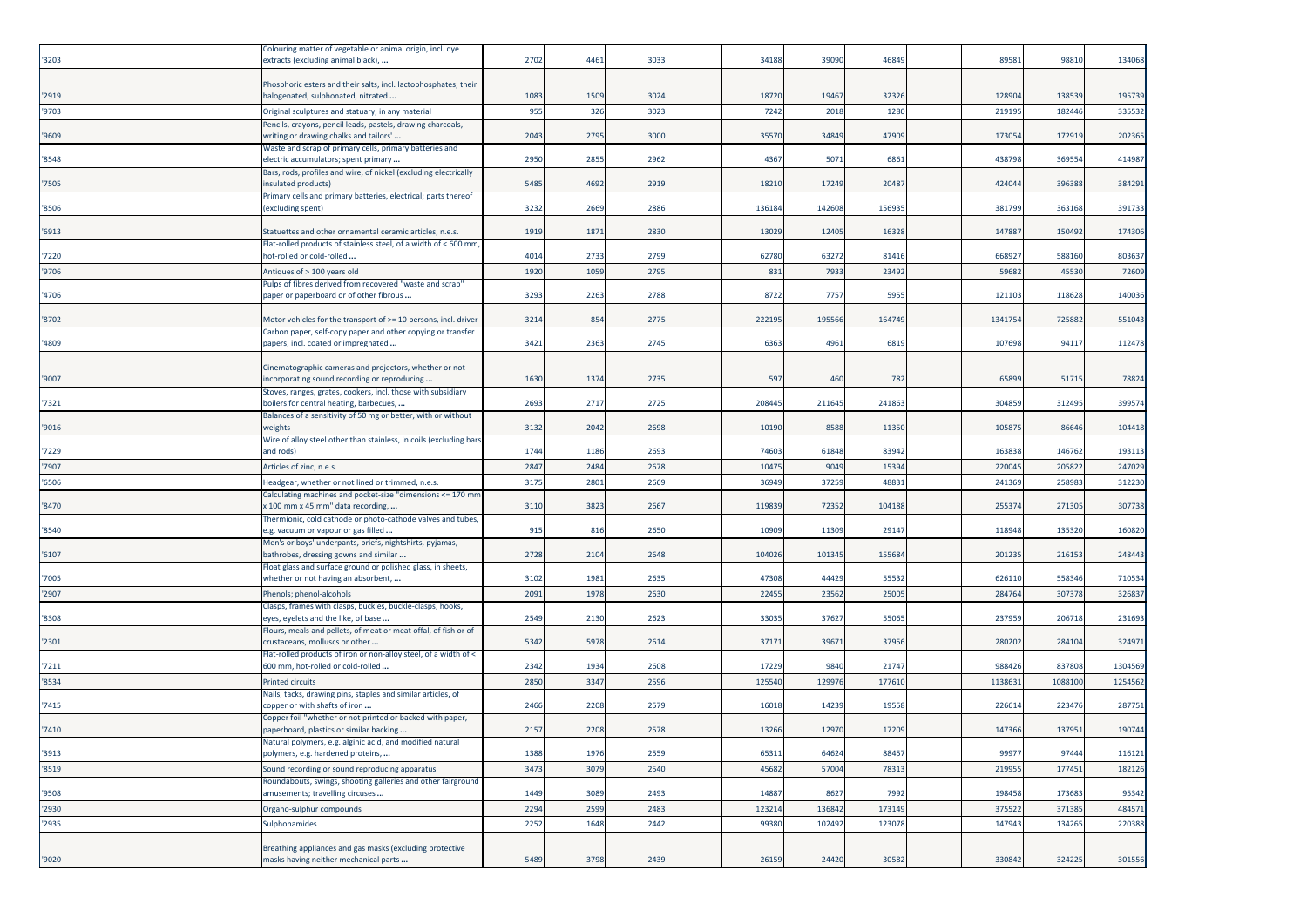| '9306 | Bombs, grenades, torpedos, mines, missiles, cartridges and<br>other ammunition and projectiles                          | 1680 | 1773  | 2432 |        |        |        | 150362  | 167346 | 221652  |
|-------|-------------------------------------------------------------------------------------------------------------------------|------|-------|------|--------|--------|--------|---------|--------|---------|
| '7407 | Bars, rods and profiles, of copper, n.e.s.                                                                              | 2515 | 1994  | 2429 | 8236   | 10883  | 13409  | 105986  | 96559  | 1325146 |
| '4421 | Other articles of wood, n.e.s.                                                                                          | 4738 | 2845  | 2407 | 54652  | 49346  | 62789  | 454864  | 466768 | 60521   |
| '7001 | Cullet and other waste and scrap of glass; glass in the mass<br>(excluding glass in the form of                         | 1594 | 1197  | 2366 | 3297   | 3499   | 4115   | 24391   | 21842  | 2741    |
| '7008 | Multiple-walled insulating units of glass                                                                               | 3164 | 5403  | 232  | 32960  | 26196  | 8767   | 403453  | 40071  | 43983   |
| '2912 | Aldehydes, whether or not with other oxygen function; cyclic<br>polymers of aldehydes; parafo                           | 2404 | 2596  | 231  | 15016  | 15048  | 15871  | 315293  | 28729  | 31661   |
|       | Articles of nickel, n.e.s. (excluding powder, flakes, bars,                                                             |      |       |      |        |        |        |         |        |         |
| '7508 | profiles, wire, plates, sheets,                                                                                         | 2062 | 2011  | 2260 | 45806  | 34123  | 30703  | 144688  | 134222 | 143690  |
| '7303 | Tubes, pipes and hollow profiles, of cast iron                                                                          | 1175 | 704   | 2258 | 23264  | 1664   | 15395  | 128406  | 94716  | 120420  |
| '5402 | Synthetic filament yarn, incl. synthetic monofilaments of < 67<br>decitex (excluding sewing thread                      | 2721 | 1657  | 221  | 185639 | 178062 | 226711 | 260737  | 21035  | 248498  |
| '7314 | Cloth, incl. endless bands, grill, netting and fencing, of iron or<br>steel wire, expanded metal                        | 2528 | 1764  | 2208 | 47757  | 45931  | 54283  | 536777  | 499726 | 679379  |
| '3504 | Peptones and their derivatives; other protein substances and<br>their derivatives, n.e.s.; hide                         | 1740 | 1489  | 2176 | 108831 | 111522 | 127381 | 240807  | 274924 | 310387  |
| '1902 | Pasta, whether or not cooked or stuffed with meat or other<br>substances or otherwise prepared,                         | 2334 | 1988  | 2169 | 96263  | 101656 | 126003 | 294679  | 33703  | 341323  |
| '1701 | Cane or beet sugar and chemically pure sucrose, in solid form                                                           | 519  | 882   | 2162 | 99624  | 70876  | 94403  | 620625  | 63497  | 906997  |
|       | Photographic film in rolls, sensitised, unexposed, of any                                                               |      |       |      |        |        |        |         |        |         |
| '3702 | material other than paper, paperboard<br>Registers, account books, notebooks, order books, receipt                      | 2720 | 2487  | 2119 | 14170  | 12105  | 14278  | 44831   | 36602  | 44537   |
| '4820 | books, letter pads, memorandum pads,                                                                                    | 2118 | 1615  | 2115 | 52267  | 42071  | 55528  | 282002  | 256539 | 303945  |
| '3102 | Mineral or chemical nitrogenous fertilisers (excluding those in<br>pellet or similar forms, or                          | 1307 | 1507  | 2113 | 15343  | 16927  | 14452  | 711825  | 66433  | 1042610 |
| '9209 | Parts and accessories for musical instruments, e.g.<br>mechanisms for musical boxes, cards, discs                       | 4808 | 2028  | 2108 | 18290  | 13353  | 17192  | 181294  | 157909 | 173944  |
| '7615 | Table, kitchen or other household articles, sanitary ware, and<br>parts thereof, of aluminium,                          | 1901 | 2256  | 209  | 137705 | 132974 | 145161 | 157183  | 18184  | 18761   |
| '0713 | Dried leguminous vegetables, shelled, whether or not skinned<br>or split                                                | 1597 | 2520  | 2092 | 34367  | 40510  | 38255  | 71357   | 8380   | 79840   |
| '7408 | Copper wire (excluding surgical sutures, stranded wire,<br>cables, plaited bands and the like                           | 8596 | 7925  | 208  | 33982  | 23485  | 30402  | 2166634 | 250950 | 3514765 |
| '7006 | Sheets or profiles of glass, whether or not having an<br>absorbent, reflecting or non-reflecting                        | 1727 | 893   | 2058 | 5780   | 4964   | 6168   | 171488  | 148154 | 18406   |
|       | Vessels, incl. warships and lifeboats (excluding rowing boats                                                           |      |       |      |        |        |        |         |        |         |
| '8906 | and other vessels of heading<br>Spoons, forks, ladles, skimmers, cake-servers, fish-knives,                             | 881  | 578   | 2057 |        |        |        | 81536   | 63846  | 84522   |
| '8215 | butter-knives, sugar tongs and                                                                                          | 1750 | 1841  | 2049 | 28400  | 25437  | 49971  | 133840  | 126248 | 145184  |
| '2844 | Radioactive chemical elements and radioactive isotopes, incl.<br>their fissile or fertile chemical                      | 3927 | 16711 | 2011 | 629333 | 553739 |        | 841956  | 722907 | 887179  |
| '5609 | Articles of yarn, strip or the like of heading 5404 or 5405, or<br>of twine, cordage, ropes or                          | 1518 | 2350  | 1986 | 6979   | 7622   | 8542   | 38164   | 4277   | 52338   |
| '7118 | Coin, incl. legal tender (excluding medals, jewellery made<br>from coins, collectors' items of                          | 2085 | 2192  | 1965 | 4088   | 3800   | 4568   | 522683  | 71759  | 112355  |
| '6813 | Friction material and articles thereof, e.g., sheets, rolls, strips,<br>segments, discs, washers,                       | 2020 | 2591  | 1951 | 23996  | 22328  | 23795  | 149782  | 142224 | 168159  |
| '2209 | Vinegar, fermented vinegar and substitutes for vinegar<br>obtained from acetic acid                                     | 1715 | 1866  | 1923 | 7471   | 7953   | 9275   | 35044   | 40293  | 41717   |
| '2308 | Acorns, horse-chestnuts, marc and other vegetable materials<br>and vegetable waste, vegetable                           | 90   | 1709  | 1912 | 2692   | 3400   | 2935   | 15648   | 34582  | 42214   |
| '6302 | Bedlinen, table linen, toilet linen and kitchen linen of all types<br>of textile materials (excluding                   | 2770 | 2424  | 1894 | 189186 | 180002 | 200045 | 728870  | 713035 | 806797  |
| '4821 | Paper or paperboard labels of all kinds, whether or not<br>printed                                                      | 2236 | 2298  | 1865 | 50598  | 49351  | 54284  | 483852  | 478028 | 527883  |
|       | Narrow woven fabrics of textile materials, with a width of <=                                                           |      |       |      |        |        |        |         |        |         |
| '5806 | 30 cm (excluding labels, badges                                                                                         | 2194 | 1531  | 1862 | 43782  | 42321  | 56057  | 294315  | 258042 | 292337  |
| '8406 | Steam turbines and other vapour turbines; parts thereof<br>Sets of two or more tools of heading 8202 to 8205, put up in | 248  | 20990 | 1849 | 24468  | 33544  | 32281  | 494050  | 525270 | 328659  |
| '8206 | sets for retail sale<br>Yeasts, active or inactive; other dead single-cell micro-                                       | 1961 | 1610  | 1843 | 72393  | 63642  | 81016  | 124073  | 129922 | 160002  |
| '2102 | organisms, prepared baking powders                                                                                      | 2357 | 2272  | 1838 | 30711  | 31766  | 41713  | 114173  | 131656 | 13181   |
| '2831 | Dithionites and sulfoxylates                                                                                            | 4837 | 1773  | 1834 | 8606   | 4234   | 5062   | 95636   | 68658  | 70668   |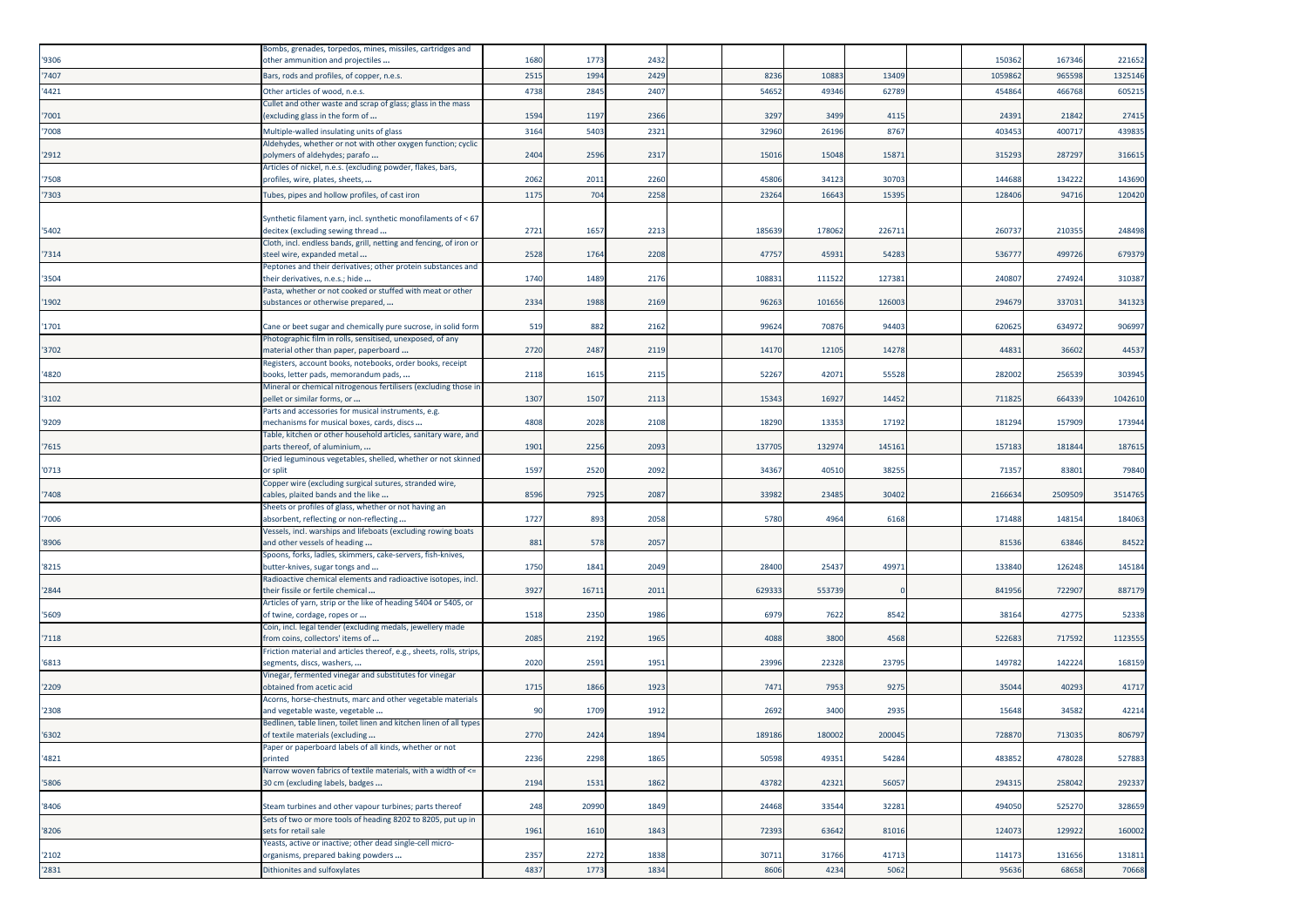| '8105 | Cobalt mattes and other intermediate products of cobalt<br>metallurgy; cobalt and articles thereof, | 1761 | 1753 | 1814 | 12467  | 8829   | 11326  | 157674  | 127784  | 148483  |
|-------|-----------------------------------------------------------------------------------------------------|------|------|------|--------|--------|--------|---------|---------|---------|
|       | Cotton yarn other than sewing thread, containing >= 85%                                             |      |      |      |        |        |        |         |         |         |
| '5205 | cotton by weight (excluding that put                                                                | 1417 | 1482 | 181  | 266293 | 247503 | 369368 | 83089   | 7991    | 8719    |
|       | Apparatus and equipment for photographic or                                                         |      |      |      |        |        |        |         |         |         |
| '9010 | cinematographic laboratories, not elsewhere specified                                               | 1442 | 1224 | 1801 | 10212  | 6299   | 8003   | 34058   | 43397   | 4920    |
| '3801 | Artificial graphite; colloidal or semi-colloidal graphite;<br>preparations based on graphite or     | 2255 | 1225 | 1795 | 16493  | 1257   | 17064  | 172133  | 170620  | 201068  |
|       | Tubes and pipes, having circular cross-sections and an                                              |      |      |      |        |        |        |         |         |         |
| '7305 | external diameter of > 406,4 mm, of                                                                 | 2658 | 2974 | 1794 | 430789 | 50116  | 43244  | 1034276 | 968210  | 981339  |
| '8401 | Nuclear reactors; fuel elements "cartridges", non-irradiated,<br>or nuclear reactors; machinery     | 64   | 1330 | 1789 | 5011   | 20123  | 10139  | 363107  | 25052   | 349373  |
|       | Vegetable alkaloids, natural or reproduced by synthesis, and                                        |      |      |      |        |        |        |         |         |         |
| '2939 | heir salts, ethers, esters and                                                                      | 526  | 1069 | 1788 | 25401  | 2663   | 42337  | 281606  | 28951   | 264159  |
| '5602 | Felt, whether or not impregnated, coated, covered or<br>aminated, n.e.s.                            | 1350 | 1606 | 1784 | 18595  | 15753  | 21642  | 235307  | 212588  | 24524   |
|       | Musical instruments, the sound of which is produced, or must                                        |      |      |      |        |        |        |         |         |         |
| '9207 | be amplified, electrically, e.g.                                                                    | 572  | 701  | 1776 | 41517  | 41128  | 55515  | 159265  | 181624  | 210899  |
|       | Chlorides, chloride oxides and chloride hydroxides; bromides                                        |      |      |      |        |        |        |         |         |         |
| '2827 | and bromide oxides; iodides and<br>Margarine, other edible mixtures or preparations of animal or    | 1828 | 3444 | 1773 | 63904  | 54342  | 60633  | 191058  | 198352  | 218763  |
| '1517 | vegetable fats or oils and edible                                                                   | 2593 | 1686 | 1766 | 96028  | 86327  | 92485  | 367017  | 384012  | 467081  |
|       |                                                                                                     |      |      |      |        |        |        |         |         |         |
|       | Agglomerated cork, with or without a binding substance, and                                         |      |      |      |        |        |        |         |         |         |
| '4504 | articles of agglomerated cork (excluding                                                            | 2967 | 1908 | 1762 | 49766  | 3941   | 38656  | 24444   | 23853   | 24845   |
|       | Animal or vegetable fats and oils and their fractions, partly or                                    |      |      |      |        |        |        |         |         |         |
| '1516 | wholly hydrogenated, inter-esterified,                                                              | 1052 | 1114 | 1761 | 72164  | 63423  | 91442  | 206128  | 23394   | 293148  |
| '9005 | Binoculars, monoculars, astronomical and other optical<br>telescopes, and mountings therefor;       | 1072 | 979  | 1733 | 14744  | 13076  | 14852  | 124745  | 130221  | 145408  |
|       | Yachts and other vessels for pleasure or sports; rowing boats                                       |      |      |      |        |        |        |         |         |         |
| '8903 | and canoes                                                                                          | 243  | 1175 | 1731 | 73712  | 11726  | 322696 | 1044835 | 2007255 | 1679840 |
|       | Fixed vegetable fats and oils, incl. jojoba oil, and their                                          |      |      |      |        |        |        |         |         |         |
| '1515 | fractions, whether or not refined,<br>Articles of apparel, clothing accessories and other furskin   | 1532 | 1598 | 1724 | 74347  | 6009   | 72213  | 136548  | 12850   | 148929  |
| '4303 | articles (excluding gloves made                                                                     | 4160 | 1979 | 1714 | 202240 | 84867  | 105650 | 48780   | 30362   | 31208   |
|       | Articles of cutlery, n.e.s., e.g. hair clippers, butchers' or                                       |      |      |      |        |        |        |         |         |         |
| '8214 | kitchen cleavers, choppers and<br>Glass in balls, rods or tubes, unworked (excluding glass          | 1878 | 1228 | 1676 | 23855  | 2085   | 28246  | 78023   | 77245   | 88182   |
| '7002 | microspheres <= 1 mm in diameter,                                                                   | 2425 | 2198 | 167  | 26759  | 3961   | 32981  | 162753  | 13912   | 162842  |
|       | Waste and scrap, of nickel (excluding ingots or other similar                                       |      |      |      |        |        |        |         |         |         |
| '7503 | unwrought shapes, of remelted                                                                       | 1386 | 3109 | 1670 | 1410   | 4951   | 1952   | 76676   | 46136   | 54507   |
|       | Wood sawn or chipped lengthwise, sliced or peeled, whether                                          |      |      |      |        |        |        |         |         |         |
| '4407 | or not planed, sanded or end-jointed,                                                               | 1112 | 1255 | 166  | 8465   | 9462   | 8335   | 2320019 | 2572668 | 4350507 |
|       | Zirconium and articles thereof, n.e.s.; zirconium waste and                                         |      |      |      |        |        |        |         |         |         |
| '8109 | scrap (excluding ash and residues                                                                   | 356  | 2196 | 1657 | 6998   | 1204   | 13497  | 34484   | 29523   | 30097   |
| '2847 | Hydrogen peroxide, whether or not solidified with urea                                              | 2022 | 1802 | 1642 | 40325  | 42047  | 44969  | 55336   | 5581    | 55792   |
|       | Buttons, press-fasteners, snap-fasteners and press studs,                                           |      |      |      |        |        |        |         |         |         |
| '9606 | button moulds and other parts of                                                                    | 1105 | 1541 | 1642 | 9588   | 8780   | 13054  | 95916   | 83585   | 87538   |
| '6306 | Tarpaulins, awnings and sunblinds; tents; sails for boats,<br>sailboards or landcraft; camping      | 1334 | 1931 | 1637 | 42023  | 38840  | 62092  | 265020  | 307496  | 395730  |
|       | Plates, sheets, strip and foil, of nickel (excluding expanded                                       |      |      |      |        |        |        |         |         |         |
| '7506 | plates, sheets or strip)                                                                            | 2269 | 2415 | 1634 | 8358   | 7179   | 7552   | 400093  | 349118  | 457805  |
| '1211 | Plants and parts of plants, incl. seeds and fruits, of a kind used<br>primarily in perfumery,       | 2403 | 1919 | 1626 | 28977  | 31087  | 35172  | 187121  | 217270  | 233850  |
| '2902 | <b>Cyclic hydrocarbons</b>                                                                          | 4400 | 1236 | 1621 | 41676  | 32169  | 123291 | 1514130 | 1272570 | 1391817 |
|       | Woven pile fabrics and chenille fabrics (excluding terry                                            |      |      |      |        |        |        |         |         |         |
| '5801 | towelling and similar woven terry                                                                   | 980  | 1285 | 1617 | 40382  | 35838  | 41307  | 105115  | 89602   | 102007  |
| '7223 | Wire of stainless steel, in coils (excluding bars and rods)                                         | 1864 | 1616 | 1605 | 38115  | 32364  | 43723  | 162541  | 147173  | 193021  |
|       |                                                                                                     |      |      |      |        |        |        |         |         |         |
|       | Salts of inorganic acids or peroxoacids, incl. aluminosilicates                                     |      |      |      |        |        |        |         |         |         |
| '2842 | whether or not chemically defined<br>mpregnated, coated or covered textile fabrics; painted         | 2021 | 1627 | 1574 | 7742   | 10401  | 11428  | 215193  | 224436  | 284311  |
| '5907 | canvas being theatrical scenery, studio                                                             | 1391 | 1075 | 1567 | 14060  | 11815  | 16977  | 50853   | 44885   | 46896   |
|       |                                                                                                     |      |      |      |        |        |        |         |         |         |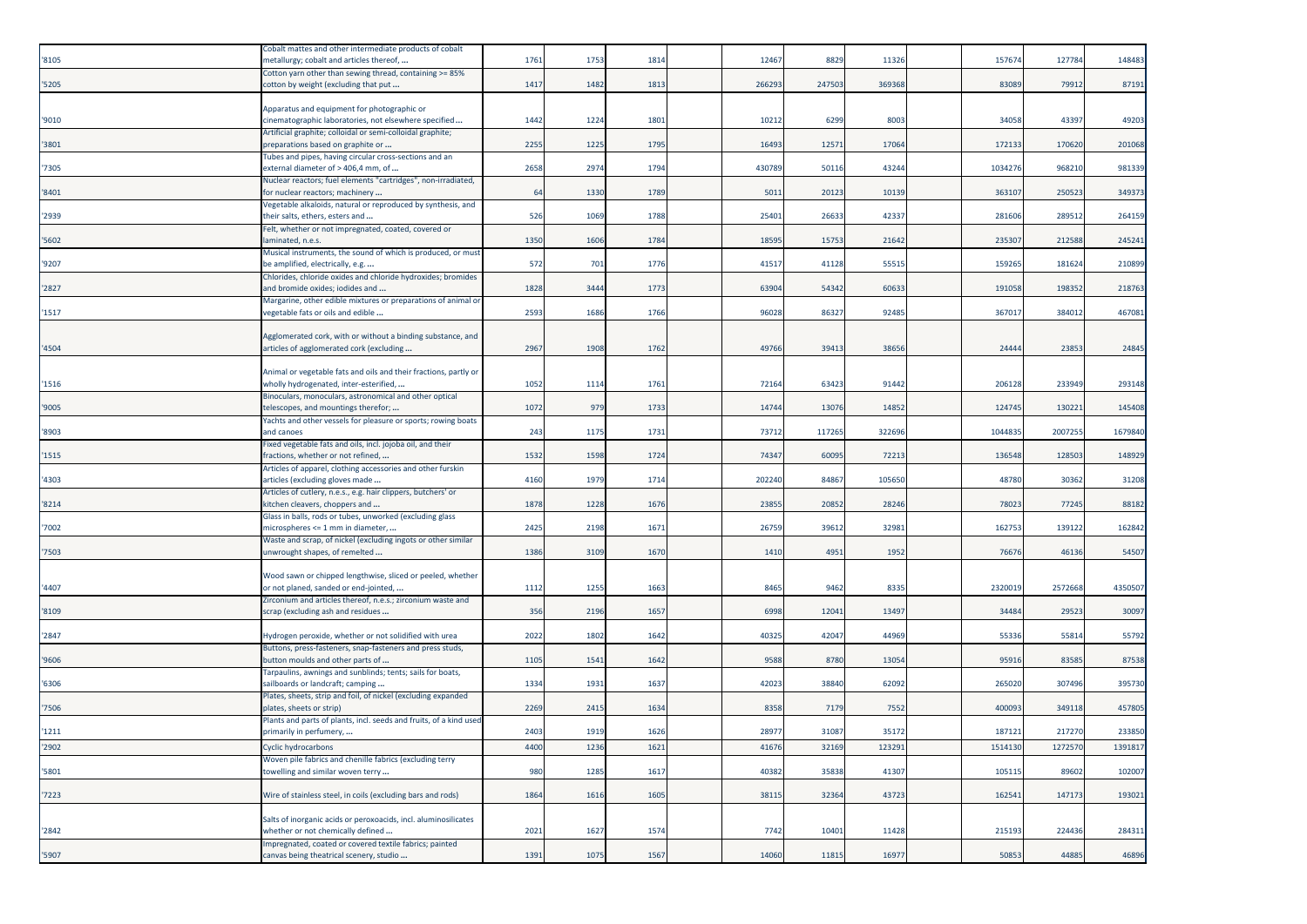| '8111 | Manganese and articles thereof, n.e.s.; manganese waste and<br>scrap (excluding ash and residues               | 180   | 170   | 1562 | 126322 | 96543  | 161193 | 35842  | 21678  | 44193  |
|-------|----------------------------------------------------------------------------------------------------------------|-------|-------|------|--------|--------|--------|--------|--------|--------|
|       | Spring, air or gas guns and pistols, truncheons and other non-                                                 |       |       |      |        |        |        |        |        |        |
| '9304 | firearms (excluding swords, cutlasses,                                                                         | 716   | 1015  | 1561 |        |        |        | 61976  | 77872  | 71366  |
|       | Curtains, incl. drapes, and interior blinds; curtain or bed                                                    |       |       |      |        |        |        |        |        |        |
| '6303 | valances of all types of textile                                                                               | 1872  | 1729  | 1559 | 75923  | 77212  | 107100 | 298245 | 301252 | 331455 |
|       | Typewriter or similar ribbons, inked or otherwise prepared for                                                 |       |       |      |        |        |        |        |        |        |
| '9612 | giving impressions, whether<br>Sacks and bags, of a kind used for the packing of goods, of all                 | 1310  | 1280  | 1541 | 18145  | 18263  | 22588  | 108273 | 95256  | 107678 |
| '6305 | types of textile materials                                                                                     | 890   | 827   | 1532 | 130450 | 124138 | 140060 | 94648  | 104450 | 124148 |
|       |                                                                                                                |       |       |      |        |        |        |        |        |        |
|       | Natural magnesium carbonate "magnesite"; fused magnesia;                                                       |       |       |      |        |        |        |        |        |        |
| '2519 | dead-burned "sintered" magnesia, whether                                                                       | 1777  | 1296  | 1517 | 67538  | 65416  | 54870  | 62632  | 50033  | 73099  |
|       | Shawls, scarves, mufflers, mantillas, veils and similar articles                                               |       |       |      |        |        |        |        |        |        |
| 16214 | (excluding knitted or crocheted)                                                                               | 2805  | 1878  | 1513 | 43319  | 36888  | 37832  | 118297 | 10063  | 96522  |
| '8546 | Electrical insulators of any material (excluding insulating                                                    | 1472  | 1606  |      | 32621  |        | 37032  | 250070 | 236806 | 20604  |
|       | fittings)<br>Gloves, mittens and mitts, knitted or crocheted (excluding for                                    |       |       | 1502 |        | 36614  |        |        |        |        |
| '6116 | babies)                                                                                                        | 1288  | 1377  | 1482 | 89426  | 85534  | 95352  | 144615 | 150988 | 17682  |
| '1520 | Glycerol, crude; glycerol waters and glycerol lyes                                                             | 1120  | 68    | 1466 | 12657  | 1197   | 31688  | 33439  | 41099  | 64953  |
|       | Portable electric lamps designed to function by their own                                                      |       |       |      |        |        |        |        |        |        |
| '8513 | source of energy, e.g. dry batteries,                                                                          | 939   | 1155  | 1463 | 30522  | 28847  | 36890  | 9997:  | 10335  | 123438 |
|       | Women's or girls' singlets and other vests, slips, petticoats,                                                 |       |       |      |        |        |        |        |        |        |
| '6208 | briefs, panties, nightdresses,                                                                                 | 1919  | 1114  | 1460 | 27123  | 20732  | 31119  | 53174  | 53696  | 63184  |
|       | Linoleum, whether or not cut to shape; floor coverings                                                         |       |       |      |        |        |        |        |        |        |
| '5904 | consisting of a coating or covering                                                                            | 584   | 732   | 1455 | 4884   | 5448   | 6782   | 23153  | 1687   | 1535   |
|       | Other vegetables prepared or preserved otherwise than by                                                       |       |       |      |        |        |        |        |        |        |
| '2005 | vinegar or acetic acid, not frozen                                                                             | 1844  | 1550  | 1451 | 243917 | 234726 | 239057 | 346120 | 331789 | 325801 |
|       | Nails, tacks, drawing pins, corrugated nails, staples and similar                                              | 1807  | 1047  | 1445 | 28949  | 31621  | 42635  | 125418 | 113334 | 144290 |
| '7317 | articles of iron or steel,                                                                                     |       |       |      |        |        |        |        |        |        |
|       | Cider, perry, mead and other fermented beverages and                                                           |       |       |      |        |        |        |        |        |        |
| '2206 | mixtures of fermented beverages and non-alcoholic                                                              | 1337  | 844   | 1397 | 69226  | 53328  | 6407   | 91909  | 82631  | 101233 |
|       | Natural rubber, balata, gutta-percha, guayule, chicle and                                                      |       |       |      |        |        |        |        |        |        |
| '4001 | similar natural gums, in primary                                                                               | 226   | 210   | 1385 | 207560 | 177990 | 269613 | 88310  | 79341  | 128663 |
|       | Rafts, tanks, coffer-dams, landing stages, buoys, beacons and                                                  |       |       |      |        |        |        |        |        |        |
| '8907 | other floating structures (excluding                                                                           | 13029 | 15322 | 1367 | 10981  | 25750  | 21286  | 128614 | 11583  | 33992  |
| '9705 | Collections and collector's pieces of zoological, botanical,                                                   | 4603  | 2080  | 1350 | 2504   | 3947   | 3013   | 106045 | 84736  | 146644 |
|       | mineralogical, anatomical, historical,                                                                         |       |       |      |        |        |        |        |        |        |
| '8715 | Baby carriages and parts thereof, n.e.s.                                                                       | 1715  | 1122  | 134  |        |        |        | 11599: | 13075  | 158790 |
|       | Machines for preparing textile fibres; spinning, doubling or                                                   |       |       |      |        |        |        |        |        |        |
| '8445 | twisting machines and other machinery                                                                          | 1973  | 1745  | 1292 | 21327  | 11370  | 18724  | 648439 | 578982 | 566588 |
|       | String musical instruments, e.g. guitars, violins, and harps                                                   |       |       |      |        |        |        |        |        |        |
| '9202 | excluding with keyboard)                                                                                       | 1269  | 1292  | 1262 | 19611  | 23728  | 31026  | 41963  | 4594   | 51346  |
|       | Leather further prepared after tanning or crusting "incl.                                                      |       |       |      |        |        |        |        |        |        |
| '4107 | parchment-dressed leather", of bovine                                                                          | 1725  | 1776  | 1256 | 36802  | 30900  | 34671  | 393836 | 313203 | 354486 |
|       | Railway or tramway track construction material of iron or                                                      |       |       |      |        |        |        |        |        |        |
| '7302 | steel, the following : rails, check-rails                                                                      | 1457  | 1419  | 1250 | 25793  | 31853  | 26693  | 200047 | 185902 | 20109  |
| '8213 | Scissors, tailors' shears and similar shears, and blades<br>therefor, of base metal (excluding                 | 1142  | 1080  | 1245 | 17340  | 14538  | 22975  | 56936  | 60774  | 6807   |
| '2833 |                                                                                                                | 1099  | 1317  | 1239 | 39406  | 37466  | 46616  | 21011  | 213738 | 24307  |
|       | Sulphates; alums; peroxosulphates "persulphates'<br>Garments, knitted or crocheted, rubberised or impregnated, |       |       |      |        |        |        |        |        |        |
| '6113 | coated or covered with plastics                                                                                | 370   | 663   | 1235 | 13911  | 16078  | 2060   | 39357  | 56309  | 6991   |
|       |                                                                                                                |       |       |      |        |        |        |        |        |        |
|       | Colour lakes (other than Chinese or Japanese lacquer and                                                       |       |       |      |        |        |        |        |        |        |
| '3205 | paints); preparations based on colour                                                                          | 1089  | 839   | 1233 | 1550   | 1150   | 1552   | 12535  | 11633  | 12801  |
|       | Titanium and articles thereof, n.e.s.; titanium waste and scrap                                                |       |       |      |        |        |        |        |        |        |
| '8108 | excluding ash and residues                                                                                     | 3593  | 1690  | 1231 | 137152 | 85745  | 76297  | 569140 | 386092 | 360170 |
|       | Synthetic organic tanning substances; inorganic tanning                                                        |       |       |      |        |        |        |        |        |        |
| '3202 | substances; tanning preparations, whether                                                                      | 979   | 922   | 1215 | 7337   | 7720   | 8821   | 82209  | 69432  | 86116  |
|       | Vacuum flasks and other vacuum vessels, and parts thereof                                                      |       |       |      |        |        |        |        |        |        |
| '9617 | (excluding glass inners)                                                                                       | 1111  | 1497  | 1211 | 32391  | 32437  | 48094  | 83785  | 99933  | 114753 |
| '4701 | Mechanical wood pulp, not chemically treated                                                                   | 1634  | 1621  | 1167 | 999    | 523    | 378    | 19614  | 23631  | 26873  |
|       |                                                                                                                |       |       |      |        |        |        |        |        |        |
|       | Wood marquetry and inlaid wood; caskets and cases for                                                          |       |       |      |        |        |        |        |        |        |
| '4420 | jewellery or cutlery, and similar articles,                                                                    | 904   | 829   | 1160 | 10572  | 10042  | 12643  | 82829  | 84380  | 93862  |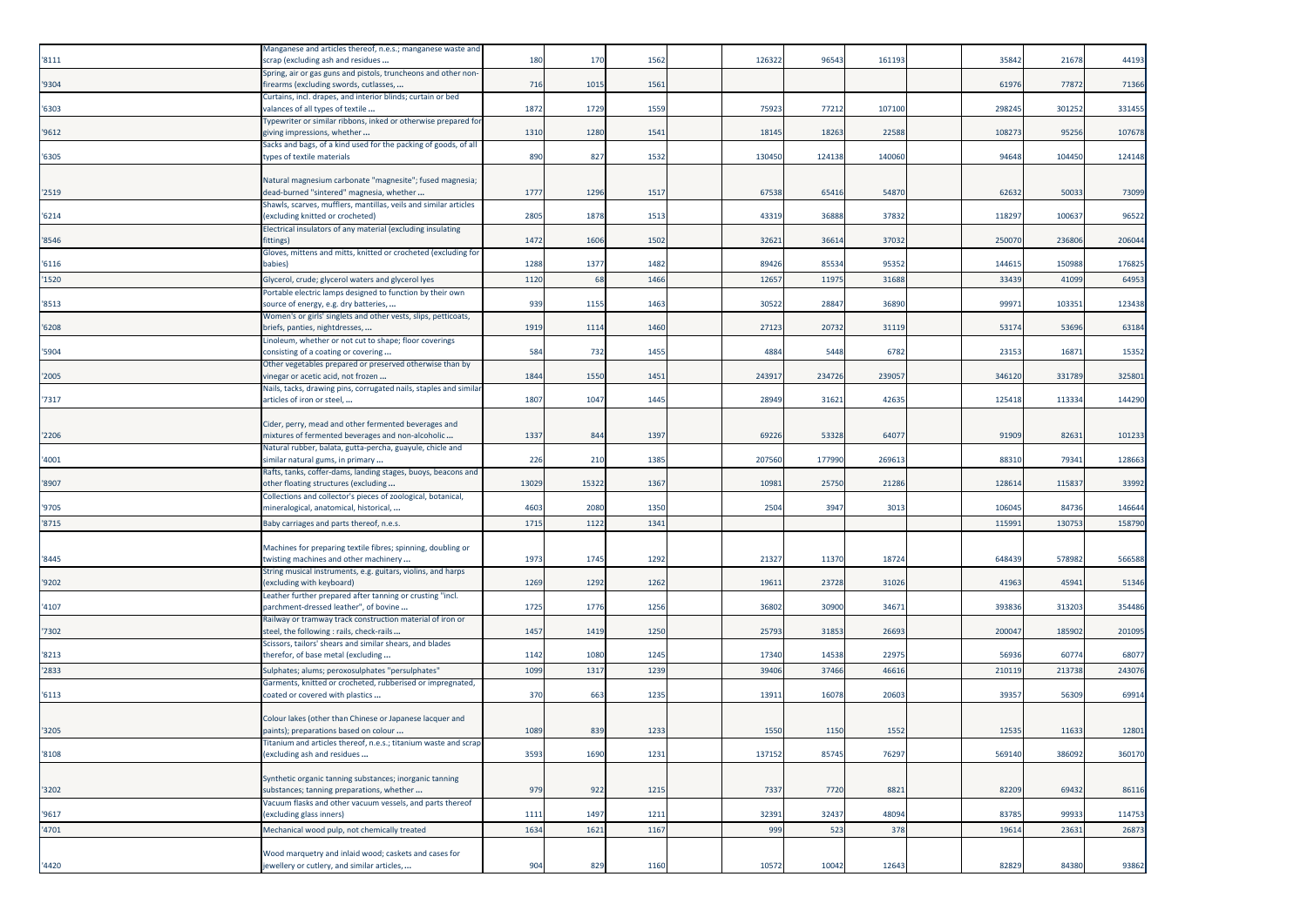| '7209 | Flat-rolled products of iron or non-alloy steel, of a width of >=<br>600 mm, cold-rolled "cold-reduced", | 1327 | 1648 | 1154 | 281062 | 261566 | 453690 | 813252  | 695458  | 997475  |
|-------|----------------------------------------------------------------------------------------------------------|------|------|------|--------|--------|--------|---------|---------|---------|
| '9105 | Clocks (excluding wrist-watches, pocket-watches and other<br>watches of heading 9101 or 9102,            | 1148 | 805  | 1144 | 13863  | 11988  | 16602  | 78016   | 71066   | 82877   |
|       | Articles of goldsmiths' or silversmiths' wares and parts                                                 |      |      |      |        |        |        | 14924   | 1809    |         |
| '7114 | thereof, of precious metal or of metal<br>Fuel wood, in logs, billets, twigs, faggots or similar forms;  | 573  | 1185 | 1128 | 1082   | 1011   | 1410   |         |         | 2537    |
| '4401 | wood in chips or particles; sawdust<br>Wadding of textile materials and articles thereof; textile fibres | 2059 | 2514 | 1123 | 3989   | 4405   | 5117   | 404034  | 411806  | 390607  |
| '5601 | with a length of <= 5 mm                                                                                 | 540  | 677  | 1068 | 12577  | 129967 | 110523 | 109206  | 94095   | 10576   |
| '9303 | Firearms and similar devices which operate by the firing of an<br>explosive charge, e.g. sporting        | 236  | 412  | 1034 |        |        |        | 91897   | 81719   | 127748  |
| '7117 | Imitation jewellery                                                                                      | 1342 | 669  | 103  | 54701  | 47280  | 54469  | 38695   | 35664   | 418028  |
| '5607 | Twine, cordage, ropes and cables, whether or not plaited or<br>braided and whether or not impregnated,   | 1270 | 960  | 1027 | 30246  | 36151  | 40696  | 100794  | 10175   | 121669  |
| '2904 | Sulphonated, nitrated or nitrosated derivatives of<br>hydrocarbons, whether or not halogenated           | 787  | 838  | 1018 | 3780   | 4844   | 4994   | 134422  | 129254  | 228450  |
| '7504 | Powders and flakes, of nickel (excluding nickel oxide sinters)                                           | 1001 | 907  | 1018 | 3520   | 3106   | 3019   | 71194   | 6411    | 74580   |
| '2606 | Aluminium ores and concentrates                                                                          |      | 191  | 986  | 6740   | 5729   | 6739   | 12017   | 13622   | 18718   |
| '9615 | Combs, hair-slides and the like; hairpins; curling pins, curling<br>grips, hair-curlers and the          | 503  | 546  | 986  | 46819  | 41330  | 59525  | 38777   | 45741   | 54407   |
| '4415 | Packing cases, boxes, crates, drums and similar packings, of<br>wood; cable-drums of wood; pallets,      | 899  | 799  | 980  | 2896   | 3128   | 7405   | 361178  | 33412   | 486648  |
| '2520 | Gypsum; anhydrite; plasters consisting of calcined gypsum or<br>calcium sulphate, whether or not         | 838  | 557  | 974  | 11973  | 11897  | 12138  | 130563  | 130153  | 153916  |
| '8606 | Railway or tramway goods vans and wagons (excluding self-<br>propelled and luggage vans and post         |      |      | 951  | 196079 | 107642 | 124890 | 49213   | 63879   | 85788   |
| '2813 | Sulphides of non-metals; commercial phosphorus trisulphide                                               | 17   | 171  | 950  | 2712   | 3946   | 3348   | 44889   | 35009   | 51688   |
| '6117 | Made-up clothing accessories, knitted or crocheted; knitted<br>or crocheted parts of garments            | 995  | 940  | 938  | 99329  | 55794  | 73598  | 118701  | 113698  | 110230  |
| '9620 | Monopods, bipods, tripods and similar articles                                                           | 808  | 771  | 934  | 14710  | 18074  | 23973  | 32400   | 41461   | 53641   |
| '9206 | Percussion musical instruments, e.g. drums, xylophones,<br>:ymbals, castanets, maracas                   | 624  | 1016 | 931  | 3217   | 3709   | 4188   | 55692   | 50419   | 58656   |
| '8003 | Tin bars, rods, profiles and wire, n.e.s.                                                                | 667  | 438  | 925  | 1512   | 1412   | 2867   | 3057    | 2638    | 45254   |
| '2910 | Epoxides, epoxyalcohols, epoxyphenols and epoxyethers,<br>with a three-membered ring, and their          | 711  | 606  | 923  | 6985   | 4872   | 8629   | 624733  | 487482  | 668723  |
| '6111 | Babies' garments and clothing accessories, knitted or<br>crocheted (excluding hats)                      | 1755 | 1392 | 921  | 96664  | 91284  | 113308 | 197494  | 22479   | 270330  |
| '1521 | /egetable waxes, beeswax, other insect waxes and<br>spermaceti, whether or not refined or coloured       | 800  | 770  | 917  | 1271   | 1008   | 1396   | 32458   | 34058   | 38978   |
| '1301 | Lac; natural gums, resins, gum-resins, balsams and other<br>natural oleoresins                           | 885  | 988  | 915  | 36644  | 23481  | 36739  | 30381   | 32248   | 41421   |
| '0511 | Animal products n.e.s.; dead animals of all types, unfit for<br>human consumption                        | 639  | 1217 | 915  | 24936  | 38394  | 36971  | 272732  | 322602  | 360505  |
| '2823 | <b>Titanium oxides</b>                                                                                   | 2001 | 1751 | 910  | 4592   | 3758   | 4444   | 12927   | 11496   | 13925:  |
| '0904 | Pepper of the genus Piper; dried or crushed or ground fruits<br>of the genus Capsicum or of the          | 882  | 790  | 897  | 46188  | 47582  | 56824  | 106299  | 11208   | 128583  |
| '1104 | Cereal grains otherwise worked, e.g. hulled, rolled, flaked,<br>pearled, sliced or kibbled; germ         | 873  | 816  | 893  | 7837   | 7562   | 8472   | 165738  | 18097   | 189470  |
| '2613 | Molybdenum ores and concentrates                                                                         | 1892 | 1327 | 889  | 49037  | 46958  | 54418  | 4605    | 4701    | 5384    |
| '3813 | Preparations and charges for fire-extinguishers; charged fire-<br>extinguishing grenades (excluding      | 826  | 809  | 878  | 1311   | 1334   | 1306   | 29683   | 28201   | 27878   |
| '1109 | Wheat gluten, whether or not dried                                                                       | 160  | 542  | 878  | 3897   | 1986   | 5412   | 240461  | 21063   | 250990  |
| '7106 | Silver, incl. silver plated with gold or platinum, unwrought or<br>in semi-manufactured forms,           | 653  | 877  | 878  | 12217  | 15678  | 22965  | 1281385 | 1862967 | 2217713 |
| '4014 | Hygienic or pharmaceutical articles, incl. teats, of vulcanised<br>rubber (excluding hard rubber),       | 1096 | 1031 | 867  | 46231  | 47239  | 47960  | 57228   | 69106   | 59376   |
| '6811 | Articles of asbestos-cement, cellulose fibre-cement or the like                                          | 1149 | 1226 | 855  | 19088  | 20741  | 25836  | 52244   | 51629   | 49438   |
| '2104 | Soups and broths and preparations therefor; food<br>preparations consisting of finely homogenised        | 685  | 853  | 850  | 26090  | 30373  | 26143  | 221919  | 213754  | 230533  |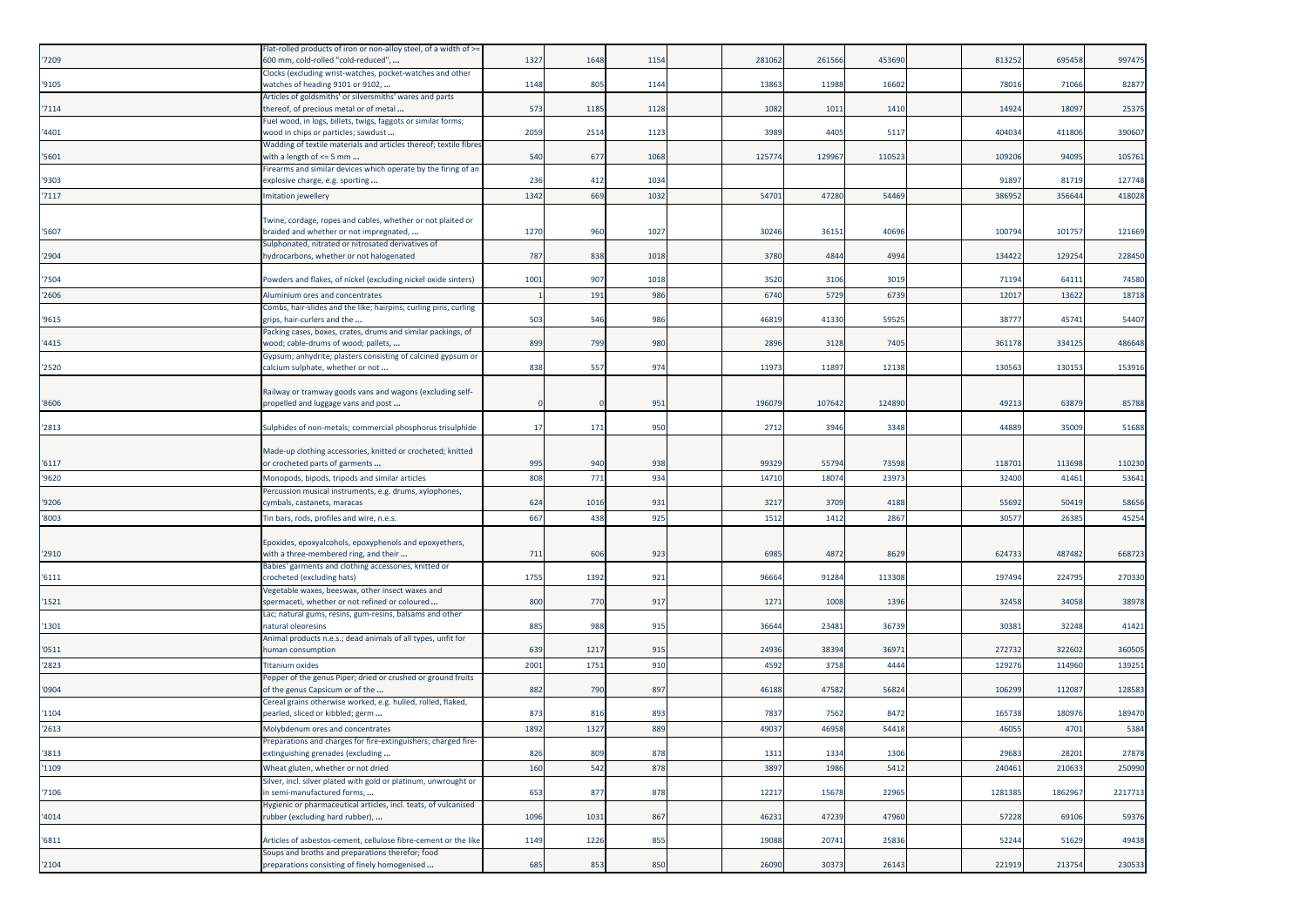| '3101 | Animal or vegetable fertilisers, whether or not mixed togethe<br>or chemically treated; fertilisers           | 1123 | 579  | 846 | 621    | 1015   | 1648   |        | 22596<br>23957  | 2994:   |
|-------|---------------------------------------------------------------------------------------------------------------|------|------|-----|--------|--------|--------|--------|-----------------|---------|
| '2303 | Residues of starch manufacture and similar residues, beet-<br>pulp, bagasse and other waste of                | 498  | 968  | 829 | 23942  | 26161  | 32668  | 157491 | 14603           | 147352  |
| '9505 | Festival, carnival or other entertainment articles, incl.<br>conjuring tricks and novelty jokes,              | 736  | 874  | 828 | 102861 | 99649  | 141138 | 125740 | 10781           | 12013:  |
| '7406 | Powders and flakes, of copper (excluding grains of copper and<br>spangles of heading 8308)                    | 599  | 697  | 827 | 994    | 1019   | 1357   | 103561 | 93033           | 145568  |
| '6912 | Tableware, kitchenware, other household articles and toilet<br>articles, of ceramics other than               | 623  | 740  | 826 | 72647  | 71535  | 103626 |        | 98660<br>114385 | 133446  |
| '4807 | Composite paper and paperboard "made by sticking flat<br>layers of paper or paperboard together               | 391  | 440  | 825 | 8096   | 7317   | 9750   |        | 92227<br>8722   | 111816  |
| '0712 | Dried vegetables, whole, cut, sliced, broken or in powder, but<br>not further prepared                        | 882  | 1033 | 800 | 52821  | 58274  | 66611  | 169729 | 193959          | 194639  |
| '8306 | Bells, gongs and the like, non-electric, of base metal<br>excluding musical instruments); statuettes          | 607  | 578  | 785 | 16405  | 13136  | 17935  | 135162 | 124720          | 131273  |
|       | Warp knit fabrics "incl. those made on galloon knitting                                                       |      |      |     |        |        |        |        |                 |         |
| '6005 | machines", of a width of > 30 cm (excluding                                                                   | 1687 | 1980 | 782 | 40849  | 36138  | 51638  | 264735 | 217945          | 246714  |
| '7202 | Ferro-alloys                                                                                                  | 108  | 873  | 77  | 431395 | 34802  | 493982 | 28027  | 19805           | 321848  |
| '2839 | Silicates; commercial alkali metal silicates (excluding inorganic<br>or organic compounds of mercury)         | 597  | 562  | 769 | 17769  | 16116  | 15887  |        | 3881<br>4063    | 49162   |
| '8305 | Fittings for loose-leaf binders or files, letter clips, letter<br>corners, paper clips, indexing              | 670  | 509  | 764 | 22990  | 20566  | 27312  |        | 39358<br>39682  | 51192   |
| '7806 | Articles of lead, n.e.s.                                                                                      | 602  | 571  | 762 | 1432   | 1906   | 1535   |        | 35879<br>4737   | 54468   |
| '6405 | Footwear with outer soles of rubber or plastics, with uppers<br>other than rubber, plastics, leather          | 1341 | 854  | 760 | 25077  | 16962  | 23043  | 116836 | 82935           | 80553   |
| '7205 | Granules and powders of pig iron, spiegeleisen, iron or steel<br>(excluding granules and powders              | 812  | 859  | 753 | 17533  | 14481  | 17263  | 231312 | 18301           | 245939  |
| '7609 | Aluminium tube or pipe fittings "e.g., couplings, elbows,<br>sleeves"                                         | 871  | 931  | 749 | 10507  | 10161  | 11059  |        | 97983<br>85542  | 103687  |
|       |                                                                                                               |      |      |     |        |        |        |        |                 |         |
| '8310 | Sign-plates, nameplates, address-plates and similar plates,<br>numbers, letters and other symbols,            | 912  | 958  | 749 | 5231   | 5161   | 6282   | 155553 | 141364          | 144337  |
| '5702 | Carpets and other textile floor coverings, woven, not tufted or<br>flocked, whether or not made               | 1127 | 450  | 746 | 64604  | 61673  | 81981  | 153900 | 153045          | 18096:  |
| '1106 | Flour, meal and powder of peas, beans, lentils and other dried<br>leguminous vegetables of heading            | 641  | 662  | 738 | 7739   | 7087   | 9980   |        | 25895<br>30865  | 31780   |
| '1002 | Rye                                                                                                           | 508  | 644  | 728 | 3645   | 15712  | 1371   |        | 68006<br>6873   | 93225   |
| '8001 | Unwrought tin                                                                                                 | 371  | 257  | 727 | 23294  | 13158  | 17923  |        | 42530<br>34755  | 65667   |
| '6702 | Artificial flowers, foliage and fruit and parts thereof, and<br>articles made of artificial flowers,          | 759  | 415  | 718 | 32330  | 30638  | 46284  |        | 78452<br>7683   | 86878   |
| '7603 | Powder and flakes, of aluminium (excluding pellets of<br>aluminium, and spangles)                             | 619  | 810  | 714 | 3374   | 2487   | 2417   |        | 80359<br>77058  | 95105   |
| '1804 | Cocoa butter, fat and oil                                                                                     | 1214 | 657  | 71: | 21877  | 207182 | 220695 | 520118 | 46344           | 545895  |
| '5902 | Tyre cord fabric of high-tenacity yarn of nylon or other<br>polyamides, polyesters or viscose                 | 845  | 1441 | 703 | 80321  | 62404  | 92170  |        | 37758<br>32030  | 47719   |
| '9507 | Fishing rods, fish-hooks and other line fishing tackle n.e.s; fish<br>landing nets, butterfly                 | 609  | 509  | 702 | 35625  | 33236  | 53323  |        | 42128<br>48372  | 56489   |
| '4902 | Newspapers, journals and periodicals, whether or not<br>illustrated or containing advertising                 | 611  | 597  | 701 | 36124  | 20551  | 17920  | 503509 | 36526           | 387972  |
| 7207  | Semi-finished products of iron or non-alloy steel                                                             | 403  | 362  | 668 | 161779 | 15486  | 5371   | 71639  | 57788           | 1051320 |
|       |                                                                                                               |      |      |     |        |        |        |        |                 |         |
| '6601 | Umbrellas and sun umbrellas, incl. walking-stick umbrellas,<br>garden umbrellas and similar umbrellas         | 826  | 489  | 666 | 21798  | 18292  | 24546  |        | 77904<br>66607  | 80834   |
| '5808 | Braids of textile materials, in the piece; ornamental trimmings<br>of textile materials, in the               | 517  | 597  | 659 | 5061   | 6312   | 8333   |        | 45531<br>44391  | 52333   |
| '4910 | Calendars of any kinds, printed, incl. calendars blocks                                                       | 683  | 540  | 657 | 2136   | 1879   | 2628   |        | 62947<br>61363  | 68406   |
| '0910 | Ginger, saffron, turmeric "curcuma", thyme, bay leaves, curry<br>and other spices (excluding pepper           | 508  | 446  | 652 | 39717  | 55483  | 48829  | 122295 | 142382          | 148635  |
|       | Plywood, veneered panel and similar laminated wood                                                            |      |      |     |        |        |        |        |                 |         |
| '4412 | (excluding sheets of compressed wood, cellular<br>Rods, bars, tubes, profiles and other forms of unvulcanised | 469  | 293  | 646 | 34170  | 43857  | 44846  | 297951 | 289003          | 381490  |
| '4006 | rubber, incl. mixed rubber, and                                                                               | 364  | 343  | 645 | 2165   | 1735   | 9867   |        | 68563<br>55361  | 66208   |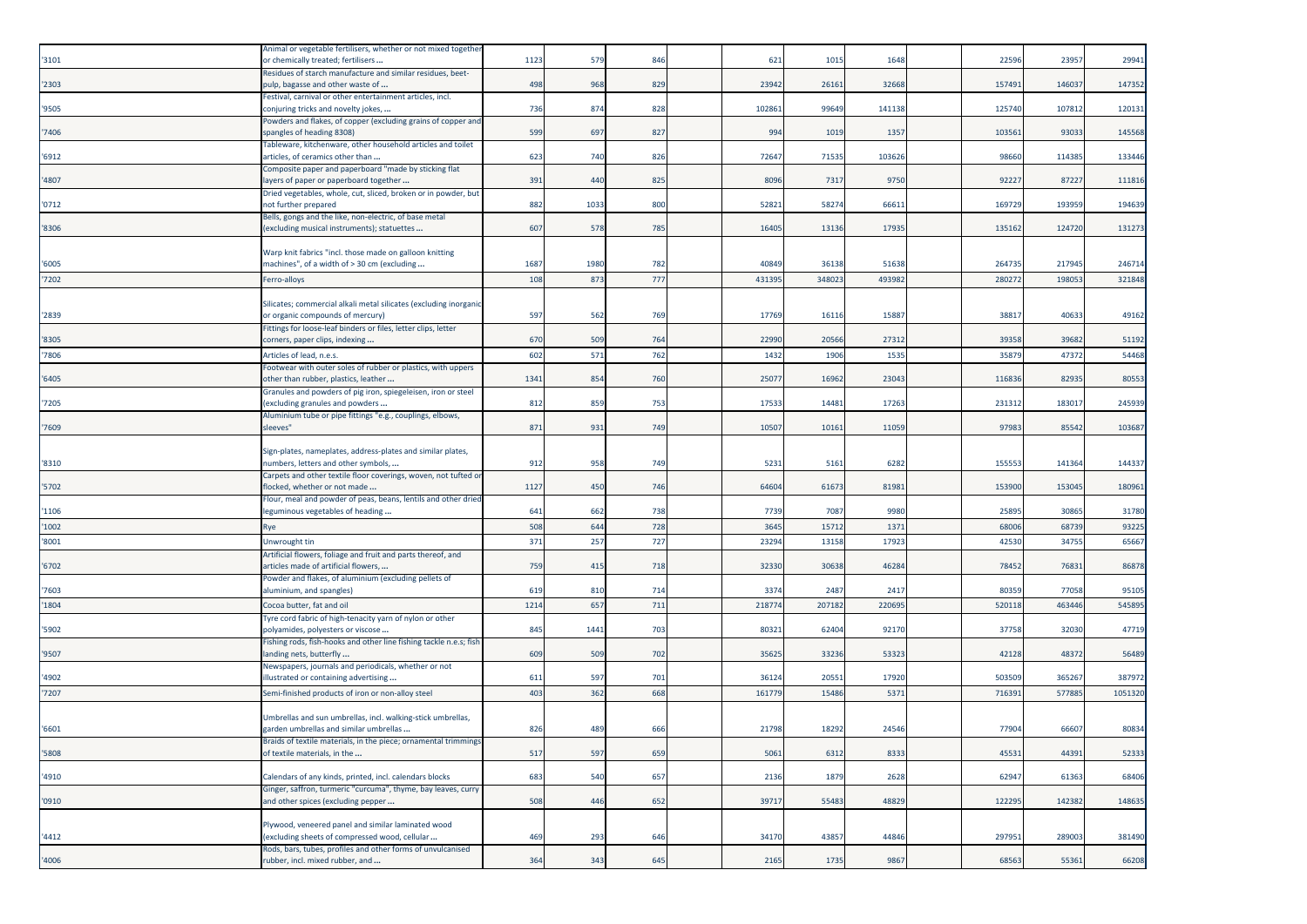| '2941 | <b>Antibiotics</b>                                                                                  | 1235 | 988 | 64  | 165645 | 18989           | 174918 | 7386   | 86371   | 77993   |
|-------|-----------------------------------------------------------------------------------------------------|------|-----|-----|--------|-----------------|--------|--------|---------|---------|
|       | Woven fabrics containing predominantly, but < 85% synthetic                                         |      |     |     |        |                 |        |        |         |         |
| '5515 | staple fibres by weight, other                                                                      | 715  | 600 | 643 | 31192  | 20846           | 27263  | 125132 | 100881  | 94278   |
| '7901 | Unwrought zinc:                                                                                     | 345  | 725 | 639 | 138019 | 10115           | 197891 | 37238  | 24302   | 338555  |
|       |                                                                                                     |      |     |     |        |                 |        |        |         |         |
|       | Photographic plates and film, exposed and developed                                                 |      |     |     |        |                 |        |        |         |         |
| '3705 | (excluding products made of paper, paperboard                                                       | 651  | 491 | 628 | 480    | 44 <sup>0</sup> | 582    | 16223  | 17371   | 176936  |
| '2926 | Nitrile-function compounds                                                                          | 710  | 700 | 625 | 4002   | 3298            | 43564  | 453384 | 461666  | 636550  |
|       | Bars and rods, of iron or non-alloy steel, not further worked                                       |      |     |     |        |                 |        |        |         |         |
| '7214 | than forged, hot-rolled, hot-drawn                                                                  | 626  | 716 | 619 | 37959  | 20200           | 320112 | 63859  | 551212  | 957101  |
| '7215 | Bars and rods, of iron or non-alloy steel, cold-formed or cold-<br>finished, whether or not further | 442  | 674 | 605 | 17716  | 13934           | 22081  | 24788  | 200163  | 300643  |
|       | Knotted netting of twine, cordage or rope, by the piece or                                          |      |     |     |        |                 |        |        |         |         |
| '5608 | metre; made-up fishing nets and                                                                     | 448  | 404 | 603 | 23529  | 2908            | 31791  | 64708  | 76754   | 81358   |
|       | Hydroxide and peroxide of magnesium; oxides, hydroxides                                             |      |     |     |        |                 |        |        |         |         |
| '2816 | and peroxides, of strontium or barium                                                               | 702  | 527 | 584 | 971    | 724             | 691    | 10700  | 11822   | 15738   |
|       | Articles of precious metal or of metal clad with precious                                           |      |     |     |        |                 |        |        |         |         |
| '7115 | metal, n.e.s.                                                                                       | 501  | 551 | 578 | 1948   | 3358            | 3654   | 614108 | 770027  | 1289516 |
|       |                                                                                                     |      |     |     |        |                 |        |        |         |         |
|       | Albumins, incl. concentrates of two or more whey proteins                                           |      |     |     |        |                 |        |        |         |         |
| '3502 | containing by weight > 80% whey proteins,                                                           | 432  | 688 | 56  | 23459  | 1969            | 29260  | 23134  | 263436  | 372317  |
|       | Bituminous mastics, cut-backs and other bituminous mixtures                                         |      |     |     |        |                 |        |        |         |         |
| '2715 | based on natural asphalt, on natural                                                                | 763  | 434 | 556 | 6128   | 4271            | 6460   | 73264  | 71244   | 81835   |
|       |                                                                                                     |      |     |     |        |                 |        |        |         |         |
|       | Rail locomotives (excluding those powered from an external                                          |      |     |     |        |                 |        |        |         |         |
| '8602 | source of electricity or by accumulators);                                                          | 233  |     | 546 | 2059   | 1187            | 11019  | 9791   | 73291   | 158029  |
|       | Wool and fine or coarse animal hair, carded or combed, incl.                                        |      |     |     |        |                 |        |        |         |         |
| '5105 | combed wool in fragments                                                                            | 205  | 221 | 539 | 8696   | 5313            | 6598   | 124735 | 112406  | 173508  |
|       | Textile-covered rubber thread and cord; textile yarn, strip and                                     |      | 344 |     |        |                 |        |        |         |         |
| '5604 | the like of heading 5404 and<br>Sewing thread of man-made staple fibres, whether or not put         | 326  |     | 538 | 9555   | 1442            | 16217  | 23403  | 21216   | 27281   |
| '5508 | up for retail sale                                                                                  | 568  | 583 | 535 | 12092  | 13410           | 17883  | 19370  | 20089   | 15168   |
|       |                                                                                                     |      |     |     |        |                 |        |        |         |         |
| '7613 | Aluminium containers for compressed or liquefied gas                                                | 119  | 287 | 534 | 2662   | 3562            | 4381   | 41441  | 39337   | 42465   |
|       |                                                                                                     |      |     |     |        |                 |        |        |         |         |
|       | Worked mica and articles of mica, incl. agglomerated or                                             |      |     |     |        |                 |        |        |         |         |
| '6814 | reconstituted mica, whether or not                                                                  | 357  | 632 | 530 | 8254   | 8179            | 8116   | 2679   | 25097   | 31363   |
|       | Woven fabrics of cotton, containing >= 85% cotton by weight                                         |      |     |     |        |                 |        |        |         |         |
| '5208 | and weighing $\leq$ 200 g/m <sup>2</sup>                                                            | 695  | 577 | 530 | 90449  | 9852            | 135039 | 35611  | 304554  | 317249  |
| '4703 | Chemical wood pulp, soda or sulphate (excluding dissolving<br>grades)                               | 399  | 423 | 526 | 15797  | 14268           | 20937  | 645662 | 500658  | 678734  |
|       | Ferrous waste and scrap; remelting scrap ingots of iron or                                          |      |     |     |        |                 |        |        |         |         |
| '7204 | steel (excluding slag, scale and                                                                    |      | 270 | 523 | 24964  | 10787           | 309191 | 344299 | 3287475 | 5166959 |
|       | Ties, bow ties and cravats of textile materials (excluding                                          |      |     |     |        |                 |        |        |         |         |
| '6215 | knitted or crocheted)                                                                               | 696  | 564 | 513 | 6346   | 4845            | 35705  | 30199  | 17272   | 14784   |
| '6914 | Ceramic articles, n.e.s.                                                                            | 503  | 443 | 508 | 1521   | 1559            | 2004   | 6890   | 7376    | 94563   |
|       | Fabrics, knitted or crocheted, of a width of > 30 cm (excluding                                     |      |     |     |        |                 |        |        |         |         |
| '6006 | warp knit fabrics "incl. those                                                                      | 1085 | 414 | 502 | 132309 | 16937           | 207289 | 25733  | 214505  | 233629  |
|       | Composition leather with a basis of leather or leather fibre, in                                    |      |     |     |        |                 |        |        |         |         |
| '4115 | slabs, sheets or strip, whether                                                                     | 942  | 728 | 498 | 2313   | 1706            | 1587   | 3509   | 21063   | 27100   |
| '3806 | Rosin, resin acids and derivatives thereof; rosin spirit and                                        | 623  | 608 | 498 | 16362  | 24750           | 25162  | 2599   | 20508   |         |
|       | rosin oils; run gums<br>Woven fabrics of cotton, containing predominantly, but <                    |      |     |     |        |                 |        |        |         | 28516   |
| '5211 | 85% cotton by weight, mixed principally                                                             | 501  | 490 | 495 | 35609  | 2830            | 28905  | 8068   | 60972   | 81002   |
| '5309 | Woven fabrics of flax                                                                               | 452  | 462 | 491 | 6719   | 7396            | 9306   | 2875   | 24518   | 29669   |
|       | Gloves, mittens and mitts, of all types of textile materials                                        |      |     |     |        |                 |        |        |         |         |
| '6216 | excluding knitted or crocheted                                                                      | 584  | 299 | 488 | 20890  | 19357           | 25422  | 46758  | 45846   | 49987   |
|       | Coconuts, Brazil nuts and cashew nuts, fresh or dried,                                              |      |     |     |        |                 |        |        |         |         |
| '0801 | whether or not shelled or peeled                                                                    | 60   | 77  | 485 | 109584 | 84538           | 117797 | 236397 | 262576  | 244538  |
|       |                                                                                                     |      |     |     |        |                 |        |        |         |         |
|       | Vegetable parchment, greaseproof papers, tracing papers and                                         |      |     |     |        |                 |        |        |         |         |
| '4806 | glassine and other glazed transparent                                                               | 349  | 343 | 484 | 11700  | 12821           | 15036  | 158779 | 152261  | 212430  |
| '4419 | Tableware and kitchenware, of wood (excluding interior<br>fittings, ornaments, cooperage products,  | 429  | 358 | 480 | 22986  | 24327           | 35150  | 72034  | 78080   | 95974   |
|       | Made-up clothing accessories and parts of garments or                                               |      |     |     |        |                 |        |        |         |         |
| '6217 | clothing accessories, of all types of                                                               | 516  | 369 | 479 | 9595   | 22920           | 9987   | 70044  | 63447   | 65218   |
|       |                                                                                                     |      |     |     |        |                 |        |        |         |         |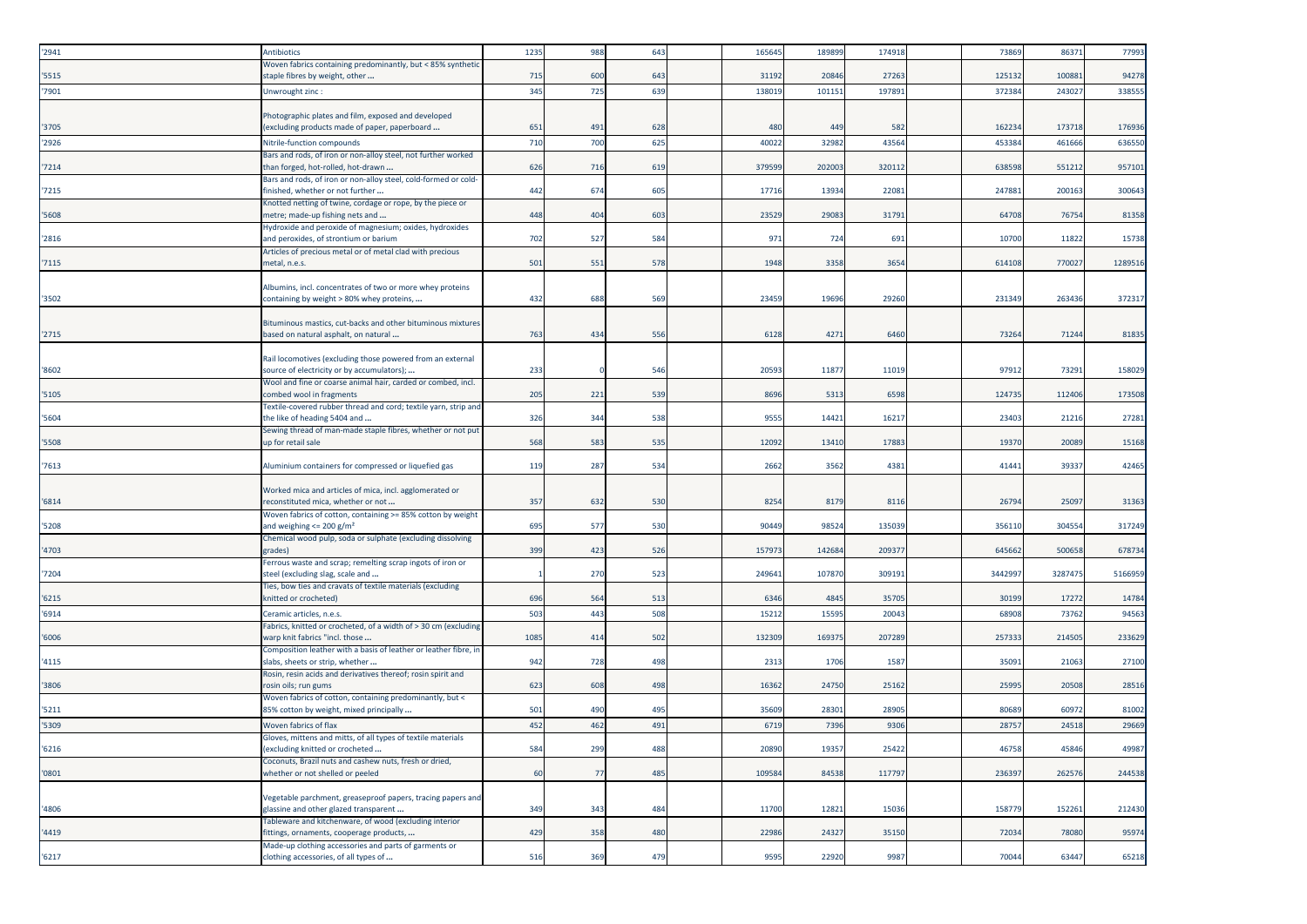| '4205 | Articles of leather or composition leather (excluding saddler)<br>and harness bags; cases and                           | 599  | 391  | 478 | 23443  | 12084  | 8634   | 69846  | 51128  | 55686   |
|-------|-------------------------------------------------------------------------------------------------------------------------|------|------|-----|--------|--------|--------|--------|--------|---------|
| '1001 | Wheat and meslin                                                                                                        | 129  | 460  | 470 | 46768  | 64839  | 49158  | 125453 | 210366 | 1988697 |
|       | Sheets for veneering, incl. those obtained by slicing laminated                                                         |      |      |     |        |        |        |        |        |         |
| '4408 | wood, for plywood or for other                                                                                          | 585  | 266  | 469 | 30578  | 25809  | 30680  | 157086 | 14598  | 16940   |
| '8453 | Machinery for preparing, tanning or working hides, skins or<br>leather or for making or repairing                       | 265  | 275  | 467 | 9278   | 8154   | 7582   | 54722  | 4680   | 56160   |
|       | Hand-operated mechanical devices, of base metal, weighing                                                               |      |      |     |        |        |        |        |        |         |
| '8210 | <= 10 kg, used in the preparation,<br>Wood, incl. strips and friezes for parquet flooring, not                          | 402  | 428  | 467 | 14318  | 16524  | 16477  | 39607  | 46853  | 51220   |
| '4409 | assembled, continuously shaped "tongued,                                                                                | 456  | 485  | 461 | 12835  | 11800  | 16085  | 251846 | 23814  | 344513  |
|       | Stranded wire, cables, plaited bands and the like, of copper                                                            |      |      |     |        |        |        |        |        |         |
| '7413 | excluding electrically insulated<br>Presses, crushers and similar machinery used in the                                 | 1144 | 548  | 455 | 5242   | 3136   | 2494   | 274374 | 24794  | 369836  |
| '8435 | manufacture of wine, cider, fruit juices                                                                                | 257  | 3747 | 452 | 5305   | 18448  | 7929   | 44225  | 35361  | 34789   |
| '3501 | Casein, caseinates and other casein derivatives; casein glues<br>excluding those packaged as                            | 229  | 151  | 452 | 42178  | 50460  | 57152  | 159018 | 171637 | 222970  |
|       | Cast glass and rolled glass, in sheets or profiles, whether or                                                          |      |      |     |        |        |        |        |        |         |
| '7003 | not having an absorbent, reflecting                                                                                     | 423  | 415  | 451 | 5572   | 4027   | 4106   | 77388  | 76179  | 110468  |
| '2713 | Petroleum coke, petroleum bitumen and other residues of<br>petroleum oil or of oil obtained from                        | 121  | 145  | 448 | 351376 | 129405 | 140870 | 861893 | 624396 | 1041673 |
|       | Woven fabrics of cotton, containing >= 85% cotton by weight                                                             |      |      |     |        |        |        |        |        |         |
| '5209 | and weighing > 200 g/m <sup>2</sup>                                                                                     | 402  | 363  | 446 | 31144  | 34723  | 42923  | 153508 | 11486  | 11636   |
| '6301 | Blankets and travelling rugs of all types of textile materials<br>excluding table covers, bedspreads                    | 489  | 371  | 445 | 29272  | 24405  | 32352  | 74316  | 78018  | 94878   |
|       |                                                                                                                         |      |      |     |        |        |        |        |        |         |
| '5109 | Yarn of wool or fine animal hair, put up for retail sale<br>Metallised wood and other densified wood in blocks, plates, | 365  | 312  | 443 | 2776   | 3235   | 4760   | 34458  | 37318  | 4295    |
| '4413 | strips or profile shapes                                                                                                | 797  | 423  | 439 | 1172   | 1016   | 1306   | 32233  | 32220  | 38807   |
|       | Bobbins, spools, cops and similar supports of paper pulp,                                                               |      |      |     |        |        |        |        |        |         |
| '4822 | paper or paperboard, whether or not                                                                                     | 385  | 305  | 437 | 1812   | 1487   | 2543   | 93924  | 84245  | 112928  |
|       | Dried glands and other organs for organo-therapeutic uses,                                                              |      |      |     |        |        |        |        |        |         |
| '3001 | whether or not powdered; extracts                                                                                       | 2263 | 1127 | 435 | 30871  | 83732  | 201083 | 187193 | 26878  | 262449  |
|       | Quicklime, slaked lime and hydraulic lime (excluding pure                                                               |      |      |     |        |        |        |        |        |         |
| '2522 | calcium oxide and calcium hydroxide)                                                                                    | 307  | 339  | 435 | 14105  | 14031  | 11148  | 8887   | 94805  | 10810   |
| '9006 | Photographic cameras, photographic flashlight apparatus and<br>flashbulbs (excluding discharge                          | 369  | 588  | 424 | 10049  | 7090   | 9818   | 59275  | 59031  | 66094   |
|       | Wood charcoal, incl. shell or nut charcoal, whether or not                                                              |      |      |     |        |        |        |        |        |         |
| '4402 | agglomerated (excluding wood charcoal                                                                                   | 229  | 437  | 422 | 9067   | 9106   | 12922  | 24070  | 33017  | 32918   |
| '3213 | Artist's, student's or signboard painter's colours, modifying<br>tints, amusement colours and                           | 469  | 399  | 422 | 10667  | 16232  | 17292  | 51845  | 68026  | 81958   |
| '9607 | Slide fasteners and parts thereof                                                                                       | 640  | 437  | 417 | 28949  | 32284  | 45555  | 70234  | 6158   | 67659   |
| '5905 | <b>Textile wallcoverings</b>                                                                                            | 741  | 477  | 408 | 1547   | 1490   | 2200   | 9637   | 935    | 9940    |
| '7903 | Zinc dust, powders and flakes (excluding grains of zinc, and                                                            | 336  | 321  | 403 | 6814   | 6443   | 7492   | 53569  | 55224  | 58882   |
|       | spangles of heading 8308)<br>Parts and accessories suitable for use solely or principally with                          |      |      |     |        |        |        |        |        |         |
| '8522 | sound reproducing and recording                                                                                         | 242  | 209  | 399 | 1261   | 1076   | 2293   | 51271  | 49166  | 49210   |
| '2505 | Natural sands of all kinds, whether or not coloured (excluding<br>gold- and platinum-bearing sands,                     | 679  | 240  | 399 | 8074   | 6506   | 7882   | 148012 | 15541  | 169780  |
|       | Waters, incl. natural or artificial mineral waters and aerated                                                          |      |      |     |        |        |        |        |        |         |
| '2201 | waters, not containing added                                                                                            | 1170 | 664  | 388 | 115957 | 95232  | 137356 | 12254  | 11392  | 110480  |
| '7107 | Base metals clad with silver, not further worked than semi-<br>nanufactured                                             | 128  | 236  | 382 | 77     | 283    | 278    | 34007  | 3607   | 55544   |
| '4013 | nner tubes, of rubber                                                                                                   | 427  | 220  | 381 | 16003  | 11716  | 23439  | 29901  | 35532  | 43377   |
|       |                                                                                                                         |      |      |     |        |        |        |        |        |         |
| '2529 | Feldspar; leucite, nepheline and nepheline syenite; fluorspar                                                           | 802  | 814  | 380 | 64404  | 61897  | 73527  | 24322  | 27057  | 33818   |
| '2928 | Organic derivatives of hydrazine or of hydroxylamine                                                                    | 591  | 298  | 379 | 5887   | 7198   | 6209   | 55322  | 58940  | 53014   |
|       | Parts and accessories for weapons and the like of heading<br>9301 to 9304, n.e.s.                                       |      |      |     |        |        |        |        |        |         |
| '9305 | Pile fabrics, incl. "long pile" fabrics and terry fabrics, knitted                                                      | 194  | 258  | 379 |        |        |        | 91581  | 92934  | 119796  |
| '6001 | or crocheted                                                                                                            | 599  | 539  | 377 | 119950 | 126919 | 178268 | 64186  | 66981  | 79160   |
| '2512 | Siliceous fossil meals, e.g. kieselguhr, tripolite and diatomite,<br>and similar siliceous earths,                      | 337  | 411  | 369 | 5575   | 4778   | 5581   | 25142  | 24447  | 27910   |
|       | Articles for interior furnishing, of all types of textile materials                                                     |      |      |     |        |        |        |        |        |         |
| '6304 | (excluding blankets and                                                                                                 | 215  | 284  | 367 | 32244  | 24824  | 29408  | 121679 | 123822 | 126176  |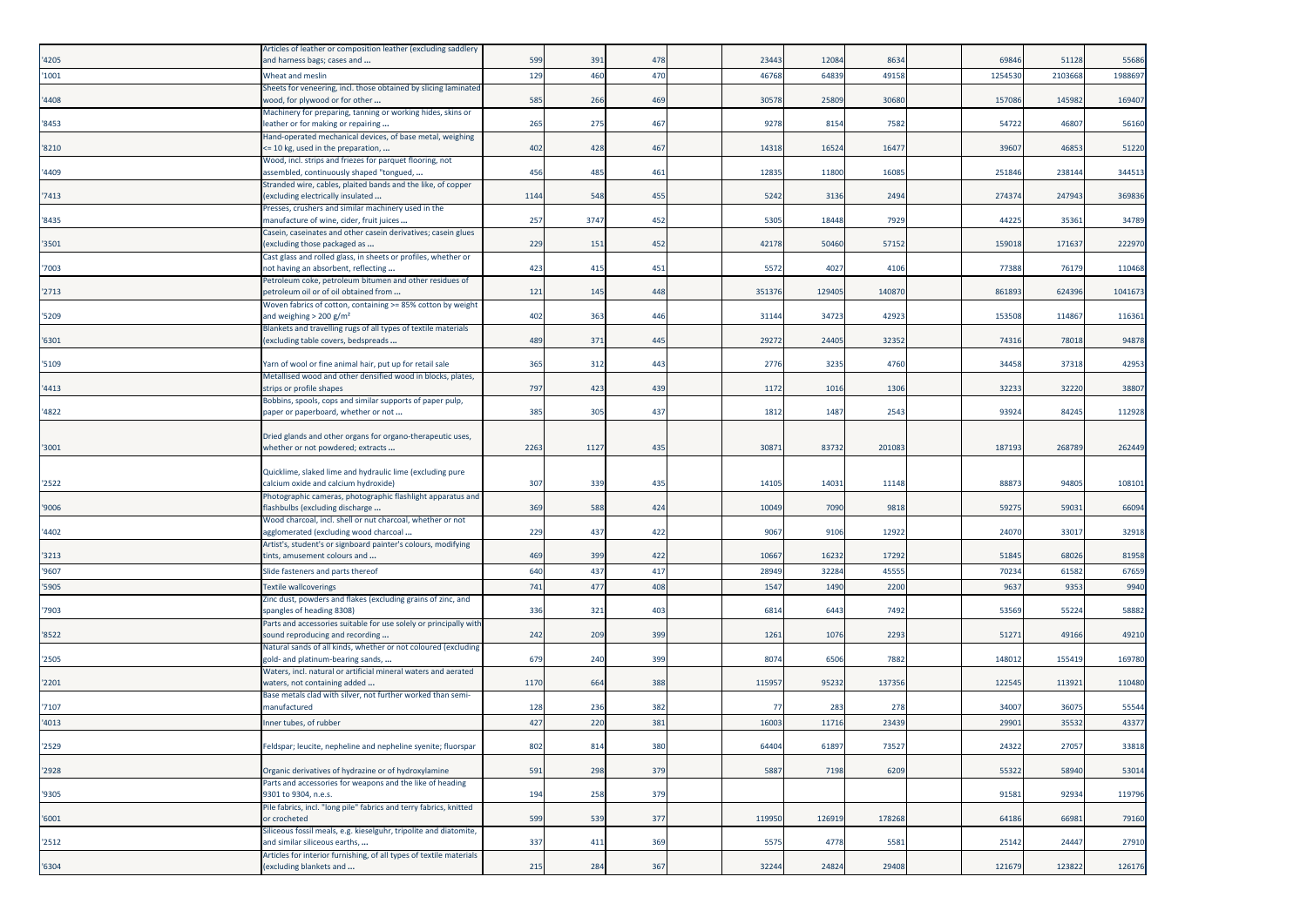| '9107  | Time switches with clock or watch movement or with<br>synchronous motor                            | 222  | 169  | 356 | 5038   | 4739   | 6142    | 57601   | 53906   | 57669   |
|--------|----------------------------------------------------------------------------------------------------|------|------|-----|--------|--------|---------|---------|---------|---------|
|        | Palm oil and its fractions, whether or not refined (excluding                                      |      |      |     |        |        |         |         |         |         |
| '1511  | chemically modified)                                                                               | 7597 | 5741 | 351 | 668028 | 793220 | 1270373 | 263786  | 27957   | 363940  |
|        | Men's or boys' singlets and other vests, underpants, briefs,                                       |      |      |     |        |        |         |         |         |         |
| '6207  | nightshirts, pyjamas, bathrobes,                                                                   | 370  | 241  | 350 | 7605   | 6156   | 11405   | 25722   | 27455   | 33008   |
| '7507  | Tubes, pipes and tube or pipe fittings "e.g., couplings, elbows<br>sleeves", of nickel             | 1212 | 475  | 348 | 14342  | 16815  | 9200    | 144232  | 143520  | 149454  |
|        | Armoured or reinforced safes, strongboxes and doors and                                            |      |      |     |        |        |         |         |         |         |
| '8303  | safe deposit lockers for strongrooms,                                                              | 968  | 741  | 344 | 4954   | 4260   | 5122    | 59283   | 52690   | 68393   |
| '7108  | Gold, incl. gold plated with platinum, unwrought or not<br>further worked than semi-manufactured   | 1086 | 185  | 344 | 15811  | 23919  | 19313   | 6715938 | 8695312 | 607034  |
| '4816  | Carbon paper, self-copy paper and other copying or transfer<br>papers, in rolls of a width of      | 398  | 208  | 339 | 2460   | 1457   | 1937    | 49895   | 38757   | 44118   |
| '4808  | Corrugated paper and paperboard "with or without glued flat<br>surface sheets", creped, crinkled,  | 442  | 284  | 338 | 7839   | 5929   | 7872    | 343852  | 35331   | 439728  |
| '2841  | Salts of oxometallic or peroxometallic acids                                                       | 112  | 245  | 337 | 8394   | 5653   | 9435    | 47767   | 37761   | 45824   |
| '2401  | Unmanufactured tobacco; tobacco refuse                                                             | 812  | 72   | 334 | 649901 | 627413 | 607268  | 352315  | 275864  | 351964  |
|        | Sewing needles, knitting needles, bodkins, crochet hoods,                                          |      |      |     |        |        |         |         |         |         |
| '7319  | embroidery stilettos and similar                                                                   | 318  | 202  | 334 | 2116   | 2251   | 3190    | 13609   | 1262    | 1132    |
| '2501  | Salts, incl. table salt and denatured salt, and pure sodium<br>chloride, whether or not in aqueous | 110  | 169  | 331 | 8501   | 76938  | 79281   | 268376  | 247364  | 331727  |
| '9618  | Tailors' dummies and other lay figures, automata and other<br>animated displays used for shop      | 338  | 181  | 330 | 9942   | 6944   | 8750    | 18514   | 15598   | 1527    |
| '9113  | Watch straps, watch bands and watch bracelets, and parts<br>thereof, n.e.s.                        | 216  | 281  | 330 | 7069   | 6212   | 8035    | 38526   | 30688   | 3063    |
| '3211  |                                                                                                    | 379  | 220  | 329 | 3793   | 2907   | 4473    | 21890   | 18089   |         |
|        | <b>Prepared driers</b>                                                                             | 96   |      |     |        |        |         |         |         | 1679    |
| '2840  | Borates; peroxoborates "perborates"<br>Articles of natural or cultured pearls, precious or semi-   |      | 60   | 319 | 18893  | 16780  | 17042   | 6836    | 6911    | 1352    |
| '7116  | precious stones "natural, synthetic                                                                | 277  | 265  | 314 | 8756   | 4560   | 7061    | 45392   | 36451   | 52275   |
| '8608  | Railway or tramway track fixtures and fittings (excluding                                          | 2288 | 474  | 314 | 19578  | 18517  | 21990   | 128640  | 86712   | 99304   |
|        | sleepers of wood, concrete or steel,                                                               |      |      |     |        |        |         |         |         |         |
| '7502  | Unwrought nickel                                                                                   | 90   | 120  | 311 | 12937  | 10164  | 10689   | 246712  | 25241   | 230034  |
|        | Prepared or preserved meat, offal or blood (excluding                                              |      |      |     |        |        |         |         |         |         |
| '1602  | sausages and similar products, and meat                                                            | 249  | 273  | 309 | 72794  | 72904  | 80526   | 1697185 | 1640216 | 1641198 |
|        | Glass beads, imitation pearls, imitation precious or semi-                                         |      |      |     |        |        |         |         |         |         |
| '7018  | precious stones and similar glass                                                                  | 496  | 428  | 307 | 11604  | 9593   | 11046   | 30047   | 26617   | 31051   |
| '3406  | Candles, tapers and the like                                                                       | 433  |      |     | 17158  | 1812   | 28129   |         |         |         |
|        |                                                                                                    |      | 429  | 303 |        |        |         | 15952   | 16525   | 203845  |
| '2834  | Nitrites; nitrates                                                                                 | 178  | 199  | 298 | 17995  | 9737   | 11028   | 22489   | 2334    | 22083   |
| '4417  | Tools, tool bodies, tool handles, broom or brush bodies and<br>nandles, of wood; boot or shoe      | 217  | 205  | 293 | 1038   | 822    | 1394    | 14928   | 15172   | 1860    |
|        | Vegetables, uncooked or cooked by steaming or boiling in                                           |      |      |     |        |        |         |         |         |         |
| '0710  | water, frozen                                                                                      | 291  | 370  | 291 | 97810  | 83995  | 93019   | 98940   | 91291   | 8915    |
| '5101  | Wool, neither carded nor combed                                                                    | 251  | 281  | 290 | 5350   | 3452   | 3482    | 1578    | 12059   | 1572    |
| '5516  | Woven fabrics of artificial staple fibres                                                          | 528  | 346  | 285 | 10939  | 8269   | 987     | 7187    | 65830   | 60569   |
| '1003  | <b>Barley</b>                                                                                      | 215  | 237  | 285 | 5992   | 7545   | 1905    | 31079   | 481290  | 72948   |
| '7601  | Unwrought aluminium                                                                                |      | 1328 | 283 | 70362  | 33437  | 61726   | 961616  | 993124  | 1294904 |
| '2517  | Pebbles, gravel, broken or crushed stone, for concrete<br>aggregates, for road metalling or for    | 122  | 171  | 283 | 10891  | 90010  | 89346   | 243044  | 23409   | 25161   |
| '5503  | Synthetic staple fibres, not carded, combed or otherwise<br>processed for spinning                 | 232  | 356  | 282 | 18673  | 148411 | 21250   | 102098  | 124688  | 127946  |
| '0802  | Other nuts, fresh or dried, whether or not shelled or peeled<br>(excluding coconuts, Brazil nuts   | 165  | 350  | 275 | 232850 | 180333 | 179197  | 578273  | 695996  | 636365  |
|        | Steel, alloy, other than stainless, in ingots or other primary                                     |      |      |     |        |        |         |         |         |         |
| '7224  | forms, semi-finished products                                                                      | 275  | 211  | 270 | 3912   | 9225   | 4108    | 162664  | 242445  | 245308  |
| '2614' | <b>Titanium ores and concentrates</b>                                                              |      | 16   | 266 | 115052 | 73061  | 88858   | 1582    | 2194    | 19414   |
|        |                                                                                                    |      |      |     |        |        |         |         |         |         |
|        | Worked slate and articles of slate or of agglomerated slate                                        |      |      |     |        |        |         |         |         |         |
| '6803  | (excluding slate granules, chippings                                                               | 251  | 260  | 261 | 1951   | 1847   | 3530    | 9062    | 9195    | 10355   |
| '2806  | Hydrogen chloride "hydrochloric acid"; chlorosulphuric acid                                        | 336  | 240  | 257 | 1189   | 1022   | 961     | 53540   | 50992   | 55629   |
| '8212  | Non-electric razors and razor blades of base metal, incl. razor<br>blade blanks in strips          | 244  | 225  | 257 | 161537 | 120542 | 144463  | 376314  | 388777  | 410041  |
| '4302  | Tanned or dressed furskins, incl. heads, tails, paws and other<br>pieces, scraps and remnants,     | 2030 | 545  | 256 | 14525  | 11428  | 10799   | 28033   | 18421   | 26294   |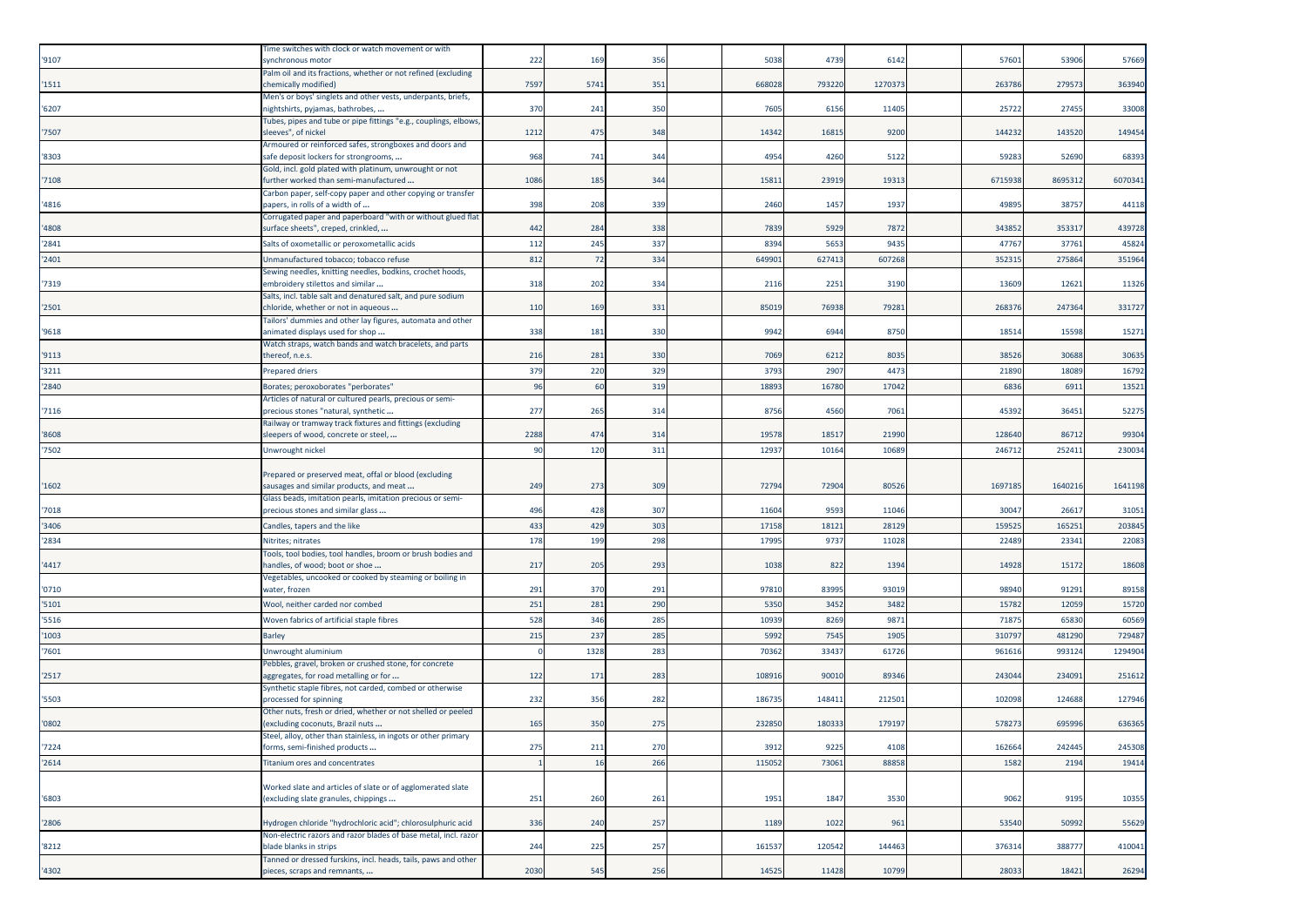| '9613 | Cigarette lighters and other lighters, whether or not<br>mechanical or electrical and parts thereof,     | 170  | 146 | 255 | 37580   | 38680  | 44694   | 65150   | 66546   | 83046   |
|-------|----------------------------------------------------------------------------------------------------------|------|-----|-----|---------|--------|---------|---------|---------|---------|
| '8476 | Automatic goods-vending machines, e.g. postage stamp,<br>cigarette, food or beverage machines,           | 459  | 382 | 253 | 11415   | 10416  | 17205   | 75528   | 5981    | 63204   |
| '2817 | Zinc oxide; zinc peroxide                                                                                | 821  | 561 | 250 | 10426   | 6216   | 8025    | 82894   | 62134   | 54449   |
| '1206 | Sunflower seeds, whether or not broken                                                                   | 1464 | 322 | 249 | 303710  | 332704 | 304630  | 34243   | 4191    | 38330   |
| '1212 | Locust beans, seaweeds and other algae, sugar beet and<br>ugar cane, fresh, chilled, frozen or           | 451  | 179 | 248 | 32613   | 42012  | 67257   | 59922   | 62556   | 70283   |
| '6209 | Babies' garments and clothing accessories of textile materials<br>excluding knitted or crocheted         | 367  | 399 | 245 | 41784   | 34184  | 34344   | 63763   | 6090    | 6687    |
| '0406 | Cheese and curd                                                                                          |      | 23  | 244 | 1139562 | 122222 | 1300548 | 460916: | 4804695 | 5397503 |
| '3915 | Waste, parings and scrap, of plastics                                                                    | 244  | 418 | 243 | 25549   | 18389  | 25300   | 382549  | 298268  | 320330  |
|       | Glycosides, natural or reproduced by synthesis, and their                                                |      |     |     |         |        |         |         |         |         |
| '2938 | salts, ethers, esters and other                                                                          | 381  | 363 | 240 | 50838   | 48351  | 79818   | 36186   | 33864   | 47078   |
| '7014 | Signalling glassware and optical elements of glass, not<br>optically worked (excluding clock or          | 180  | 188 | 238 | 2745    | 3758   | 3832    | 68922   | 64818   | 6671    |
| '2845 | Non-radioactive isotopes; inorganic or organic compounds of<br>such isotopes, whether or not chemically  | 641  | 333 | 238 |         |        |         | 3091    | 30518   | 3536    |
| '9704 | Postage or revenue stamps, stamp-postmarks, first-day<br>covers, postal stationery, stamped paper        | 786  | 269 | 238 |         |        |         | 32511   | 23055   | 22566   |
| '5810 | Embroidery on a textile fabric ground, in the piece, in strips or<br>n motifs                            | 331  | 204 | 237 | 4330    | 3467   | 5828    | 29850   | 23066   | 26269   |
| '0104 | Live sheep and goats                                                                                     |      | 138 | 235 | 7133    | 6365   | 7882    | 1930    | 2175    | 2827    |
| '2507 | Kaolin and other kaolinic clays, whether or not calcined                                                 | 229  | 180 | 234 | 35124   | 29532  | 32096   | 77627   | 64897   | 76988   |
|       | Basketwork, wickerwork and other articles, made directly to                                              |      |     |     |         |        |         |         |         |         |
| '4602 | shape from plaiting materials or                                                                         | 172  | 148 | 231 | 13162   | 12638  | 18527   | 41996   | 49228   | 5771    |
| '2205 | Vermouth and other wine of fresh grapes, flavoured with<br>plants or aromatic substances                 | 1062 | 196 | 230 | 33985   | 29878  | 29870   | 49183   | 48947   | 46618   |
| '9106 | Time of day recording apparatus and apparatus for<br>measuring, recording or otherwise indicating        | 121  | 195 | 229 | 1687    | 1670   | 2081    | 11634   | 1257    | 14330   |
| '3804 | Residual lyes from the manufacture of wood pulp, whether or<br>not concentrated, desugared or            | 244  | 108 | 227 | 1331    | 1131   | 911     | 46081   | 43214   | 4617    |
| '6004 | Knitted or crocheted fabrics, of a width > 30 cm, containing by<br>weight >= 5% of elastomeric           | 316  | 246 | 227 | 54822   | 49952  | 57330   | 117445  | 104405  | 122127  |
| '5107 | Yarn of combed wool (excluding that put up for retail sale)                                              | 511  | 175 | 226 | 4463    | 3469   | 3984    | 152741  | 108053  | 132962  |
| 1513  | Coconut "copra", palm kernel or babassu oil and fractions<br>thereof, whether or not refined,            | 1265 | 480 | 223 | 84592   | 98208  | 201558  | 65650   | 67464   | 93597   |
|       | Labels, badges and similar articles, of textile materials, in the                                        |      |     |     |         |        |         |         |         |         |
| '5807 | piece, in strips or cut to                                                                               | 162  | 204 | 221 | 1357    | 1187   | 11487   | 42849   | 37093   | 42652   |
| '2832 | Sulphites; thiosulphates                                                                                 | 42   | 44  | 220 | 9419    | 8573   | 7284    | 9076    | 7976    | 1107    |
| '0906 | Cinnamon and cinnamon-tree flowers<br>Carpets and other textile floor coverings, of textile materials,   | 50   | 100 | 219 | 4594    | 4920   | 5411    | 11152   | 1555    | 14838   |
| '5701 | knotted, whether or not made                                                                             | 351  | 521 | 219 | 4607    | 3521   | 5928    | 25028   | 2541    | 2174    |
| '5007 | Woven fabrics of silk or of silk waste                                                                   | 279  | 508 | 21  | 3593    | 2426   | 3832    | 12710   | 846     | 7854    |
| '1801 | Cocoa beans, whole or broken, raw or roasted                                                             | 32   | 40  | 215 | 177142  | 210573 | 21537   | 35149   | 36414   | 40305   |
| '9614 | Smoking pipes, incl. pipe bowls, cigar or cigarette holders, and<br>parts thereof, n.e.s                 | 626  | 587 | 205 | 4488    | 3495   | 2962    | 68439   | 83684   | 7750    |
| '1504 | Fats and oils and their fractions of fish or marine mammals,<br>whether or not refined (excluding        | 177  | 197 | 203 | 13516   | 16126  | 22827   | 36618   | 38843   | 5672    |
| '8804 | Parachutes, incl. dirigible parachutes and paragliders, and<br>rotochutes; parts thereof and accessories | 216  | 229 | 200 |         |        |         | 15175   | 14617   | 20953   |
|       | Fextile hosepiping and similar textile tubing, whether or not                                            |      |     |     |         |        |         |         |         |         |
| '5909 | impregnated or coated, with or<br>Textile wicks, woven, plaited or knitted, for lamps, stoves,           | 225  | 178 | 199 | 7840    | 6872   | 7792    | 46075   | 48084   | 55175   |
| '5908 | lighters, candles or the like;                                                                           | 109  | 137 | 195 | 135     | 173    | 250     | 15538   | 15674   | 20523   |
| '0804 | Dates, figs, pineapples, avocados, guavas, mangoes and<br>mangosteens, fresh or dried                    | 481  | 286 | 194 | 251630  | 287473 | 316955  | 151500  | 162718  | 168828  |
| '9602 | Worked vegetable or mineral carving material and articles of<br>these materials n.e.s; moulded           | 45   | 47  | 193 | 18357   | 22090  | 27582   | 10810   | 9713    | 12501   |
| '2853 | Inorganic compounds, incl. distilled or conductivity water and<br>water of similar purity, n.e.s.;       | 1001 | 492 | 193 | 2118    | 2045   | 1818    | 62510   | 68092   | 73283   |
|       |                                                                                                          |      |     |     |         |        |         |         |         |         |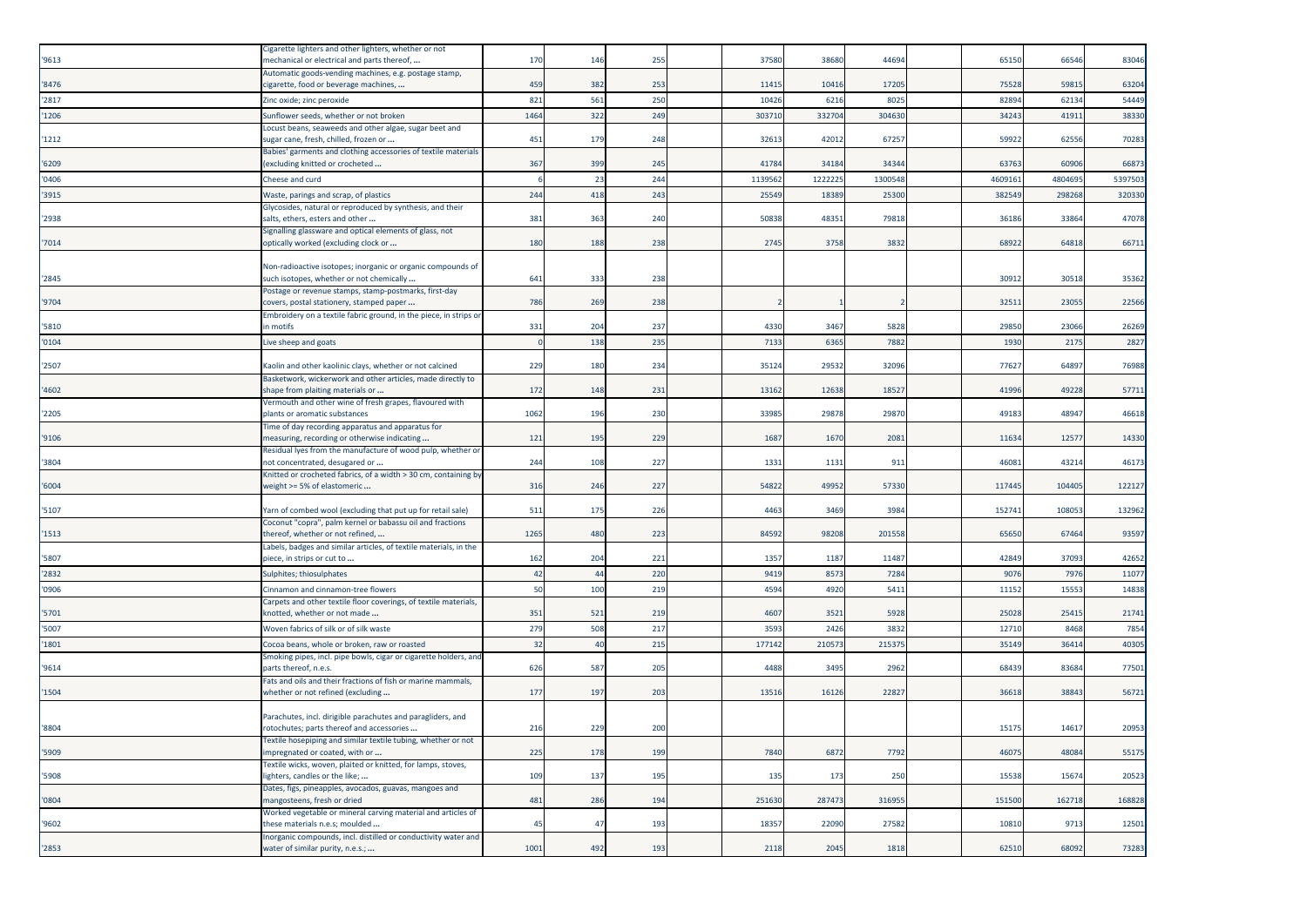| '6003 | Knitted or crocheted fabrics, of a width <= 30 cm (excluding<br>those containing by weight >=            | 198  | 149 | 188 | 2351   | 2405   | 3269   | 46895   | 54397   | 68233   |
|-------|----------------------------------------------------------------------------------------------------------|------|-----|-----|--------|--------|--------|---------|---------|---------|
| '7011 | Glass envelopes, incl. bulbs and tubes, open, and glass parts<br>thereof, without fittings, for          | 213  | 167 | 182 | 3120   | 2998   | 1968   | 5858    | 4530    | 4338    |
| '2849 | Carbides, whether or not chemically defined                                                              | 94   | 124 | 175 | 24453  | 22728  | 27004  | 74740   | 70215   | 97487   |
| '2807 | Sulphuric acid; oleum                                                                                    | 89   | 222 | 173 | 1712   | 2057   | 2413   | 63001   | 61156   | 108431  |
|       | Woven fabrics of carded wool or of carded fine animal hair                                               |      |     |     |        |        |        |         |         |         |
| '5111 | (excluding fabrics for technical                                                                         | 122  | 258 | 172 | 6994   | 4944   | 5853   | 36993   | 30145   | 31499   |
| '2706 | Tar distilled from coal, from lignite or from peat, and other<br>mineral tars, whether or not            | 403  | 279 | 169 | 14282  | 7369   | 9058   | 1457    | 1633    | 20626   |
| '2504 | Natural graphite                                                                                         | 209  | 125 | 169 | 5121   | 464    | 6043   | 28261   | 26674   | 37526   |
| '5112 | Woven fabrics of combed wool or of combed fine animal hair<br>excluding fabrics for technical            | 531  | 213 | 166 | 9950   | 8694   | 7180   | 121778  | 67049   | 62638   |
| '8112 | Beryllium, chromium, germanium, vanadium, gallium,<br>nafnium "celtium", indium, niobium "columbium",    | 805  | 142 | 164 | 17565  | 21664  | 30062  | 9817    | 6387    | 75422   |
| '1604 | Prepared or preserved fish; caviar and caviar substitutes<br>prepared from fish eggs                     | 374  | 176 | 164 | 283730 | 285152 | 329972 | 745296  | 79771   | 793880  |
| '4017 | Hard rubber, e.g. ebonite, in all forms, incl. waste and scrap;<br>articles of hard rubber, n.e.s.       | 133  | 148 | 163 | 3462   | 3004   | 2756   | 5395    | 5475    | 5207    |
| '9008 | Image projectors, and photographic enlargers and reducers<br>(excluding cinematographic)                 | 587  | 872 | 162 | 2570   | 2409   | 3745   | 48680   | 48207   | 52648   |
|       | Biodiesel and mixtures thereof, not containing or containing <                                           |      |     |     |        |        |        |         |         |         |
| '3826 | 70 % by weight of petroleum<br>Knitted or crocheted fabrics, of a width <= 30 cm, containing             | 44   | 122 | 159 | 7932   | 4213   | 3743   | 2117587 | 2374433 | 3387573 |
| '6002 | by weight >= 5% of elastomeric                                                                           | 296  | 243 | 159 | 3889   | 4523   | 5989   | 22884   | 22033   | 20508   |
| '4906 | Plans and drawings for architectural, engineering, industrial,<br>commercial, topographical or           | 1050 | 317 | 158 | 12     | 23     | 24     | 10562   | 699     | 6940    |
| '2703 | Peat, incl. peat litter, whether or not agglomerated                                                     | 129  | 203 | 157 | 5205   | 5814   | 4791   | 175124  | 19181   | 224882  |
| '5408 | Woven fabrics of artificial filament yarn, incl. monofilament of<br>>= 67 decitex and a maximum          | 250  | 117 | 155 | 19644  | 8505   | 10524  | 48958   | 30497   | 24023   |
| '0508 | Coral and similar materials, shells of molluscs, crustaceans or<br>echinoderms, cuttle-bone, powder      | 143  | 159 | 150 | 192    | 229    | 262    | 1081    | 106     | 2158    |
| '2927 | Diazo-, azo- or azoxy-compounds                                                                          | 125  | 42  | 147 | 14974  | 15629  | 23837  | 17691   | 16806   | 24283   |
| '5901 | Textile fabrics coated with gum or amylaceous substances, of<br>a kind used for the outer covers         | 221  | 140 | 146 | 3421   | 3704   | 7643   | 15454   | 14058   | 18908   |
| '0905 | Vanilla                                                                                                  | 218  | 703 | 144 | 758    | 1242   | 757    | 70692   | 63458   | 44113   |
|       | Chlorates and perchlorates; bromates and perbromates;                                                    |      |     |     |        |        |        |         |         |         |
| '2829 | odates and periodates                                                                                    | 112  | 119 | 143 | 23761  | 24528  | 23414  | 4390    | 4251    | 4960    |
| '2812 | Halides and halide oxides of non-metals                                                                  | 153  | 127 | 142 | 537    | 1210   | 938    | 124057  | 111993  | 121701  |
| '3817 | Mixed alkylbenzenes and mixed alkylnaphthalenes produced<br>by the alkylation of benzene and naphthalene | 179  | 170 | 141 | 1056   | 2261   | 1883   | 12428   | 13849   | 1504    |
|       | Metallised yarn, whether or not gimped, being textile yarn, or                                           |      |     |     |        |        |        |         |         |         |
| '5605 | strip or the like of heading                                                                             | 162  | 95  | 141 | 6691   | 4755   | 3060   | 10675   | 7697    | 887     |
| '2826 | Fluorides; fluorosilicates, fluoroaluminates and other complex<br>fluorine salts (excluding inorganic    | 109  | 144 | 137 | 55422  | 4683   | 47272  | 80368   | 70093   | 80822   |
| '8801 | Balloons and dirigibles; gliders, hang gliders and other non-<br>powered aircraft                        |      | 131 | 133 |        |        |        | 2698    | 227     | 3489    |
| '7016 | Paving blocks, slabs, bricks, squares, tiles and other articles of<br>pressed or moulded glass,          | 157  | 123 | 132 | 15819  | 16079  | 19531  | 32601   | 30779   | 40448   |
| '7103 | Precious stones and semi-precious stones, whether or not<br>worked or graded, but not strung,            | 125  | -95 | 132 | 18195  | 1536   | 26284  | 18215   | 12542   | 159113  |
| '2002 | Tomatoes, prepared or preserved otherwise than by vinegar<br>or acetic acid                              | 567  | 536 | 130 | 118288 | 104307 | 107711 | 40300   | 49230   | 46272   |
| '6807 | Articles of asphalt or of similar materials, e.g. petroleum<br>bitumen or coal tar pitch                 | 106  | 115 | 129 | 17107  | 14023  | 22311  | 121543  | 124866  | 146850  |
|       | Waste and scrap, of aluminium (excluding slags, scale and the                                            |      |     |     |        |        |        |         |         |         |
| '7602 | like from iron and steel production,<br>Waterproof footwear with outer soles and uppers of rubber        | 132  | 646 | 124 | 38627  | 54708  | 127376 | 1291004 | 1298202 | 2098549 |
| '6401 | or of plastics, the uppers of which                                                                      | 228  | 133 | 122 | 14006  | 9423   | 12991  | 40074   | 44295   | 54407   |
| '6504 | Hats and other headgear, plaited or made by assembling<br>strips of any material, whether or not         | 250  | 135 | 121 | 4535   | 4463   | 4578   | 14606   | 10883   | 11420   |
| '2526 | Natural steatite, whether or not roughly trimmed or merely<br>cut, by sawing or otherwise, into          | 138  | 133 | 119 | 9154   | 8272   | 10419  | 8973    | 8330    | 9463    |
| '1404 | Vegetable products, n.e.s.                                                                               | 110  | 218 | 119 | 6002   | 10099  | 15447  | 6264    | 6435    | 8452    |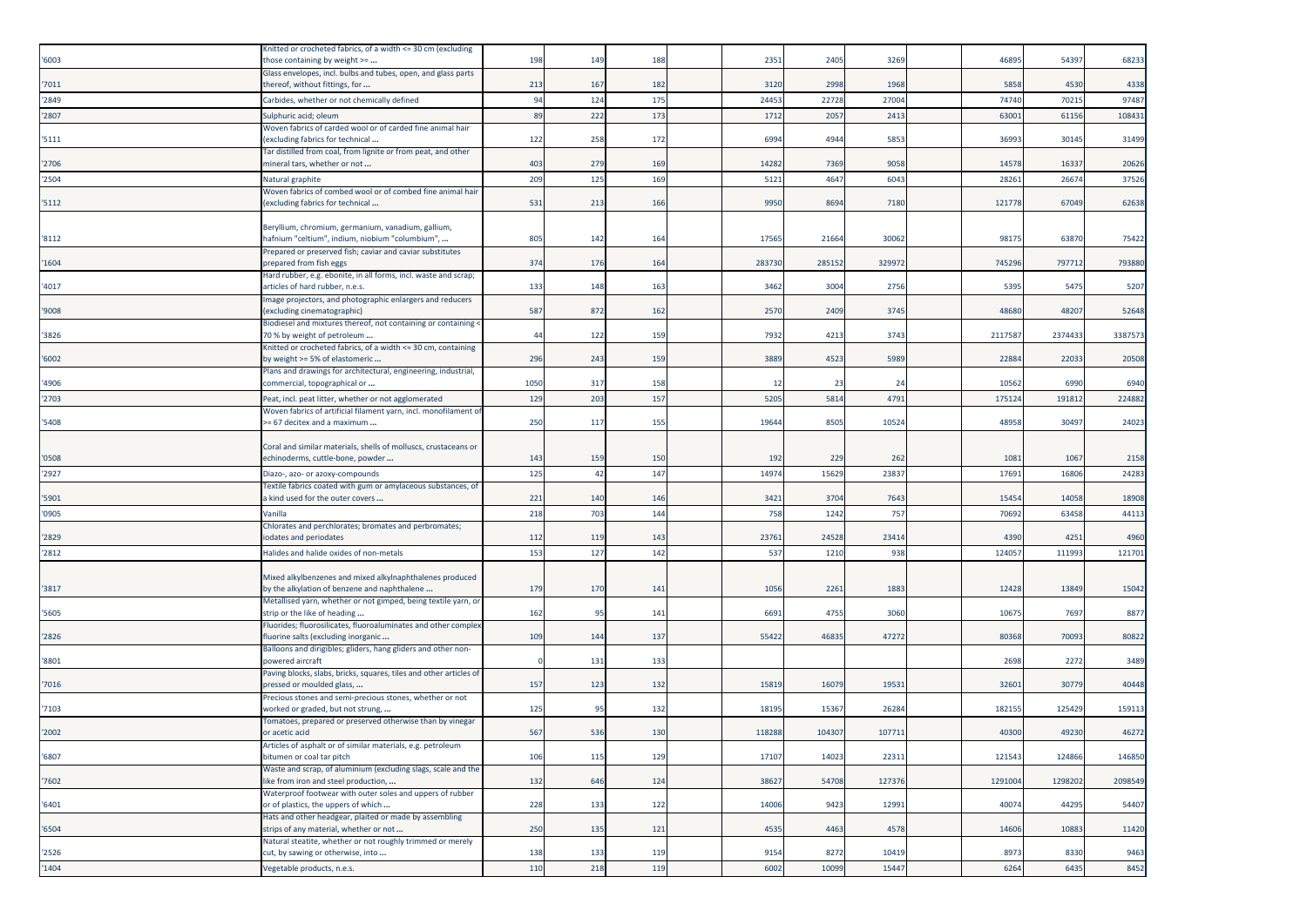| '9104 | Instrument panel clocks and clocks of a similar type for<br>vehicles, aircraft, vessels and other           | 2454 | 317  | 119 | 1091  | 598   | 825   | 21631  | 9434   | 8490   |
|-------|-------------------------------------------------------------------------------------------------------------|------|------|-----|-------|-------|-------|--------|--------|--------|
|       | Peel of citrus fruit or melons, incl. watermelons, fresh, frozen                                            |      |      |     |       |       |       |        |        |        |
| '0814 | dried or provisionally preserved<br>Slates and boards, with writing or drawing surfaces, whether            | 76   | 83   | 118 | 1092  | 837   | 1062  | 4757   | 5385   | 6297   |
| '9610 | or not framed                                                                                               | 357  | 249  | 116 | 5655  | 6449  | 7725  | 29944  | 30337  | 31320  |
| '5804 | Tulles and other net fabrics (excluding woven, knitted or<br>crocheted fabrics); lace in the piece,         | 71   | 62   | 114 | 12023 | 10785 | 12191 | 6873   | 4830   | 4785   |
| '3201 | Tanning extracts of vegetable origin; tannins and their salts,<br>ethers, esters and other derivatives      | 73   | 94   | 114 | 3191  | 4284  | 3999  | 6432   | 8038   | 7051   |
| '0908 | Nutmeg, mace and cardamoms                                                                                  | 130  | 109  | 111 | 2292  | 2456  | 3177  | 1348   | 18309  | 18844  |
| '5510 | Yarn of artificial staple fibres (excluding sewing thread and<br>yarn put up for retail sale)               | 106  | 48   | 110 | 581   | 559   | 6493  | 14956  | 12543  | 18639  |
| '5705 | Carpets and other textile floor coverings, whether or not<br>made up (excluding knotted, woven              | 191  | 187  | 108 | 23185 | 21058 | 27937 | 24779  | 30484  | 38198  |
| '2207 | Undenatured ethyl alcohol of an alcoholic strength of >= 80%<br>ethyl alcohol and other spirits,            | 237  | 321  | 107 | 558   | 639   | 502   | 32396  | 416530 | 409784 |
| 1214  | Swedes, mangolds, fodder roots, hay, alfalfa, clover, sainfoin,<br>forage kale, lupines, vetches            | 72   | 50   | 102 | 539   | 629   | 691   | 37406  | 34871  | 38288  |
| '9604 | Hand sieves and hand riddles (excluding colanders)                                                          | 44   | 59   | 100 | 3218  | 3486  | 5159  | 5540   | 652    | 8408   |
|       | Musical boxes, fairground organs, mechanical street organs,                                                 |      |      |     |       |       |       |        |        |        |
| '9208 | mechanical singing birds, musical                                                                           | 98   | 97   | 99  | 678   | 484   | 606   | 6594   | 5607   | 5342   |
| '2830 | Sulphides; polysulphides, whether or not chemically defined                                                 | 75   | 78   | -97 | 11102 | 11944 | 13061 | 56094  | 54416  | 61820  |
| '9109 | Clock movements, complete and assembled (excluding watch<br>novements)                                      | 131  | 115  | 96  | 785   | 874   | 1172  | 6980   | 6199   | 8877   |
| '2611 | <b>Tungsten ores and concentrates</b>                                                                       |      |      | 96  | 3478  | 4480  | 3339  | 609    | 169    | 1038   |
|       | Dried apricots, prunes, apples, peaches, pears, papaws                                                      |      |      |     |       |       |       |        |        |        |
| '0813 | "papayas", tamarinds and other edible                                                                       | 175  | 111  | 95  | 68586 | 6451  | 74973 | 21431  | 210034 | 229814 |
| '5207 | Cotton yarn put up for retail sale (excluding sewing thread)                                                | 98   | 65   | 95  | 2315  | 2801  | 3474  | 1264   | 16000  | 21391  |
| '5210 | Woven fabrics of cotton, containing predominantly, but <<br>85% cotton by weight, mixed principally         | 104  | 113  | 91  | 8183  | 8958  | 12140 | 32218  | 22021  | 25631  |
| '3604 | Fireworks, signalling flares, rain rockets, fog signals and other<br>pyrotechnic articles (excluding        | 95   | 82   | 90  | 35308 | 2351  |       | 77427  | 81682  | 87423  |
| '5514 | Woven fabrics containing predominantly, but < 85% synthetic<br>staple fibres by weight, mixed               | 96   | 107  | 89  | 65403 | 56176 | 79815 | 91402  | 75011  | 88845  |
| '6602 | Walking sticks, seat-sticks, whips, riding-crops and the like<br>(excluding measure walking sticks,         | 60   | -82  | 89  | 1823  | 1542  | 1697  | 8937   | 9142   | 10477  |
| '9114 | Clock or watch parts, n.e.s.                                                                                | 56   | 71   | 88  | 373   | 261   | 354   | 3153   | 29884  | 35086  |
| '8007 | Articles of tin, n.e.s.                                                                                     | 46   | 84   | 87  | 947   | 105   | 1809  | 17132  | 1655   | 26760  |
|       | Sodium hydroxide "caustic soda", potassium hydroxide                                                        |      |      |     |       |       |       |        |        |        |
| '2815 | "caustic potash"; peroxides of sodium<br>Magnesium and articles thereof, n.e.s.; magnesium waste and        | 156  | 430  | 84  | 37457 | 3459  | 28576 | 46078  | 27801  | 34319  |
| '8104 | scrap (excluding ash and residues                                                                           | 64   | 75   | 84  | 21294 | 2210  | 39796 | 7081   | 57821  | 77654  |
| '6507 | Headbands, linings, covers, hat foundations, hat frames,<br>peaks and chinstraps, for headgear              | 99   | 96   | 83  | 1477  | 1291  | 1335  | 9267   | 10320  | 11760  |
| '1507 | Soya-bean oil and its fractions, whether or not refined<br>(excluding chemically modified)                  | 48   | 88   | 83  | 32089 | 4937  | 58977 | 125385 | 156676 | 237181 |
| '2942 | Separate chemically defined organic compounds, n.e.s.                                                       | 90   | 116  | 8   | 11122 | 1087  | 20540 | 1752   | 23542  | 38432  |
| '1512 | Sunflower-seed, safflower or cotton-seed oil and fractions<br>thereof, whether or not refined,              | 170  | 69   | 82  | 1940  | 1497  | 1579  | 232065 | 22390  | 281933 |
|       |                                                                                                             |      |      |     |       |       |       |        |        |        |
| '8102 | Molybdenum and articles thereof, n.e.s.; molybdenum waste<br>and scrap (excluding ash and residues          | 9545 | 2341 | 82  | 22913 | 12773 | 14694 | 71255  | 41834  | 73147  |
| '2509 | Jhalk                                                                                                       | 58   | -53  |     | 3281  | 2642  | 380   | 6367   | 7031   | 10014  |
| '2850 | Hydrides, nitrides, azides, silicides and borides, whether or<br>not chemically defined (excluding          | 48   | 107  | 77  | 2375  | 2196  | 2624  | 47391  | 48763  | 53836  |
| '4905 | Maps and hydrographic or similar charts of all kinds, incl.<br>atlases, wall maps, topographical            | 34   | 27   | 76  | 392   | 211   | 268   | 13130  | 11466  | 12667  |
|       | Mica, whether or not rifted into sheets or splittings; mica                                                 |      |      |     |       |       |       |        |        |        |
| '2525 | waste<br>Marble, travertine, ecaussine and other calcareous                                                 | 92   | 81   | 74  | 1606  | 2346  | 2667  | 6602   | 5705   | 6838   |
| '2515 | monumental or building stone of an apparent<br>Other oil seeds and oleaginous fruits, whether or not broken |      | 135  | 73  | 858   | 2310  | 3419  | 11602  | 7279   | 9969   |
| '1207 | (excluding edible nuts, olives,                                                                             | 36   | 176  | 73  | 86064 | 71758 | 62754 | 92852  | 102120 | 91683  |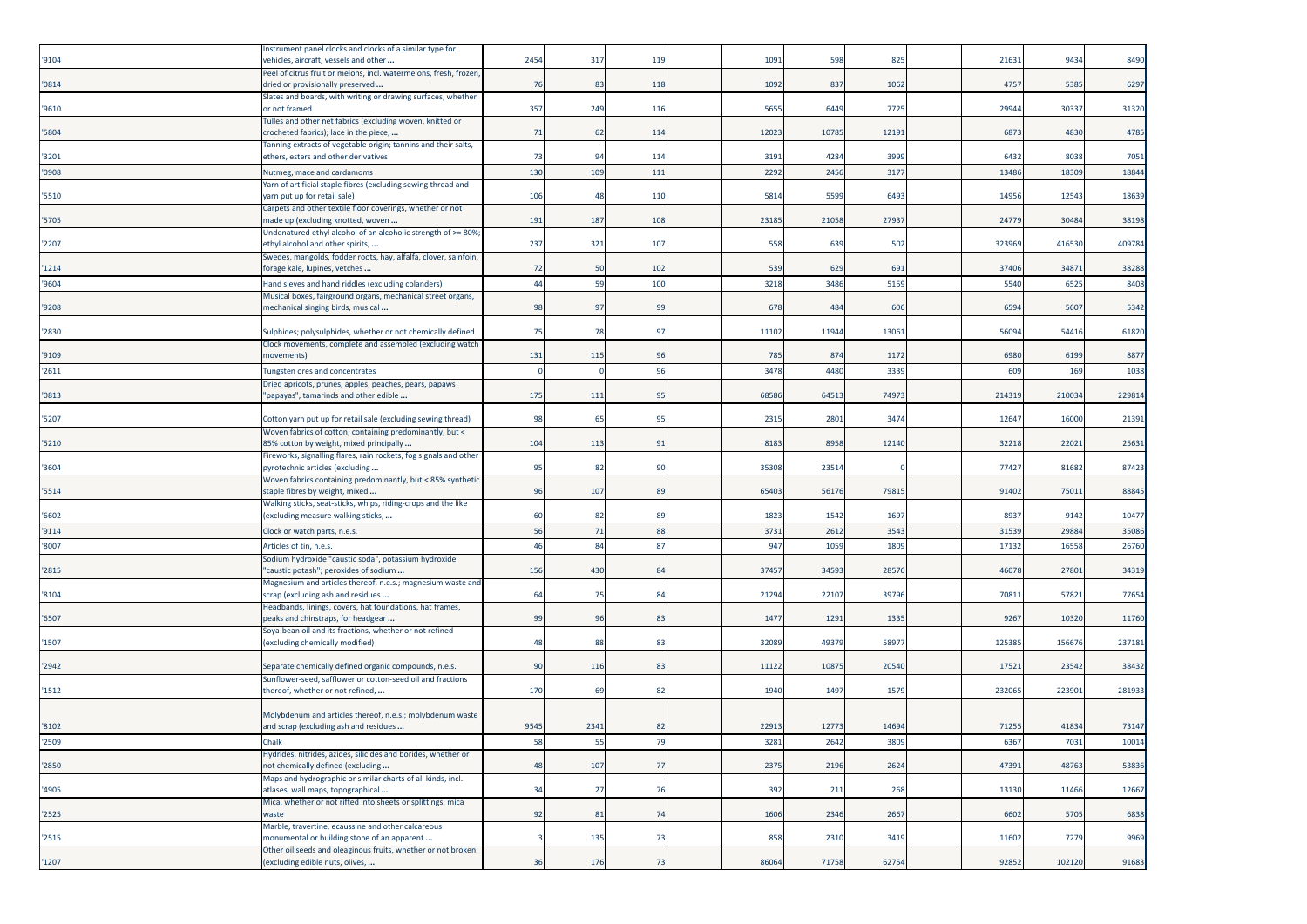| '2302 | Bran, sharps and other residues, whether or not in the form<br>of pellets, derived from the sifting,  | 117 | 59  | -72            | 1957   | 2701   | 6461   | 155070   | 179631  | 201874   |
|-------|-------------------------------------------------------------------------------------------------------|-----|-----|----------------|--------|--------|--------|----------|---------|----------|
| '7218 | Stainless steel in ingots or other primary forms (excluding<br>remelting scrap ingots and products    | 69  | 65  | 72             | 7665   | 10158  | 13515  | 70036    | 52274   | 54159    |
| '4405 | Wood wool; wood flour "wood powder able to pass through a<br>ine", 0,63 mm mesh, sieve with a         | 183 | 138 | 72             | 371    | 607    | 1292   | 30798    | 33422   | 35988    |
| '5811 | Quilted textile products in the piece, composed of one or<br>more layers of textile materials         | 78  | 48  | 71             | 14465  | 14961  | 20795  | 6945     | 5152    | 4298     |
| '5212 | Woven fabrics of cotton, containing predominantly, but <<br>85% cotton by weight, other than those    | 39  | 121 | 69             | 1650   | 1313   | 1752   | 6824     | 6201    | 7577     |
| '5504 | Artificial staple fibres, not carded, combed or otherwise<br>processed for spinning                   | 195 |     | 69             | 40908  | 38657  | 49173  | 113660   | 128190  | 155376   |
| '4304 | Artificial fur and articles thereof (excluding gloves made of<br>leather and artificial fur, footware | 43  | 82  | 67             | 4718   | 2234   | 5213   | 1571     | 1332    | 2263     |
| '4403 | Wood in the rough, whether or not stripped of bark or<br>sapwood, or roughly squared (excluding       | 22  | 18  | 67             | 260    | 120    | 172    | 76971    | 989723  | 1137729  |
| '3603 | Safety fuses; detonating fuses; percussion or detonating caps<br>gniters; electric detonators         | 325 | 45  | 66             | 10593  | 8900   |        | 127002   | 87022   | 103186   |
| '2908 | Halogenated, sulphonated, nitrated or nitrosated derivatives<br>of phenols or phenol-alcohols         | 116 | 175 | 65             | 1067   | 945    | 1301   | 18734    | 20365   | 13705    |
| '2513 | Pumice stone; emery; natural corundum, natural garnet and<br>other natural abrasives, whether         | 39  | 53  | 64             | 10769  | 8233   | 12007  | 7147     | 5772    | 4794     |
| '3606 | erro-cerium and other pyrophoric alloys in all forms;<br>metaldehyde, hexamethylenetetramine          | 42  | 69  | 62             | 1507   | 1560   |        | 47571    | 49687   | 6315     |
| '0806 | Grapes, fresh or dried                                                                                | 76  | 61  | 60             | 371359 | 381772 | 470952 | 91451    | 10185   | 95466    |
| '1201 | Soya beans, whether or not broken                                                                     |     | 41  | 59             | 791864 | 862213 | 126141 | 32282    | 2133    | 19304    |
| '2808 | Nitric acid; sulphonitric acids                                                                       | 128 | 102 | 59             | 322    | 627    | 901    | 37665    | 29239   | 51066    |
| '2523 | Cement, incl. cement clinkers, whether or not coloured                                                | 80  | 76  | 58             | 81137  | 75414  | 93702  | 550870   | 52059   | 609300   |
| '6906 | Ceramic pipes, conduits, guttering and pipe fittings (excluding<br>of siliceous fossil meals or       | 23  | 19  | 57             | 2363   | 431    | 484    | 32542    | 31122   | 32174    |
| '2824 | Lead oxides; red lead and orange lead                                                                 | 26  | 53  | 56             | 947    | 725    | 666    | 18418    | 1377    | 19689    |
| '2819 | Chromium oxides and hydroxides                                                                        | 107 | 58  | 54             | 9500   | 8918   | 1014   | 10045    | 7914    | 8604     |
| '4903 | Children's picture, drawing or colouring books                                                        | 51  | 54  | 48             | 15254  | 12424  | 1602   | 66840    | 76962   | 91738    |
|       | Rape, colza or mustard oil and fractions thereof, whether or                                          |     |     |                |        |        |        |          |         |          |
| '1514 | not refined, but not chemically<br>Sheets of glass, drawn or blown, whether or not having an          | 46  | 50  | 48             | 105906 | 10391  | 173534 | 787245   | 1040386 | 1580802  |
| '7004 | absorbent, reflecting or non-reflecting<br>Acetals and hemiacetals, whether or not with other oxygen  | 31  | 37  | 47             | 806    | 136    | 182    | 32907    | 36498   | 41896    |
| '2911 | function, and their halogenated,                                                                      | 37  | 41  | 47             | 184    | 230    | 322    | 17549    | 10858   | 1323     |
| '1703 | Molasses resulting from the extraction or refining of sugar                                           | 29  | 27  | 47             | 98     | 682    | 178    | 96514    | 83136   | 85329    |
| '1006 | Rice                                                                                                  | 27  | 12  | 46             | 109232 | 10245  | 98402  | 75436    | 84540   | 66693    |
| '4817 | Envelopes, letter cards, plain postcards and correspondence<br>ards, of paper or paperboard;          | 121 | 52  | 46             | 2018   | 2216   | 2723   | 7453     | 69114   | 71294    |
| '9611 | Hand-operated date, sealing or numbering stamps, and the<br>like; hand-operated composing sticks      | 66  | 38  | $\overline{4}$ | 6132   | 4840   | 5825   | 15916    | 15284   | 16310    |
| '4416 | Casks, barrels, vats, tubs and other coopers' products parts<br>thereof, of wood, incl. staves        | 44  | 55  | 44             | 2463   | 3410   | 5210   | 4272     | 3830    | 4510     |
| '2711 | Petroleum gas and other gaseous hydrocarbons                                                          | 84  | 75  | 44             | 58855  | 40988  | 117910 | 13532200 | 962677  | 14136508 |
| '5803 | Gauze (excluding narrow woven fabrics of heading 5806)                                                |     | 11  | 43             | 1248   | 1129   | 2393   | 4416     | 3884    | 6539     |
| '2518 | Dolomite, whether or not calcined or sintered, incl. dolomite<br>oughly trimmed or merely cut,        | 38  | 11  | 4              | 1218   | 1301   | 1314   | 18689    | 13539   | 16681    |
| '5513 | Woven fabrics containing predominantly, but < 85% synthetic<br>staple fibres by weight, mixed         | 56  | 69  | 42             | 15806  | 13510  | 19790  | 46348    | 36032   | 35233    |
| '5306 | Flax yarn                                                                                             | 40  | 43  | 42             | 5414   | 3747   | 4821   | 1677     | 1836    | 2422     |
|       |                                                                                                       |     |     |                |        |        |        |          |         |          |
| '2809 | Diphosphorus pentaoxide; phosphoric acid; polyphosphoric<br>acids, whether or not chemically defined  | 95  | 51  | 41             | 16136  | 17864  | 20026  | 22413    | 17534   | 22283    |
| '5505 | Waste of man-made staple fibres, incl. noils, yarn waste and<br>garnetted stock                       | 34  | 23  | 40             | 388    | 903    | 1467   | 13240    | 8349    | 12386    |
| '5507 | Artificial staple fibres, carded, combed or otherwise<br>processed for spinning                       |     | 20  | 40             | 161    | 59     | 93     | 6104     | 5011    | 6517     |
| '2820 | Manganese oxides                                                                                      |     | 70  | 38             | 13588  | 11272  | 21289  | 739      | 858     | 1742     |
|       |                                                                                                       |     |     |                |        |        |        |          |         |          |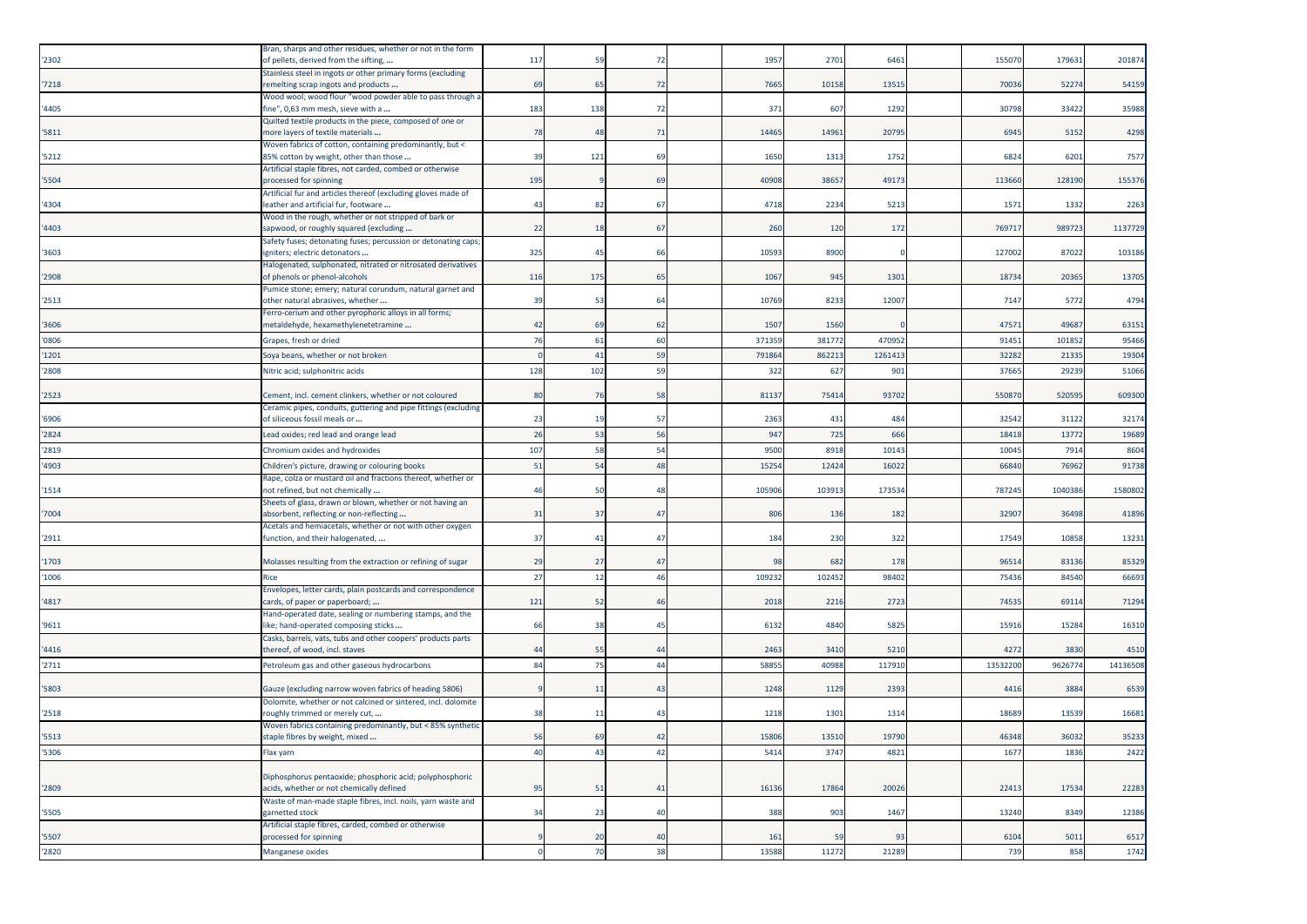| '8304 | Filing cabinets, card-index cabinets, paper trays, paper rests,<br>pen trays, office-stamp stands     | 40             | 39             | 37 | 1874  | 1987   | 3907   | 8062    | 7553   | 6787    |
|-------|-------------------------------------------------------------------------------------------------------|----------------|----------------|----|-------|--------|--------|---------|--------|---------|
| '4003 | Reclaimed rubber in primary forms or in plates, sheets or strip                                       | 35             |                | 37 | 4408  | 3848   | 4339   | 12084   | 8725   | 8222    |
| '6213 | Handkerchiefs, of which no side exceeds 60 cm (excluding<br>knitted or crocheted)                     | 144            | 79             | 36 | 2754  | 1546   | 8402   | 5014    | 3484   | 2857    |
| '5606 | Gimped yarn, gimped strip and the like of heading 5404 or<br>5405; chenille yarn, incl. flock         | 143            | 42             | 35 | 5449  | 5427   | 8564   | 23615   | 21048  | 26542   |
|       | Crustaceans, molluscs and other aquatic invertebrates,                                                |                |                |    |       |        |        |         |        |         |
| '1605 | prepared or preserved (excluding smoked)                                                              | 42             | 52             | 35 | 97280 | 100461 | 119772 | 6807    | 8092   | 76387   |
| '5202 | Cotton waste, incl. yarn waste and garnetted stock                                                    | 289            |                | 35 | 10439 | 8023   | 13997  | 34473   | 40709  | 41950   |
| '2006 | Vegetables, fruit, nuts, fruit-peel and other edible parts of<br>plants, preserved by sugar "drained, | 65             | 29             | 35 | 3734  | 4885   | 5119   | 3371    | 2566   | 3217    |
| '7101 | Pearls, natural or cultured, whether or not worked or graded,<br>but not strung, mounted or set,      |                | 51             | 33 | 1072  | 566    | 990    | 3030    | 2175   | 2204    |
| '1103 | Cereal groats, meal and pellets                                                                       | 52             | 41             | 32 | 1875  | 3146   | 8967   | 2978    | 3948   | 42578   |
| '5511 | Yarn of man-made staple fibres, put up for retail sale<br>excluding sewing thread)                    | 38             | -18            | 31 | 6299  | 4430   | 8171   | 13113   | 1573   | 17359   |
| '0903 | Mate                                                                                                  | 63             | 34             | 31 | 380   | 389    | 549    | 2478    | 5131   | 4226    |
|       | Parts, trimmings and accessories for umbrellas and sun                                                |                |                |    |       |        |        |         |        |         |
| '6603 | umbrellas of heading 6601 or for walking                                                              | 65             |                | 30 | 602   | 554    | 912    | 14941   | 14555  | 18193   |
| '0909 | Seeds of anis, badian, fennel, coriander, cumin or caraway;<br>uniper berries                         | 16             | 26             | 29 | 4435  | 4975   | 6675   | 23257   | 30596  | 36243   |
| '7104 | Precious and semi-precious stones, synthetic or<br>econstructed, whether or not worked or graded      |                |                | 29 | 6004  | 11924  | 18471  | 23197   | 1724   | 22666   |
| '4414 | Wooden frames for paintings, photographs, mirrors or similar<br>objects                               | 30             | 26             | 29 | 4999  | 3109   | 4530   | 32657   | 3097   | 35969   |
|       | Bricks, blocks, tiles and other ceramic goods of siliceous fossil                                     |                |                |    |       |        |        |         |        |         |
| '6901 | meals, e.g. kieselguhr, tripolite<br>Revolvers and pistols (excluding those of heading 9303 or        |                | 43             | 27 | 1525  | 25615  | 10309  | 2356    | 2323   | 2385    |
| '9302 | 9304 and sub-machine guns for military                                                                | 13             | 36             | 26 |       |        |        | 84604   | 95455  | 126223  |
| '2503 | Sulphur of all kinds (excluding sublimed sulphur, precipitated<br>sulphur and colloidal sulphur)      | 54             | $\mathbf{A}$   | 25 | 30324 | 7220   | 53349  | 42379   | 32061  | 49283   |
| '5308 | Yarn of vegetable textile fibres; paper yarn (excluding flax<br>yarn, yarn of jute or of other        |                | 29             | 24 | 4360  | 4503   | 3516   | 2872    | 1766   | 1599    |
| '6701 | Skins and other parts of birds with their feathers or down,<br>eathers, parts of feathers, down       | 18             | 19             | 23 | 838   | 992    | 1154   | 2554    | 2692   | 2927    |
|       |                                                                                                       |                |                |    |       |        |        |         |        |         |
| '9307 | Swords, cutlasses, bayonets, lances and similar arms and<br>parts thereof, and scabbards and sheaths  | 26             | $\overline{4}$ | 23 |       |        |        | 10481   | 1097   | 9788    |
| '9605 | Travel sets for personal toilet, sewing or shoe or clothes<br>cleaning (excluding manicure sets)      | 30             | 23             | 23 | 1638  | 1841   | 2558   | 8349    | 6289   | 6045    |
|       | Pigs', hogs' or boars' bristles and hair; badger hair and other                                       |                |                |    |       |        |        |         |        |         |
| '0502 | brush making hair; waste of                                                                           |                | $\overline{3}$ | 23 |       |        |        | 6848    | 6240   | 7183    |
| '2814 | Ammonia, anhydrous or in aqueous solution<br>Vulcanised rubber thread and cord (excluding ungimped    | 127            | 75             | 22 | 229   | 198    | 289    | 101770  | 100345 | 179040  |
| '4007 | single thread with a diameter of > 5                                                                  | 32             | 22             | 22 | 3629  | 4639   | 6261   | 4084    | 4478   | 5212    |
| '4113 | Leather further prepared after tanning or crusting "incl.<br>parchment-dressed leather", of goats     | 11             | 32             | 21 | 4122  | 3062   | 3600   | 37656   | 26336  | 18751   |
| '7227 | Bars and rods of alloy steel other than stainless, hot-rolled, in<br>rregularly wound coils           | 426            | 366            | 21 | 7113  | 6052   | 8722   | 314818  | 303408 | 564512  |
| 1505  | Wool grease and fatty substances derived therefrom, incl.<br>lanolin                                  | 2 <sup>0</sup> | 32             | 21 | 1864  | 2197   | 2605   | 13146   | 12107  | 16811   |
|       | Gum, wood or sulphate turpentine and other terpenic oils                                              |                |                |    |       |        |        |         |        |         |
| '3805 | produced by the distillation or other<br>Slag, ash and residues containing metals, arsenic or their   | 21             | 25             | 20 | 761   | 687    | 1262   | 6480    | 6425   | 6900    |
| '2620 | compounds (excluding those from<br>Woven fabrics of other vegetable textile fibres; woven fabrics     | 206            |                | 20 | 35886 | 27369  | 6509   | 251691  | 216991 | 326796  |
| '5311 | of paper yarn (excluding those                                                                        | 16             |                | 19 | 221   | 172    | 196    | 1377    | 1383   | 1792    |
| '2837 | Cyanides, cyanide oxides and complex cyanides                                                         | 20             | 18             | 19 | 62487 | 36716  | 74378  | 2328    | 2709   | 2756    |
| '5406 | Man-made filament yarn, put up for retail sale (excluding<br>sewing thread)                           |                | 13             | 18 | 978   | 485    | 733    | 1244    | 1317   | 1430    |
| '0106 | Live animals (excluding horses, asses, mules, hinnies, bovine<br>animals, swine, sheep, goats,        | 52             | 17             | 18 | 13212 | 13952  | 13350  | 38534   | 46262  | 57687   |
|       | Bars and rods of iron or non-alloy steel, hot-rolled, in                                              |                |                |    |       |        |        |         |        |         |
| '7213 | irregularly wound coils                                                                               | 91             | 166            | 18 | 71827 | 45248  | 28096  | 1064848 | 895318 | 1566325 |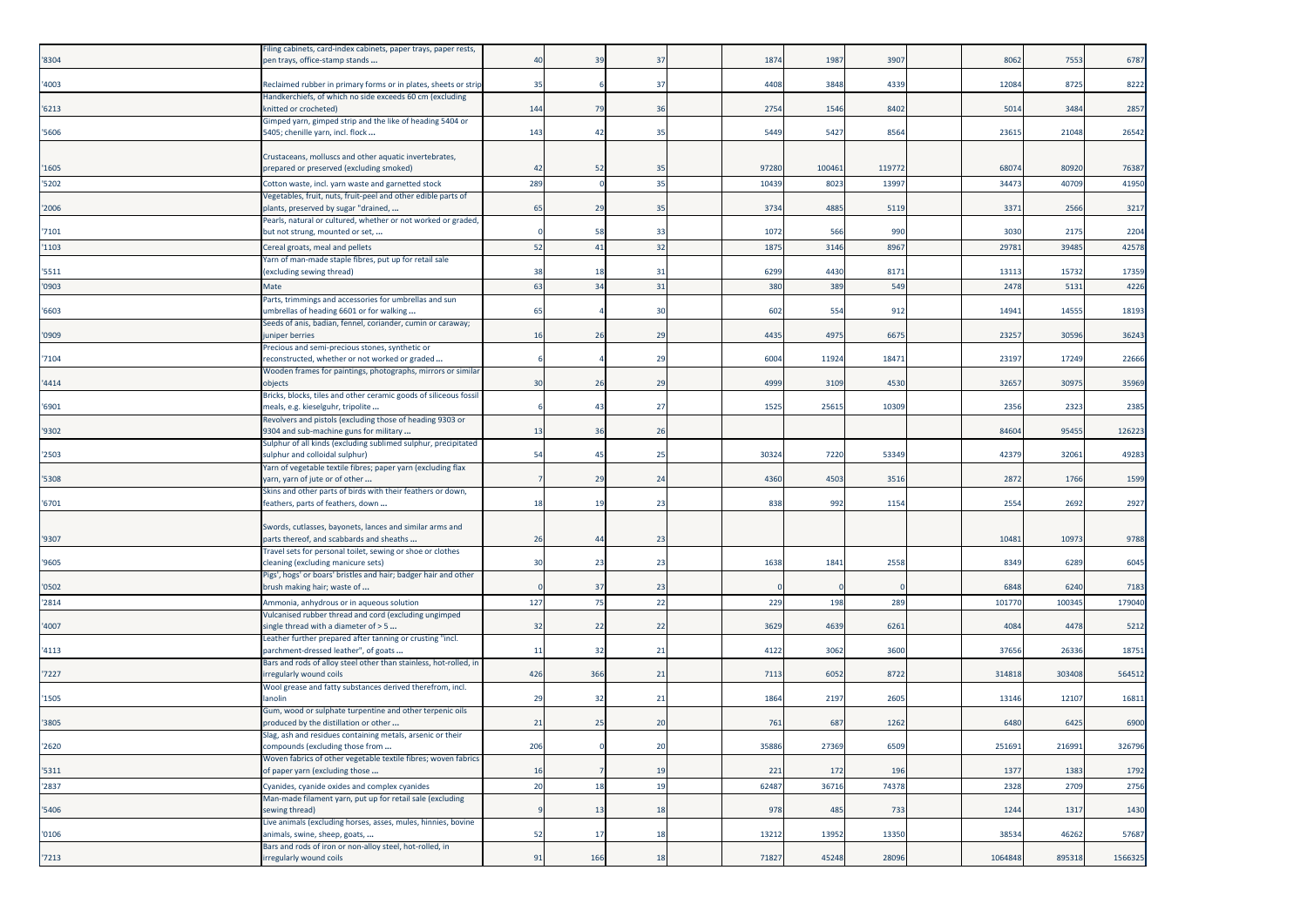| '0404  | Whey, whether or not concentrated or containing added<br>sugar or other sweetening matter; products     | 36  | 21  | 17 | 58675  | 36103  | 41716  | 577762  | 624822 | 739399  |
|--------|---------------------------------------------------------------------------------------------------------|-----|-----|----|--------|--------|--------|---------|--------|---------|
|        | Halogenated, sulphonated, nitrated or nitrosated derivatives                                            |     |     |    |        |        |        |         |        |         |
| '2913  | of cyclic polymers of aldehydes                                                                         |     |     | 16 | 97     | 204    | 80     | 12047   | 12275  | 12317   |
| '2701  | Coal; briquettes, ovoids and similar solid fuels manufactured<br>from coal                              | 57  | 58  | 16 | 367624 | 319110 | 412825 | 70296   | 68774  | 124998  |
|        | Foliage, branches and other parts of plants, without flowers                                            |     |     |    |        |        |        |         |        |         |
| '0604  | or flower buds, and grasses, mosses                                                                     |     |     | 16 | 17772  | 17334  | 31768  | 41022   | 42356  | 40380   |
|        | Compounds, inorganic or organic, of mercury, whether or not                                             |     |     |    |        |        |        |         |        |         |
| '2852  | chemically defined (excluding amalgams)                                                                 | 22  | 35  | 16 | 106    | 184    | 113    | 3167    | 3781   | 3590    |
| '0301  | Live fish                                                                                               | 12  |     | 15 | 21569  | 28745  | 35419  | 15461   | 1560   | 16258   |
| '9108  | Watch movements, complete and assembled                                                                 | 64  |     | 15 | 2342   | 2049   | 2739   | 4869    | 5431   | 7529    |
|        | Silk yarn and yarn spun from silk waste, put up for retail sale;                                        |     |     |    |        |        |        |         |        |         |
| '5006  | silkworm gut                                                                                            |     | 12  | 15 | 153    | 137    | 130    | 907     | 940    | 912     |
| '1204  | Linseed, whether or not broken<br>Aircraft launching gear (excluding motor winches for                  |     |     | 13 | 9465   | 15840  | 25530  | 17307   | 16813  | 17836   |
| '8805  | launching gliders); deck-arrestor or similar                                                            |     | 26  | 13 |        |        |        | 39716   | 50486  | 37200   |
|        | Olive oil and its fractions obtained from the fruit of the olive                                        |     |     |    |        |        |        |         |        |         |
| '1509  | tree solely by mechanical                                                                               | 57  | 22  | 12 | 76447  | 84295  | 91460  | 30698   | 37013  | 3451    |
| '0711  | Vegetables provisionally preserved, e.g. by sulphur dioxide<br>gas, in brine, in sulphur water          |     |     | 12 | 9969   | 14248  | 20499  | 3659    | 6157   | 5106    |
|        |                                                                                                         |     |     |    |        |        |        |         |        |         |
|        | Natural cork, raw or merely surface-worked or otherwise                                                 |     |     |    |        |        |        |         |        |         |
| '4501  | cleaned; cork waste; crushed, powdered<br>Sets consisting of woven fabric and yarn, whether or not with |     |     | 12 | 220    | 299    | 271    | 285     | 408    | 549     |
| '6308  | accessories, for making up into                                                                         | 45  |     | 12 | 3039   | 3107   | 3174   | 1738    | 2187   | 1700    |
|        | Bismuth and articles thereof, n.e.s.; bismuth waste and scrap                                           |     |     |    |        |        |        |         |        |         |
| '8106  | (excluding ash and residues containing<br>Meat and edible offal, salted, in brine, dried or smoked;     |     |     | 11 | 347    | 535    | 598    | 5648    | 4257   | 5934    |
| '0210' | edible flours and meals of meat or                                                                      |     |     | 11 | 1206   | 3316   | 3185   | 368449  | 35783  | 288412  |
|        | Cases for wrist-watches, pocket-watches and other watches,                                              |     |     |    |        |        |        |         |        |         |
| '9111  | incl. stop-watches, of heading 9101                                                                     | 21  | 12  | 11 | 1482   | 816    | 1262   | 7478    | 657    | 13076   |
|        | Printed or illustrated postcards; printed cards bearing                                                 |     |     |    |        |        |        |         |        |         |
| '4909  | personal greetings, messages or announcements,                                                          | 117 | 10  | 11 | 998    | 853    | 1075   | 49262   | 49044  | 53718   |
| '2802  | Sulphur, sublimed or precipitated; colloidal sulphur                                                    |     | 18  | 10 | 1677   | 76     | 15     | 2303    | 2297   | 2609    |
|        | Granite, porphyry, basalt, sandstone and other monumental                                               |     |     |    |        |        |        |         |        |         |
| '2516  | or building stone, whether or not<br>Artificial monofilament of >= 67 decitex and with a cross          | 13  | 10  | 10 | 3523   | 2755   | 3826   | 12602   | 13468  | 14952   |
| '5405  | sectional dimension of <= 1 mm; strip                                                                   |     |     | 10 | 109    | 38     | 293    | 70      | 90     | 129     |
| '1101  | Wheat or meslin flour                                                                                   | 118 | 223 | 10 | 20906  | 14915  | 18430  | 35411   | 345579 | 385716  |
| '1004  | Oats                                                                                                    |     | 20  | 10 | 26     | 388    | 131    | 14682   | 13929  | 1590    |
|        | Dust and powder of natural or synthetic precious or semi-                                               |     |     |    |        |        |        |         |        |         |
| '7105  | precious stones<br>Buckwheat, millet, canary seed and other cereals (excluding                          | 15  | 13  | 10 | 2375   | 2761   | 3251   | 3618    | 2854   | 3330    |
| '1008  | wheat and meslin, rye, barley,                                                                          |     | 22  | 10 | 4437   | 4558   | 5589   | 29438   | 38824  | 48576   |
|        |                                                                                                         |     |     |    |        |        |        |         |        |         |
| '2822  | Cobalt oxides and hydroxides; commercial cobalt oxides                                                  |     |     |    | 1104   | 1193   | 2623   | 2987    | 1241   | 682     |
| '2810  | Oxides of boron: boric acids                                                                            |     | 19  |    | 12117  | 12258  | 12454  | 3763    | 4101   | 8773    |
|        | Wood tar; wood tar oils; wood creosote; wood naphtha;                                                   |     |     |    |        |        |        |         |        |         |
| '3807  | vegetable pitch; brewer's pitch and similar                                                             | 31  | 32  |    | 60     | 76     | 175    | 4106    | 3383   | 2901    |
| '0203  | Meat of swine, fresh, chilled or frozen                                                                 |     |     |    | 241082 | 12292  | 20659  | 5039613 | 484937 | 4017560 |
| '0907  | Cloves, whole fruit, cloves and stems                                                                   |     |     |    | 2628   | 2106   | 2038   | 3901    | 5638   | 5259    |
|        | Cut flowers and flower buds of a kind suitable for bouquets or                                          |     |     |    |        |        |        |         |        |         |
| '0603  | for ornamental purposes, fresh,<br>Oilcake and other solid residues, whether or not ground or in        |     |     |    | 312601 | 271242 | 492065 | 66614   | 53073  | 65691   |
| '2306  | the form of pellets, resulting                                                                          |     |     |    | 27051  | 31600  | 46744  | 458087  | 558029 | 677201  |
|        | Coconut, abaca "Manila hemp or Musa textilis Nee", ramie,                                               |     |     |    |        |        |        |         |        |         |
| '5305  | agave and other vegetable textile<br>Vegetable materials of a kind used primarily for plaiting, e.g.    |     |     |    | 6520   | 2943   | 4015   | 3627    | 1602   | 1665    |
| '1401  | bamboos, rattans, reeds, rushes,                                                                        |     | 13  |    | 751    | 708    | 1025   | 2704    | 3181   | 3805    |
|        | Articles of natural cork (excluding cork in square or                                                   |     |     |    |        |        |        |         |        |         |
| '4503  | rectangular blocks, plates, sheets or                                                                   |     |     |    | 1726   | 1344   | 1102   | 7691    | 6436   | 6888    |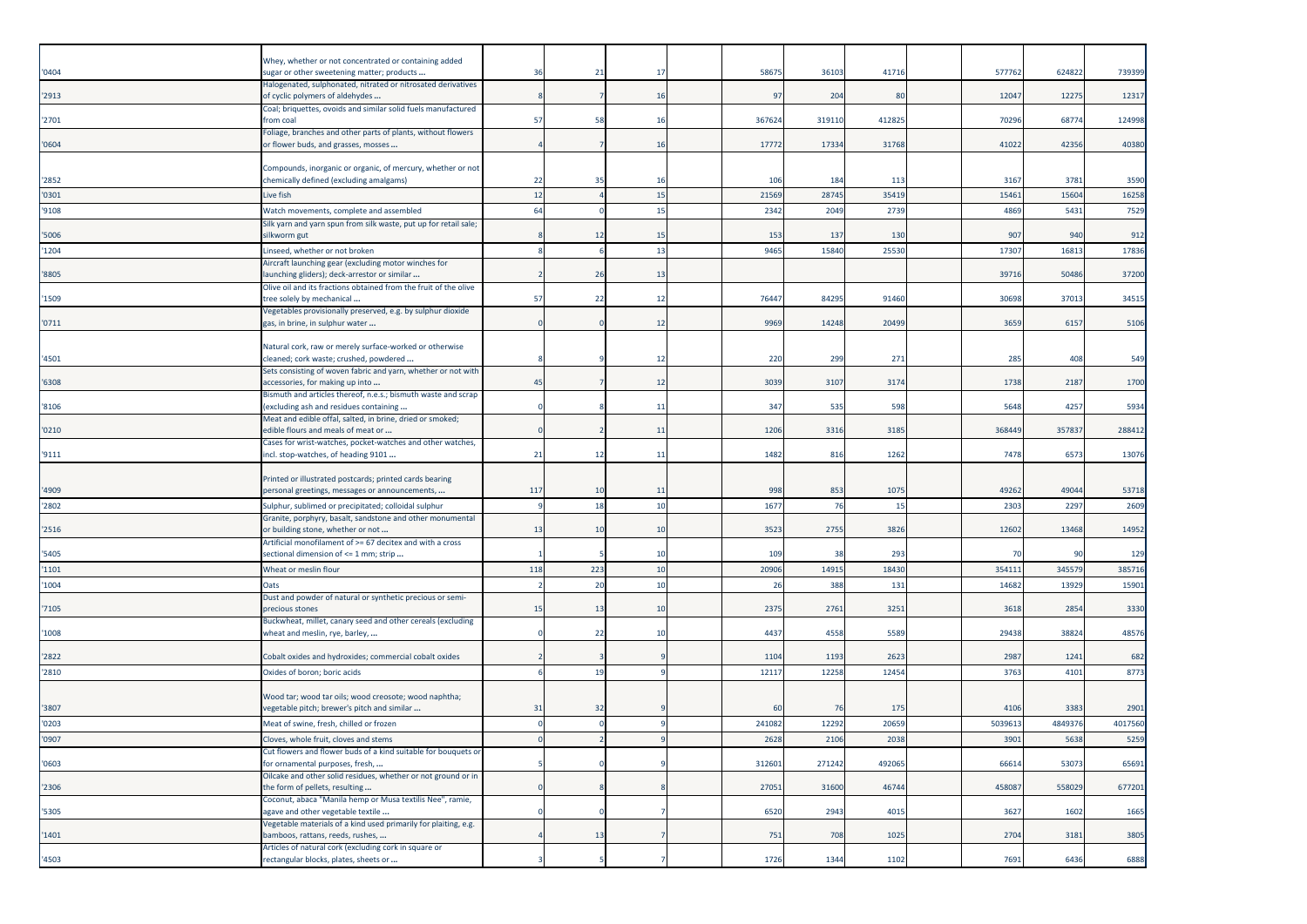|       | Fantalum and articles thereof, n.e.s.; tantalum waste and                                                         |     |     |  |         |          |         |        |        |        |
|-------|-------------------------------------------------------------------------------------------------------------------|-----|-----|--|---------|----------|---------|--------|--------|--------|
| '8103 | scrap (excluding ash and residues                                                                                 | 107 |     |  | 28359   | 22263    | 9584    | 12921  | 13476  | 14545  |
| '2801 | Fluorine, chlorine, bromine and iodine                                                                            | 14  | 20  |  | 1055    | 9042     | 8853    | 8748   | 6687   | 7520   |
| '2506 | Quartz (excluding natural sands); quartzite, whether or not                                                       | 25  | 10  |  | 7458    | 4612     | 6668    | 10186  | 9214   | 13214  |
|       | roughly trimmed or merely cut,<br>Slag and ash, incl. seaweed ash "kelp"; ash and residues from                   |     |     |  |         |          |         |        |        |        |
| '2621 | the incineration of municipal                                                                                     | 274 | 74  |  | 1941    | 1308     | 1557    | 25684  | 22038  | 25585  |
|       |                                                                                                                   |     |     |  |         |          |         |        |        |        |
| '5501 | Synthetic filament tow as specified in Note 1 to chapter 55                                                       |     |     |  | 10675   | 8161     | 8411    | 424    | 411    | 939    |
|       | Used or new rags, scrap twine, cordage, rope and cables and                                                       |     |     |  |         |          |         |        |        |        |
| '6310 | worn-out articles thereof, of textile                                                                             | 20  | 69  |  | 5864    | 5069     | 4779    | 13774  | 12873  | 11962  |
| '9601 | Worked ivory, bone, tortoiseshell, horn, antlers, coral, mother<br>of-pearl and other animal carving              |     |     |  | 729     | 627      | 638     | 6434   | 5461   | 7166   |
| '0101 | Live horses, asses, mules and hinnies                                                                             | 101 | 473 |  | 3546    | 4832     | 6976    | 22935  | 19943  | 243286 |
|       | Alkali or alkaline-earth metals; rare-earth metals, scandium                                                      |     |     |  |         |          |         |        |        |        |
| '2805 | and yttrium, whether or not intermixed                                                                            | 14  | 18  |  | 12160   | 11088    | 22831   | 29040  | 26353  | 19951  |
|       | Articles of gut, goldbeater's skin, bladders or tendons                                                           |     |     |  |         |          |         |        |        |        |
| '4206 | (excluding silkworm gut, sterile catgut,                                                                          |     |     |  | 117     | 148      | 122     | 2192   | 2259   | 1479   |
| '3103 | Mineral or chemical phosphatic fertilisers (excluding those in                                                    |     |     |  | 93      | 120      | 597     | 7080   | 1089   |        |
|       | tablets or similar forms, or<br>Hydraulic turbines, water wheels, and regulators therefor                         |     |     |  |         |          |         |        |        | 9863   |
| '8410 | (excluding hydraulic power engines                                                                                |     | 213 |  | 71299   | 78197    | 84543   | 63494  | 70538  | 66561  |
| '0803 | Bananas, incl. plantains, fresh or dried                                                                          | 41  | 18  |  | 1119904 | 1116769  | 1074370 | 242487 | 249422 | 276691 |
|       | Clock or watch glasses and similar glasses, glasses for non-                                                      |     |     |  |         |          |         |        |        |        |
| '7015 | corrective or corrective spectacles,                                                                              |     | 14  |  | 407     | 655      | 659     | 22647  | 17781  | 31507  |
|       | Antimony and articles thereof, n.e.s.; antimony waste and                                                         |     |     |  |         |          |         |        |        |        |
| '8110 | scrap (excluding ash and residues                                                                                 |     |     |  | 1068    | 871      | 694     | 1010   | 646    | 1032   |
| '0308 | Aquatic invertebrates other than crustaceans and molluscs,<br>live, fresh, chilled, frozen, dried,                |     |     |  | 457     | 315      | 490     | 702    | 709    | 556    |
|       |                                                                                                                   |     |     |  |         |          |         |        |        |        |
| '2601 | Iron ores and concentrates, incl. roasted iron pyrites                                                            | 20  | 12  |  | 659618  | 649196   | 1218245 | 80885  | 116686 | 294775 |
| '9702 | Original engravings, prints and lithographs                                                                       |     | 21  |  |         | 20       | 29      | 18283  | 14082  | 32236  |
|       | Music, printed or in manuscript, whether or not bound or                                                          |     |     |  |         |          |         |        |        |        |
| '4904 | illustrated                                                                                                       |     |     |  | 56      | 93       | 135     | 23768  | 22556  | 21072  |
|       | Mushrooms and truffles, prepared or preserved otherwise                                                           |     |     |  |         |          |         |        |        |        |
| '2003 | than by vinegar or acetic acid                                                                                    |     |     |  | 32854   | 27285    | 32208   | 20067  | 20352  | 21074  |
| '4601 | Plaits and similar products of plaiting materials, whether or<br>not assembled into strips; plaiting              |     |     |  | 5169    | 4719     | 4828    | 8869   | 9994   | 11747  |
| '1102 | Cereal flours (excluding wheat or meslin)                                                                         |     |     |  | 3442    | 4480     | 11118   | 5565   | 6731   | 75043  |
|       | Live plants incl. their roots, cuttings and slips; mushroom                                                       |     |     |  |         |          |         |        |        |        |
| '0602 | spawn (excluding bulbs, tubers,                                                                                   | 56  | 36  |  | 188302  | 185115   | 213945  | 827632 | 85325  | 941418 |
|       | Stranded wire, cables, plaited bands and the like, of                                                             |     |     |  |         |          |         |        |        |        |
| '7614 | aluminium (excluding such products electrically                                                                   |     |     |  | 2308    | 1191     | 1595    | 5440   | 8279   | 6356   |
| '5204 |                                                                                                                   |     |     |  | 401     | 606      | 478     | 3637   | 5116   | 5007   |
|       | Cotton sewing thread, whether or not put up for retail sale<br>Woven fabrics of metal thread and woven fabrics of |     |     |  |         |          |         |        |        |        |
| '5809 | metallised yarn of heading 5605, of a kind                                                                        | 10  | 10  |  | 10      | 94       | 136     | 448    | 419    | 639    |
|       |                                                                                                                   |     |     |  |         |          |         |        |        |        |
|       | Clocks with watch movements (excluding wrist-watches,                                                             |     |     |  |         |          |         |        |        |        |
| '9103 | pocket-watches and other watches of heading                                                                       |     |     |  | 455     | 160      | 173     | 632    | 413    | 424    |
| '5704 | Carpets and other floor coverings, of felt, not tufted or<br>flocked, whether or not made up                      | 43  |     |  | 11778   | 8691     | 10917   | 49998  | 47633  | 56357  |
|       |                                                                                                                   |     |     |  |         |          |         |        |        |        |
|       | Cadmium and articles thereof, n.e.s.; cadmium waste and                                                           |     |     |  |         |          |         |        |        |        |
| '8107 | scrap (excluding ash and residues containing                                                                      |     |     |  | 912     | 519      | 426     | 1482   | 1082   | 947    |
| '7316 | Anchors, grapnels and parts thereof, of iron or steel                                                             |     |     |  | 2405    | 1588     | 1781    | 1692   | 2316   | 3497   |
|       | Photographic paper, paperboard and textiles, sensitised,                                                          |     |     |  |         |          |         |        |        |        |
| '3703 | unexposed                                                                                                         |     |     |  | 7539    | 5358     | 6308    | 22735  | 19416  | 19113  |
| '4106 | Tanned or crust hides and skins of goats or kids, pigs, reptiles<br>and other animals, without                    |     |     |  | 204     | 338      | 341     | 1870   | 833    | 2262   |
|       | Bars and rods of stainless steel, hot-rolled, in irregularly                                                      |     |     |  |         |          |         |        |        |        |
| 7221  | wound coils                                                                                                       |     | 10  |  | 1839    | 3178     | 6787    | 15039  | 12810  | 18523  |
|       | Natural calcium phosphates and natural aluminium calcium                                                          |     |     |  |         |          |         |        |        |        |
| '2510 | phosphates, natural and phosphatic                                                                                |     |     |  | 43474   | 43155    | 62584   | 296    | 2015   | 72     |
|       | Cereal straw and husks, unprepared, whether or not                                                                |     |     |  |         | $\Omega$ |         |        |        |        |
| '1213 | chopped, ground, pressed or in the form                                                                           |     |     |  |         |          |         | 27161  | 26126  | 32545  |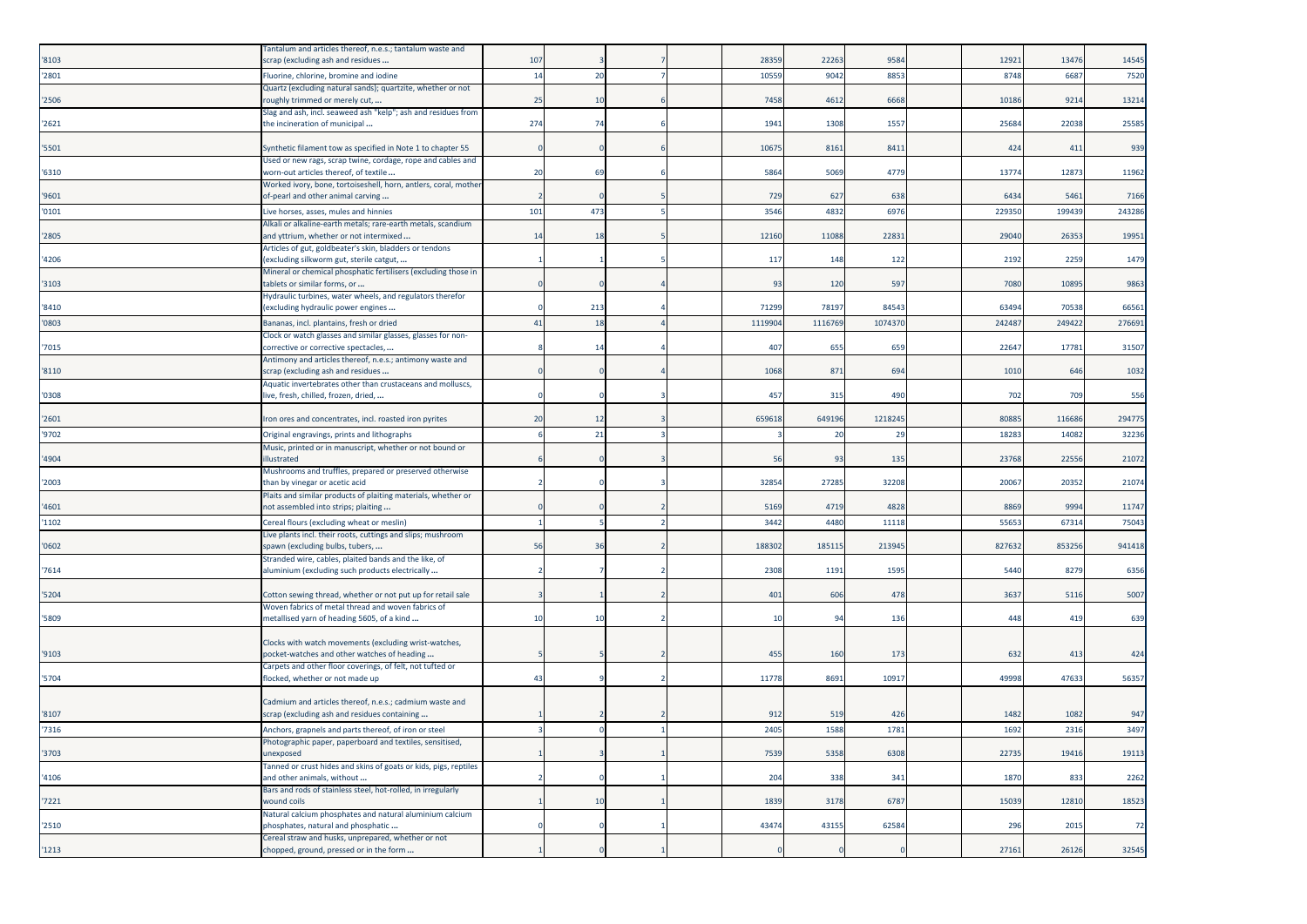|       | Iron and non-alloy steel in ingots or other primary forms                                             |    | 10       |  |        |        | 471    | 8306    | 6879    |         |
|-------|-------------------------------------------------------------------------------------------------------|----|----------|--|--------|--------|--------|---------|---------|---------|
| '7206 | (excluding remelting scrap ingots,<br>Panels, boards, tiles, blocks and similar articles of vegetable |    |          |  | 221    | 334    |        |         |         | 12376   |
| '6808 | fibre, of straw or of shavings,                                                                       | 65 | 37       |  | 13697  | 14423  | 15858  | 30604   | 29455   | 3477    |
| '5307 | Yarn of jute or of other textile bast fibres of heading 5303                                          |    |          |  | 13775  | 14893  | 17699  | 1002    | 1375    | 1706    |
| '9112 | Clock and watch cases and parts thereof, n.e.s. (excluding for<br>wrist-watches, pocket-watches       |    |          |  | 155    | 202    | 164    | 266     | 239     | 210     |
| '8706 | Chassis fitted with engines, for tractors, motor vehicles for<br>the transport of ten or more         | 80 |          |  | 11072  | 2797   | 4222   | 113666  | 98688   | 119760  |
| '0504 | Guts, bladders and stomachs of animals (other than fish),<br>whole and pieces thereof, fresh,         |    |          |  | 45714  | 39923  | 39648  | 550983  | 501802  | 487904  |
| '0705 | Lettuce "Lactuca sativa" and chicory "Cichorium spp.", fresh<br>or chilled                            |    |          |  | 34808  | 13165  | 11728  | 61669   | 56670   | 73674   |
| '0810 | Fresh strawberries, raspberries, blackberries, back, white or<br>red currants, gooseberries and       |    |          |  | 475283 | 454131 | 524360 | 162879  | 146233  | 137485  |
| '2716 | <b>Electrical energy</b>                                                                              |    |          |  | 33836  | 22600  | 25377  | 3779094 | 331512  | 8120535 |
| '2616 | Precious-metal ores and concentrates                                                                  |    |          |  | 291624 | 381313 | 367225 |         | 10793   | 4096    |
| '2705 | Coal gas, water gas, producer gas, lean gas and similar gases<br>(excluding petroleum gases and       |    |          |  |        |        |        |         |         |         |
| '4707 | Recovered "waste and scrap" paper or paperboard (excluding<br>paper wool)                             |    |          |  | 5003   | 10487  | 20623  | 294506  | 219130  | 348599  |
| '4801 | Newsprint as specified in Note 4 to chapter 48, in rolls of a<br>width > 36 cm or in square or        |    |          |  | 642    | 4129   | 1179   | 258918  | 200882  | 257682  |
| '5001 | Silkworm cocoons suitable for reeling                                                                 |    |          |  |        |        |        |         |         |         |
| '5104 | Garnetted stock of wool or of fine or coarse animal hair,<br>neither carded nor combed                |    |          |  |        |        |        | 558     | 225     | 137     |
| '5201 | Cotton, neither carded nor combed                                                                     |    |          |  | 34304  | 35918  | 52889  | 7534    | 6681    | 6087    |
| '4004 | Waste, parings and scrap of soft rubber and powders and<br>granules obtained therefrom                |    |          |  | 4116   | 1944   | 2070   | 17363   | 14764   | 13791   |
| '2307 | Wine lees; argol                                                                                      |    |          |  |        |        |        | 855     | 677     | 567     |
| '2524 |                                                                                                       |    |          |  |        |        |        |         |         |         |
|       | Asbestos (excluding products made from asbestos)                                                      |    |          |  |        |        |        |         |         |         |
|       | Manganese ores and concentrates, incl. ferruginous                                                    |    |          |  |        |        |        |         |         |         |
| '2602 | manganese ores and concentrates, with a                                                               |    | 16       |  | 246807 | 189702 | 233192 | 1934    | 1589    | 1413    |
|       | Pig fat, incl. lard, and poultry fat, rendered or otherwise                                           |    |          |  |        |        |        |         |         |         |
| '1501 | extracted (excluding lard stearin                                                                     |    |          |  | 533    | 272    | 443    | 102489  | 105857  | 133588  |
| '1503 | Lard stearin, lard oil, oleostearin, oleo-oil and tallow oil<br>(excluding emulsified, mixed or       |    |          |  |        |        |        | 142     | 856     | 1714    |
| '1522 | Degras; residues resulting from the treatment of fatty<br>substances or animal or vegetable waxes     |    |          |  |        | 12     | 131    | 8530    | 7525    | 10490   |
|       |                                                                                                       |    |          |  |        |        |        |         |         |         |
| '0714 | Roots and tubers of manioc, arrowroot, salep, Jerusalem<br>artichokes, sweet potatoes and similar     |    |          |  | 1154   | 2627   | 3189   | 8412    | 9154    | 9220    |
| '0808 | Apples, pears and quinces, fresh                                                                      |    |          |  | 585916 | 677540 | 675178 | 67348   | 69857   | 69407   |
|       |                                                                                                       |    |          |  |        |        |        |         |         |         |
| '0709 | Other vegetables, fresh or chilled (excluding potatoes,<br>tomatoes, alliaceous vegetables, edible    |    |          |  | 383504 | 317994 | 296686 | 151415  | 163991  | 184655  |
|       | Milk and cream, not concentrated nor containing added sugar                                           |    |          |  |        |        |        |         |         |         |
| '0401 | or other sweetening matter<br>Petroleum oils and oils obtained from bituminous minerals,              |    |          |  | 214866 | 198024 | 183097 | 1437285 | 1377054 | 157558  |
| '2709 | crude                                                                                                 |    |          |  | 81     | 628    | 139    | 42794   | 7991    | 292082  |
| '3605 | Matches (excluding pyrotechnic articles of heading 3604)                                              |    |          |  | 1948   | 263    |        | 4137    | 3903    | 4487    |
| '4114 | Chamois leather, incl. combination chamois leather (excluding<br>glacé-tanned leather subsequently    |    |          |  | 566    | 576    | 969    | 4266    | 4800    | 4701    |
|       | Woven fabrics of jute or of other textile bast fibres of heading<br>5303                              |    |          |  |        |        |        |         |         | 4708    |
| '5310 |                                                                                                       |    |          |  | 230    | 215    | 559    | 2840    | 2824    |         |
| '5203 | Cotton, carded or combed<br>Natural cork, debacked or roughly squared, or in square or                |    | $\Omega$ |  | 14249  | 11115  | 6446   | 180     | 203     | 218     |
| '4502 | rectangular blocks, plates, sheets                                                                    |    |          |  |        |        |        | 106     | 213     | 79      |
| '4705 | Wood pulp obtained by a combination of mechanical and<br>chemical pulping processes                   |    |          |  | 309    | 543    | 522    | 28520   | 18928   | 21171   |
|       |                                                                                                       |    |          |  |        |        |        |         |         |         |
| '7402 | Copper, unrefined; copper anodes for electrolytic refining                                            |    | 28       |  | 75256  | 50032  | 57629  | 101987  | 122655  | 227158  |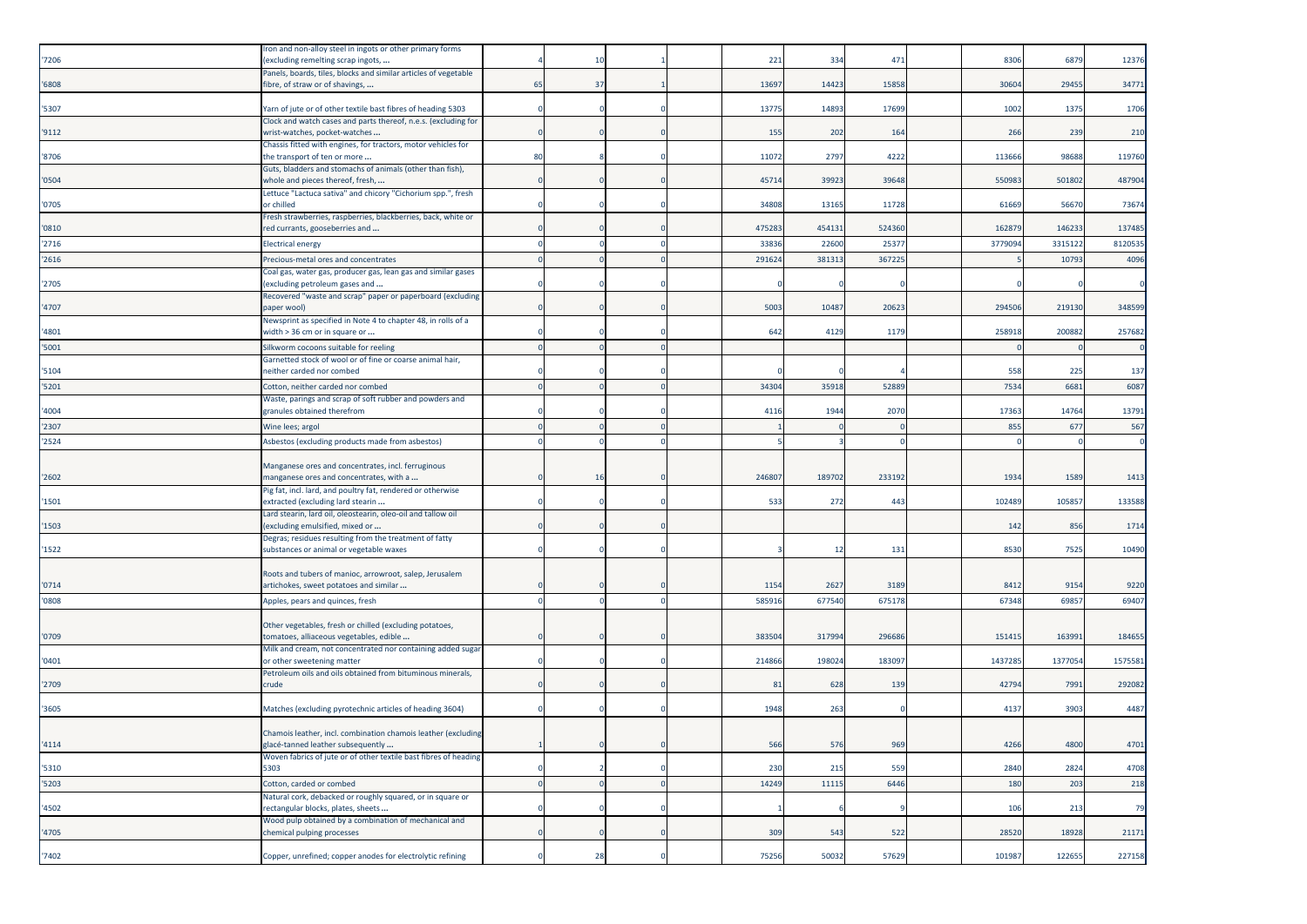| 7102  | Diamonds, whether or not worked, but not mounted or set<br>(excluding unmounted stones for pick-up   | 67    |     |  | 17154          | 101495 | 16933  | 84386   | 4890    | 82026   |
|-------|------------------------------------------------------------------------------------------------------|-------|-----|--|----------------|--------|--------|---------|---------|---------|
| '8905 | Light-vessels, fire-floats, dredgers, floating cranes, and other<br>vessels the navigability of      |       | 224 |  | 12263          | 290233 |        | 51731   | 16037   | 18170   |
|       |                                                                                                      |       |     |  |                |        |        |         |         |         |
| '8908 | Vessels and other floating structures for breaking up                                                |       |     |  |                |        |        |         | 50      | 1410    |
| '0707 | Cucumbers and gherkins, fresh or chilled                                                             |       |     |  | 104464<br>78   | 48187  | 49424  | 27558   | 23554   | 27436   |
| '1007 | Grain sorghum                                                                                        |       |     |  |                | 456    | 1421   | 619     | 1023    | 970     |
| '1203 | Copra<br>Fish, fit for human consumption, dried, salted or in brine;                                 |       |     |  |                |        |        |         |         |         |
| '0305 | smoked fish, fit for human consumption,                                                              |       |     |  | 180742         | 158901 | 18137  | 382569  | 376647  | 387095  |
| '0402 | Milk and cream, concentrated or containing added sugar or<br>other sweetening matter                 |       |     |  | 42441          | 328489 | 33591  | 1481836 | 1577006 | 1610254 |
| '0403 | Buttermilk, curdled milk and cream, yogurt, kephir and other<br>fermented or acidified milk and      |       |     |  | 17568          | 188004 | 16193  | 954249  | 983649  | 1000138 |
| '0410 | Turtles' eggs, birds' nests and other edible products of animal<br>origin, n.e.s.                    |       |     |  | 527            | 104    | 128    | 1171    | 1757    | 1372    |
| '0506 | Bones and horn-cores and their powder and waste,<br>unworked, defatted, simply prepared, treated     |       |     |  |                |        |        | 37005   | 3990    | 43380   |
| '0507 | Ivory, tortoiseshell, whalebone and whalebone hair, horns,<br>antlers, hooves, nails, claws and      |       |     |  |                | 66     | 85     | 3246    | 4965    | 556     |
| '0202 | Meat of bovine animals, frozen                                                                       |       |     |  | 80632          | 707856 | 678159 | 22341   | 17316   | 214644  |
| '0209 | Pig fat, free of lean meat, and poultry fat, not rendered or<br>otherwise extracted, fresh, chilled, |       |     |  | 1022           | 4427   | 4136   | 159243  | 134690  | 119585  |
|       |                                                                                                      |       |     |  |                |        |        |         |         |         |
| '2605 | Cobalt ores and concentrates<br>Granulated slag "slag sand" from the manufacture of iron or          |       |     |  |                |        |        | 1473    | 25      | 1035    |
| '2618 | steel                                                                                                |       |     |  | 47             |        |        | 34649   | 31833   | 5501    |
| '1506 | Other animal fats and oils and their fractions, whether or not<br>refined, but not chemically        | 50    |     |  | 118            | 60     | 60     | 34189   | 37424   | 39624   |
| '2304 | Oilcake and other solid residues, whether or not ground or in<br>the form of pellets, resulting      |       |     |  | 97274          | 166625 | 374785 | 610780  | 706814  | 834890  |
| '3704 | Photographic plates, film, paper, paperboard and textiles,<br>exposed but not developed              |       |     |  |                | 12     |        | 340     | 395     | 562     |
| 4101  | Raw hides and skins of bovine "incl. buffalo" or equine<br>animals, fresh, or salted, dried, limed,  |       |     |  | 1341           | 2537   | 3539   | 151046  | 110328  | 181068  |
| 5403  | Artificial filament yarn, incl. artificial monofilament of < 67<br>decitex (excluding sewing thread  |       |     |  | 18499          | 19038  | 12225  | 318     | 173     | 302     |
| '5102 | Fine or coarse animal hair, neither carded nor combed<br>(excluding wool, hair and bristles used     |       |     |  |                |        |        | 4119    | 4614    | 7549    |
| '5003 | Silk waste, incl. cocoons unsuitable for reeling, yarn waste<br>and garnetted stock                  |       |     |  |                |        |        | 6115    | 5509    | 6959    |
| '5802 | Terry towelling and similar woven terry fabrics, tufted textile<br>fabrics (excluding narrow woven   |       |     |  | 6855           | 5179   | 7002   | 15138   | 13752   | 13779   |
|       | Base metals, silver or gold, clad with platinum, not further                                         |       |     |  |                |        |        |         |         |         |
| '7111 | worked than semi-manufactured<br>Waste and scrap of precious metal or of metal clad with             |       |     |  | $\overline{7}$ | 13     |        | 4326    | 5316    | 8813    |
| 7112  | precious metal; other waste and scrap                                                                | 34583 |     |  | 31030          | 266262 | 34661  | 192545  | 2769196 | 4018735 |
| 7201  | Pig iron and spiegeleisen, in pigs, blocks or other primary<br>forms                                 |       |     |  | 1299           | 2623   | 659    | 81826   | 10070   | 12051   |
|       | Human hair, dressed, thinned, bleached or otherwise worked;                                          |       |     |  |                |        |        |         |         |         |
| '6703 | wool, other animal hair or other                                                                     |       |     |  | 582            | 445    | 850    | 2159    | 1580    | 1814    |
| 7401  | Copper mattes; cement copper "precipitated copper"                                                   |       |     |  | 17214          | 540284 | 598808 | 21120   | 27582   | 50887   |
| '7801 | Unwrought lead:                                                                                      |       |     |  | 8247           | 9124   | 17142  | 310306  | 282695  | 466507  |
| '9110 | Complete, unassembled or partly assembled watch or clock<br>movements or movement sets; incomplete   |       |     |  | 38             | 22     | 18     | 2917    | 2131    | 841     |
| '1202 | Groundnuts, whether or not shelled or broken (excluding<br>roasted or otherwise cooked)              |       |     |  | 195505         | 189599 | 220683 | 21375   | 31670   | 28408   |
| '0811 | Fruit and nuts, uncooked or cooked by steaming or boiling in<br>water, frozen, whether or not        |       |     |  | 110088         | 105218 | 141142 | 110621  | 131067  | 166812  |
| '0206 | Edible offal of bovine animals, swine, sheep, goats, horses,<br>asses, mules or hinnies, fresh,      |       |     |  | 150714         | 131815 | 168807 | 852816  | 759397  | 499162  |
| '0208 | Meat and edible offal of rabbits, hares, pigeons and other<br>animals, fresh, chilled or frozen      |       |     |  | 2086           | 1834   | 1130   | 52541   | 37716   | 37795   |
|       |                                                                                                      |       |     |  |                |        |        |         |         |         |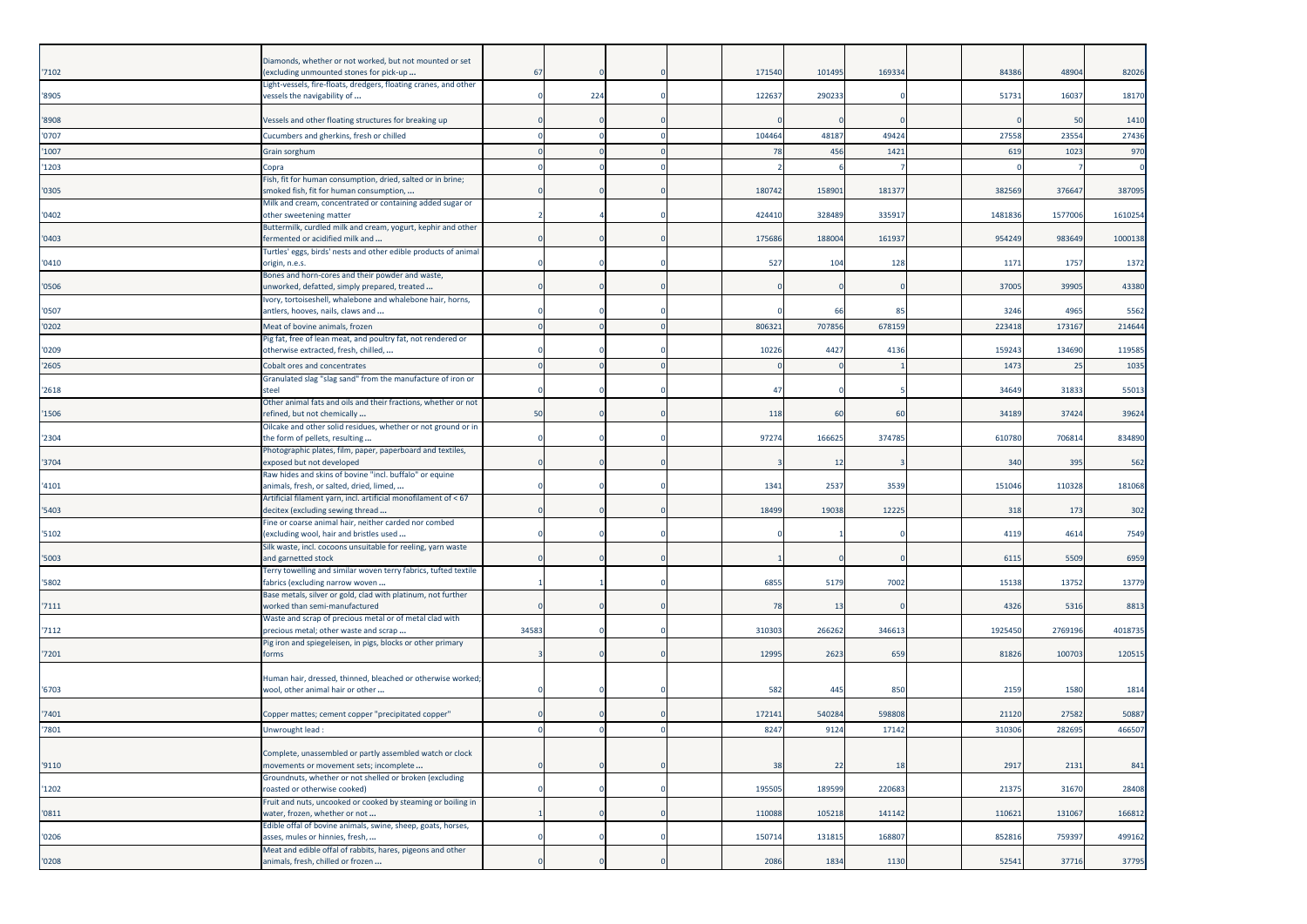| '0307 | Molluscs, fit for human consumption, even smoked, whether<br>in shell or not, live, fresh, chilled,                 |     |  | 78071  | 68400  | 105391 | 77167  | 42015  | 35833  |
|-------|---------------------------------------------------------------------------------------------------------------------|-----|--|--------|--------|--------|--------|--------|--------|
| '0408 | Birds' eggs, not in shell, and egg yolks, fresh, dried, cooked by<br>steaming or by boiling in                      |     |  | 10664  | 8776   | 9883   | 65660  | 51768  | 63236  |
| '0409 | Natural honey                                                                                                       |     |  | 769    | 838    | 881    | 133016 | 149758 | 14689  |
|       | Onions, shallots, garlic, leeks and other alliaceous vegetables,                                                    |     |  |        |        |        |        |        |        |
| '0703 | fresh or chilled                                                                                                    |     |  | 157468 | 177542 | 129869 | 58350  | 59625  | 51476  |
| '1802 | Cocoa shells, husks, skins and other cocoa waste<br>Oilcake and other solid residues, whether or not ground or in   |     |  |        |        | 90     | 4014   | 5702   | 5890   |
| '2305 | he form of pellets, resulting                                                                                       |     |  |        |        |        | 19     | 17     | 88     |
| '2609 | Tin ores and concentrates                                                                                           |     |  | 11     | 15     |        |        | 20     |        |
| '4112 | Leather further prepared after tanning or crusting "incl.<br>parchment-dressed leather", of sheep                   |     |  | 1741   | 1110   | 1650   | 2855   | 2245   | 1612   |
| '4105 | Tanned or crust skins of sheep or lambs, without wool on,<br>whether or not split (excluding further                |     |  | 174    | 23     | 101    | 86     | 232    | 52     |
| '5106 | Carded wool yarn (excluding that put up for retail sale)                                                            |     |  | 2162   | 1097   | 1414   | 5375   | 4740   | 5862   |
|       |                                                                                                                     |     |  |        |        |        |        |        |        |
| '5502 | Artificial filament tow as specified in Note 1 to chapter 55                                                        |     |  | 79526  | 69945  | 71881  |        |        |        |
| '7313 | Barbed wire of iron or steel; twisted hoop or single flat wire,<br>barbed or not, and loosely                       |     |  | 1152   | 309    | 538    | 575    | 666    | 953    |
| '7905 | Zinc plates, sheets, strip and foil                                                                                 |     |  | 1242   | 1335   | 1765   |        |        |        |
|       |                                                                                                                     |     |  |        |        |        |        |        |        |
| '7405 | Master alloys of copper (excluding phosphorus-copper<br>compounds "copper phosphide" containing                     |     |  | 1143   | 913    | 1423   | 6340   | 7111   | 17919  |
|       | Fabricated asbestos fibres; mixtures with a basis of asbestos                                                       |     |  |        |        |        |        |        |        |
| '6812 | or with a basis of asbestos and                                                                                     |     |  | 5911   | 5102   | 8658   |        |        |        |
|       | Hand-woven tapestries of the type Gobelin, Flanders,                                                                |     |  |        |        |        |        |        |        |
| '5805 | Aubusson, Beauvais and the like, and needle-worked<br>Setts, curbstones and flagstones, of natural stone (excluding |     |  | 11     | 11     | 22     | 133    | 102    | 117    |
| '6801 | late)                                                                                                               |     |  | 21797  | 21322  | 17476  | 24558  | 30549  | 34774  |
| '7902 | Zinc waste and scrap (excluding ash and residues from zinc<br>production "heading 2620", ingots                     |     |  | 645    | 186    | 557    | 73368  | 6850   | 97972  |
|       | Niobium, tantalum, vanadium or zirconium ores and                                                                   |     |  |        |        |        |        |        |        |
| '2615 | concentrates                                                                                                        | 13  |  | 19177  | 13302  | 19345  | 5654   | 3802   | 4128   |
|       | Iron oxides and hydroxides; earth colours containing >= 70%                                                         |     |  |        |        |        |        |        |        |
| '2821 | by weight of combined iron evaluated                                                                                |     |  | 26049  | 24603  | 34783  |        |        |        |
| '0103 | Live swine                                                                                                          | 635 |  | 22293  | 30437  | 17493  | 202313 | 209988 | 155147 |
| '0302 | Fish, fresh or chilled (excluding fish fillets and other fish meat<br>of heading 0304)                              |     |  | 221669 | 22281  | 242395 | 162064 | 117106 | 128578 |
| '0704 | Cabbages, cauliflowers, kohlrabi, kale and similar edible<br>brassicas, fresh or chilled                            |     |  | 77753  | 43272  | 41730  | 6656   | 49405  | 5004   |
|       | Apricots, cherries, peaches incl. nectarines, plums and sloes,                                                      |     |  |        |        |        |        |        |        |
| '0809 | fresh<br>Fats of bovine animals, sheep or goats (excluding oil and                                                  |     |  | 460955 | 549109 | 533160 | 52309  | 59433  | 57157  |
| '1502 | oleostearin)                                                                                                        |     |  | 12818  | 12244  | 16710  | 54694  | 69290  | 99124  |
| '2502 | Unroasted iron pyrites                                                                                              |     |  | 21     | 25     | 48     | 600    | 693    | 749    |
| '2511 | Natural barium sulphate "barytes"; natural barium carbonate<br>'witherite", whether or not calcined                 |     |  | 9063   | 7880   | 7704   |        |        |        |
| '2514 | Slate, whether or not roughly trimmed or merely cut, by<br>sawing or otherwise, into blocks or                      |     |  | 1251   | 968    | 1023   | 2048   | 2280   | 2700   |
| '2521 | Limestone flux; limestone and other calcareous stone, of a<br>kind used for the manufacture of                      |     |  | 1595   | 1613   | 1906   | 6180   | 5528   | 6970   |
| '3601 | Propellent powders                                                                                                  |     |  | 4336   | 4980   |        |        |        |        |
|       | Raw furskins, incl. heads, tails, paws and other pieces or                                                          |     |  |        |        |        |        |        |        |
| '4301 | cuttings suitable for use in furriery<br>Waste of wool or of fine or coarse animal hair, incl. yarn                 | 53  |  | 31308  | 16991  | 15660  | 41741  | 8128   | 11115  |
| '5103 | waste (excluding garnetted stock,                                                                                   |     |  | 185    | 107    | 115    | 1845   | 1110   | 1728   |
| '5002 | Raw silk "non-thrown"                                                                                               |     |  |        |        |        | 3226   | 4937   | 4764   |
| '5303 | Jute and other textile bast fibres, raw or processed, but not<br>spun; tow and waste of such fibres,                |     |  | 2054   | 1947   | 2059   | 409    | 408    | 842    |
|       | Base metals or silver, clad with gold, not further worked than                                                      |     |  |        |        |        |        |        |        |
| '7109 | semi-manufactured<br>Ferrous products obtained by direct reduction of iron ore and                                  |     |  |        |        |        | 7715   | 2994   | 5319   |
| '7203 | other spongy ferrous products,                                                                                      |     |  | 56     | 28     | 201    | 23     | 106    | 748    |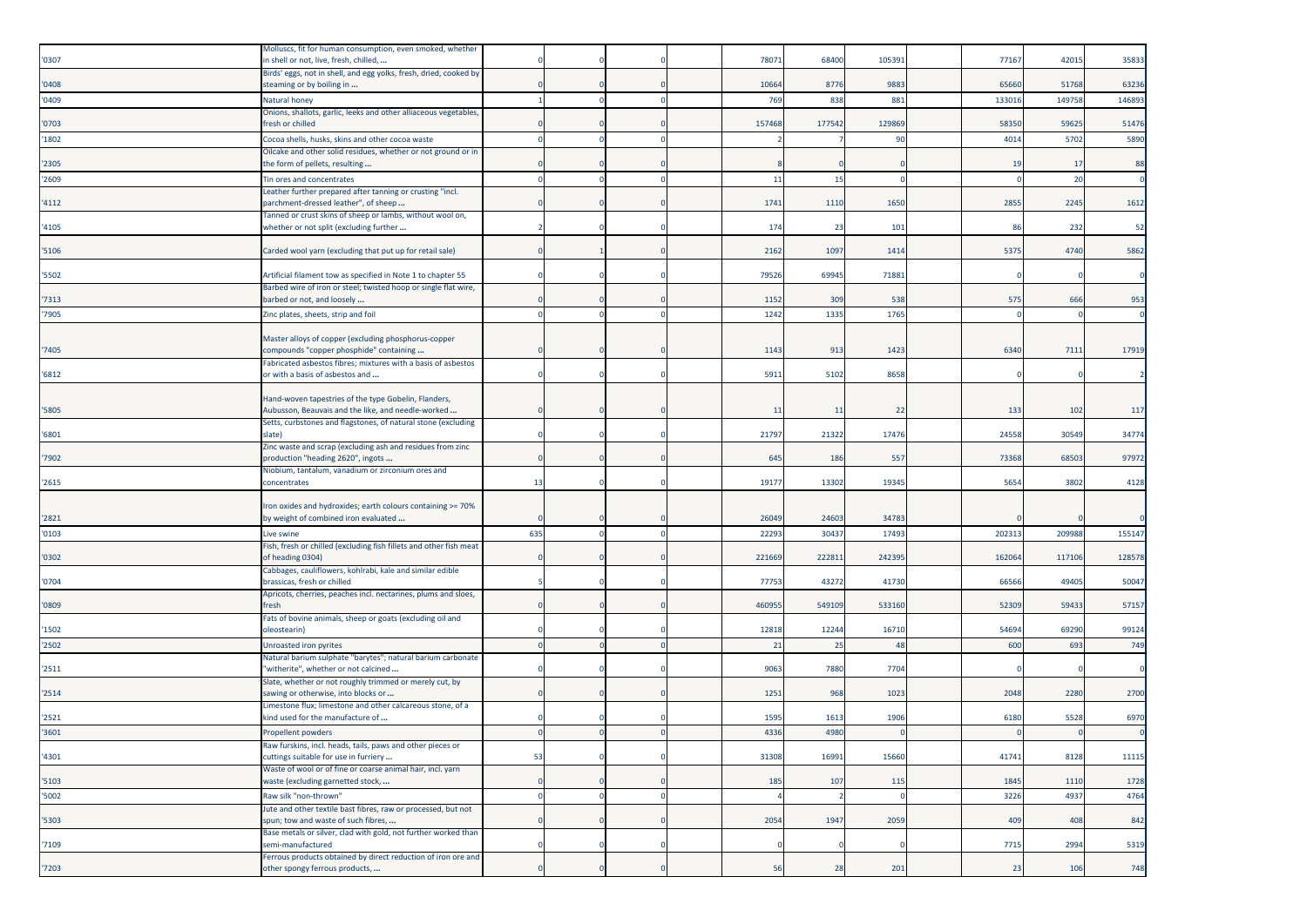| '7501          | Nickel mattes, nickel oxide sinters and other intermediate<br>products of nickel metallurgy :        |                |    |  |         |         |         | 38846  | 58522    | 55968          |
|----------------|------------------------------------------------------------------------------------------------------|----------------|----|--|---------|---------|---------|--------|----------|----------------|
|                | Lead waste and scrap (excluding ashes and residues from lead                                         |                |    |  |         |         |         |        |          |                |
| 7802           | production "heading No 2620",                                                                        |                |    |  | 5111    | 3754    | 1624    | 18254  | 11674    | 16405          |
| '0304          | ish fillets and other fish meat, whether or not minced, fresh,<br>chilled or frozen                  |                |    |  | 224761  | 192944  | 262676  | 650008 | 602945   | 641142         |
|                | Crustaceans, whether in shell or not, live, fresh, chilled,                                          |                |    |  |         |         |         |        |          |                |
| '0306          | frozen, dried, salted or in brine,<br>Skins and other parts of birds, with their feathers or down,   |                |    |  | 273461  | 297593  | 45970   | 141959 | 129356   | 157478         |
| '0505          | feathers and parts of feathers,                                                                      | 4 <sup>1</sup> | 91 |  | 897     | 1483    | 1948    | 114337 | 68629    | 108907         |
| '0601          | Bulbs, tubers, tuberous roots, corms, crowns and rhizomes,<br>dormant, in growth or in flower,       |                |    |  | 4410    | 51146   | 54763   | 80188  | 83030    | 87995          |
|                | Carrots, turnips, salad beetroot, salsify, celeriac, radishes and                                    |                |    |  |         |         |         |        |          |                |
| '0706          | similar edible roots, fresh                                                                          |                |    |  | 10508   | 86120   | 105332  | 38469  | 36125    | 35069          |
| '0807          | Melons, incl. watermelons, and papaws (papayas), fresh                                               |                |    |  | 2967    | 36980   | 43603   | 26268  | 29939    | 31999          |
| '0201          | Meat of bovine animals, fresh or chilled                                                             |                |    |  | 243288  | 224254  | 188478  | 113655 | 963940   | 115607         |
| '2617          | Ores and concentrates (excluding iron, manganese, copper,<br>nickel, cobalt, aluminium, lead,        |                |    |  | 31407   | 42305   | 32043   |        | 32<br>71 |                |
|                |                                                                                                      |                |    |  |         |         |         |        |          |                |
|                | Slag, dross, scalings and other waste from the manufacture of                                        |                |    |  | 1788    | 2991    | 5079    | 41490  | 26543    |                |
| '2619<br>'2702 | iron or steel (excluding granulated<br>.ignite, whether or not agglomerated (excluding jet)          |                |    |  | 3841    | 23259   | 1885    | 135819 | 102984   | 2857<br>133150 |
| '3803          | Tall oil, whether or not refined                                                                     |                |    |  | 2486    | 3519    | 6195    | 10226  | 6223     | 6006           |
| '3910          | Silicones in primary forms                                                                           |                |    |  | 114378  | 101108  | 140989  |        |          |                |
|                | Woven fabrics of coarse animal hair or of horsehair (excluding                                       |                |    |  |         |         |         |        |          |                |
| '5113          | fabrics for technical uses of                                                                        |                |    |  |         |         |         | 106    | 128      | 124            |
| '5206          | Cotton yarn containing predominantly, but < 85% cotton by<br>weight (excluding sewing thread and     |                |    |  | 57163   | 55089   | 74083   | 3597   | 2345     | 2359           |
|                | Unused postage, revenue or similar stamps of current or new                                          |                |    |  |         |         |         |        |          |                |
| 4907           | issue in the country in which they<br>Silk yarn (excluding that spun from silk waste and that put up |                |    |  | 6608    | 3821    | 4328    | 17797  | 16038    | 15405          |
| '5004          | for retail sale)                                                                                     |                |    |  | 182     | 73      | 89      | 1493   | 444      | 1150           |
| '5005          | Yarn spun from silk waste (excluding that put up for retail<br>sale)                                 |                |    |  | 123     | 104     | 385     | 3304   | 3260     | 3570           |
| 4102           | Raw skins of sheep or lambs, fresh, or salted, dried, limed,<br>pickled or otherwise preserved,      |                |    |  | 7019    | 1399    | 2498    | 2576   | 1406     | 2383           |
|                | Tanned or crust hides and skins of bovine "incl. buffalo" or                                         |                |    |  |         |         |         |        |          |                |
| '4104          | equine animals, without hair on,<br>Hoopwood; split poles; piles, pickets and stakes of wood,        |                |    |  | 357     | 3654    | 1945    | 91135  | 78330    | 83290          |
| 4404           | pointed but not sawn lengthwise;                                                                     |                |    |  | 219     | 48      | 139     | 10424  | 7033     | 8086           |
| '4406          | Railway or tramway sleepers "cross-ties" of wood                                                     |                |    |  | 4305    | 3577    | 3906    | 12971  | 17911    | 16531          |
| '3914          | Ion-exchangers based on polymers of heading 3901 to 3913,<br>in primary forms                        |                |    |  | 54857   | 48775   | 67227   |        |          |                |
|                | Yarn of coarse animal hair or of horsehair, incl. gimped                                             |                |    |  |         |         |         |        |          |                |
| '5110          | horsehair yarn, whether or not put                                                                   |                |    |  | 187     | 72      | 196     | 347    | 311      | 38             |
|                | Cinematographic film, exposed and developed, whether or                                              |                |    |  |         |         |         |        |          |                |
| '3706          | not incorporating soundtrack or consisting                                                           |                |    |  | 18      |         | 41      |        | 21<br>47 | 25             |
| 1903           | Tapioca and substitutes therefor prepared from starch, in the<br>form of flakes, grains, pearls,     |                |    |  | 102     | 170     | 232     | 287    | 381      | 721            |
|                | Groundnut oil and its fractions, whether or not refined, but                                         |                |    |  |         |         |         |        |          |                |
| '1508          | not chemically modified<br>Other oils and their fractions, obtained solely from olives,              |                |    |  | 94      | 22      | 26      | 2719   | 3322     | 5189           |
| '1510          | whether or not refined, but not                                                                      |                |    |  | 9809    | 11408   | 16358   | 2682   | 1529     | 2122           |
| '2528          | Borates, natural, and concentrates thereof, whether or not<br>calcined, and natural boric acids      |                |    |  | 7714    | 8895    | 7428    | 267    | 100      | 619            |
| '2604          | Nickel ores and concentrates                                                                         |                |    |  |         |         |         | 2294   | 191      | 637            |
| '2607          | Lead ores and concentrates                                                                           |                |    |  | 177     | 462     | 155     | 884    | 1140     | 37090          |
|                | Ice cream and other edible ice, whether or not containing                                            |                |    |  |         |         |         |        |          |                |
| '2105          | cocoa                                                                                                |                |    |  | 47732   | 60869   | 54430   | 557363 | 596371   | 626834         |
| '0702          | Tomatoes, fresh or chilled                                                                           |                |    |  | 636650  | 525128  | 479640  | 41620  | 40384    | 58277          |
| '0805          | Citrus fruit, fresh or dried<br>Butter, incl. dehydrated butter and ghee, and other fats and         |                |    |  | 1281039 | 1249706 | 1260308 | 88563  | 100605   | 96405          |
| '0405          | oils derived from milk; dairy                                                                        |                |    |  | 634996  | 600258  | 597124  | 788014 | 668982   | 786482         |